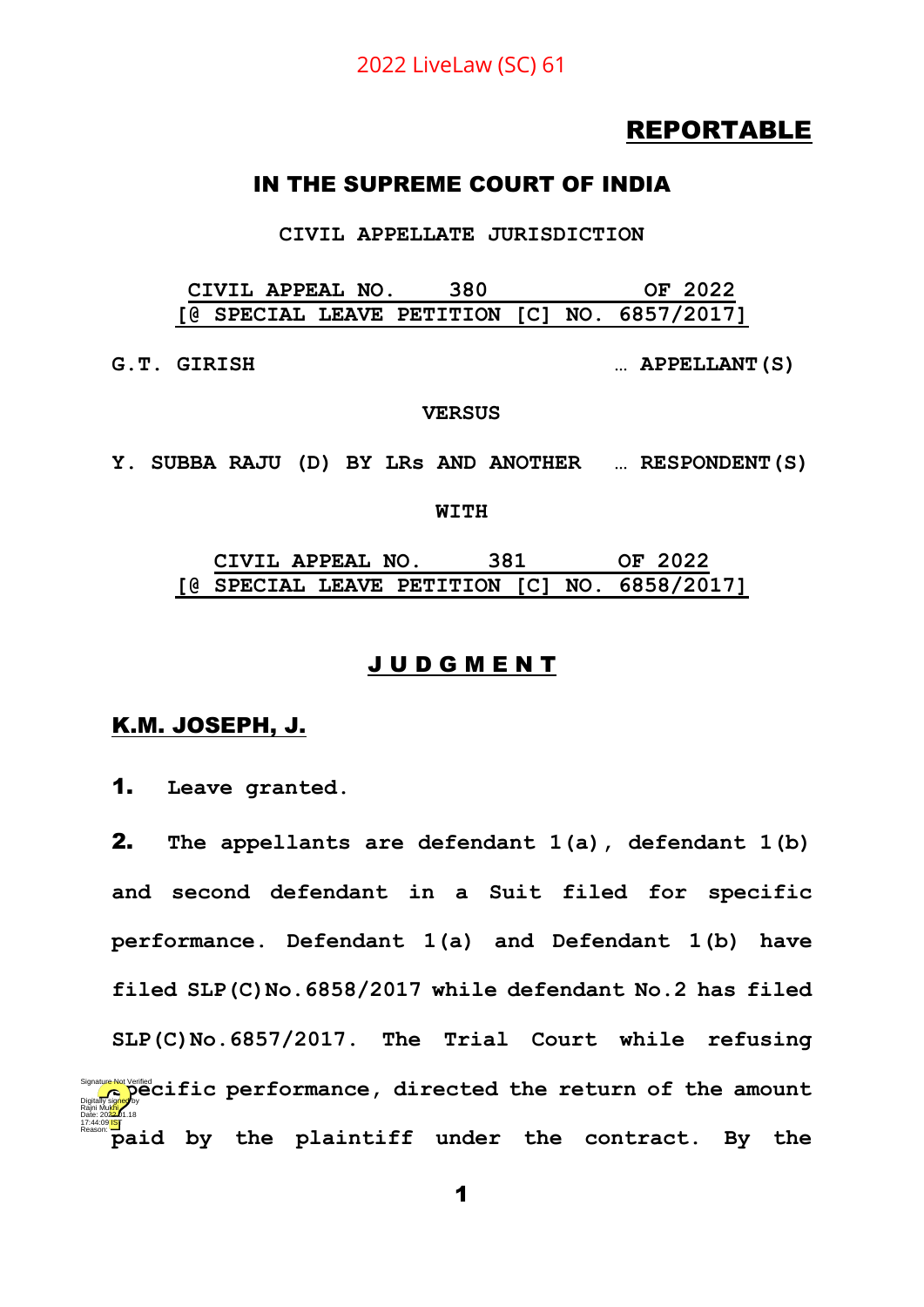**impugned judgment, the High Court allowed the plaintiffs appeal and directed the appellants to execute the sale deed relating to the plaint schedule property in favour of the plaintiffs (legal representatives of original plaintiff). The parties will be hereinafter referred to by their status in the Trial Court.**

## A BRIEF OVERVIEW OF FACTS

3. **On 04.04.1979, the plaint schedule property, which consisted of a site, was allotted to the first defendant (since deceased), by the Bangalore Development Authority (hereinafter referred to as, 'the BDA'). Based on the allotment, a lease-cum-sale agreement was entered into between the BDA and the first defendant on 04.04.1979. The first defendant was put in possession on 14.05.1979. On 17.11.1982, the first defendant entered into the agreement with the plaintiff agreeing to execute the sale deed of the site within three months from the date on which, the plaintiff obtained the sale deed from the BDA. On 01.03.1983 and 26.04.1984, the plaintiff issued letters**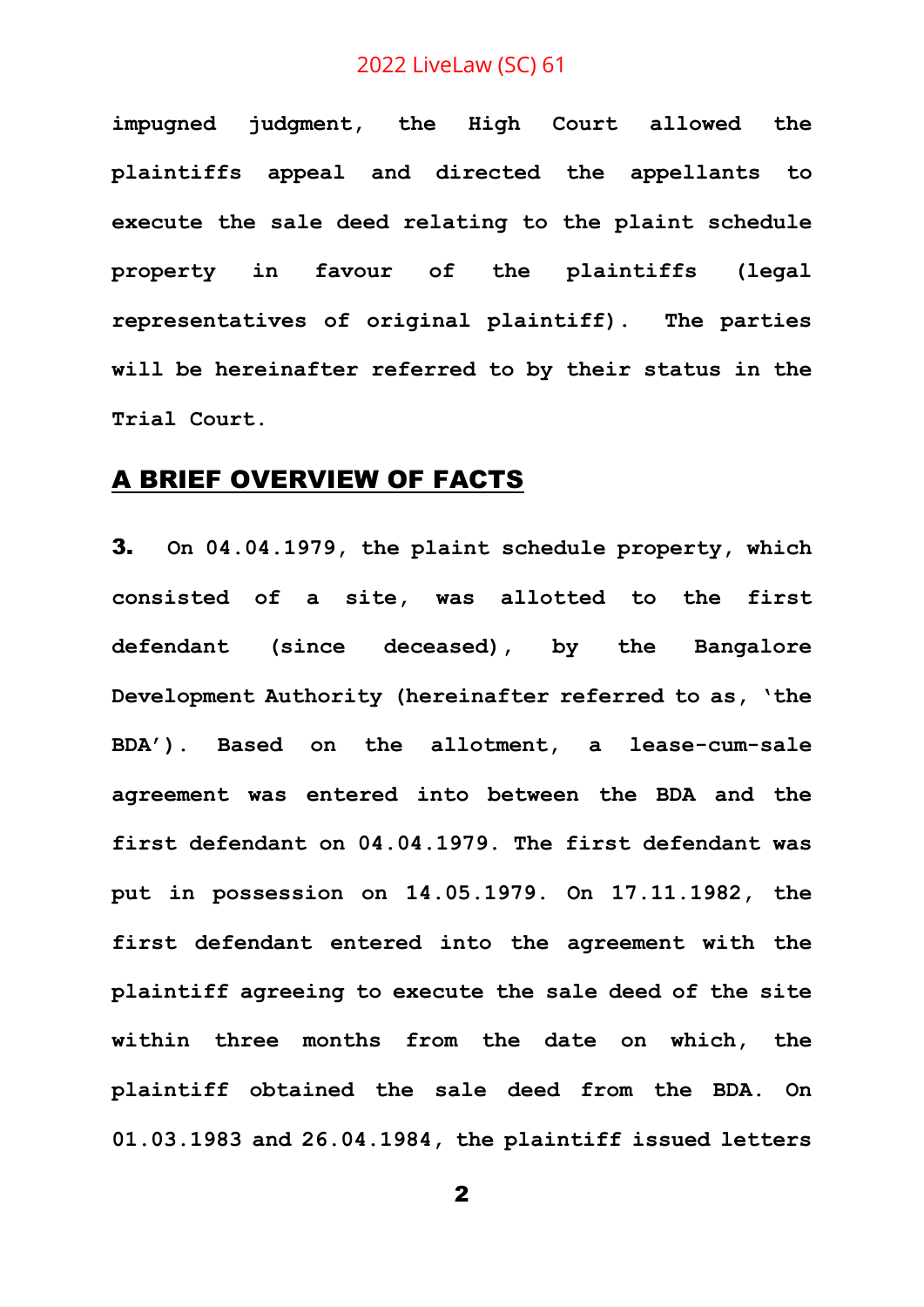**to the first defendant, calling upon her to execute the sale deed. The first defendant issued letter dated 08.05.1984, intimating that the plaintiff was in breach. The agreement itself had lapsed and the advance amount by the plaintiff was forfeited. After issuing Notice on 14.02.1985, the plaintiff instituted the Suit in question, seeking specific performance. The first defendant, after filing Written Statement on 14.08.1986, died pending the Suit, on 18.07.1994. The plaintiff impleaded the husband of the defendant as Defendant-1(a). A sale deed came to be executed by the BDA in favour of the son of defendant no.1 and defendant-1(a), on 19.06.1996. Thereafter, the son executed sale deed of the plaint schedule property in favour of the second defendant. It is further not in dispute that the son of the first defendant and defendant-1(a) was impleaded as defendant-1(b) in the Suit in the year 1997. The second defendant came to be impleaded as second defendant in the Suit in the year 1997. Both the defendant-1(b) and second defendant filed Written Statements.**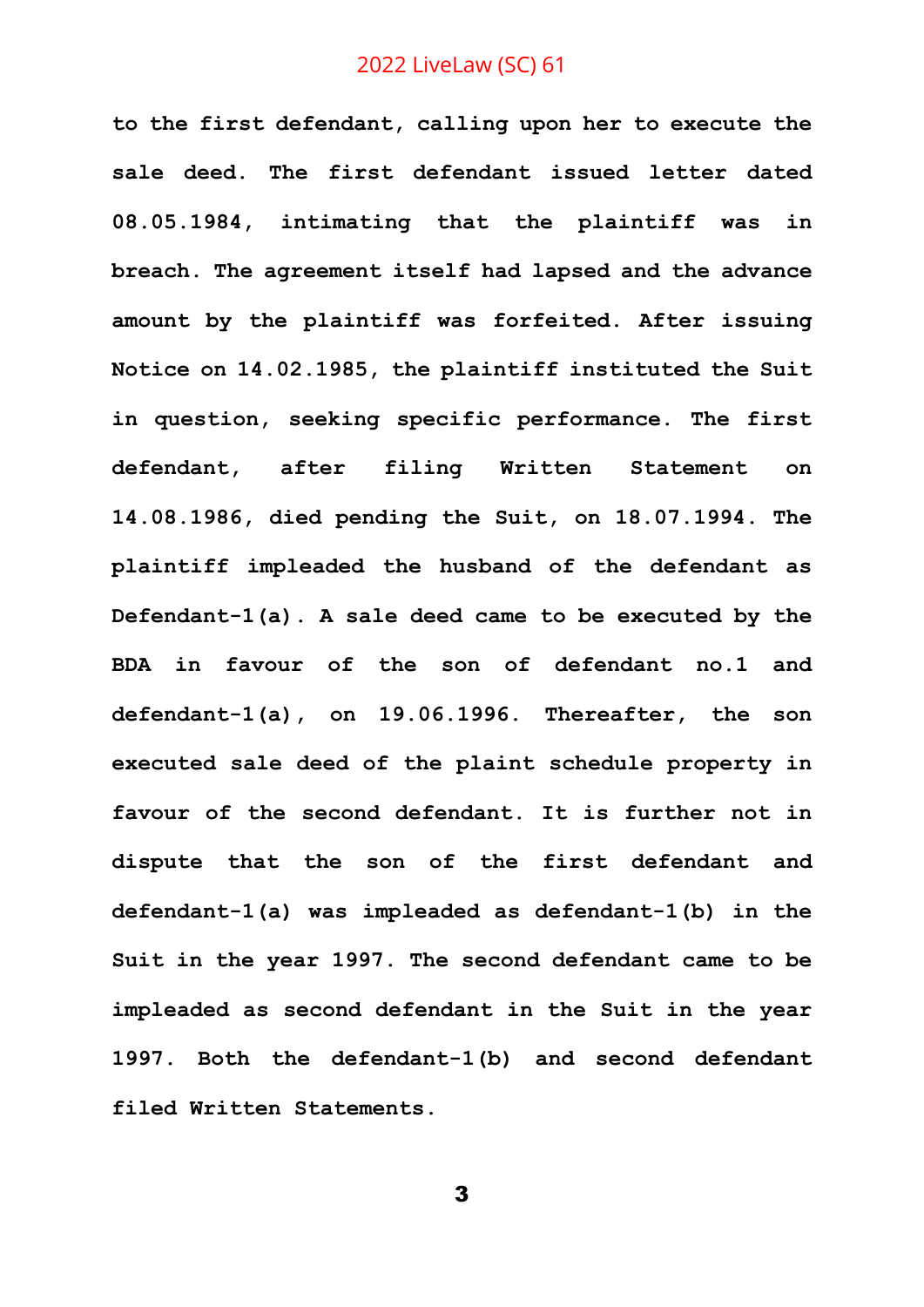4. **The Trial Court did not decree the suit for specific performance but directed return of Rs.50,000/ with 9 per cent interest. The High Court found that the Suit is maintainable. It was further found that the second defendant is not a bonafide purchaser for value without notice of the Agreement to Sell dated 17.11.1982. It was further found by the High Court that, the alienation made in favour of the second defendant, was hit by the provisions of Section 52 of the Transfer of Property Act, 1882. Answering the point, whether the plaintiff was entitled to the relief of specific performance, it was found that, in the facts, when the entire sale consideration was paid by the plaintiff to the first defendant, nothing more remained to be done by the plaintiff, and having found that the second defendant was not a bonafide purchaser for value without notice, and taking the view that Section 23 of the Specific Relief Act, 1963 did not apply at all and there being no reason to not exercise discretion in favour of the plaintiff, the Suit was decreed by directing defendant-1(a), defendant-1(b)**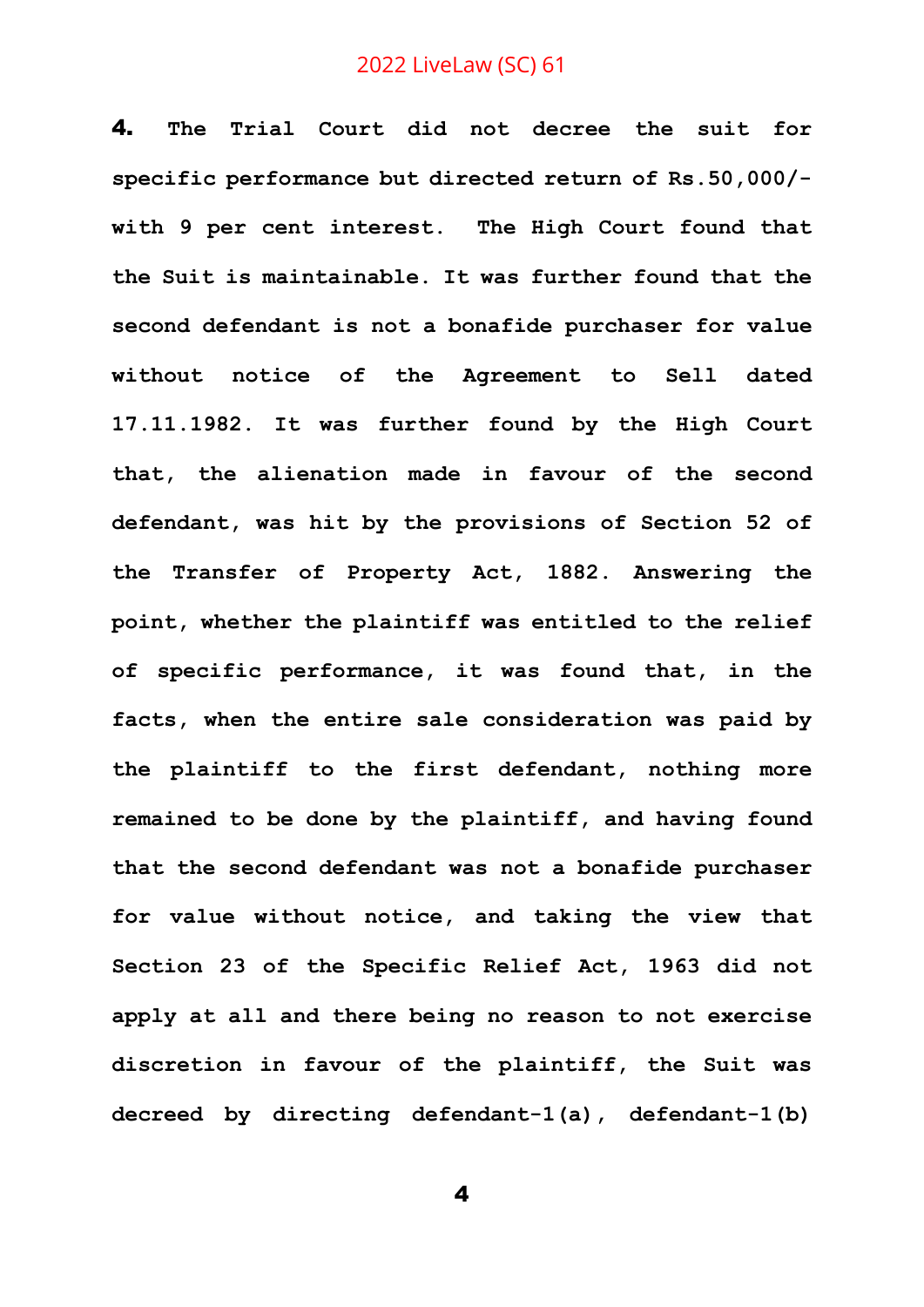**and the second defendant to jointly convey the plaint schedule property to the plaintiff.**

5. **We heard Smt. Kiran Suri, learned Senior Counsel on behalf of the second defendant and Shri R. Basant, learned Senior Counsel on behalf of the plaintiff. Mrs. Kirti Renu Mishra, AOR, appears in the Appeal filed by defendant-1(a) and defendant 1(b).**

# THE CONTENTIONS OF THE APPELLANTS

6. **Smt. Kiran Suri, learned senior counsel appearing on behalf of second defendant contended that the finding that the Suit was maintainable, was unsustainable. She contended that an agreement must be lawful, in order that a court may grant specific relief. It's her contention that the agreement is unlawful, being opposed to public policy, and also as it was a bargain, which would defeat the provisions of the law in question, within the meaning of Section 23 of the Indian Contract Act, 1872. She invited our attention to the terms of the lease-cum-sale agreement entered into between the first defendant and the BDA. She pointed out that there was clear prohibition**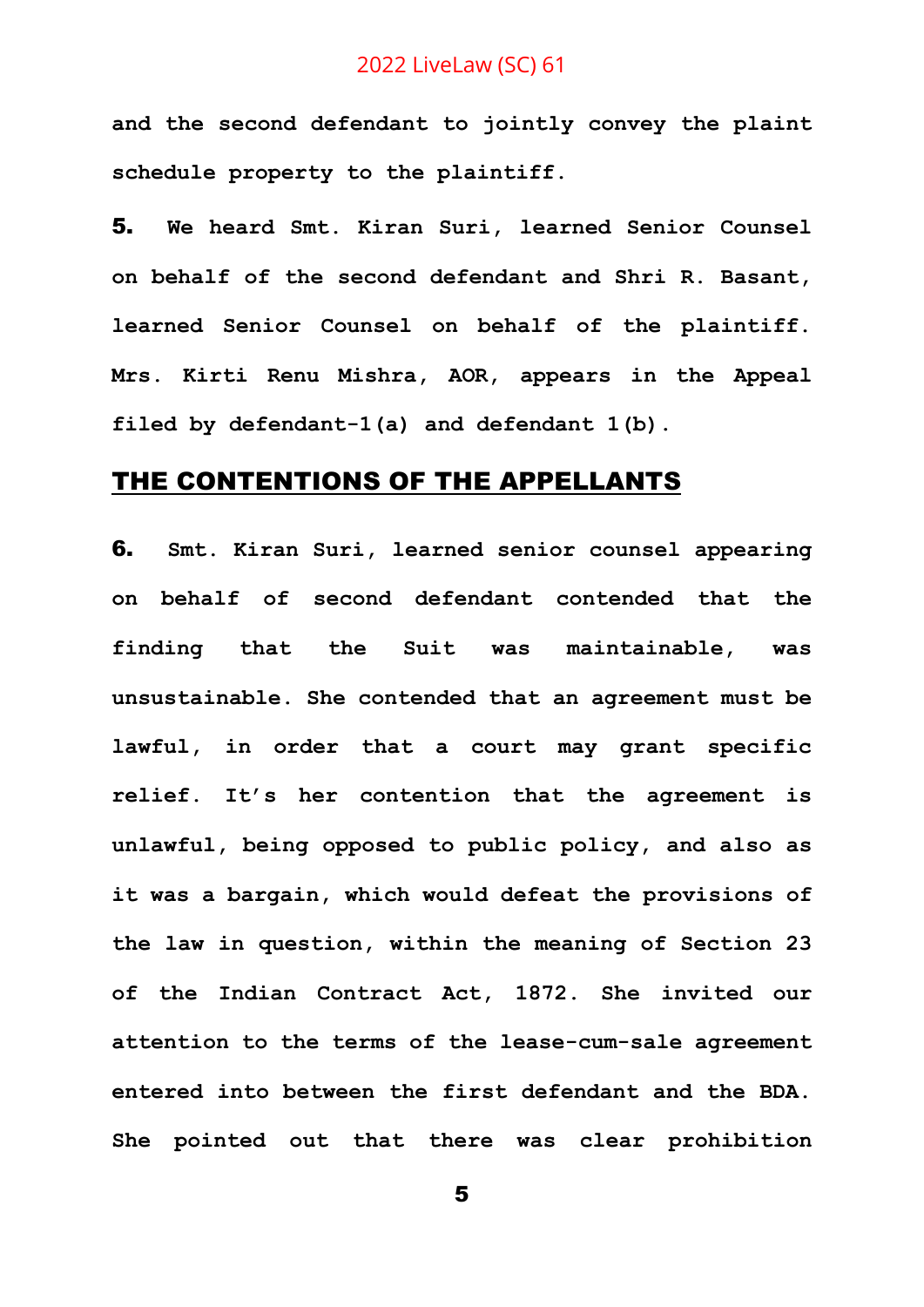**against the alienation of the site or the plaint schedule property for a period of ten years. She drew support from the Bangalore Rules of Allotment, 1972 (hereinafter referred to as, 'the Rules'). She pointed out that the court has erred in not noticing that Rule 18(2) proclaims an embargo against alienation for a period of ten years. The very agreement relied upon by the plaintiff was unlawful, and therefore, the court could not have granted specific performance. She drew support from Judgment of this Court in** *Kedar Nath Motani and others v. Prahlad Rai and others<sup>1</sup>* **and**  *Narayanamma and another v. Govindappa and others<sup>2</sup>***. She further contended that the Suit itself, besides being not maintainable, was premature. She elaborated and contended that, what the agreement between the plaintiff and the first defendant contemplated, was that, the first defendant would execute the sale deed in favour of the plaintiff upon the expiry of three months from the date of conveyance of sale deed executed by the BDA. The agreement of lease-cum-sale** 

**<sup>1</sup> AIR 1960 SC 213**

**<sup>2</sup> (2019) 19 SCC 42**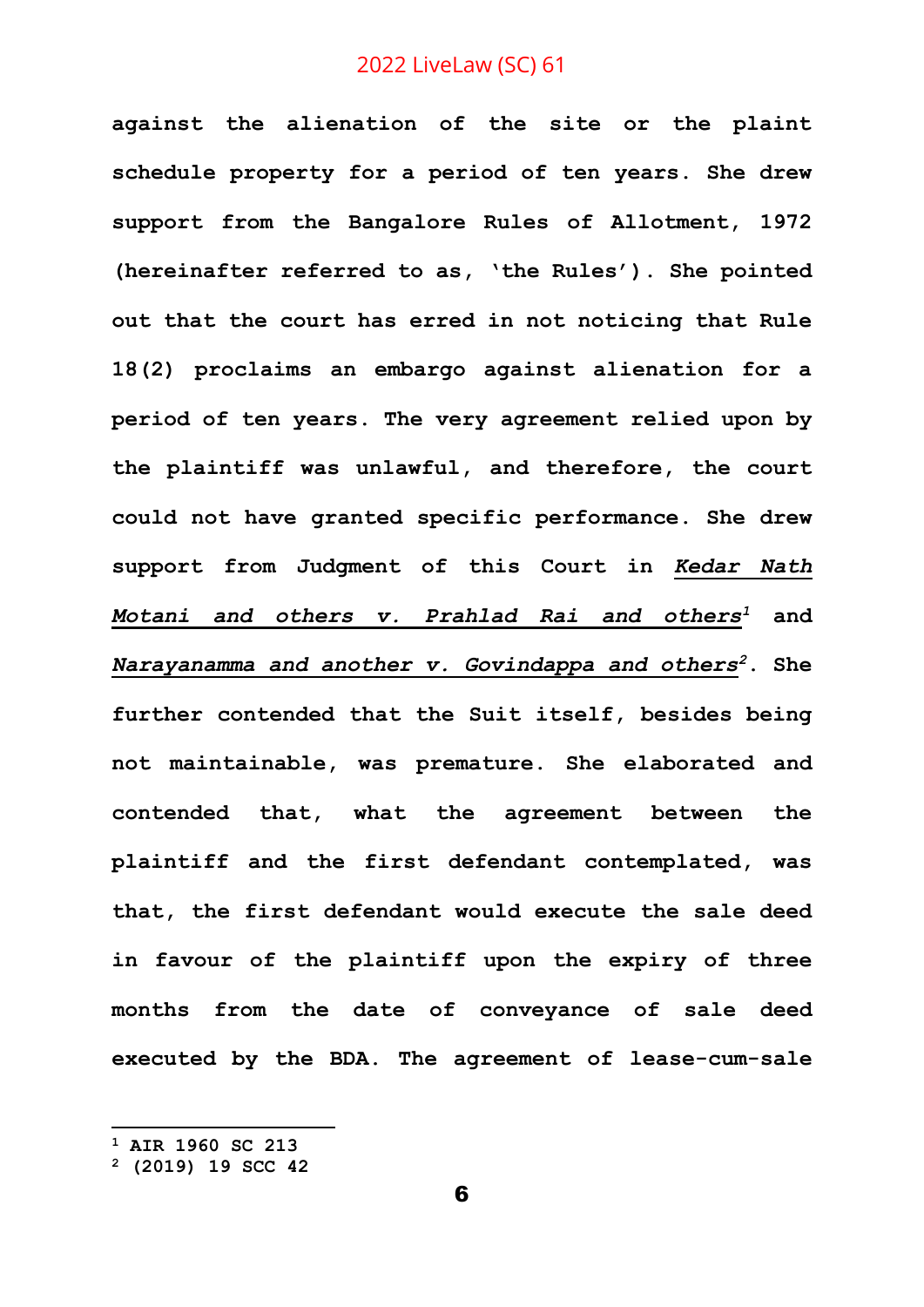**contemplated such a conveyance in favour of the first defendant only after the expiry of ten years from the date of allotment and the date of the lease-cum-sale agreement dated 04.04.1979. The Suit is filed a good four years prior to even the expiry of ten years. She attacked the finding of the High Court that the second defendant was not a bonafide purchaser for value. She pointed out that as far as knowledge of pendency of Suit is concerned, the evidence pointed to the second defendant not being aware of the Suit, defendant-1(b) has admitted to not disclosing about the pendency of the Suit to the second defendant. The second defendant inspected the site and found it to be a vacant land except for a small shed. Regarding the finding of the High Court that the original document, evidencing delivery of possession of the plaint schedule property by the BDA to the first defendant, was not given to the second defendant and that only a photocopy was given, it is contended that second defendant was informed that the original was lost. There was already an assignment in favour of defendant-1(b). There was no need for the second defendant to make any further inquiry. All**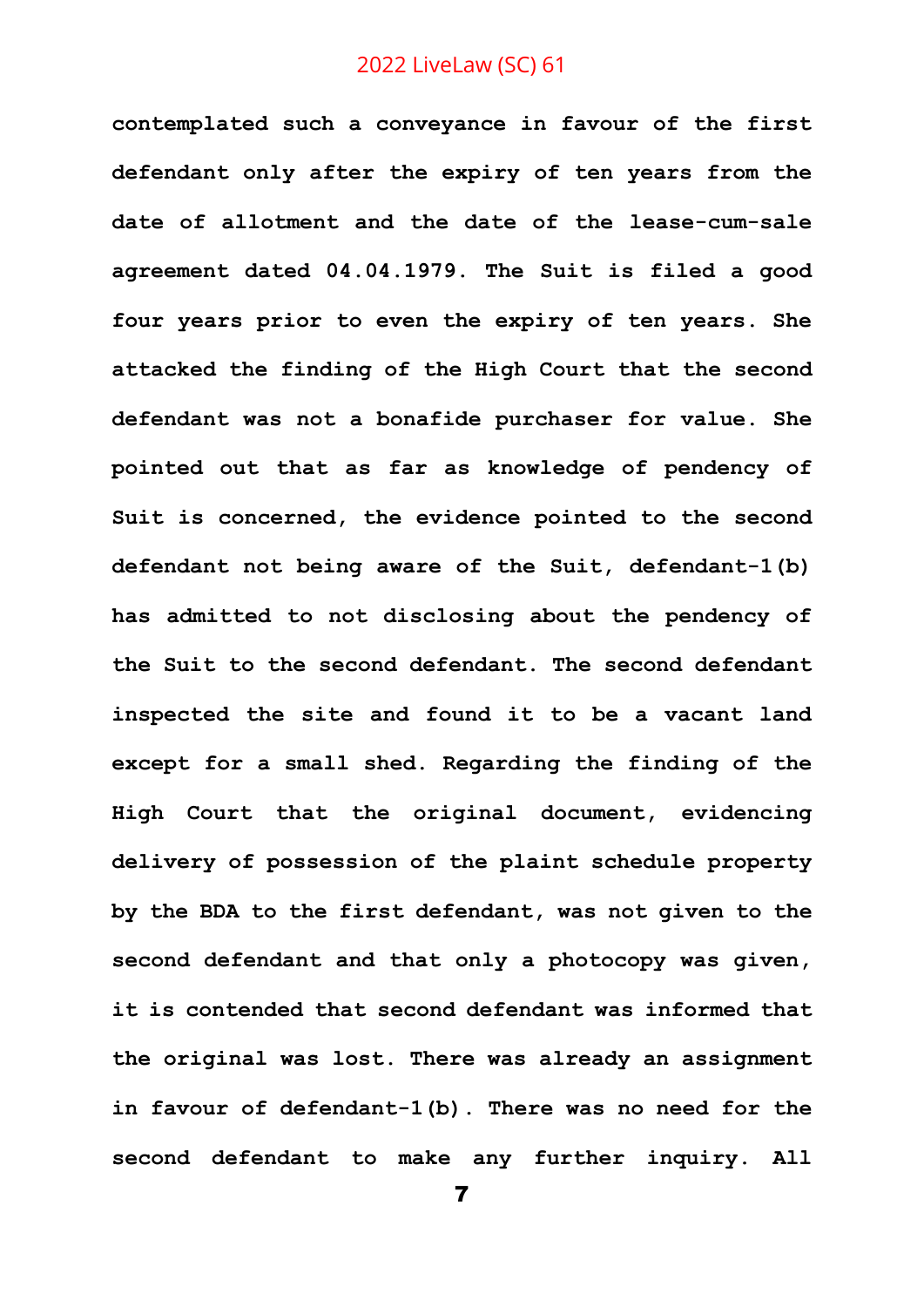**possible inquiry was conducted by the second defendant. There is no justification for the High Court to conclude that second defendant was not a bonafide purchaser for value. As far as finding of the High Court that the second defendant, a 20-years old, at the time of the sale, did not have the wherewithal to purchase the property, it could not be justified, having regard to the evidence which established that the second defendant was the owner of 10 acres of land. He was into the business of selling milk and he had the necessary funds and there is no occasion for the High Court to interfere with the findings of the Trial Court in this regard.** 

7. *Per contra***, Shri R. Basant, learned Senior Counsel for the plaintiff, reminded us that matter is appreciated by the two courts. The finding that there was a valid contract by the Trial Court was not challenged by the appellants. There is no pleading to justify the argument that the agreement in question was not lawful. He would point out that neither the leasecum-sale agreement nor the Rules, prohibited the allotee entering into an agreement to sell the site.**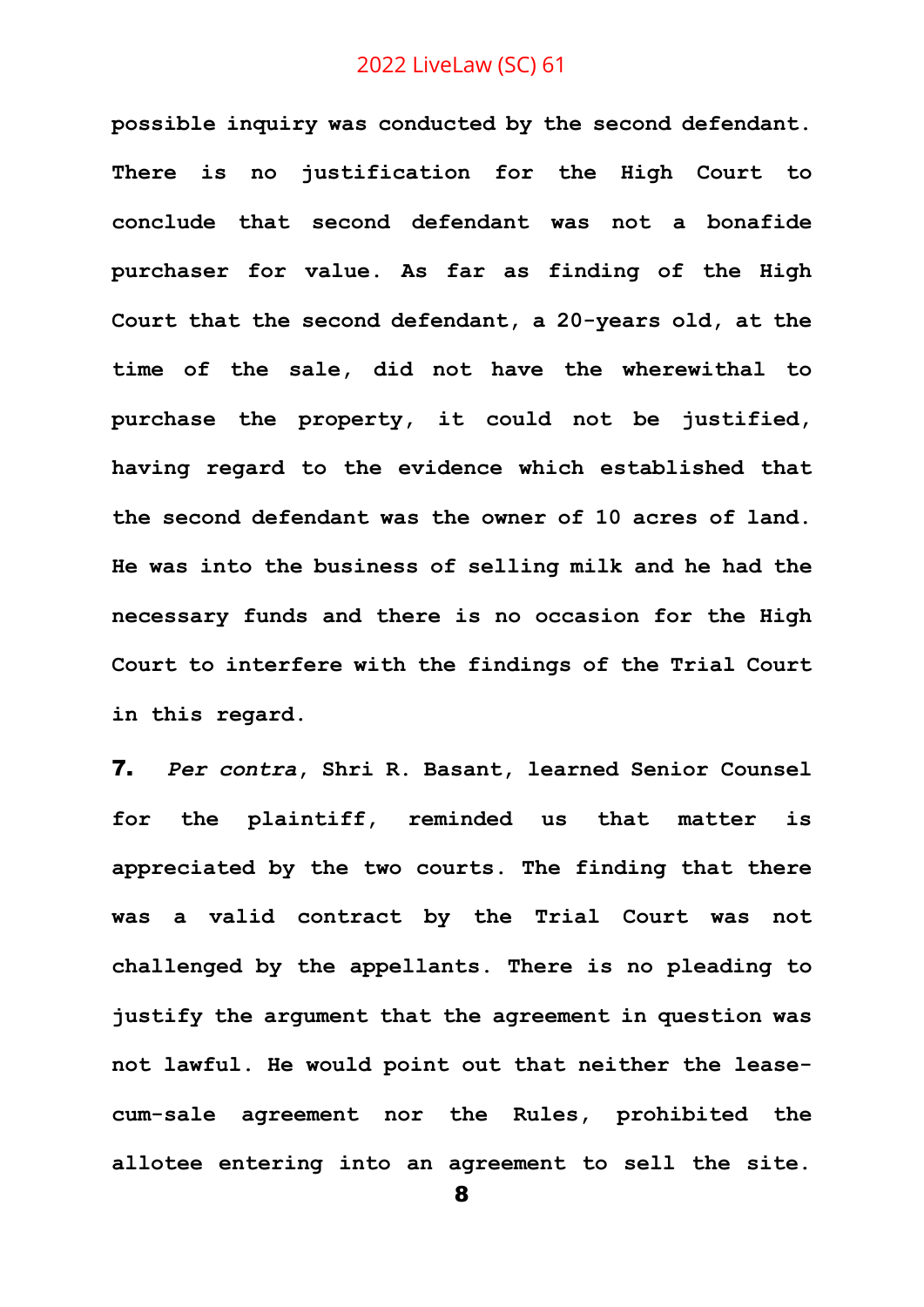**He pointed out that the Rule, which is relevant to the fact, is Rule 17. Even Rule 18, relied upon by the appellants, did not stand in the way of the agreement to sell or the sale in favour of the plaintiff. He also emphasised that it does not lie in the mouth of the appellants to invoke the proposition that agreement in question was unlawful. He pointed to the findings of the High Court that by his conduct there was complete absence of bonafides in the claim. He pointed out that as correctly found by the High Court, Doctrine of Lis Pendens, applies. He further submitted that, at any rate, if the court found that** *Lis Pendens* **did not apply, the fact that the second defendant has not been found to be a bonafide purchaser for value, was sufficient for this Court to decline to interfere, particularly, in a jurisdiction, which originates from the grant of Special Leave under Article 136 of the Constitution of India. He would refute the contention that the suit was not maintainable and further that it was premature. He would point out that confronted with the definite stand of the first defendant, who he points out was the wife of an MLA and also a Minister, and having regard to**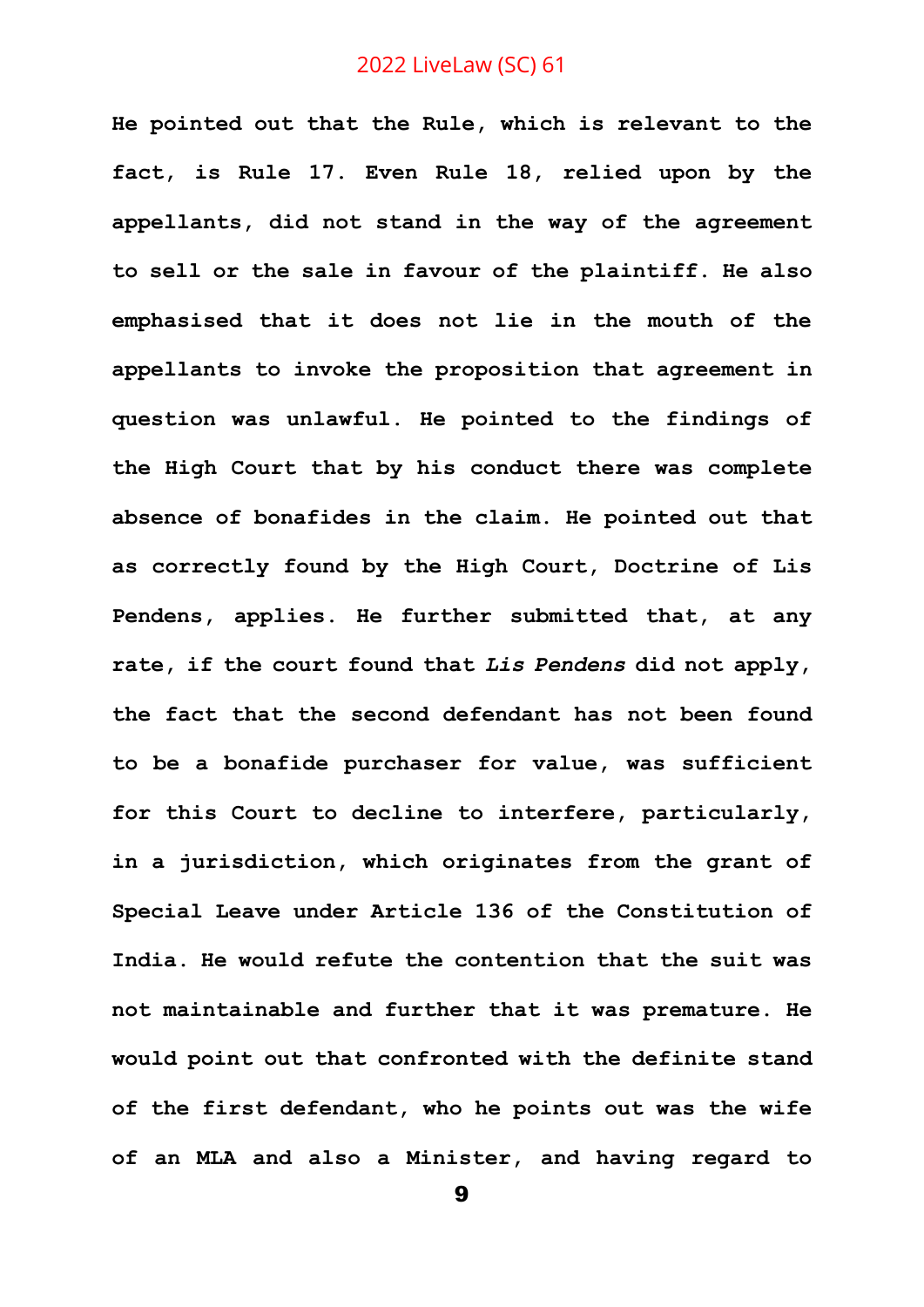**Article 54 of the Limitation Act, 1963, had no choice, except to rush to the civil court and institute the Suit. He would rely upon large body of case law, including judgments of the High Court of Karnataka, to contend that an agreement to sell, in circumstances, such as obtaining in the present case, was valid and lawful. He would command for our acceptance, the findings of the High Court regarding the fact that second defendant was not a bonafide purchaser for value. He did not have the necessary capacity and he was fully aware of the pendency of the Suit.** 

# THE LAW IN QUESTION

8. **The City of Bangalore Improvement Act, 1945, going by the Preamble, was enacted for the improvement of the city of Bangalore and to provide space for its future expansion. It contemplated the appointment of a Board of Trustees, which was to consist of eleven Trustees with the Chairman and six Trustees being appointed by the Government. The Act clothed the Board with the power to undertake improvement schemes. What is of**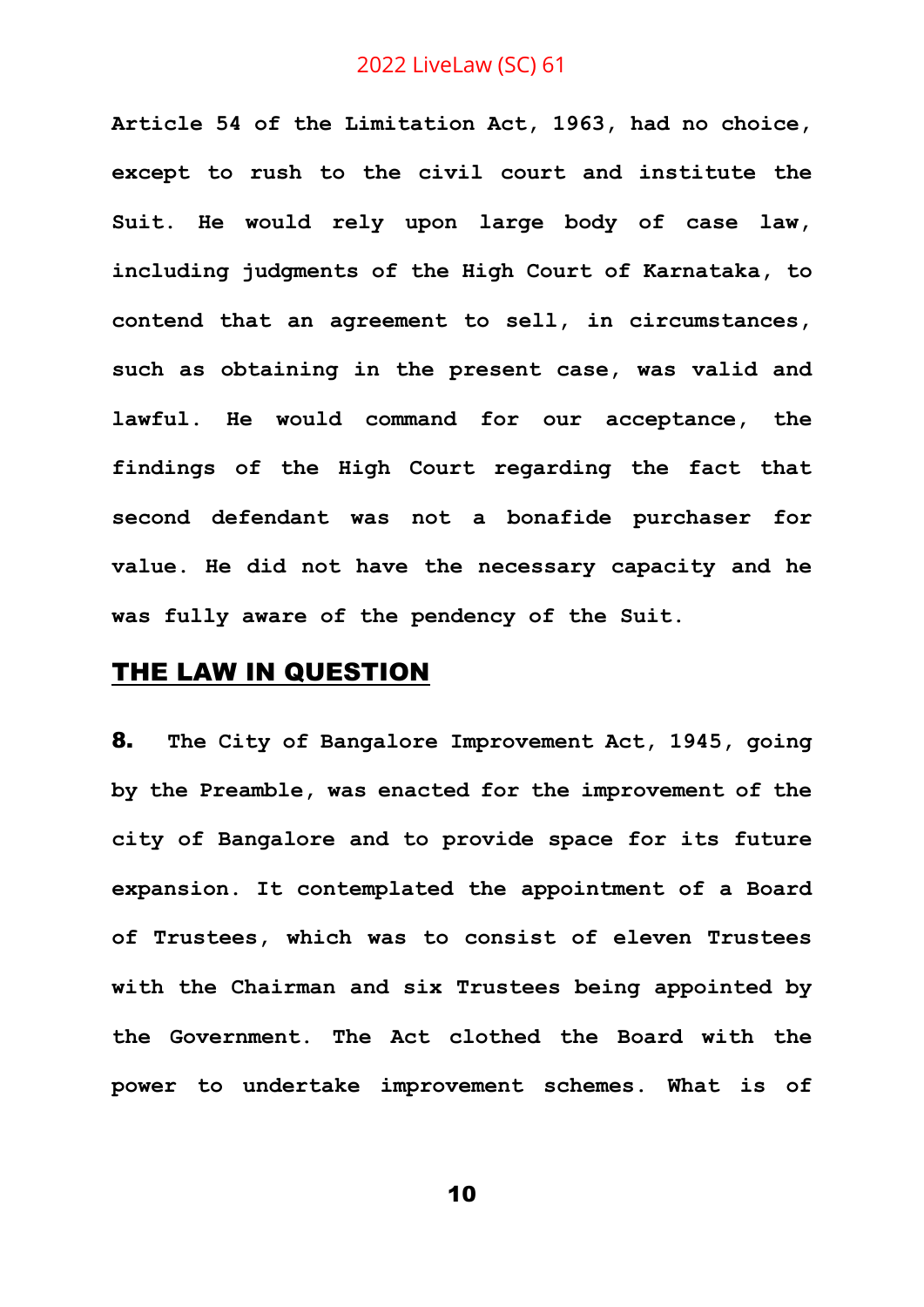**relevance to the present case are the following provisions:** 

9. **Section 24 read as follows:**

**"24. Board not to sell or otherwise dispose of sites in certain cases.—The Board' shall not sell or otherwise dispose of any sites for the purpose of constructing buildings thereon for the accommodation of person until all the improvements specified in Section 23 [have been substantially provided for the estimates."**

10. **Section 29 dealt with the power of the Board to acquire, hold and dispose of the property and it reads as follows:**

> **"29. Power of Board to acquire, hold and dispose of property.—(1) The Board shall, for the purposes of this Act, have power to acquire and hold movable and immovable property, whether within or outside the City.**

> **(2) Subject to such restrictions, conditions and limitations as may be prescribed by rules made by the Government, the Board shall have power or lease, sell or otherwise transfer any movable or immovable property which belongs to it, and to appropriate or apply any land vested in or acquire by it for the formation of open spaces or for building purposes or in any other' manner for the purpose of any improvement scheme.**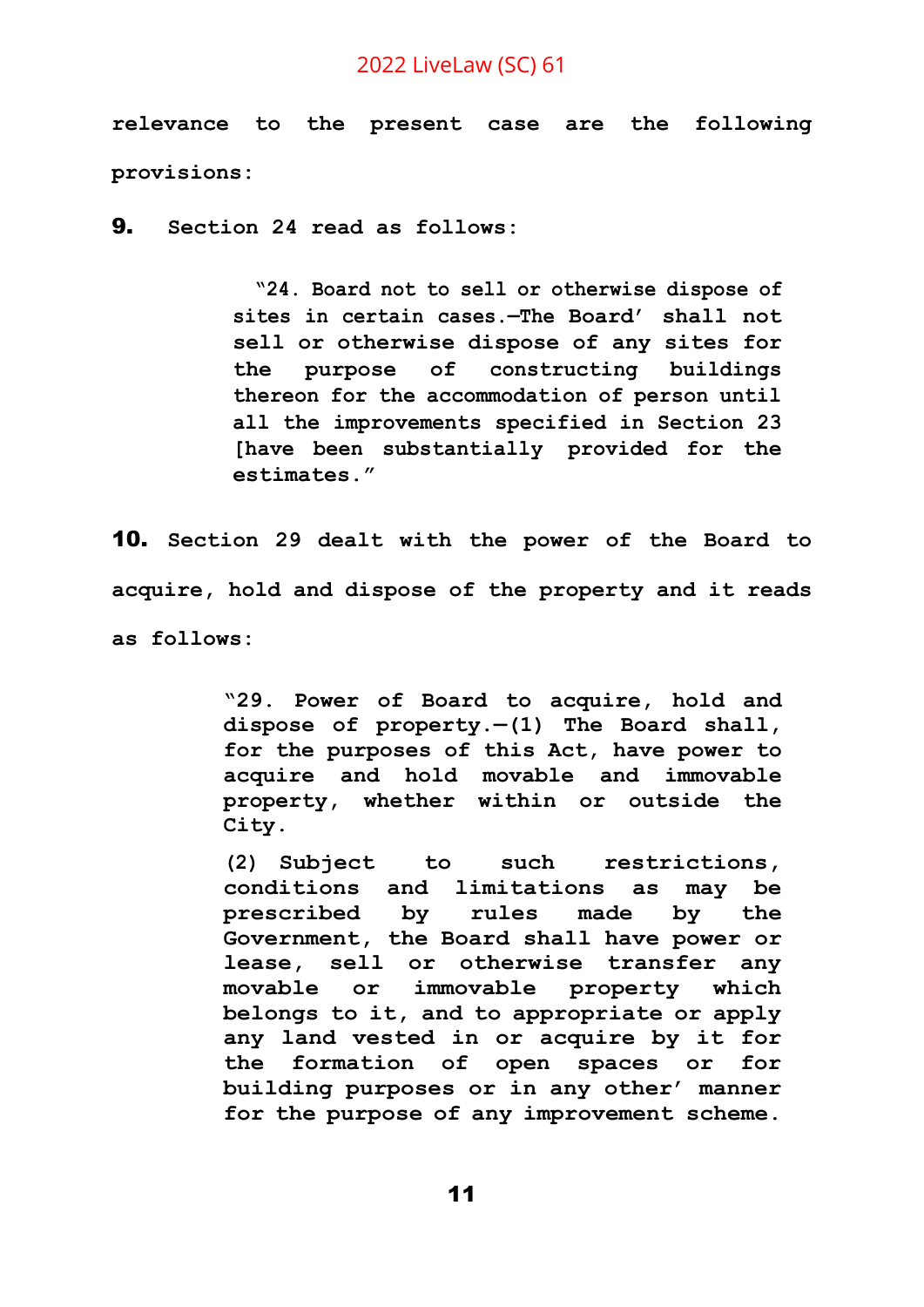**(3) The restrictions, conditions and limitations contained in any grant or other transfer of any immovable property of any interest therein made by the Board shall notwithstanding anything contained in the Transfer of Property Act, 1882 (Central Act 4 of 1882) or any other law have effect according to their tenor.]"**

11. **Section 42 conferred power to make Rules. Following** 

**provisions are relevant for the purpose of this case:**

**"42. Power of Government to make rules.—The Government may, from time to time; make rules, not inconsistent with this Act. —**

| XXX | XXX | XXX |
|-----|-----|-----|
|     |     |     |

- **(aa)regulating the allotment or sale by auction of sites by Board;**
- **(ab)specifying the conditions, restrictions and limitations subject to which the Board may sell, lease or otherwise transfer movable or immovable property;"**

**xxx xxx xxx**

12. **Initially, bylaws regulating the allotment of sites were published on 08.01.1954. These bylaws came to be cancelled upon enactment of City of Bangalore Allotment of Site Rules, 1964. Thereafter, the City of Bangalore Improvement Disposal of Site Rules, 1971 came to be enacted. The said Rules came to be repealed with the making of the City of Bangalore Improvement**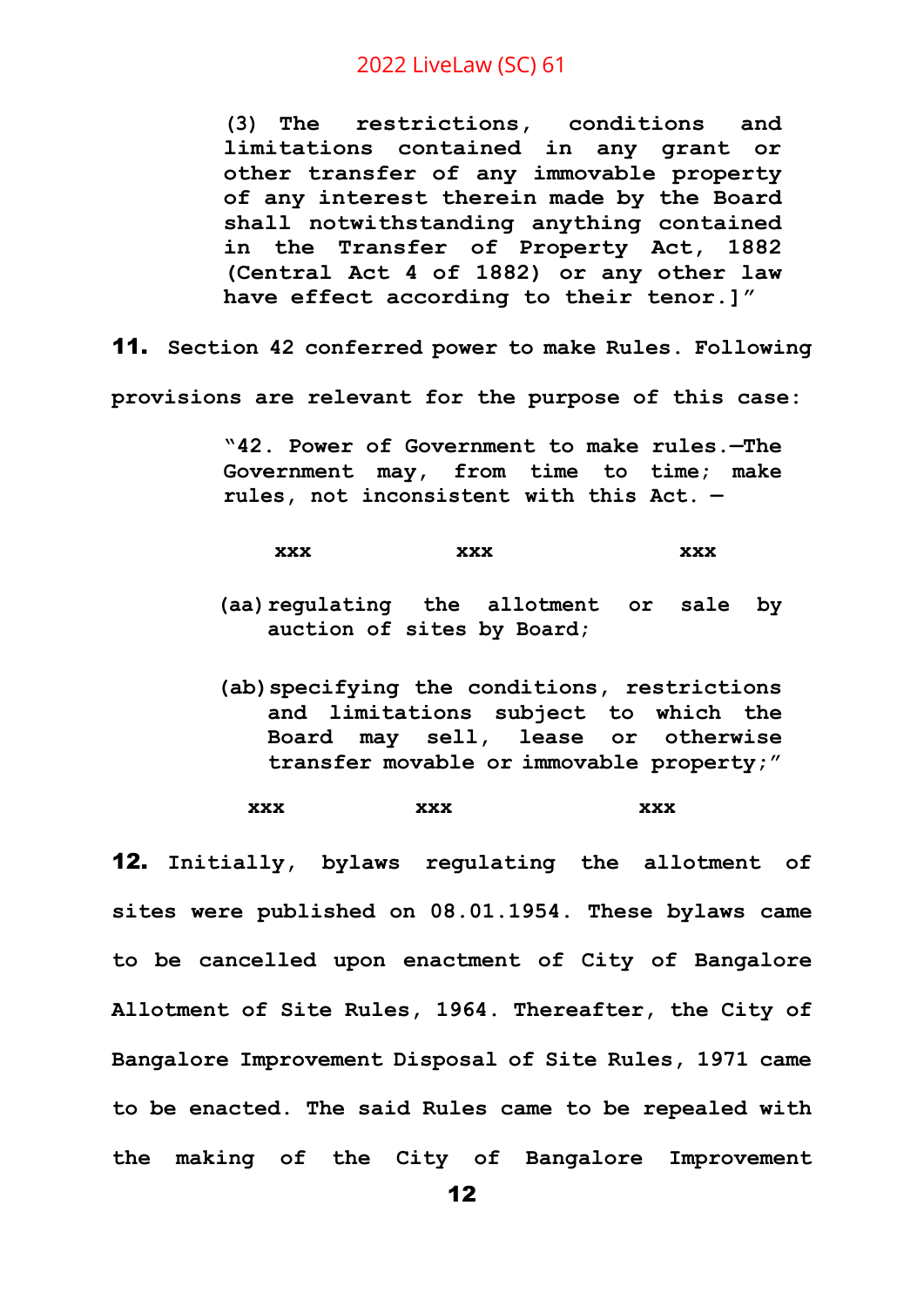**Allotment of Site Rules, 1972. These Rules came into force on the 1st Day of September, 1972. These Rules are the Rules, which would govern the fate of this case.**

13. **Rule 2(b) defines the word 'allottee' as meaning the person to whom the site is allotted under these Rules. The Rules define backward class. It also,** *inter alia***, defines stray site.**

14. **Rule 3 reads as follows:** 

**"3. Offer of sites for allotment.—(1) Whenever the Board has formed an extension or layout in pursuance of any scheme, the Board may, subject to the general or special orders of the Government, offer any or all the sites in such extension or layout for allotment to persons eligible for allotment of sites under these rules.**

**(2) Due publicity shall be given in respect of the sites for allotment specifying their location, number, the amount payable as earnest money, the last date for submission** *of* **applications and , such other particulars as the Chairman may consider necessary; by affixing a notice to the notice board of the office of the Board, and any other office as the Chairman may decide from time to time and by publication in not less than three daily .newspapers published in the City of Bangalore in English and Kannada having a wide circulation in the city."**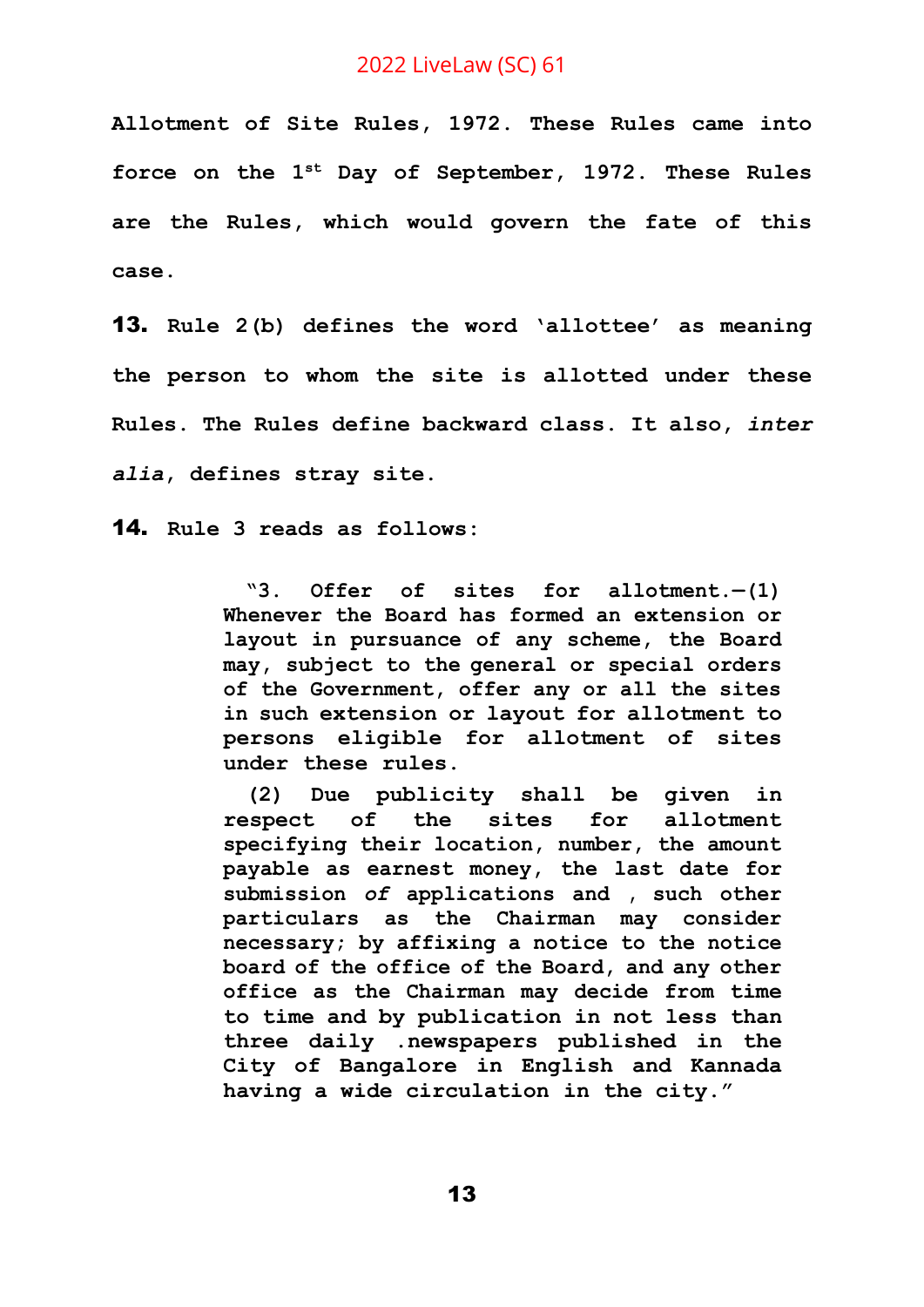15. **Rule 5 dealt with the allotment of stray sites. Rules 6 contemplated disposal of sites for heritable purposes.**

16. **Rule 7 proclaimed that the allottee was to be lessee and it reads as follows:**

> **"7. Allottee to be a lessee. —The site allotted under Rule 3 or Rule 5shall be deemed to have been leased to the allottee until the lease is determined or the site is conveyed in the name of the allottee in accordance with these rules. During the period of the lease, the allottee shall pay to the Board rent at the rate of rupees three per annum where the area of the site does not exceed two hundred square meters, rupees six per annum where the area of the site exceeds two hundred square meters but does not exceed five hundred square meters and rupees twelve per annum where the area of the site exceeds five hundred square meters before the commencement of each year."**

17. **Rule 8 dealt with applications. It contemplated that the applications for allotment of site was to be in Form I. Several details are to be furnished. It included the annual income of the applicant, whether the applicant already owned a house or house site in the city, outside the city and whether he had any share in such property and the value of the share. It further included the query as to whether the applicant's**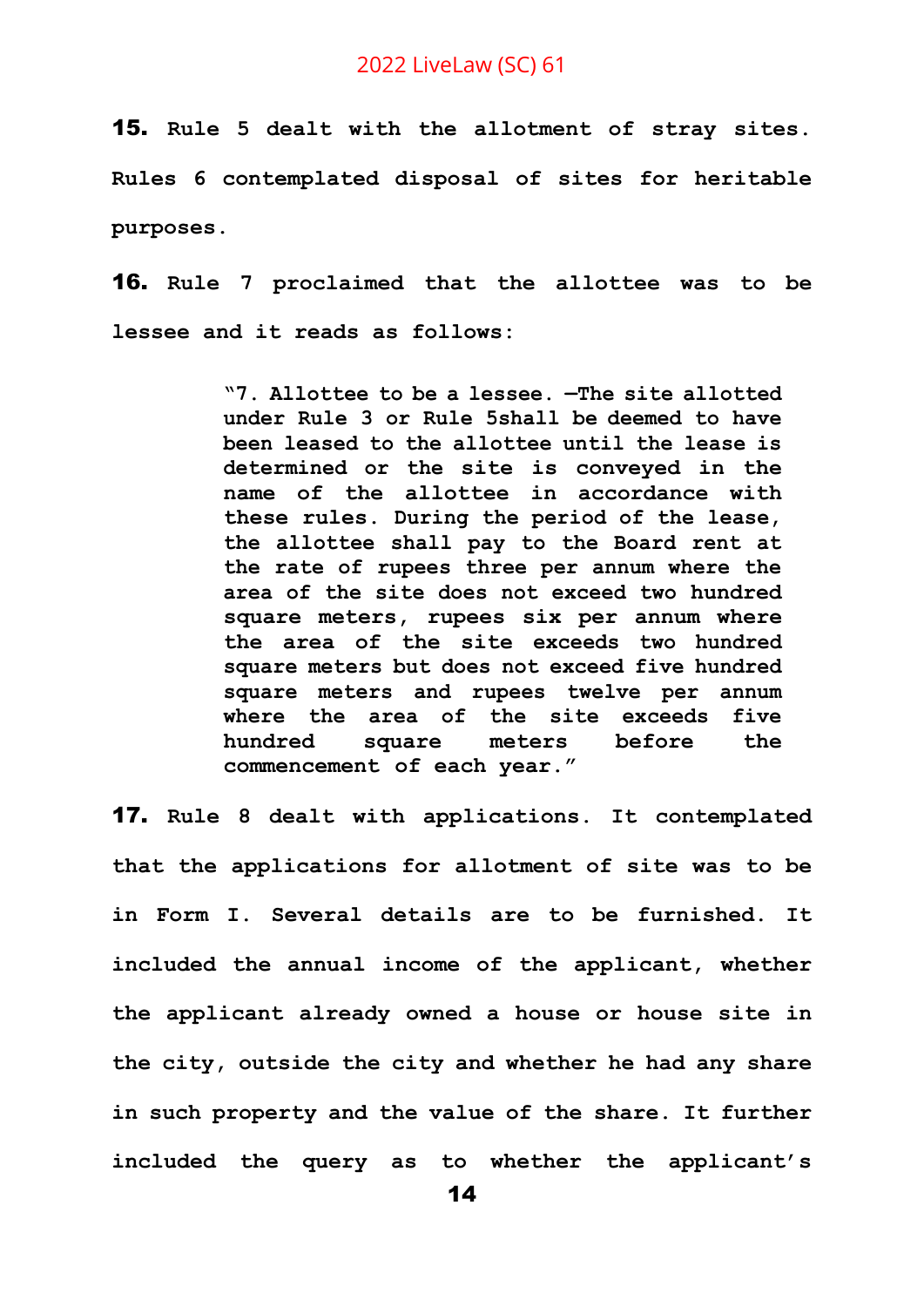**wife/husband/minor child, owned a house or house site inside or outside the city. Since, it may be relevant to the decision at hand, we may advert to the Form.** 

**"FORM I**

*[See sub-rule (1) of Rule* **8] Form of Application for Purchase of Site**

**To**

**The Chairman, City Improvement Trust Board, Bangalore 20**

#### **Sir,**

**I wish to purchase a building site measuring ........ in …...Extension, Bangalore. I agree to abide by the conditions of allotment and sale of the site contained in Rule 17 of the City of Bangalore Improvement (Allotment of Sites) Rules, 1972, and the terms of the lease-cumsale agreement; copies of which are enclosed in duplicate. I also enclose the duplicate copies of the conditions of allotment and sale and lease-cum-sale agreement duly signed in token of having accepted the conditions therein.**

**Particulars about me are given below. —**

- **1. Namë (in Block letters)**
- **2. Father's/Husband's name**
- **3. Age**
- **4. Whether the applicant belongs to**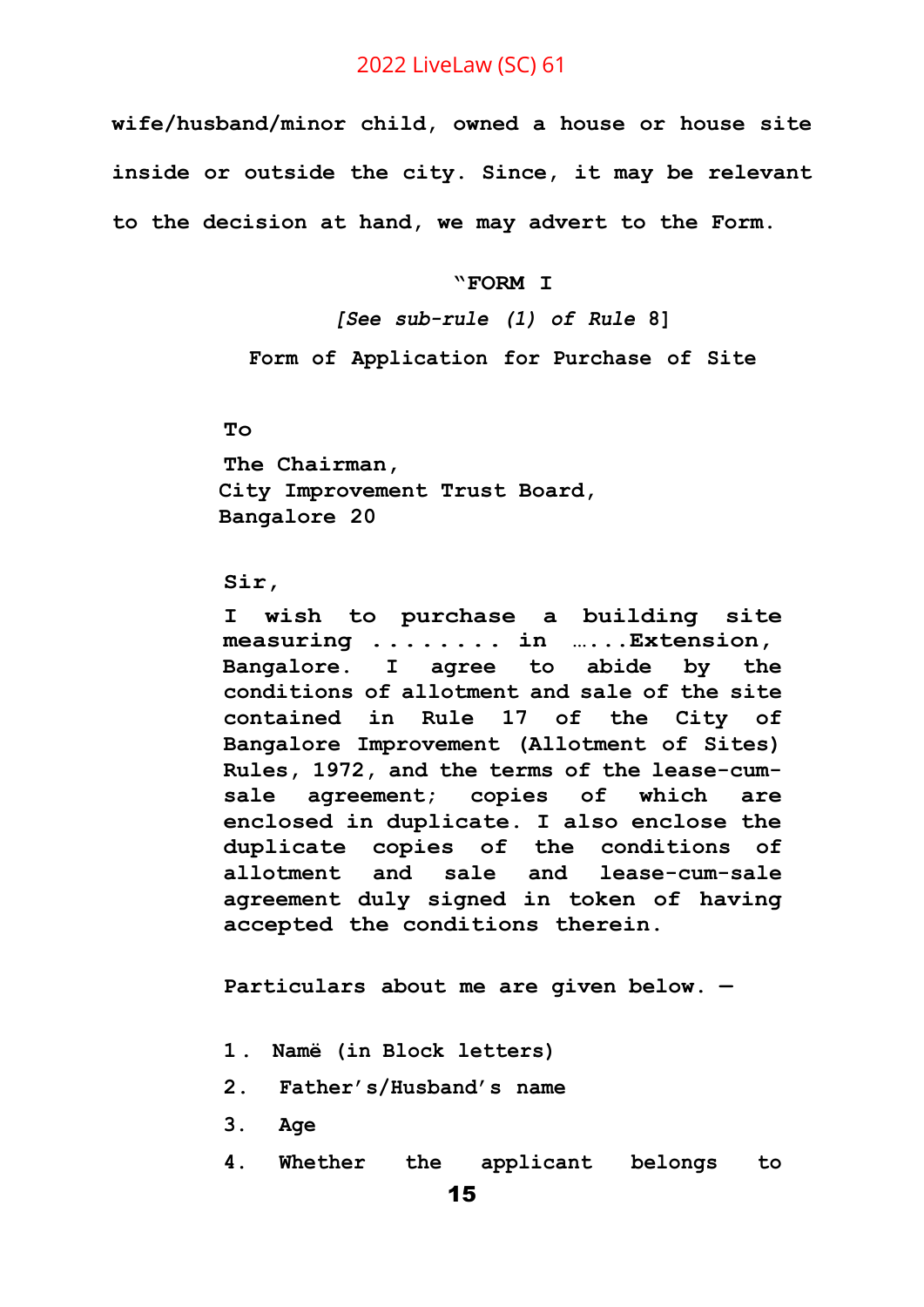**Scheduled Caste or Scheduled Tribe, Nomadic Tribes, Semi-Nomadic Tribes, Backward Classes, Denotified Tribes.**

#### **5.Whether married or single**

**6. (a) Residential address: Permanent (House No., Name of street, locality and Town):**

**(b) Present address: (if different from above) for correspondence with the Board.**

**7. (i) Occupation or post.**

**(ii) Address**

**(iii) Place of employment or business.**

- **8. (a) Annual income of the applicant (both from profession and from properties if any)**
	- **(b) Any other means indicating the capacity of the applicant to purchase the site applied for and to building a house thereon.**
	- **9. Whether the applicant is ordinarily a**

**resident in Bangalore City or in the area**

**under the jurisdiction of the Board and**  *the* **period of such residence.**

- **10. Whether any member of the family of which the applicant is a member owns or has been allotted site or a house by the Board or any other authority, within the area under the jurisdiction of the Board. (Furnish details).**
- **11. (1) Whether the applicant already owns a house or a house-site:**
	- **(a) in the City (with details)**
	- **(b) outside the city (with details)**
- **(2) Whether he/she has any share in such property and the value of the share thereof.**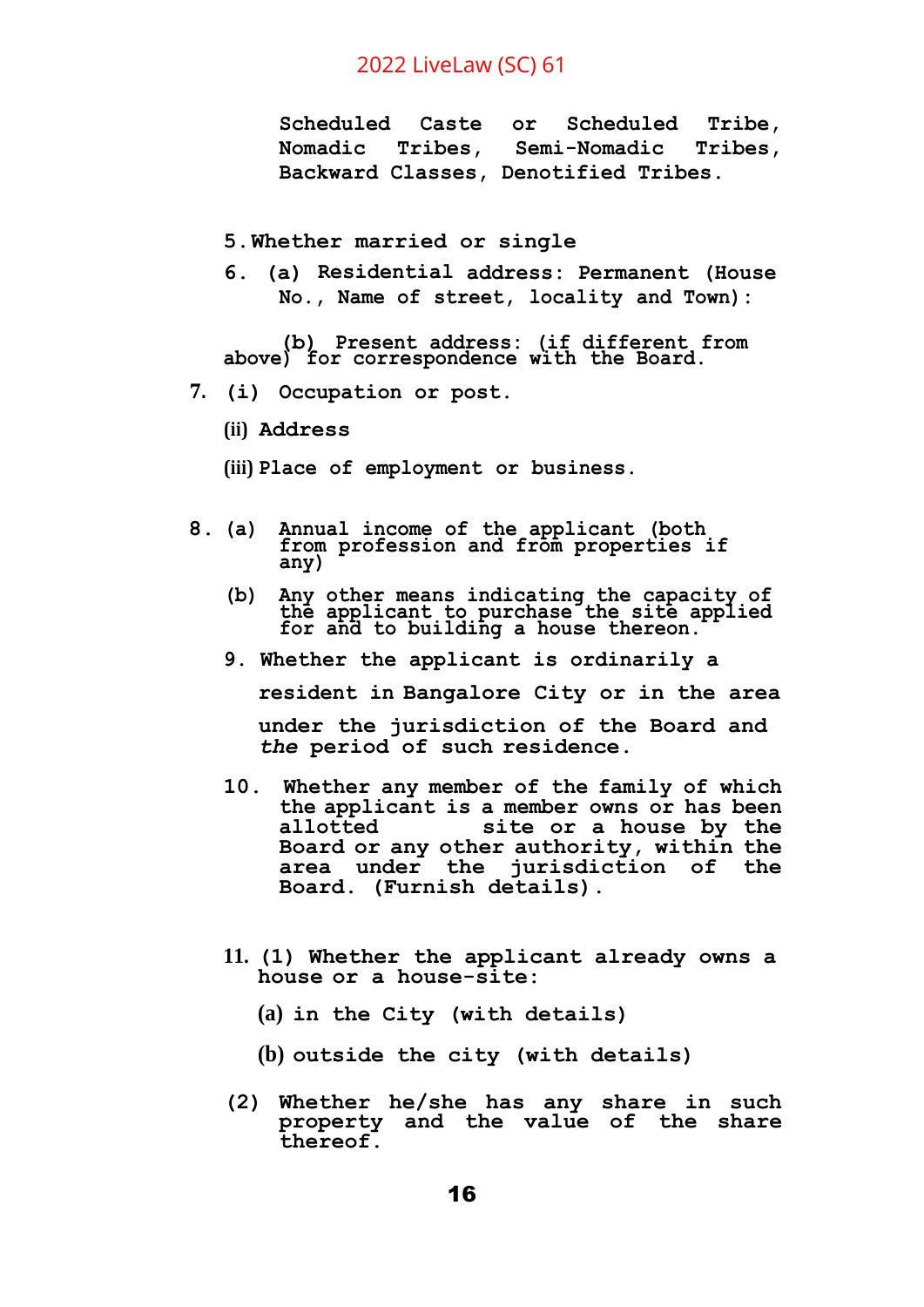- **12. (1) Whether the applicant's wife/ husband /minor child owns a house or a house-site:**
	- **(a) in the City (with details)**
	- **(b) outside the city (with details)**
	- **(2)Whether the applicant's wife/husband/minor child has any share in such property and the value o1 the share thereof.**
- **13. Whether the applicant has transferred the**

**ownership or rights in the house or housesite already allotted to him/her in any of the schemes of the Board or any other authority to somebody else (if so, himish details).**

**14. Whether the applicant or any members or**

**his/her family has already availed of any housing or loan scheme of Government local body or Co-operative Society, if so, give details.**

- **15. Whether the applicants applied for allotment of a site or a site with a building, in any of the scheme of the Board or and other authority and whether his/her deposit was refund (if so, furnish details).**
- **16. Amount of earnest money deposited now (with Challan No. and date).**

**I hereby solemnly declare that all the above information given by me is true. I shall furnish any additional information in my possession which you may require. If there is any delay on my part to furnish the necessary information required by the Board, it will be within the discretion of the Board to reject my application.**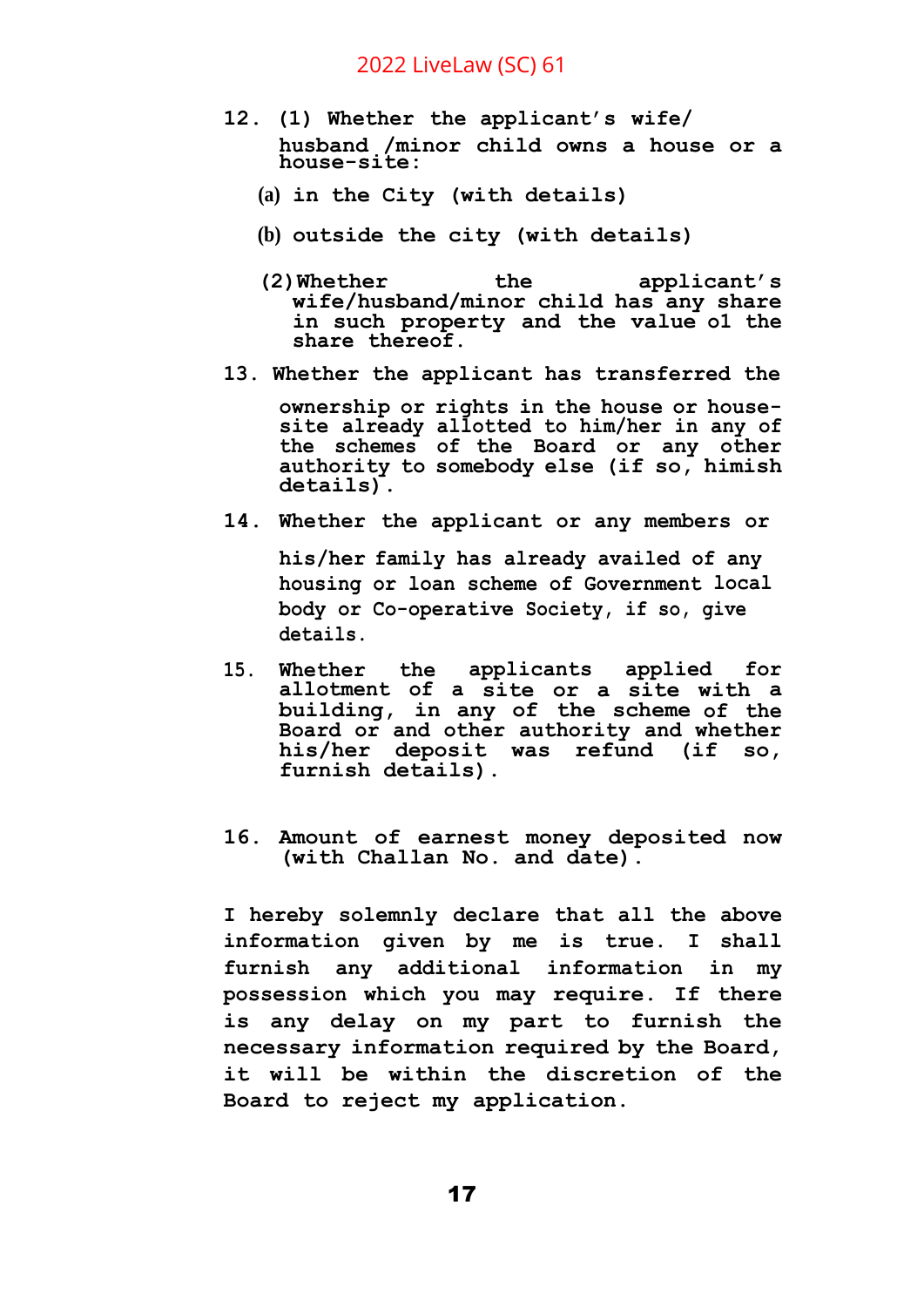**If, at any time it is found that the information given by me above is incorrect, the Board can cancel the allotment, resume possession of the site and forfeit part or whole of the amount paid by me till then towards cost of the site or deposit.**

**I am aware that under the Rules, I have to build the house myself with my own resources.**

**Signature of Applicant**

**Station ………………… Date …………………………**

**Attested Magistrate of the First Class**

**Date……………."**

18. **Rule 10 dealt with the issue of eligibility for** 

**allotment and it reads as follows:**

**"10. Eligibility for allotment. —No person.**

**(1)Nho.is not ordinarily resident (living independently or with his family members).in the area within the jurisdiction of the Board for not less than five years immediately before the last date fixed for making applications:**

**Provided that the persons who are domiciled in the State of Karnataka but serving in the Armed Forces of the Union outside the State of Karnataka shall be eligible for allotment of Sites under these rules.**

**(2) Who or any member of whose family owns or is a lessee entitled to demand conveyance eventually or has been allotted a site or a house by the Board or any other authority, within the area under the jurisdiction of the**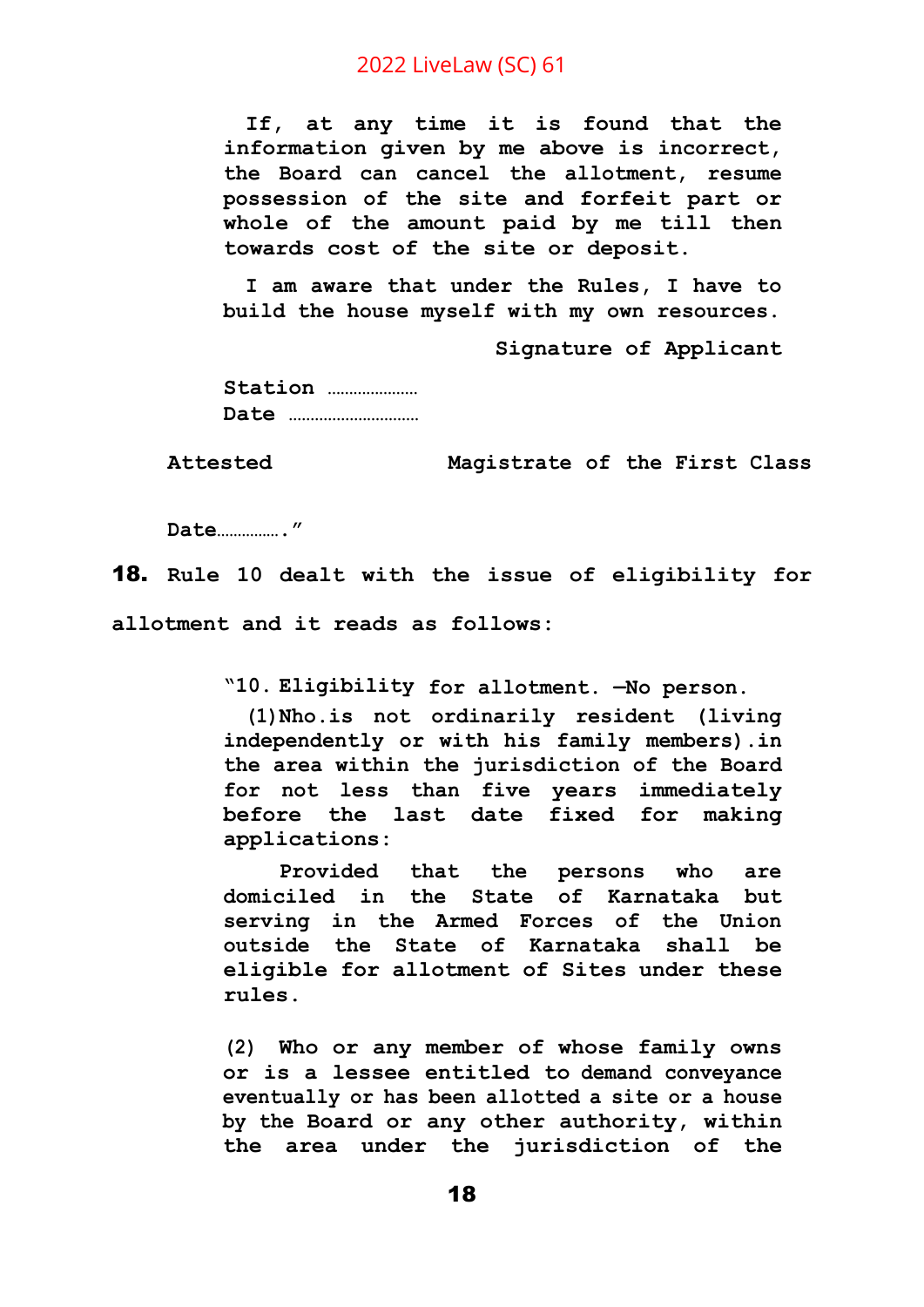**Board; or of the Corporation of the City of Bangalore, shall be eligible to apply for allotment of a site:**

**Provided that the Board may relax the restriction in c1ause (1) regarding residence in the case of persons. —**

- **(i) who are domiciled in the State of Mysore and who** *bona fide* **intend to reside within the area under the jurisdiction o/ the Board; or,**
- **(ii) who are domiciled.in the State of Mysore but have gone outside the State on business, employment, study or training and who bona fide intend to reside within the area under the jurisdiction of the board;**
	- **or**
- **(iii) who though not domiciled in the State of Mysore** *bona fide* **intend to reside within the area under the jurisdiction of the Board."**

19. **Rule 11 provided for the principles for selection of applicants for allotment of sites. The following** 

**principles have been set out in Rule 11(1):**

**"11. Principles for selection of applicants for allotment of sites. —(1) The Board shall consider the case of each applicant on its merits and shall have regard to the following principles in making selection. —**

- **(i)the status of the applicant, that is whether he is married or single and has dependent children;**
- **(ii) the income of the applicant and his**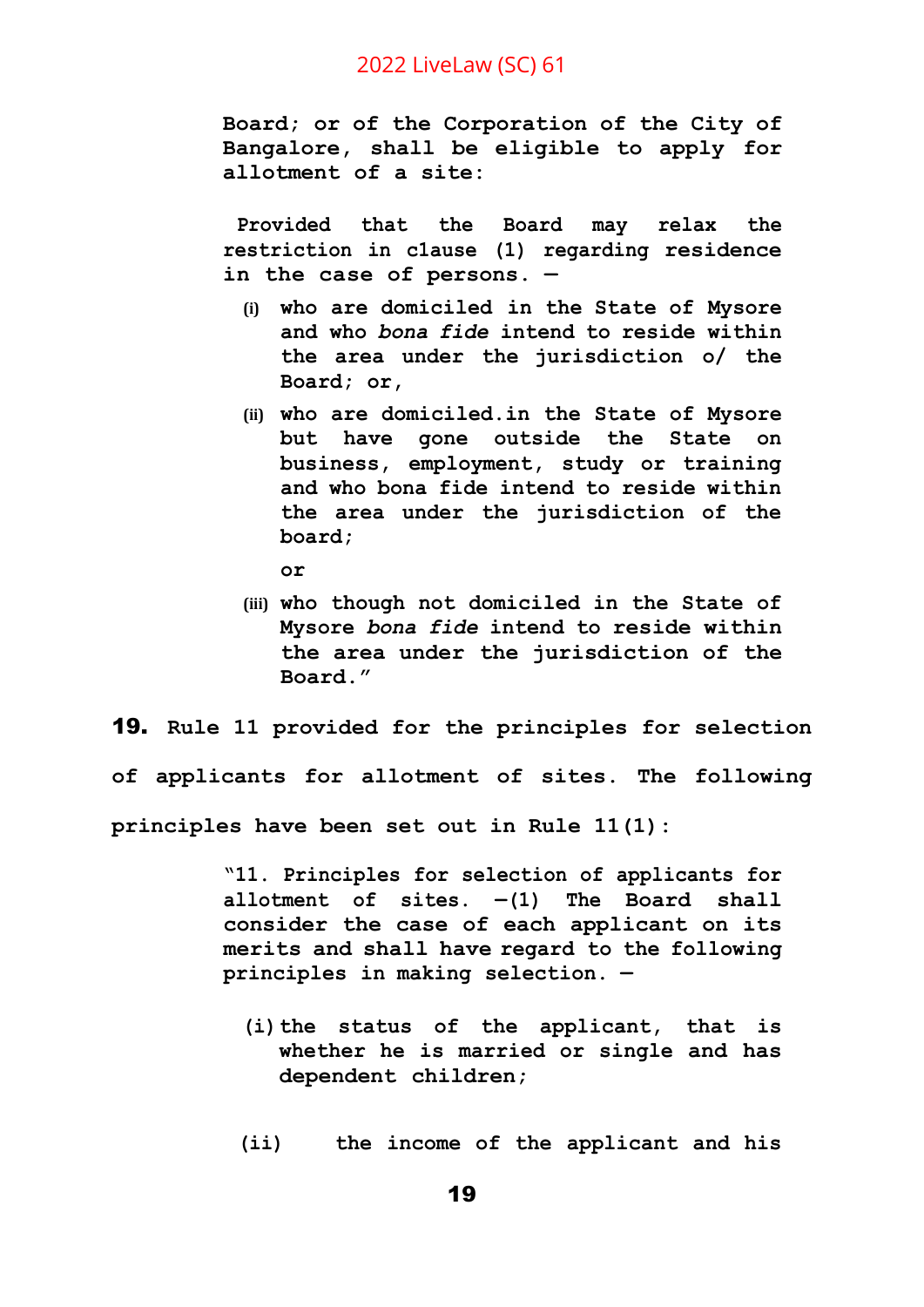**capacity to purchase a site and build a house thereon for his residence:**

**Provided that this condition shall not be considered in case of applicants belonging to Scheduled Castes, Scheduled Tribes, Wandering Tribes, Nomadic Tribes and other Backward Classes.**

- **(iii) the number of years the applicant has been waiting for allotment of a site and the fact that he did not secure a site earlier though he is eligible and had applied for a site;**
- **(iv) persons who are ex-servicemen or members of the family of the deceased servicemen killed in action, during the last ten years."**

20. **The sites were to be allotted among different classes of persons which included wandering tribes, scheduled tribes, scheduled castes, ex-servicemen, persons domiciled in Karnataka but serving in the Armed Forces of the Union outside the State, State Government servants, Central Government servants and servants of Corporation. 51 per cent was reserved, in other words, in specific percentage terms for these categories. 49 per cent was made available for the general public. Non-availability of applicants was also dealt with.**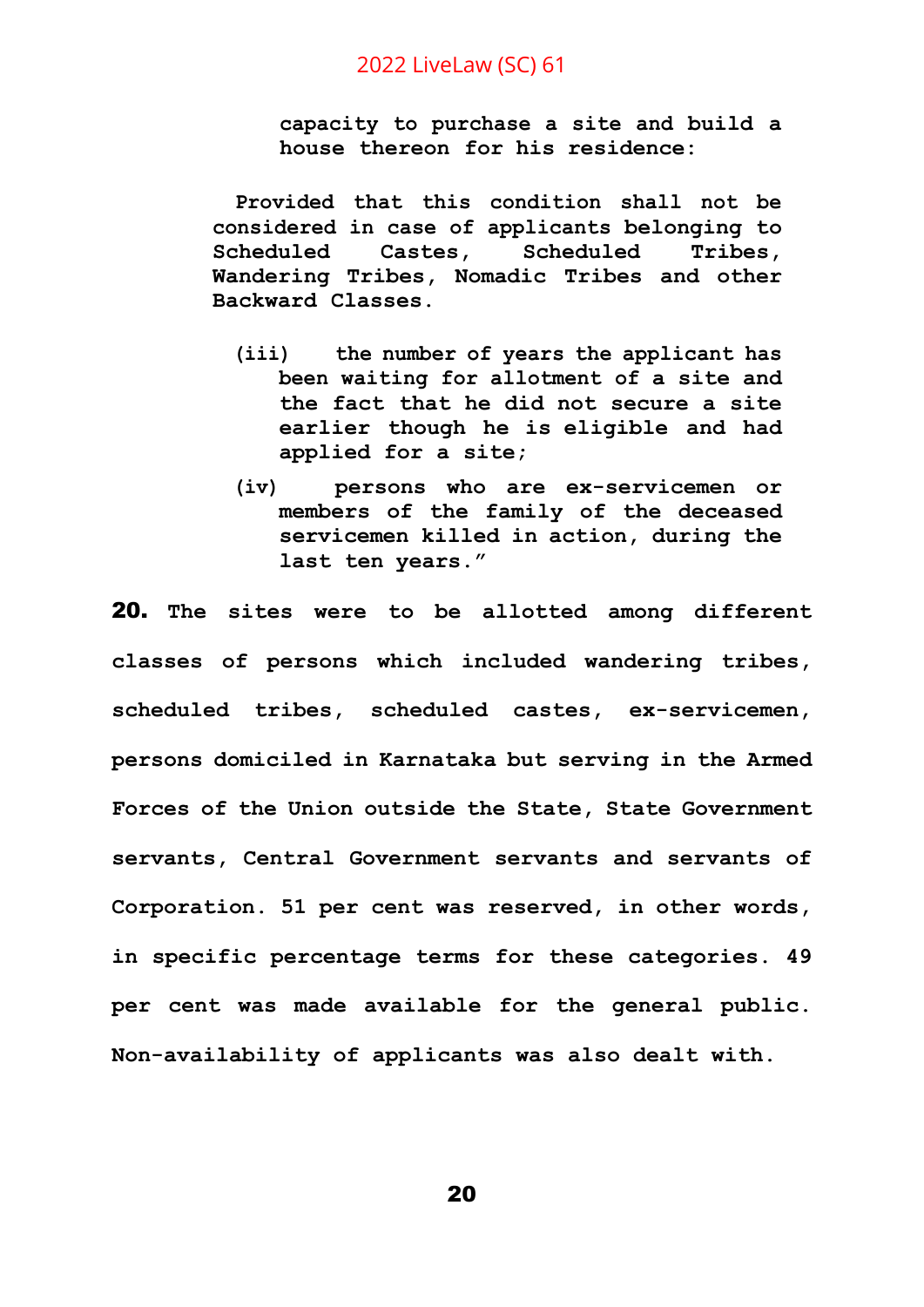21. **Rule 13 provided for selection of an applicant. The Board was empowered to reject any application without assigning any reason.**

22. **Rule 17 provides for conditions of allotment. Since, much turns on the impact of this Rule, we would refer to the same.**

> **"17. Conditions of allotment and sale of site. - The allotment of a site under these rules shall be subject to the following conditions. —**

- **(1) The allottee shall within a period of fifteen days from the date of receipt of the notice of allotment, pay to the Board twelve and a half per cent of the price of the site and if no such payment is made the allottee shall be deemed to have declined the allotment.**
- **(2) The balance of the value of the site (less than a sum of rupees thirty where the area of the site does not exceed two hundred square meters, rupees sixty where the area exceeds two hundred square meters and does not exceed five hundred square meters and rupees one hundred and twenty where the area exceeds five hundred square meters) shall be paid within ninety days from the date of receipt of the notice of allotment, or such extended period not exceeding one year as the Chairman may specify. Interest at [fifteen per cent]] shall be paid on the said amount for the extended period. If the said amount is not paid within the period of ninety days or the extended period the earnest money paid by the**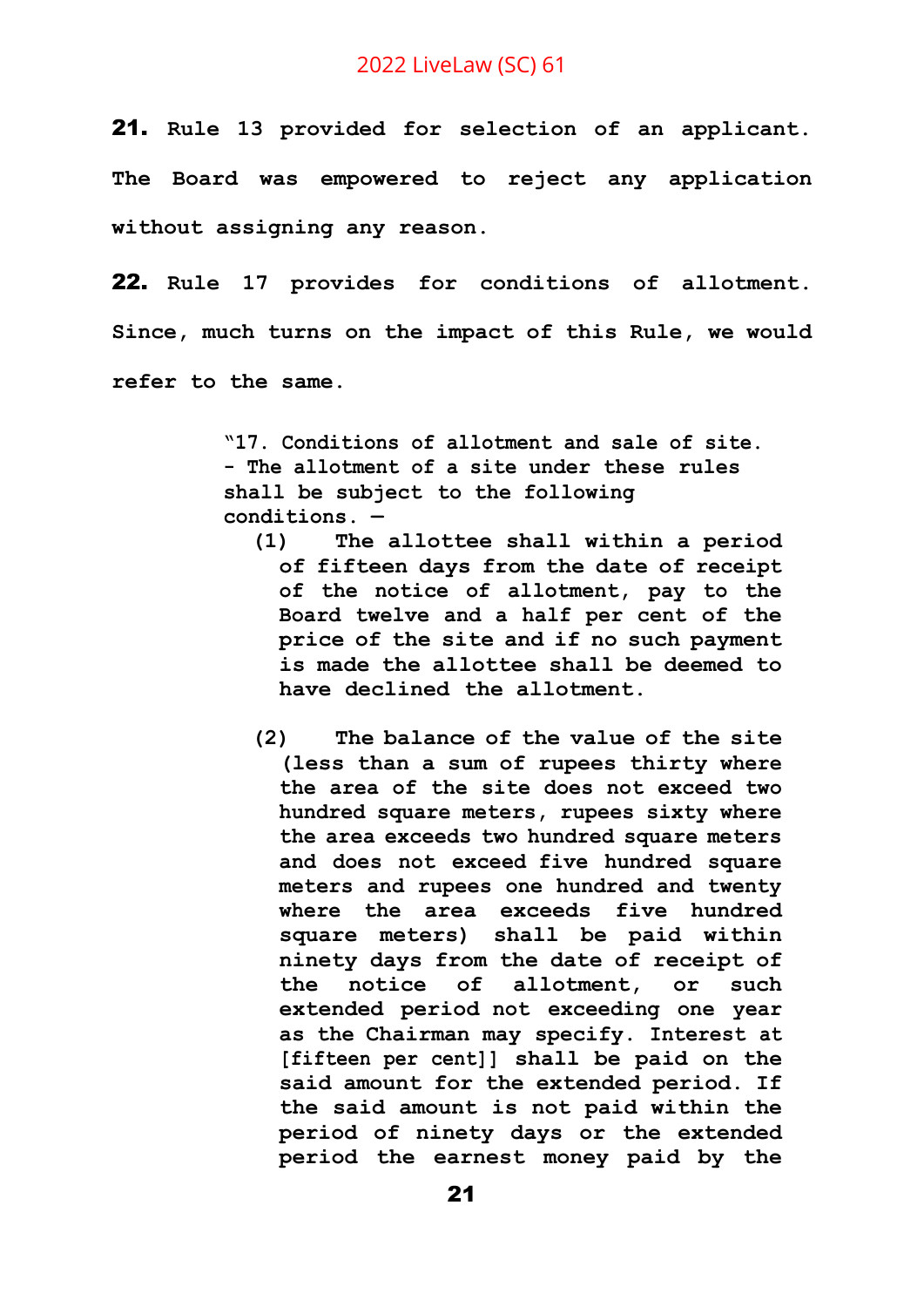**allottee shall be liable to forfeiture and the allotment may be cancelled: [Provided that where an allottee is a person. —**

- **(i) whose annual income does not exceed [three thousand and six hundred rupees], he may choose to pay the balance value of the site in quarterly, half yearly or annual installments and the rate of interest on the said amount for the extended period for quarterly payment will be two per cent for half yearly payments will be three per cent and annual payments four per cent;**
- **(ii) whose annual income exceeds [three thousand and six hundred rupees] but does not exceed seven thousand and two hundred rupees interest at twelve per cent per annum shall be paid on the said amount for de extended period:**

**Provided further that where an allottee is a person belonging to a Scheduled Caste or Scheduled Tribe or other Backward Classes or a nomadic tribe or a wandering tribe, or a denotified tribe or a family of Defence personnel killed or disabled during the recent war and whose annual income from all sources does not exceed rupees five thousand, the balance of the value of the site required to be paid under this sub-rule shall be paid by him without interest within a period of six years from the date of receipt of the notice of allotment.]**

**(3) Until the site is conveyed to the allottee the amount paid by the allottee for the purchase of the site**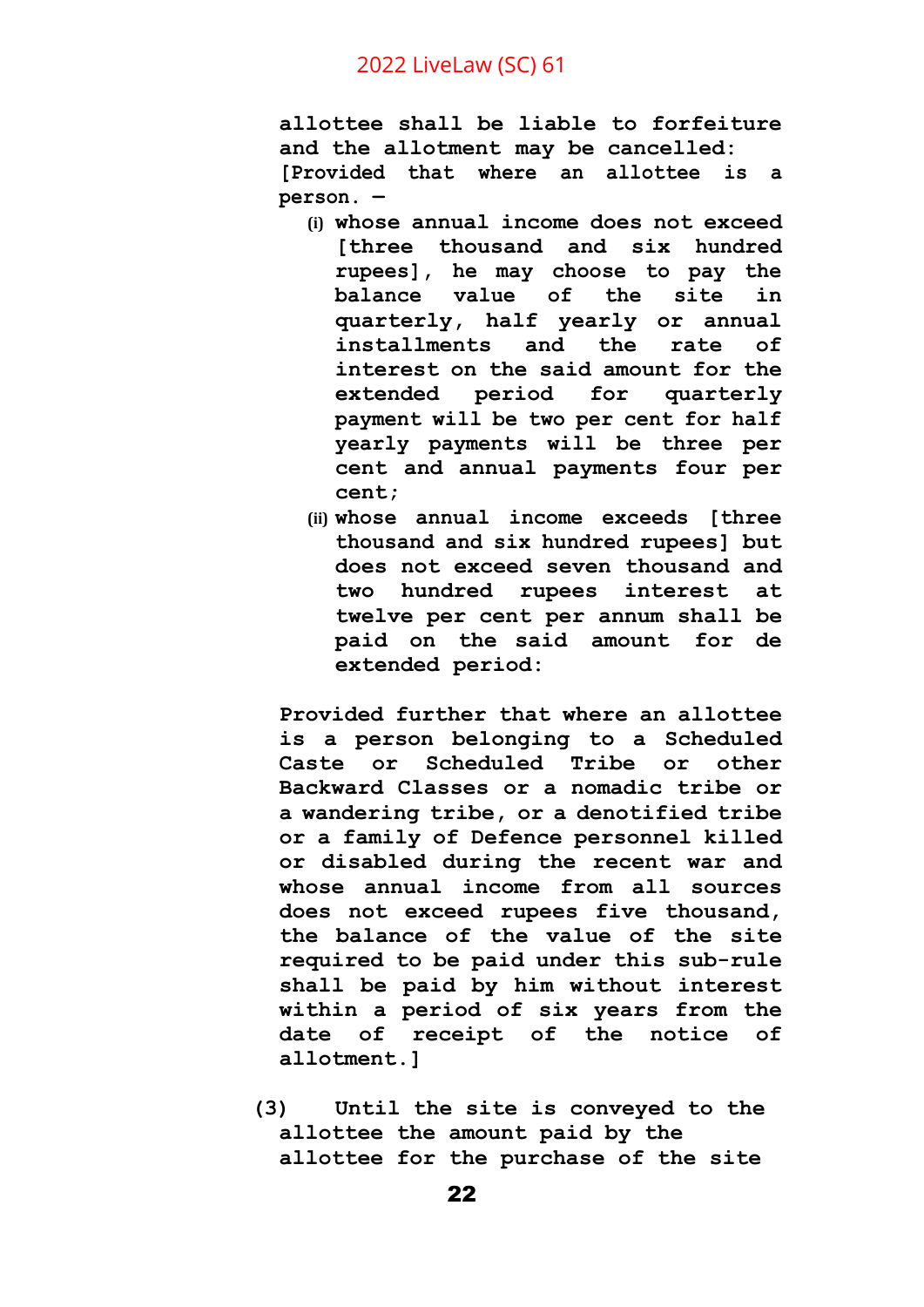**shall be held by the Board as security deposit for the due performance of the terms and conditions of the allotment and the lease-cum-sale agreement entered into between the Board and the allottee.**

- **(4) After payment under sub-rule (2) is made the Board shall intimate the allottee the actual measurements of the site and the particulars thereof and a lease-cum-sale agreement in Form II shall thereafter be executed by the allottee and the Board and registered by the allottee. If the agreement is not executed within forty-five days after the Board has intimated the actual measurements and particulars of the site to the allottee, the earnest money paid by the allottee may be forfeited, the allotment of the site may be cancelled, and the amount paid by the allottee after deducting the earnest money refunded to him. Every allottee shall construct a building on the site in accordance with the plans and designs approved by the Board. If in any case it is considered necessary to add any additional conditions in the agreement the Board may make such additions. Approval of the City of Bangalore Municipal Corporation for the plans and designs shall be necessary when the layout in which the site is situated is transferred to the control of the said Corporation.**
- **(5) The allottee shall comply with the conditions of the agreement executed by him and the buildings and other byelaws of the Board or the Corporation, as the case may be, for the time being in force.**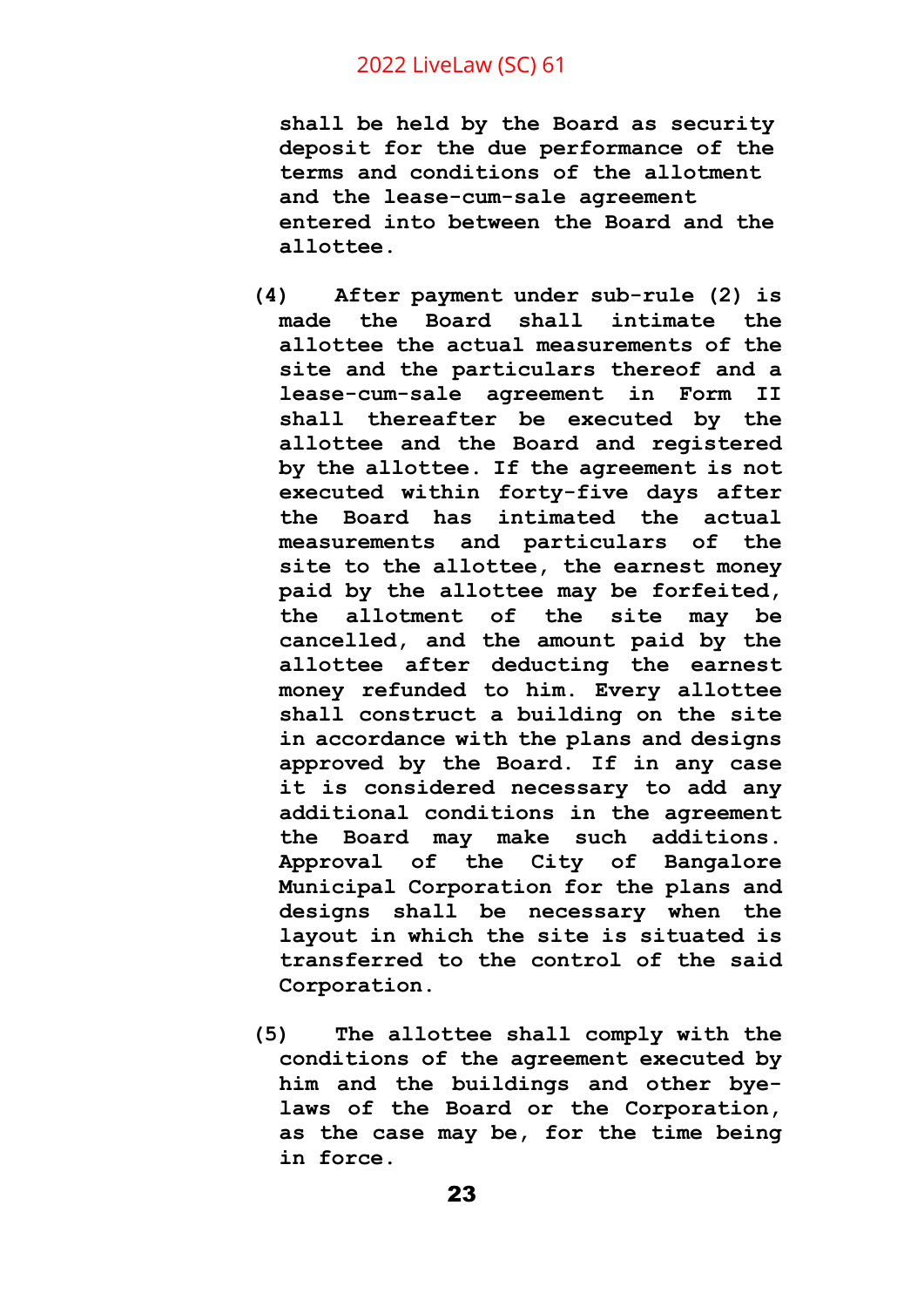- **(6) The allottee shall construct a building within a period of two years from the date of execution of the agreement or such extended period '[as the Chairman may] in any specified case by written order permit. If the building is not constructed within the said period the allotment may, after reasonable notice to the allottee, be cancelled, the agreement revoked, the lease determined and the allottee evicted from the site by the Board, and after forfeiting twelve and a half per cent of the value of the site paid by the allottee, the Board shall refund the balance to the allottee.**
- **(7) (a) On the expiry of the period of ten years and if the allotment has not been cancelled or the lease has not been determined in accordance with these brutes** *or* **the terms of the agreement in the meanwhile the Board shall by notice call upon the allottee to get the sale deed of tire site executed at his own cost within the time specified in the said notice.**

**(b) If the allottee fails to get the sale deed executed within the time so specified the Board shall itself execute the same and recover the cost and other charges, if any, incidental thereto from the allottee as if the same are amount due to the Board.]**

- **(8) The allottee shall ordinarily reside or himself make use of the building constructed on the site allotted to him.**
- **(9) With effect from the date of taking possession of the site the allottee or his heirs and successors shall be liable to pay the taxes, fees and cesses payable in respect of the site and any**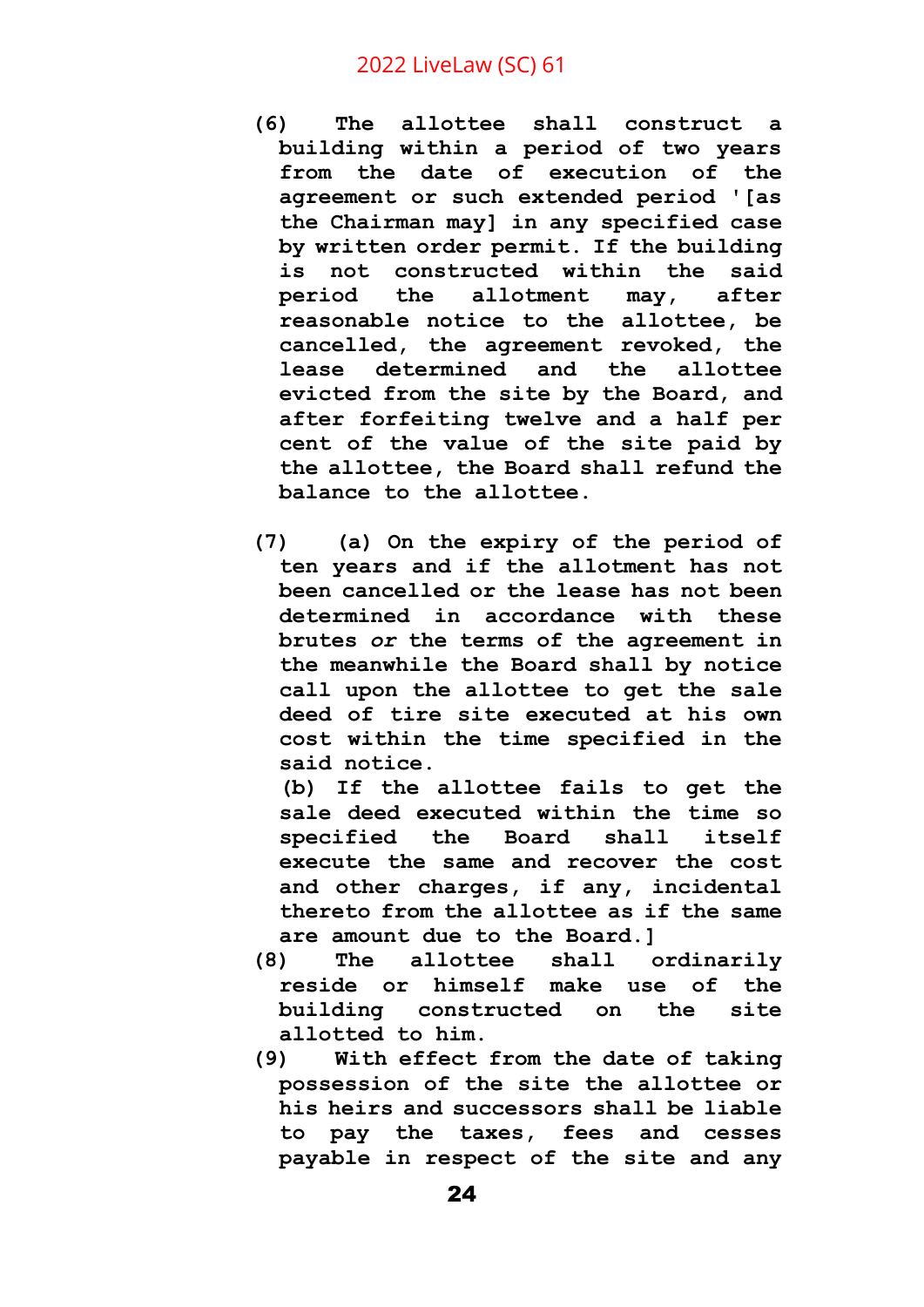**building erected thereon.**

**If the particulars furnished by the applicant in the prescribed app1icaüon form for allotment of site are found incorrect or false subsequently, twelve and half per cent of the site value, shall be forfeited after the site is resumed by the Board and the balance amount of site value refunded to the applicant."**

23. **Rule 18, likewise, speaks about restrictions, conditions and limitations on sale of sites and we refer to the same:**

> **"18. Restrictions, conditions and limitation on sales of sites.—(1) Notwithstanding' anything contained in. —**

- **(i) these rules or any other rules, byelaws or orders governing the allotment, grant or sale of sites by the Board for construction of buildings; or**
- **(ii) any instrument executed in respect of any site allotted, granted or sold by the Board for construction of buildings,**

**the Chairman may at the request of the allottee grantee or purchaser of a site, execute a deed of conveyance subject to the restrictions, conditions and limitations specified in sub-rule (2).**

**(2) The conveyance by the Chairman of a site in favour of an allottee, grantee or purchaser of a site (hereinafter referred to as "the purchaser") shall be subject to the following restrictions, conditions and limitations, namely.—**

**(a).in the case of a site on which a building has not been constructed. —**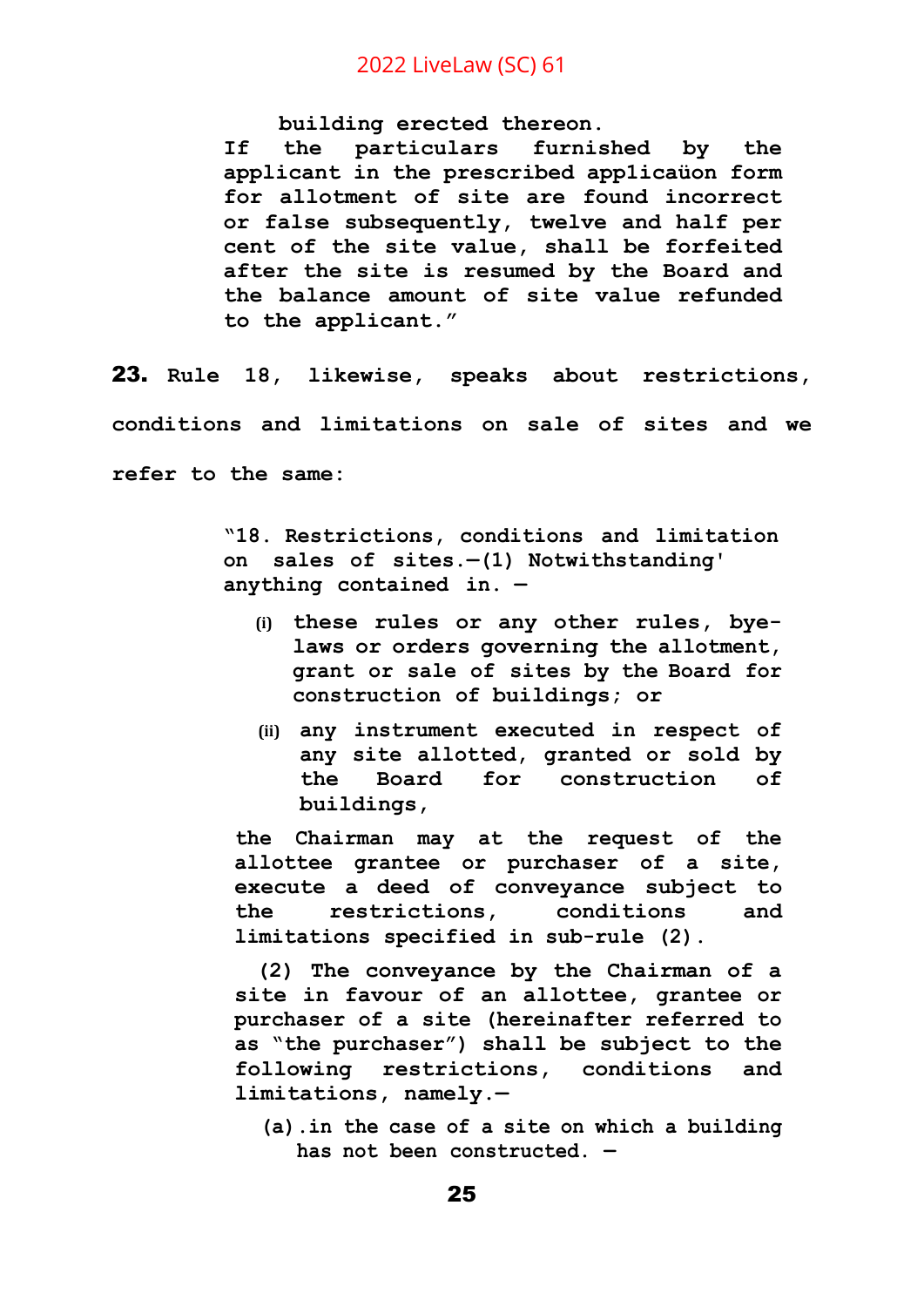- **(i)the purchaser shall construct a building on the site within such period as may be specified by the Board, as per plans, designs and conditions to be approved by the Board or in conformity with the provisions of the City of Bangalore Municipal Corporation Act, 1949 and the Bye-laws made thereunder;**
- **(ii) the purchaser shall not without the approval of the Board, construct on the site any building other than a building for the construction of which the site was allotted, granted or sold;**
- **(iii) the purchaser shall not alienate the site within a period of ten years from the date of allotment except by mortgage in favour of the Government of India, the Government of Mysore, the Life Insurance Corporation of India or the Mysore Housing Board, or any <sup>1</sup>[any company or Co-operative Society approved by the Board] or any Corporation set up, owned or controlled by the State Government or the Central Government to secure moneys advanced by such Government, 2[Corporation, Board, CompanyJ, Society or Corporations,** *as* **the case may be, for the construction of the building on the site;**
- **(b) in the case of a site on which a building has been constructed, the purchaser shall not alienate the site and the building constructed thereon within a period of ten years**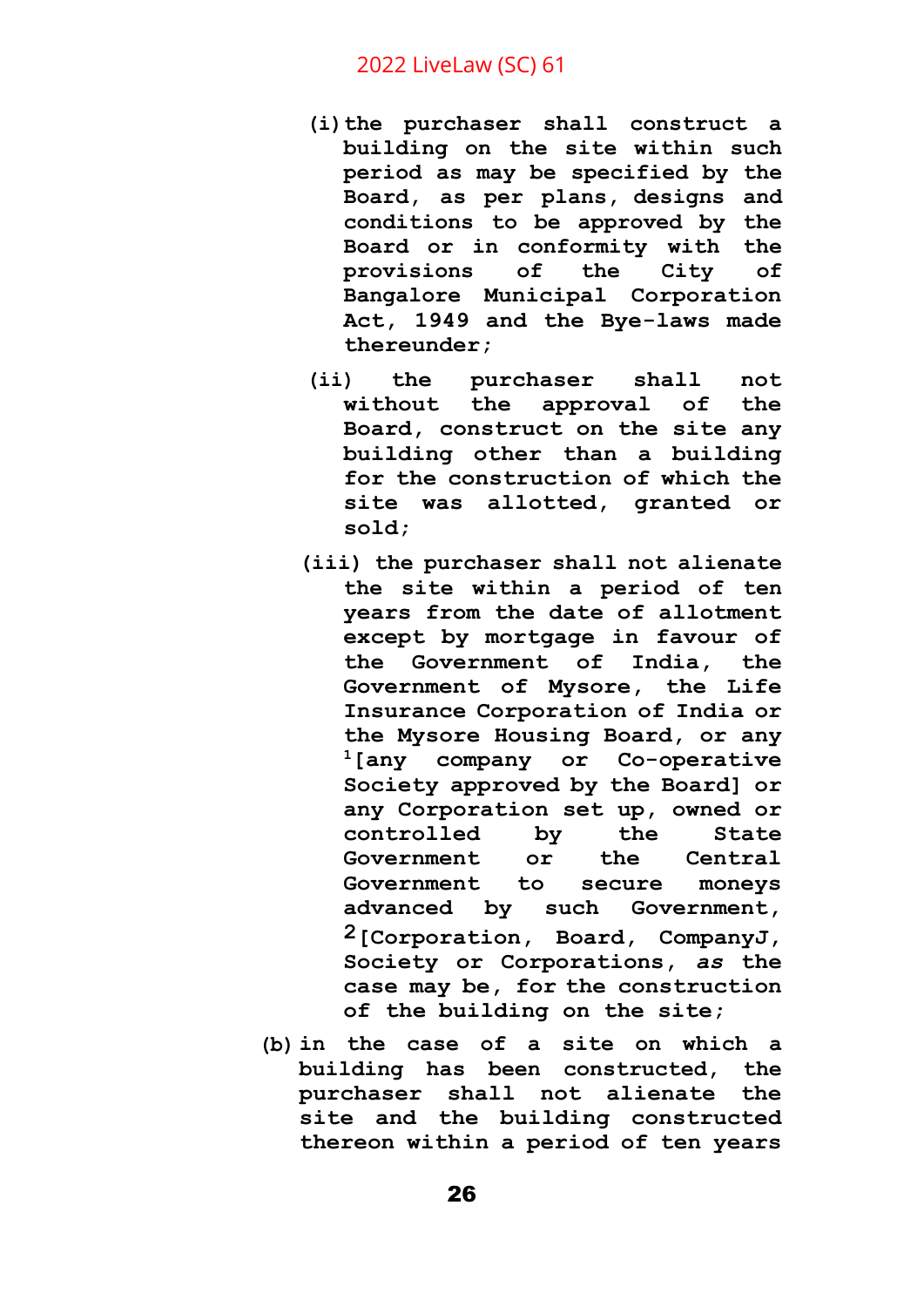**—**

**from the date of allotment, except.**

- **(i) by mortgage in favour of the Government of India, the Government of Mysore, the Life Insurance Corporation of India or the Mysore Housing Board or any Co-operative Society approved by the Board to secure moneys advanced by such Government, <sup>3</sup>[Corporation, Board, Company] or Society for the construction of the building on the site; or**
- **(ii) with the previous approval of the Board;**
- **(c) in the event of the purchaser committing breach of any of the conditions in clause (a) or clause (b), the Board may at any time, after giving the purchaser reasonable notice, resume the site free from all encumbrances. The purchaser may remove all things which he has attached to the earth:**

**'Provided he leaves the site in the state in which he received it. All transaction entered into in contravention of the conditions specified in clauses (a) and (b) shall be null and void** *ab initio***.**

**'Explanation. — In this rule, references to the Board shall be deemed to include the Chairman when authorised by the Board by a general resolution to exercise any power vested in the Board.**

**<sup>1</sup>[(3) Notwithstanding anything in sub-rule (2), but without prejudice to the provisions of Rule 17 where the lessee applies that for reasons beyond his control he is unable to reside in the City of Bangalore or by reasons of his insolvency or impecuniosity it is necessary for him to sell the site or**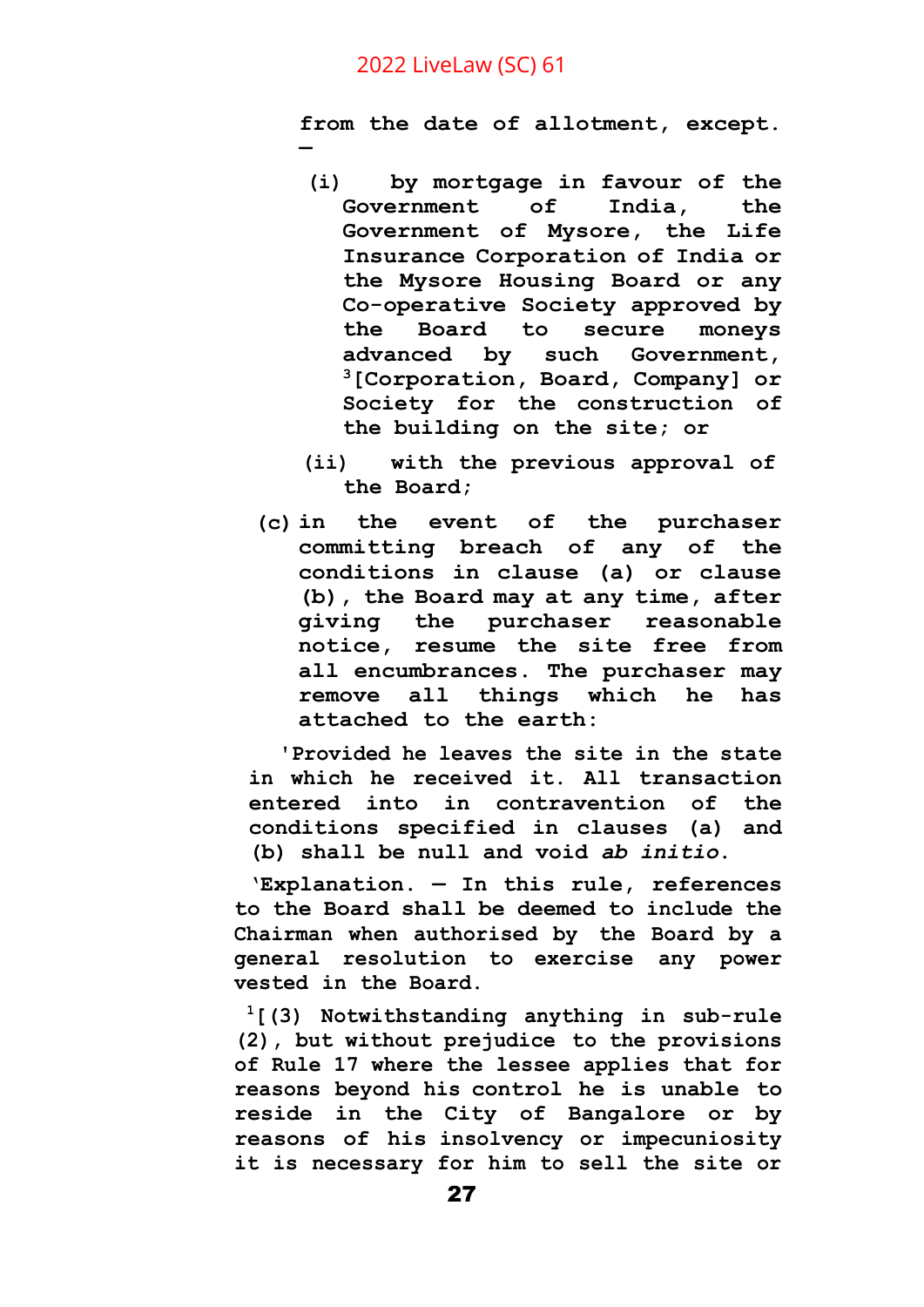**site and the building, if any, he may have put up thereon, the Bangalore Development Authority may, with the previous approval of the State Government, either. —**

**(a) require him to surrender the site, where there is no building, in its favour; or**

**(b) where there is a building put up, permit him to sell the vacant site and building:**

**Provided that. —**

**(i) in case covered by clause (a), the Bangalore Development Authority shall pay to the lessee the allotted value of the site and an, additional sum equal to the amount of interest at twelve per cent per annum thereon; and**

**in case covered by clause (b), the lessee shall pay to the Bangalore Development Authority a sum equal to the amount of interest at twelve per cent per annum on the allotted value of the site.]"**

24. **Rule 19 dealt with voluntary surrender and it read** 

**as follows:**

**"19. Voluntary surrender. — An allottee may at any time after allotment, surrender the site allotted to him to the Board. On such surrender the Board shall refund all amounts paid by the allottee to the Board in respect of the said site."**

25. **The Rules did not apply to disposal of corner sites and commercial sites.**

26. **We may notice in fact that the City of Bangalore Improvement Act, 1945 came to be repealed by the**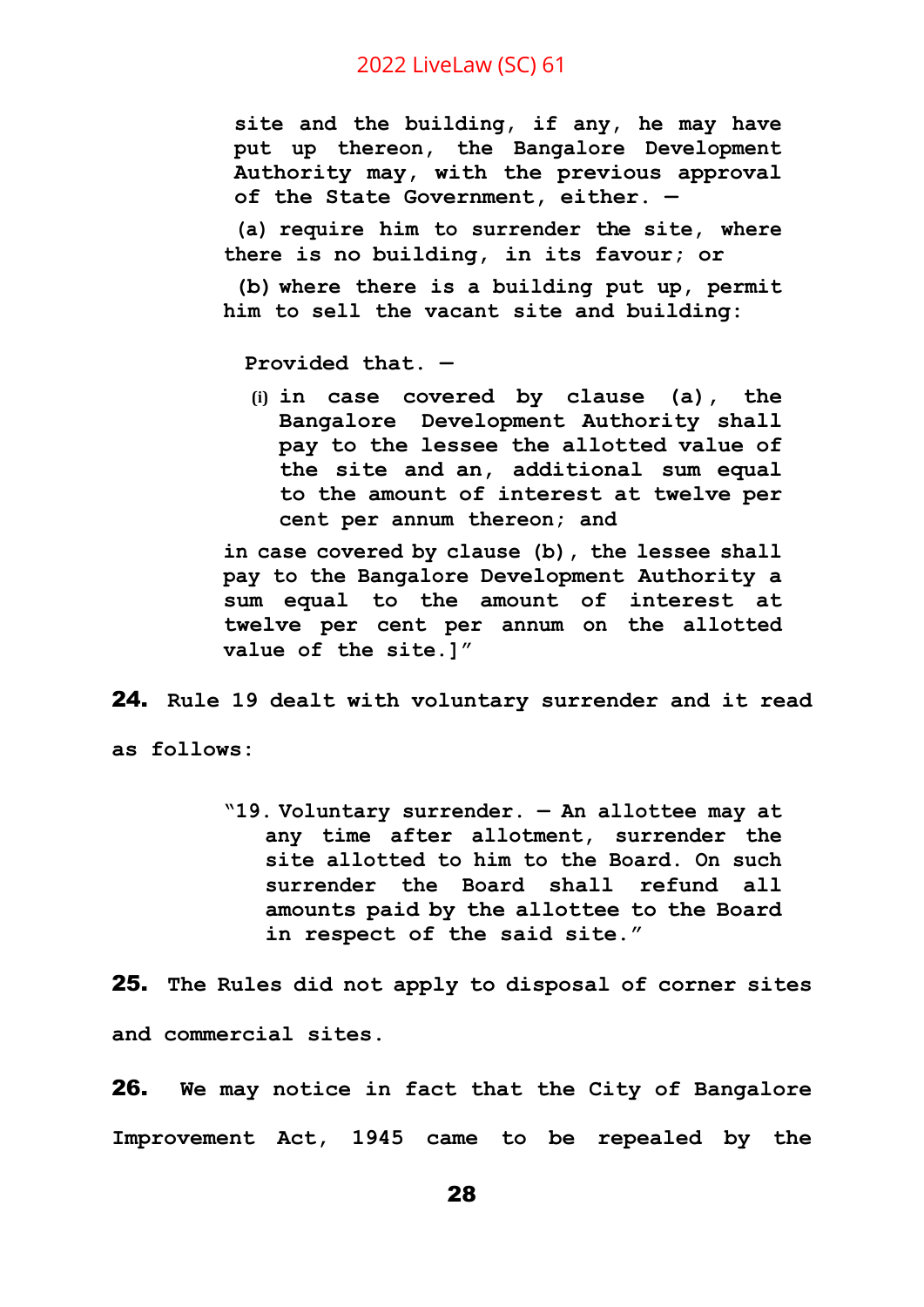**Bangalore Development Authority Act, 1976. There were certain amendments carried out to the 1972 Rules which need not detain us.**

## THE PURPORT OF THE ABOVE LAW

27. **It is clear that what is involved is the allotment of public property. The allottee was to be a lessee. The allottee, during the period of lease, was to pay rent, as provided in Rule 7. Allotment was premised on selection being carried out based on principles for selection, as provided in Rule 11 and to be carried by the Allotment Committee under Rule 12. The value of the site is fixed. This is clear from Rule 17(1). The allottee was to pay 12 ½ per cent of the price of the site within 15 days of the receipt of notice of allotment. Within 90 days from the date of receipt of notice of allotment or extended period not exceeding one year, which may be fixed by the Chairman, the balance had to be paid. Non-payment attracted interest for the extended period. If the amount was not paid within 90 days or the extended period, earnest money was liable to be forfeited and the allotment may be**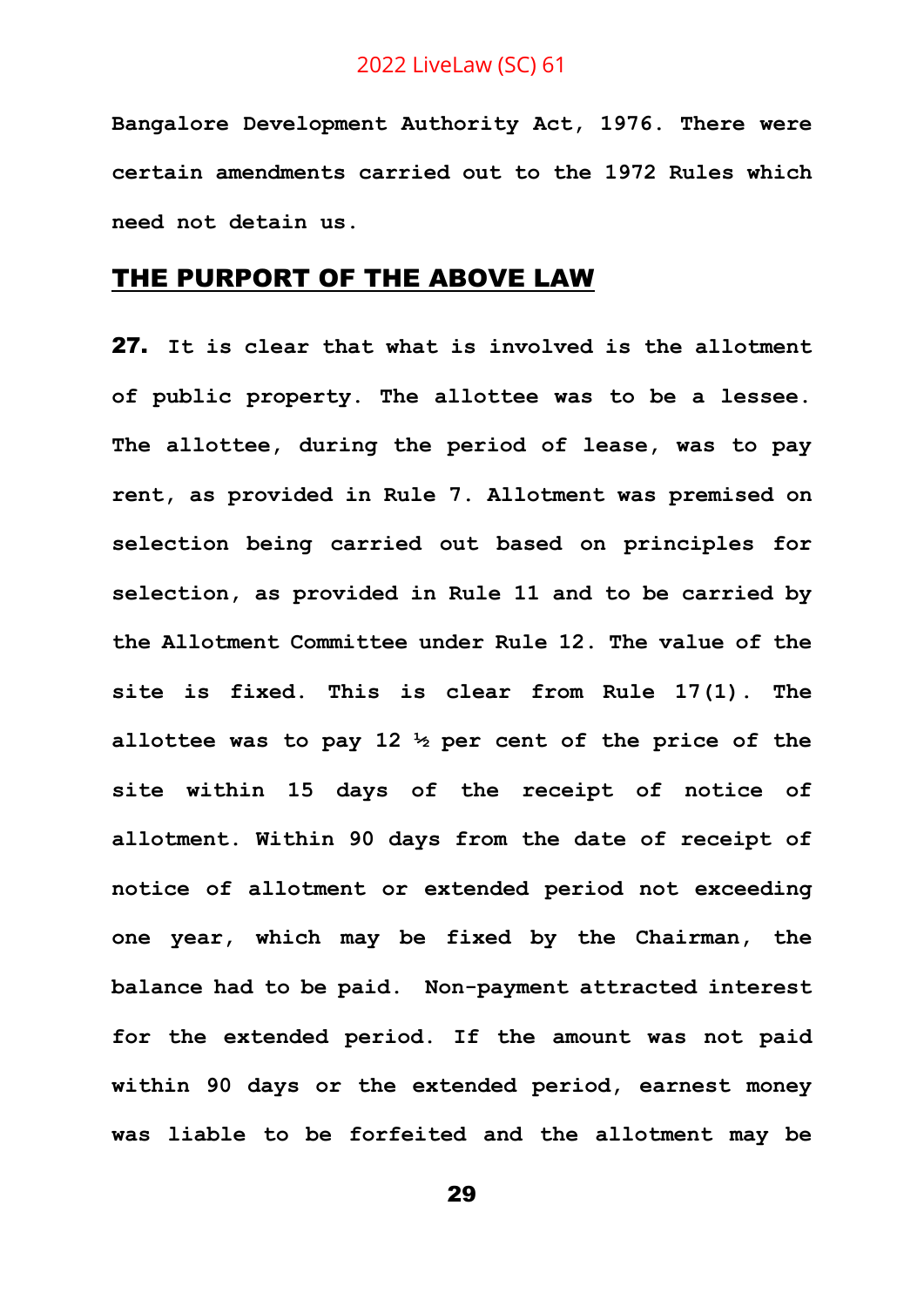**cancelled. The two** *provisos* **of Rule 17 provided for certain concessions to certain categories. The amount, which was paid by the allottee, formed the security deposit for the due performance of the obligation, under the lease-cum-sale agreement between the Board and the allottee. This was to be so till the conveyance was executed regarding the site to the allottee. A lease-cum-sale agreement in Form 2 was to be entered into by the allottee. Every allottee was mandated to construct a building, which, we may clarify was to be a residential building, on the site in accordance with plan approved by the Board. The allottee was to comply with the conditions in the agreement. Rule 17(6) fixed the period of two years from the date of execution of the lease-cum-sale agreement or such extended period, within which the building had to be put up. Till 29.05.1980, the power to extend the period was vested with the Board. After 29.05.1980 the power to extend by a written Order was vested with the Chairman. If the building was not constructed within the period of two years or extended period, the allotment could be cancelled and the agreement revoked, the lease**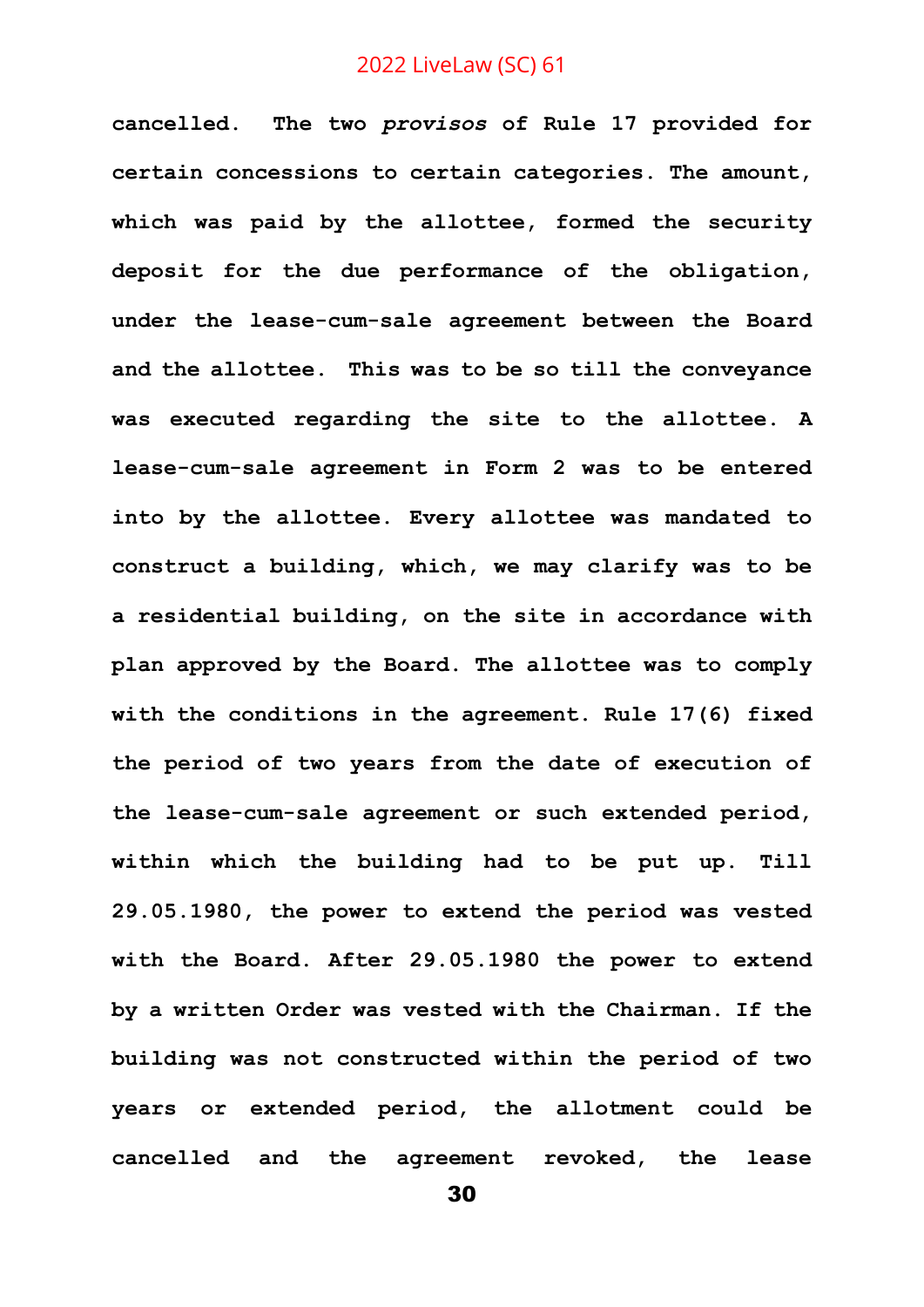**determined and the allottee evicted from the site by the Board. Such action was to be preceded by according a reasonable notice to the allottee against the proposed action. In the event of such action being taken, the allottee was entitled to the refund of the amount after forfeiting 12 ½ per cent of the value. It is under Rule 17(7)(a) that on expiry of 10 years of the allotment, the time arrived for conveying the rights over the site. When 10 years expired, if the allotment had not been cancelled or lease determined, in accordance with the Rules or in terms of the agreement, the Board, after issuing a notice to the allottee, calls upon the allottee to execute the sale deed at his cost. If the allottee failed to get the sale deed executed, the Board was to execute the sale deed and recover the cost.**

28. **Now, the time is ripe to advert to the statutory lease-cum-sale agreement referred to in Rule 17(4). It is in Form II and much turns on its terms and we advert to the same, which has been, admittedly, entered into by the first defendant with the BDA.**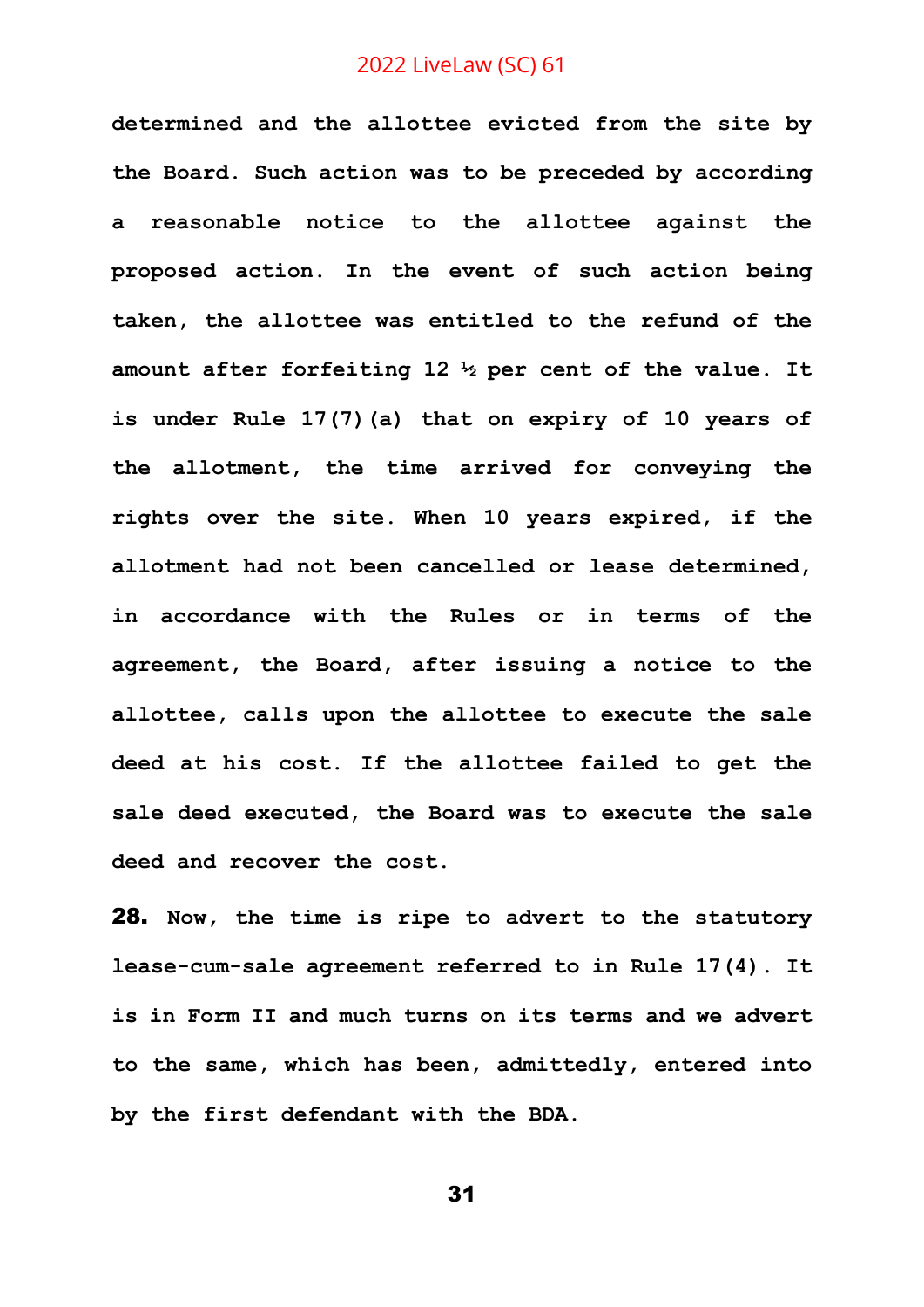#### **"FORM II**

#### *[See Rule 17(4)]*

 $\mathbf{I}$ 

**Lease-cum-sale agreement**

**An agreement made this . . . . . . . . . . . . . . . day of .......................................... 197.. , between the City of Bangalore Improvement Trust Board, Bangalore, (hereinafter called the "Lessor/Vendor") which term shall wherever the context so permits, mean and include its successors in interest and assigns of the ONE PART and ………hereinafter called Lessee/Purchaser (which term shall wherever the context so permits mean and include his/her heirs, executors; administrators and legal representatives) of the OTHER PART; .**

**Whereas, the City of Bangalore Improvement Trust Board advertised for sale building sites in Extension;**

**And, whereas, one of such building site in Site No:……….. more fully described in the Schedule hereunder and referred to as property;**

**And, whereas, there were negotiation between the Lessee/Purchaser on the one hand and the Lessor/Vendor on the other for allowing the Lessee/purchaser to occupy the property as Lessee until the payment in full of the price of the aforesaid site as might be fixed by the Lessor/Vendor as hereinafter provided;**

**And, whereas, the Lessor/Vendor agreed to do so subject to the terms and conditions specified in the City of Bangalore Improvement (Allotment of Sites) Rules, 1972, and the terms and conditions hereinafter contained;**

**And, whereas, thus the Lessor/Vendor has agreed to lease the property and the Lessee/Purchaser has agreed to take it on lease subject to the terms and conditions specified in the said rules and the terms and conditions specified hereunder:**

#### **Now this Indenture Witnesseth**

**1................................................................................................The Lessee/Purchaser is hereby put in possession of the property and the Lessee/Purchaser shall occupy the property as a tenant thereof for a period of ten years from (here enter the date of giving possession) or in the event of the lease being determined earlier till the date of such termination. The amount deposited by the Lessee/Purchaser towards the value**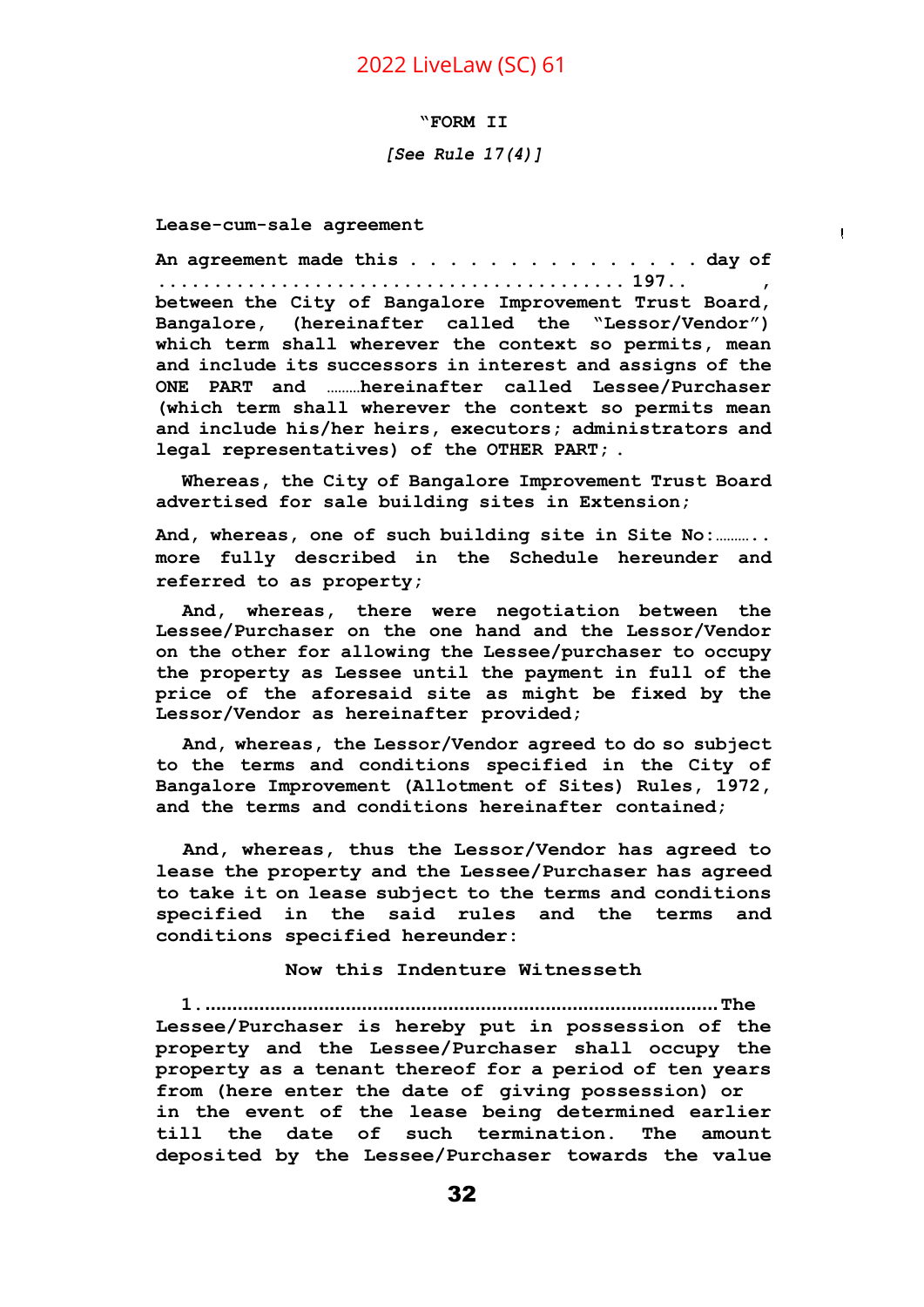**of the property shall, during the period of tenancy, he held by the Lessor/Vendor as security deposit for the due performance of the terms and conditions of these presents.**

**2. .......................................................................... The lessee/ purchaser shall pay a sum of rupees ... per years as rent on or before ........... commencing from.....**

**3. The Lessee/Purchaser shall construct a building in the property as per plans, designs and conditions to be approved by the Lessee/Vendor and in conformity with the provisions of the City of Bangalore Municipal Corporations Act, 1949, and the bye-laws made thereunder within two years from the date of this agreement:**

**Provided that where the Lessor/Vendor for sufficient reasons extends in any particular case the time for construction of such building, the Lessee/Purchaser shall construct the building within such extended period.**

**4. The Lessee/Purchaser shall not sub-divide the property or construct more than one dwelling house on it.**

**The expression "dwelling house" means a building constructed to be used wholly for human habitation and shall not include any apartments to the building whether attached thereto or not, used as a shop or a building of ware-house or building in which manufactory operations are conducted by mechanical power or otherwise.**

**5. The Lessee/Purchaser shall not alienate the site or the building that may be constructed thereon during the period to the tenancy. The Lessor/Vendor may, however permit the mortgage of the right, title and interest of the Lessee/Purchaser in favour of the Government of Mysore, the Central Government or bodies corporate like the Mysore Housing Board or the Life Insurance Corporation of India, Housing Co-operative Societies or Banks to secure moneys advanced by such Governments or bodies for the construction of the building.**

**6. The Lessee/Purchaser agrees that the Lessor/Vendor may take over possession of the property with the structure thereon if there is any misrepresentation in the application for allotment of site.**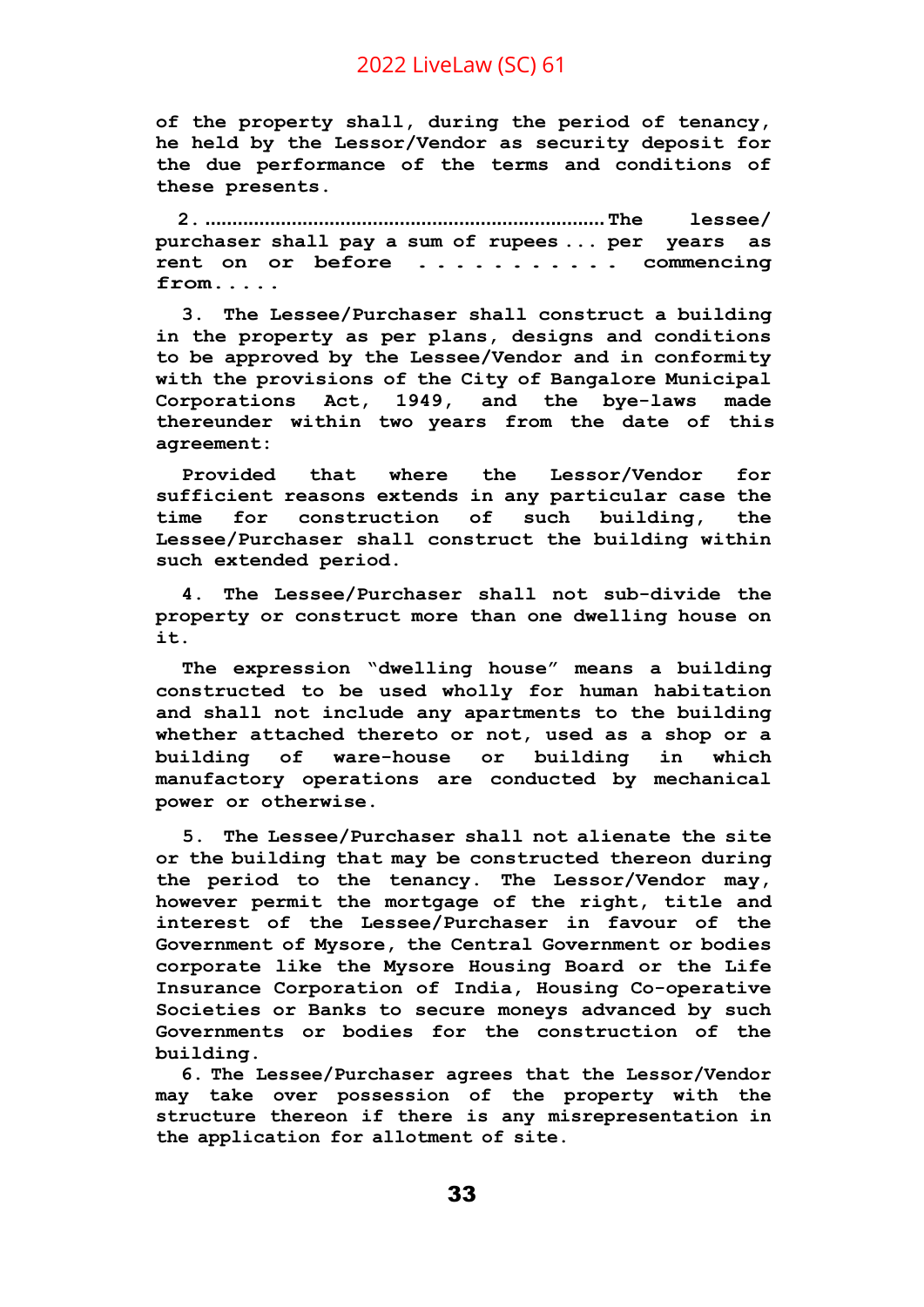**7.The property shall not be put to any use except as a residential building without the consent in writing of Lessor/Vendor.**

**8.The Lessee/Purchaser shall be liable to pay all outgoings with reference to the property including taxes due to the Government and the Municipal Corporation of Bangalore.**

**9. On matters not specifically stipulated in these presents the Lessor/Vendor shall be entitled to give directions to the Lessee/Purchaser which the Lessee/Purchaser shall carry out and default in carrying out such directions will be a breach of conditions of these presents.**

**10.. In the event of the Lessee/Purchaser committing default in the payment of rent or committing breach of any of the conditions of this agreement or the provisions of the City of Bangalore Improvement (Allotment of Sites) Rules, 1972, the Lessor/Vendor may determine the tenancy at any time after giving the Lessee/Purchaser fifteen days' notice ending with the month of the tenancy, and take possession of the property. The Lessor/Vendor may also forfeit twelve and a half per cent of the amount treated as security deposit under Clause 1 of these presents.**

**11. At the end of ten years referred to in Clause 1 the total amount of rent paid by the lessee/purchaser for the period of the tenancy shall be adjusted towards the balance of the value of the property.**

**12. If the Lessee/Purchaser has performed all the conditions mentioned herein and committed no breach thereof the Lessor/Vendor shall at the end of ten years referred to in Clause 1, sell the property, to the Lessee/Purchaser and all attendant expenses in connection with such sale such as stamp duty, registration charges,** *etc.,* **shall be borne by the Lessee/Purchaser.**

**13. The Lessee/Purchaser hereby also confirms that this agreement shall be subject to the terms and conditions specified in the City of Bangalore Improvement (Allotment of Sites) Rules, 1972, and agreed to by the Lessee/Purchaser in his/her application for allotment of the site.**

**14. In case the Lessee/Purchaser is evicted under Clause 9 he shall not be entitled to claim from the Lessor/Vendor and compensation towards the value of the improvements or the superstructure erected by him on the scheduled property by virtue of and in pursuance of these**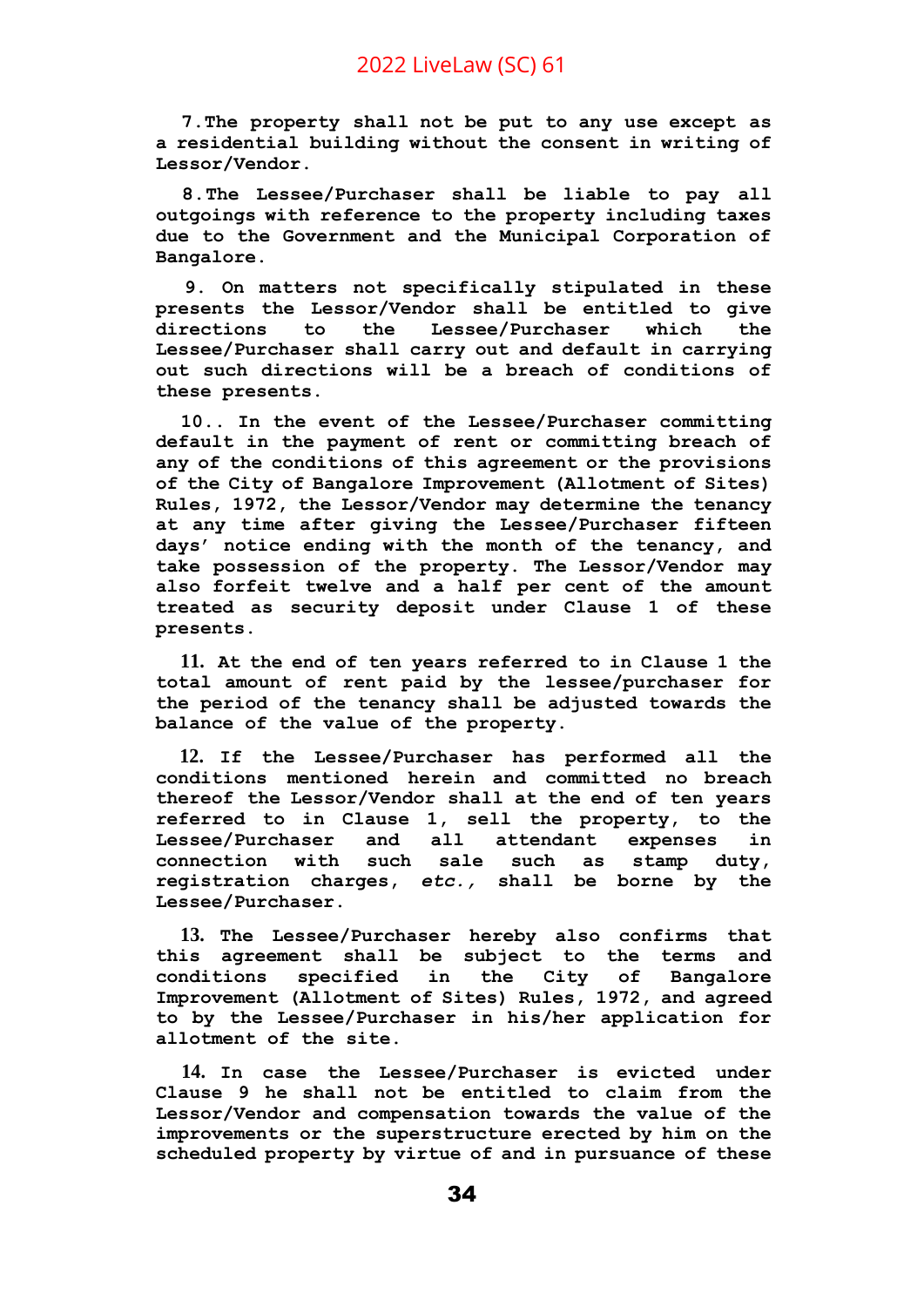**presents.**

**15. It is also agreed between the parties hereto that R s .......(Rupees......) in the hands of the Lessor/Vendor received by them from the Lessee/Purchaser shall be held by them as security for any loss or expense that the Lessor/Vendor may be put to in connection with any legal proceedings including eviction proceedings that may be, taken against the Lessee/Purchaser and ,all such expenses shall be appropriated by the Lessor/Vendor from and out of the moneys of the Lessee/Purchaser held in their hands.**

#### **THE SCHEDULE**

**Site No................. formed by the City of Bangalore Improvement Trust Board in Block No. . . . . . . . . . . . . in the. ........... Extension. Site bound on.—**

**East by:**

**West by:**

**North by:**

**South by:**

**and measuring east to west .....:...north to south ...... in all measuring ... . square feet.**

**In witness whereof the parties have affixed their signatures to this agreement.**

**Chairman.**

**The City of Bangalore Improvement Trust Board.**

**Witnesses:**

**1.**

**2.**

**Witnesses:**

**1.**

**2.**

**Lessee/Purchaser."**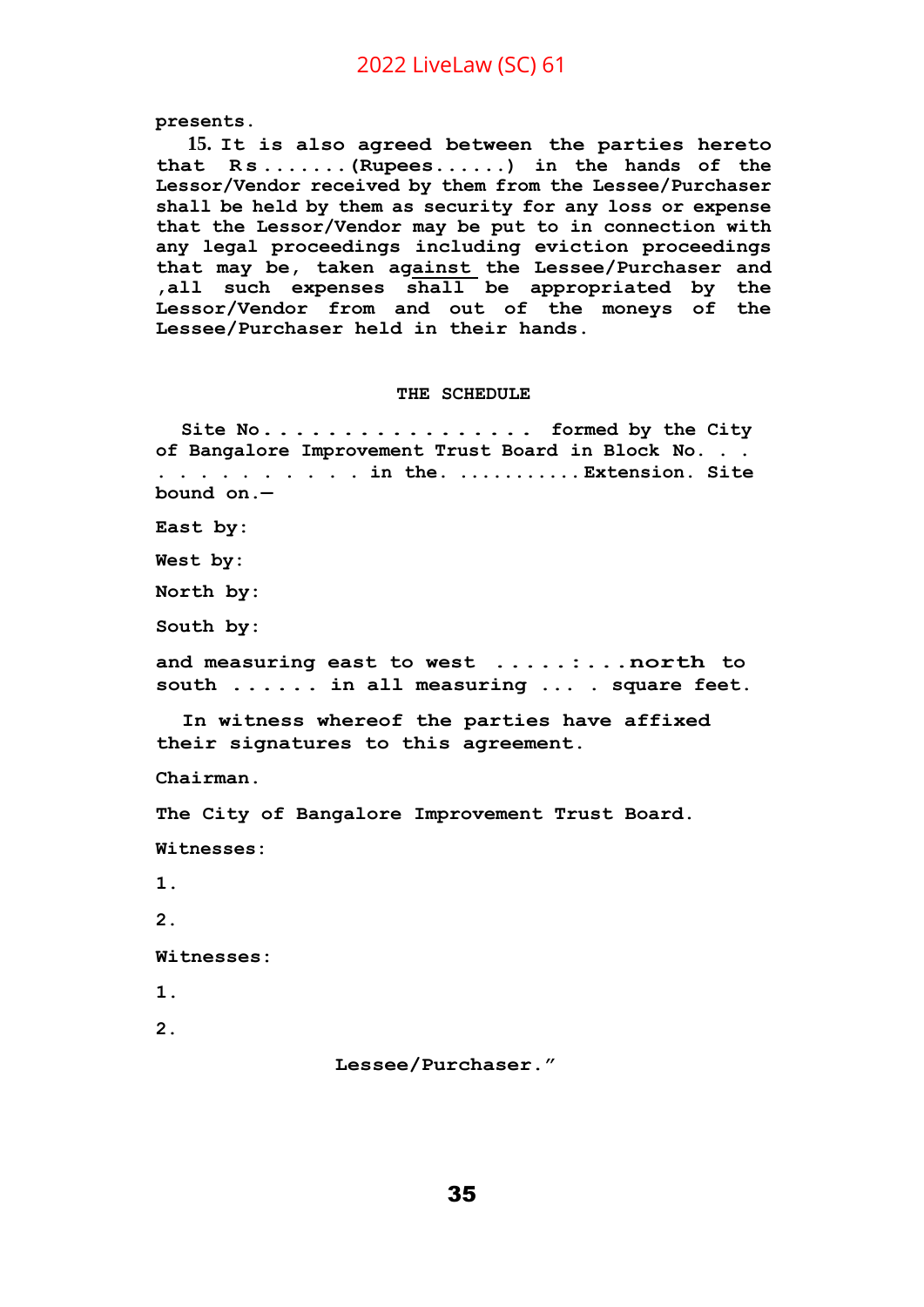29. **The question then arises, as to what is the purport of Rule 18. Rule 18, in our view, produces the following effects and is intended to apply as follows:**

**It begins with a non obstante clause as far as Rule 18(1) is concerned. Rule 18(1) is to apply despite anything which is contained in the Rules itself. That apart, it would operate, notwithstanding any other Rules, bylaws and orders, which may occupy the field. Even an instrument executed in respect of any site allotted, rented or sold by the Board for the construction of buildings, will not detract from the exercise of power. The power, under Rule 18, is vested with the Chairman. The scope of the power is to execute a deed of conveyance. This is premised on the request being made by the allottee grantee or purchaser of the site. Rule 18(1) further contemplates that when the power is invoked by the Chairman under Rule 18(1), the restrictions, conditions and limitations mentioned in Rule 18(2) will** *ipso facto* **apply. Rule 18(2) divides the categories into two. Rule 18(2)(a) deals with the**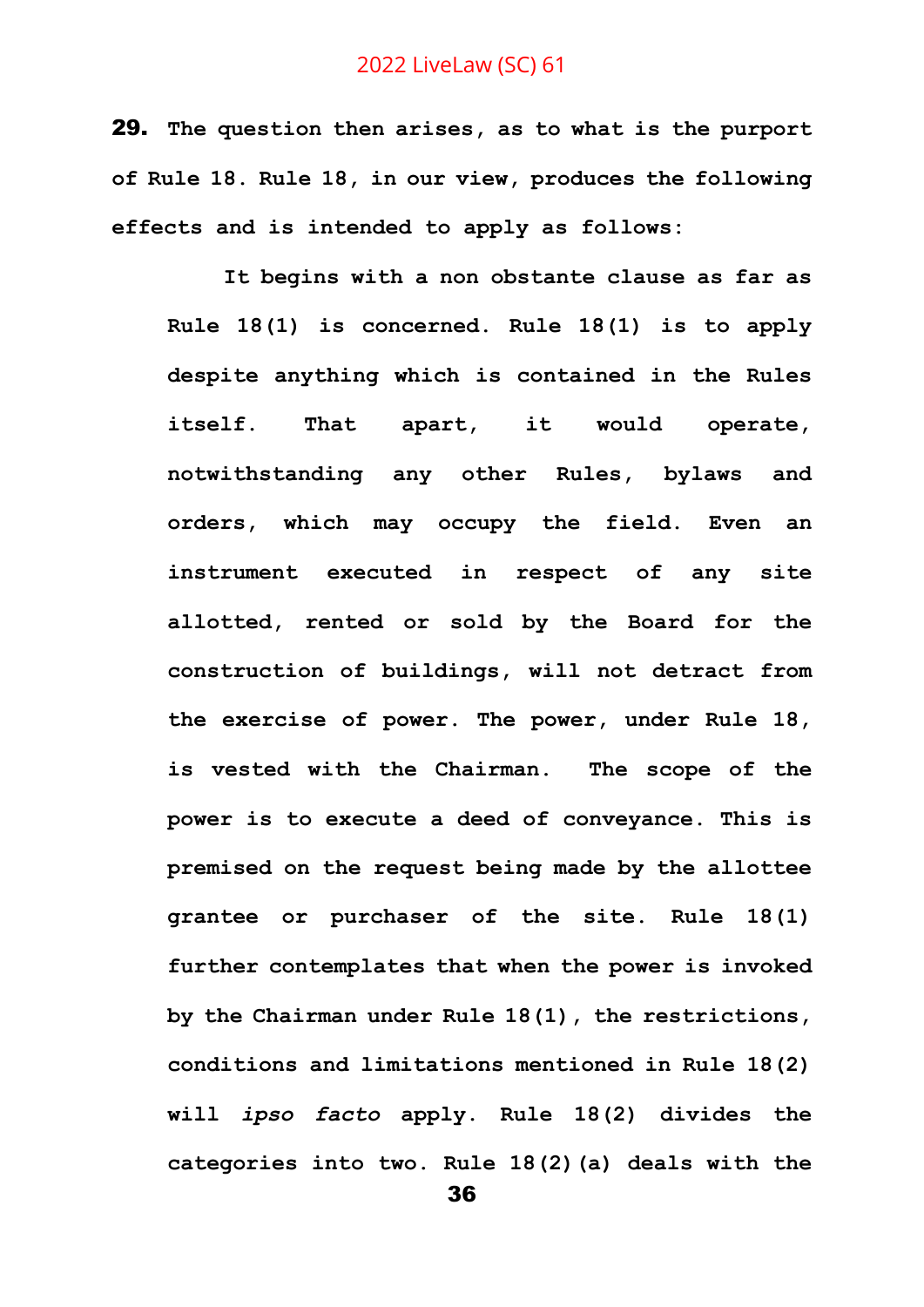**situation where no building has been constructed on the site. Rule 18 (2)(b) deals with the situation where a building has been constructed on the site. Since, we are, in this case, concerned with the case of a site on which the building has not been constructed, within the meaning of the Rules, we may indicate that the condition that is imposed, includes the obligation on the part of the purchaser to construct the building on the site, within the period as may be specified by the Board. The purchaser is visited with the restriction that he shall not, without the approval of the Board, construct on the site, any building other than the building for which the site was allotted, rented or sold. The purchaser, who is the beneficiary of deed of conveyance in his favour under Rule 18(1), is bound by the further limitation or condition that the purchaser shall not alienate the site within a period of 10 years from the date of allotment. The restriction against alienation, however, could not operate against a mortgage, as provided in Rule 18(2)(iii). The**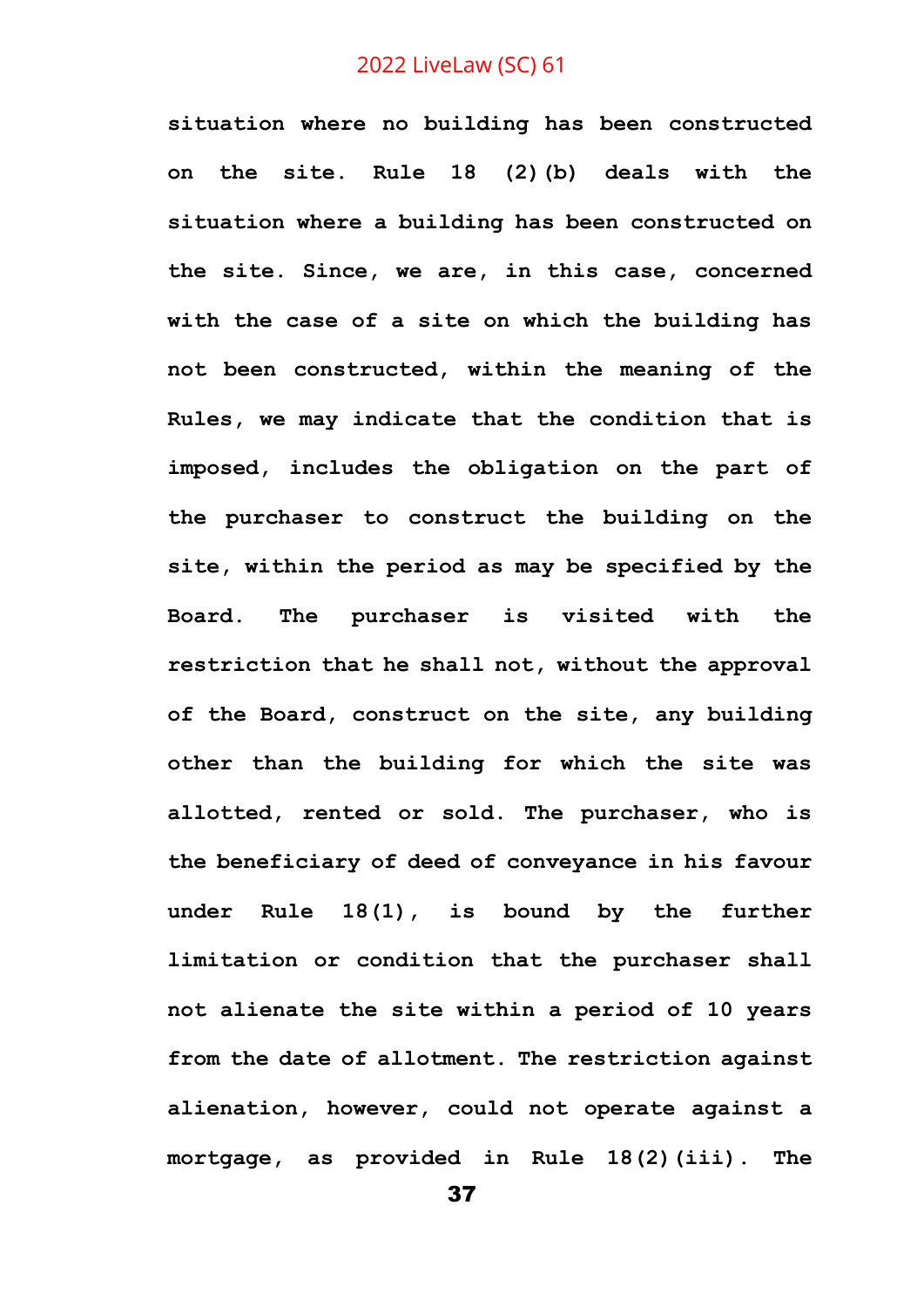**mortgage is, however, to be one effected for the purpose of construction of the building on the site. Rule 18(2)(c) visits the purchaser, committing breach of any of the conditions in clause (a),** *inter alia***, with the resumption of the site, no doubt, after a reasonable notice. Rule 18(2)(c) further declares that all transactions entered into in contravention of the conditions in Clause (a) and (b) are to be null and void** *ab initio***. The transactions, which are referred to in Rule 18(2)(c), are the transactions which are referred to in Rule 18(2)(a)(iii) or Rule 18(2)(b).**

30. **Now, the question would arise as to the effect of the interplay of Rule 17, the lease-cum-sale agreement and the provisions of Rule 18(1) and Rule 18(2). An allottee begins his innings as a lessee. The terms of the lease are set out in the Rules itself, which we have adverted to. The entire value of the site is to be paid at the very beginning, as already noticed, or within the extended period. However, the allottee continues as a lessee. He is obliged to observe the conditions of the lease-cum-sale agreement. He is**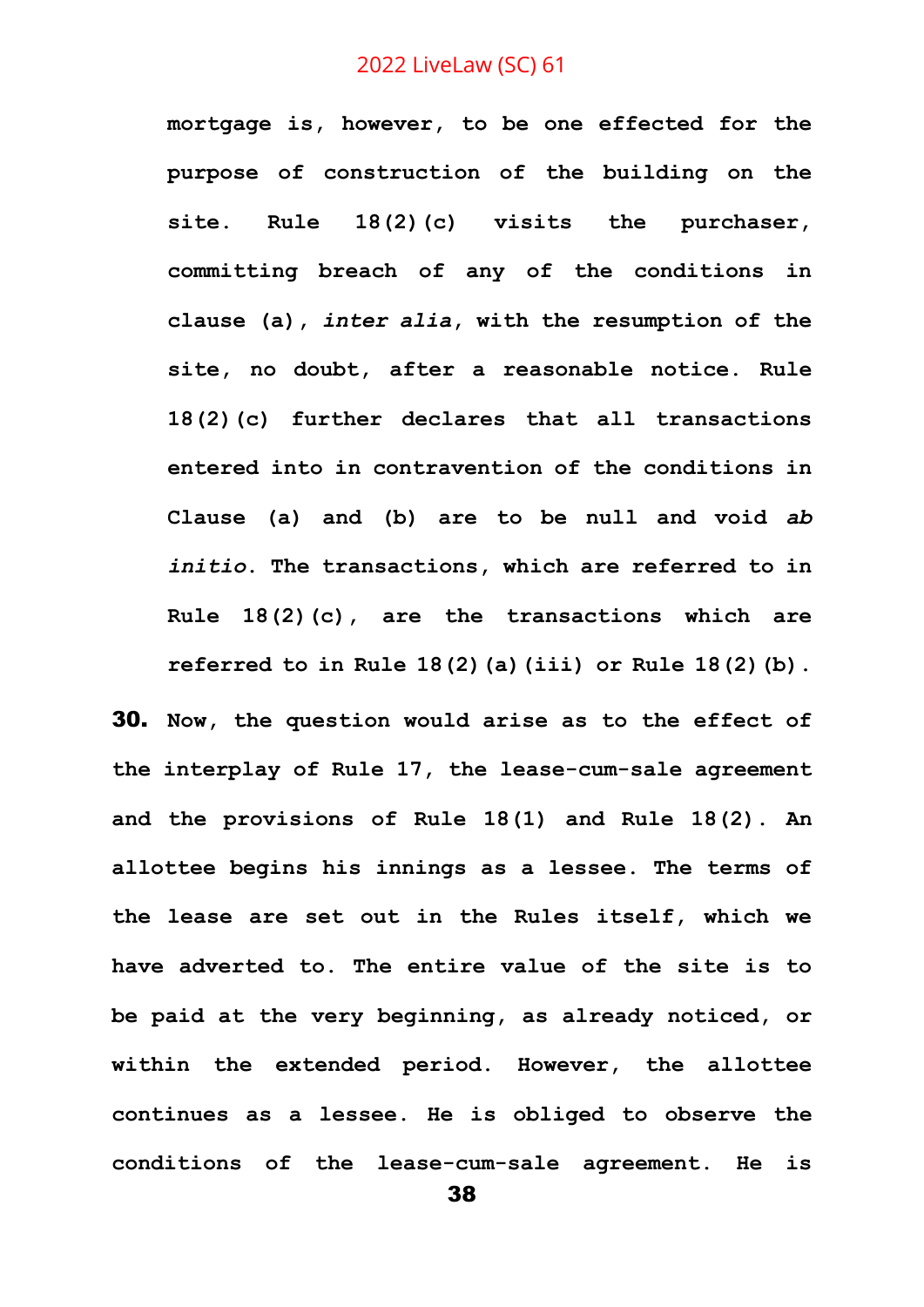**obliged to pay rent, as provided in the Rules and also the lease-cum-sale agreement. Under Clause (5) of the lease-cum-sale agreement, the allottee, who is also described as the lessee/purchaser, is forbidden from alienating the site or the building that may be constructed during the period of the tenancy. The period of tenancy is fixed as a period of 10 years from the date of giving possession to the allottee. In other words, an allottee, who is obliged to enter into a lease-cum-sale agreement is prohibited from alienating the site or the building, which may be put up for the period of 10 years. This period of 10 years is adverted to in Rule 17(7). In other words, for a period of 10 years, the allottee, who is also described as the lessee and purchaser, cannot alienate the site or the building. It is to be understood that by virtue of Rule 7 of the Rules, the allottee is treated as a lessee. What the Rules and agreement contemplate is, though the entire amount of the value of the site is payable within a period of 90 days or extended period under Rule 17(2), the allottee/lessee becomes the purchaser of the site, only when the conveyance deed is executed in his favour**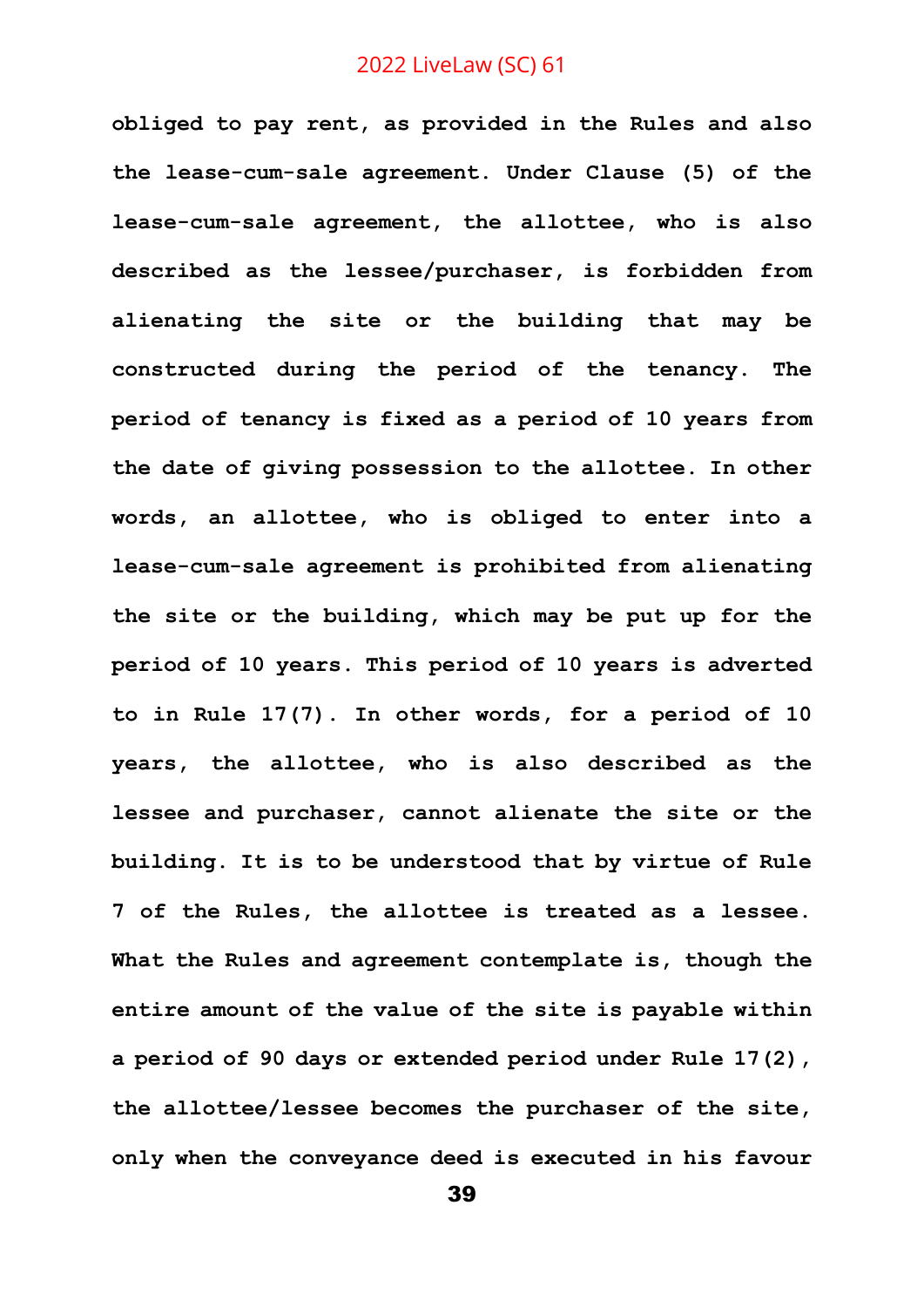**under Rule 17(7). During this period, the Rules and the agreement contemplate clearly that the allottee puts up the building for his residence but he cannot alienate the property during the period of 10 years, which is the period of tenancy, and this period of 10 years begins, from the time he is put into possession, based on the agreement. Rule 18(1) and Rule 18(2), in a manner of speaking, fast tracks the conveyance. In other words, Rule 18(1) enables the Chairman, on the request of an allottee, within the meaning of Rule 17, to execute a deed of conveyance, even before the expiry of 10 years, contemplated in Rule 17(7). However, when an allottee is the beneficiary of the exercise of power under Rule 18(1) and a conveyance deed is executed to him, the Rule-maker, has still incorporated the condition against alienation for a period of 10 years, which is not to operate from the date of the conveyance. The embargo against alienation in the case of the conveyance deed being executed in favour of the allottee during the currency of the lease-cum-sale agreement in Form II will operate for a period of 10 years from the date of allotment.**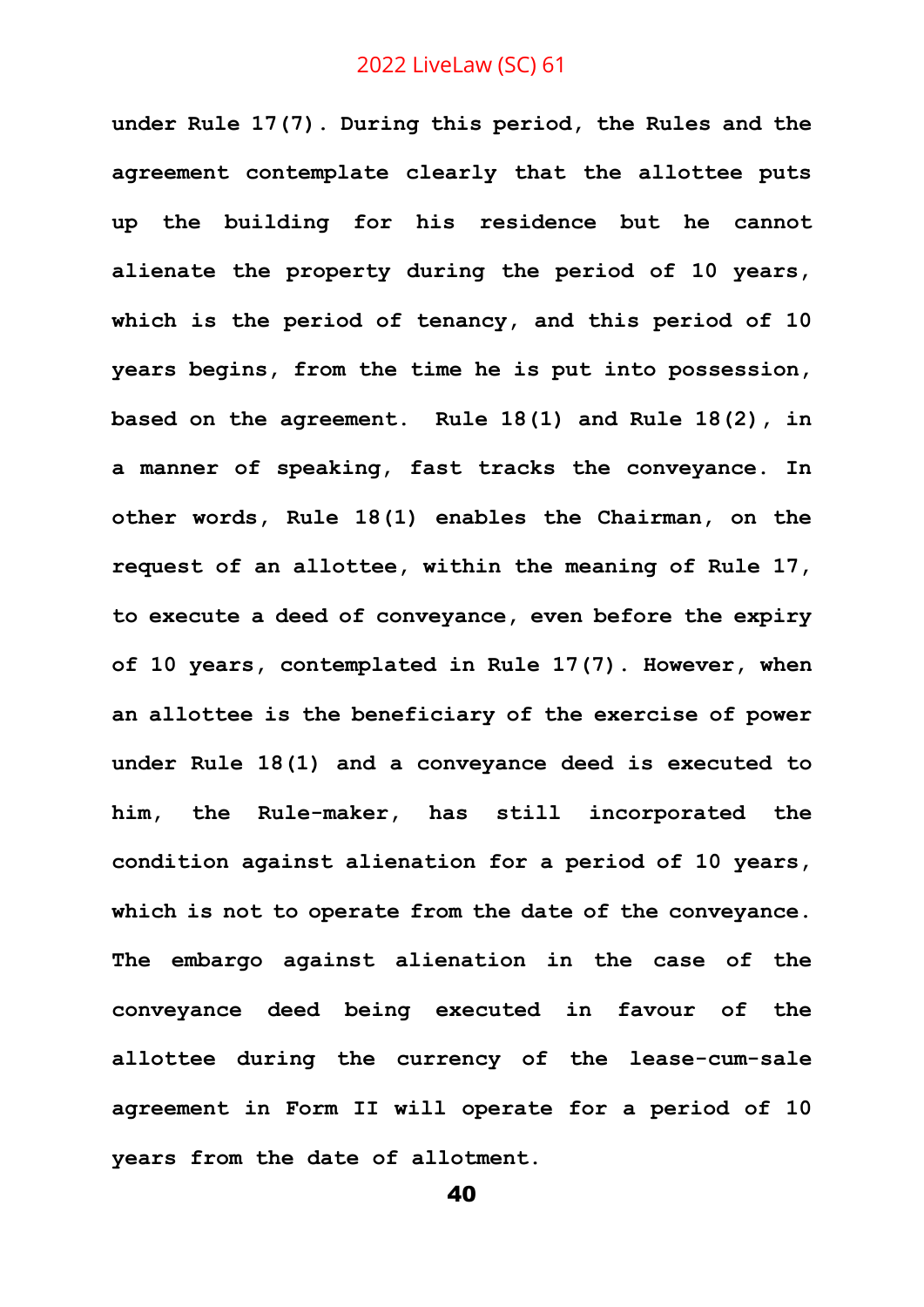31. **Thus, in a case of allotment under Rule 17, the condition against alienation is to exist for a period of 10 years from the date of allotment. In the case of conveyance deed, which is executed in favour of the allottee, the condition against alienation will again operate for the period of ten years from the date of allotment. This is apart from the other conditions, viz., construction of the building on the site. In short, the allottee becomes the owner of the site before the expiry of 10 years upon power being invoked under Rule 18(1) but the assignment of the rights, which would have been otherwise absolute, is subjected to the conditions, as mentioned in Rule 18(2)(a), which includes the prohibition against the alienation. We must remind ourselves that under Section 29(3) of the Act of 1945, the Transfer of Property Act is eclipsed by the terms of any grant or transfer. The condition against alienation is not to be counted from the date of the execution of the conveyance deed but for the unexpired period, in the case of the lease-cum-sale agreement executed.**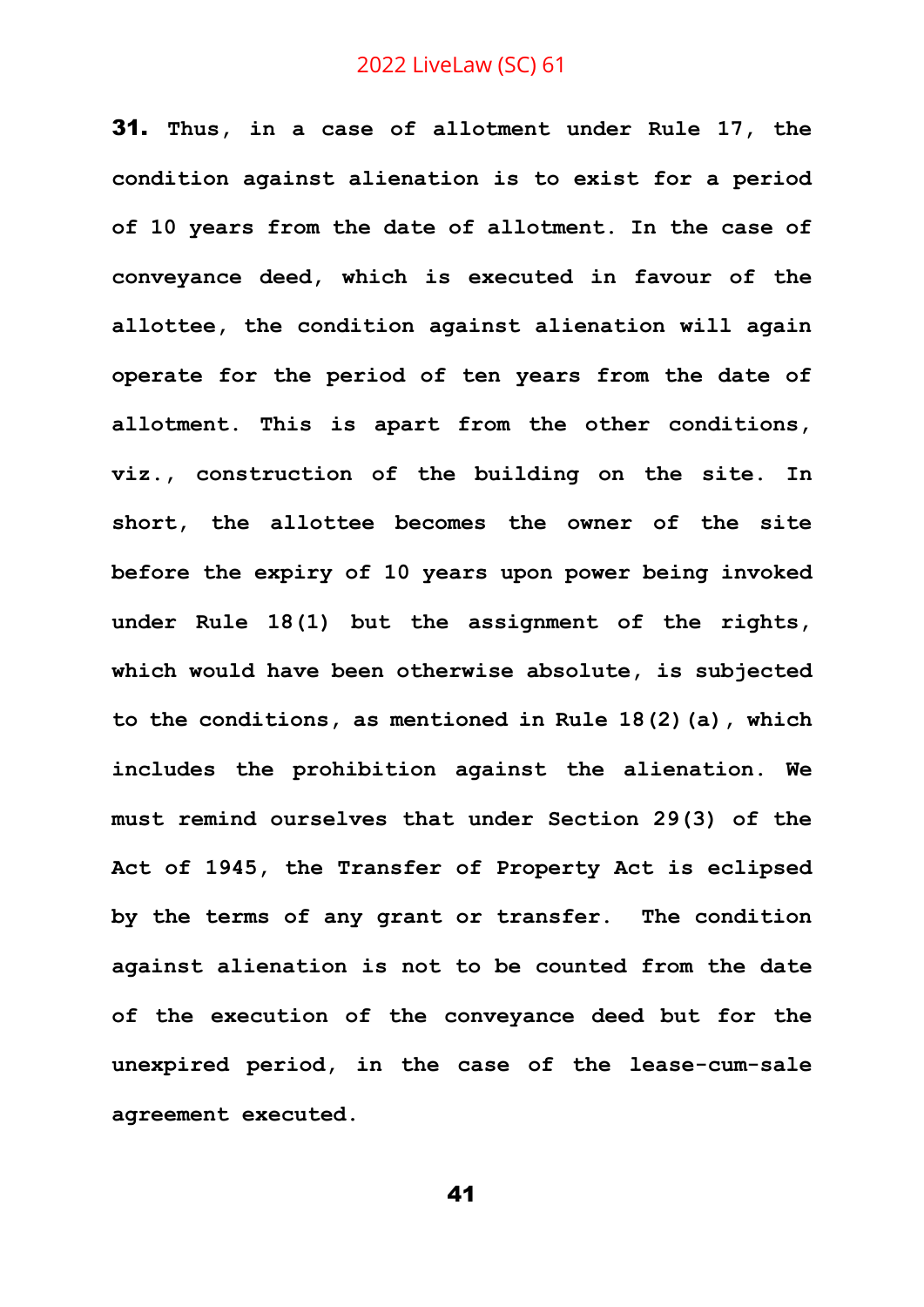32. **The impact of Rule 18(3) is to be noticed. This Rule was substituted w.e.f. from 21.12.1976. The Rule contemplates two conditions for its operation. Firstly, it operates without prejudice to the provisions of Rule 17. Secondly, Rule 18(3) applies, notwithstanding anything contained in Rule 18(2). Now, coming to the exact scope of Rule 18(3), it contemplates the existence of either of the conditions mentioned therein. They are – (1) the lessee applies pointing out that for reason beyond his control, he is unable to reside in the city of Bangalore; (2) by reason of his insolvency or impecuniosity, it has become necessary for him to sell the site and or site and the building, if any, he may have put up thereon.** 

33. **We have already explained the scope of Rule 18 and the interplay between Rule 17 and Rule 18. Rule 18(3) must be read along with Rule 17. The argument to the contrary by the plaintiff is untenable. In fact, it would involve denying relief intended for persons falling under Rule 17, as will be clear hereinafter. A perusal of Rule 18(3) would reveal the following:**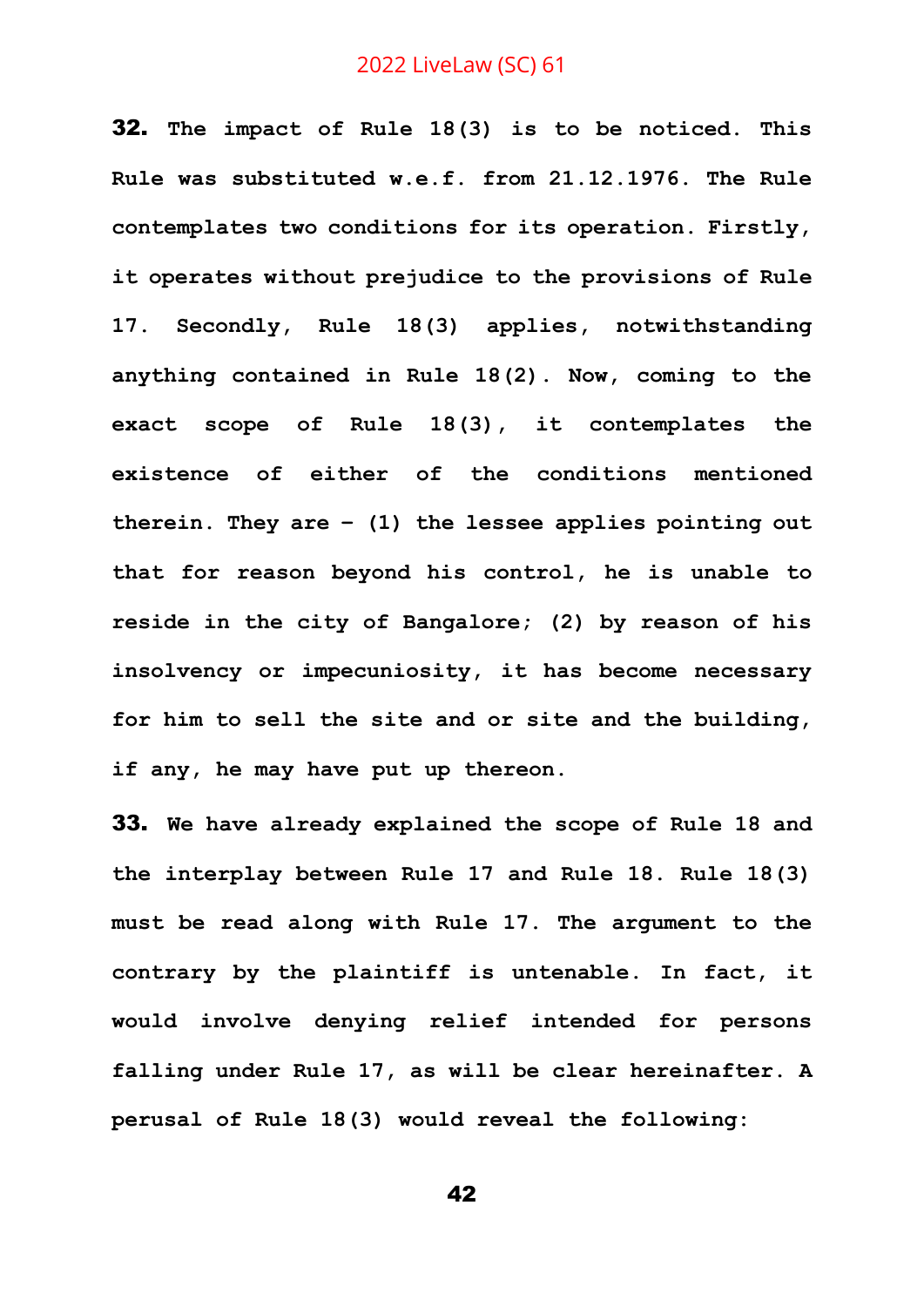**While a person is a lessee (which means while he is an allottee), the course open to an allottee/lessee, is to follow the Rules and leasecum-sale agreement and put up a residential building on the site. He may be disabled by the financial condition from fulfilling his promise under the lease-cum-sale agreement and the Rules to put up the building. In either case, i.e., when because of the dire financial straits, he finds himself in, he can apply to the Authority to permit him to sell the site, if no building has been put up or if he has put up a building on the site, the site along with the building. The courses of action open to the BDA would be as follows:**

**It may with the previous approval of the State Government, call upon the applicant, when he has not put up the building, to surrender the site. Thus, in a case where a lessee/allottee wishes to sell the site, the Rules contemplate that site would have to be surrendered in favour of the Authority. The rationale appears to be, instead of permitting the site being sold to any third party,**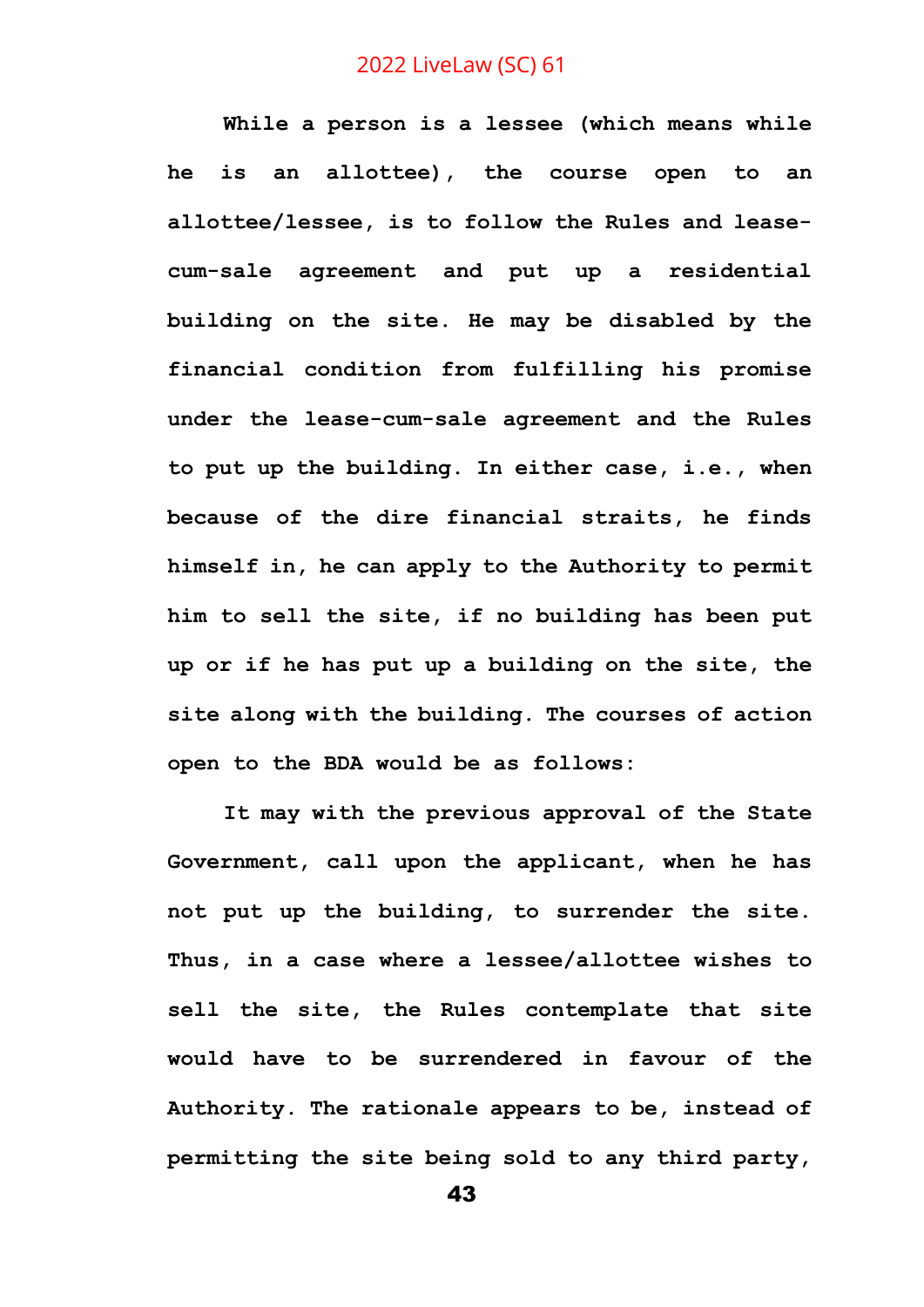**the site would go back to the Authority, which in turn, will enable it to allot it to the eligible persons waiting in the queue. Where a building has been put up, again, Rule 18(3)(b) contemplates that the lessee can be permitted to sell the vacant site and the building. When the lessee, on the basis of his request that he may be permitted to sell the site, has surrendered the site to the BDA, the further consequence contemplated is that the lessee will get back the value of the allotted site, which he has deposited under Rule 17(1) and (2). Over the above the same, the lessee is to be paid an additional sum equal to the amount of interest at the rate of 12 per cent per annum. We must, at this juncture, also do justice to the words in Rule 18(3) "but without provisions of Rule 17". The import of this part of Rule 18(3) is as follows – under Rule 17, it is open to the Authority to cancel allotment and revoke the agreement and determine the lease. The allottee can be evicted from the site. The amount of 12 ½ per cent of the value paid, under Rule 17(1) can**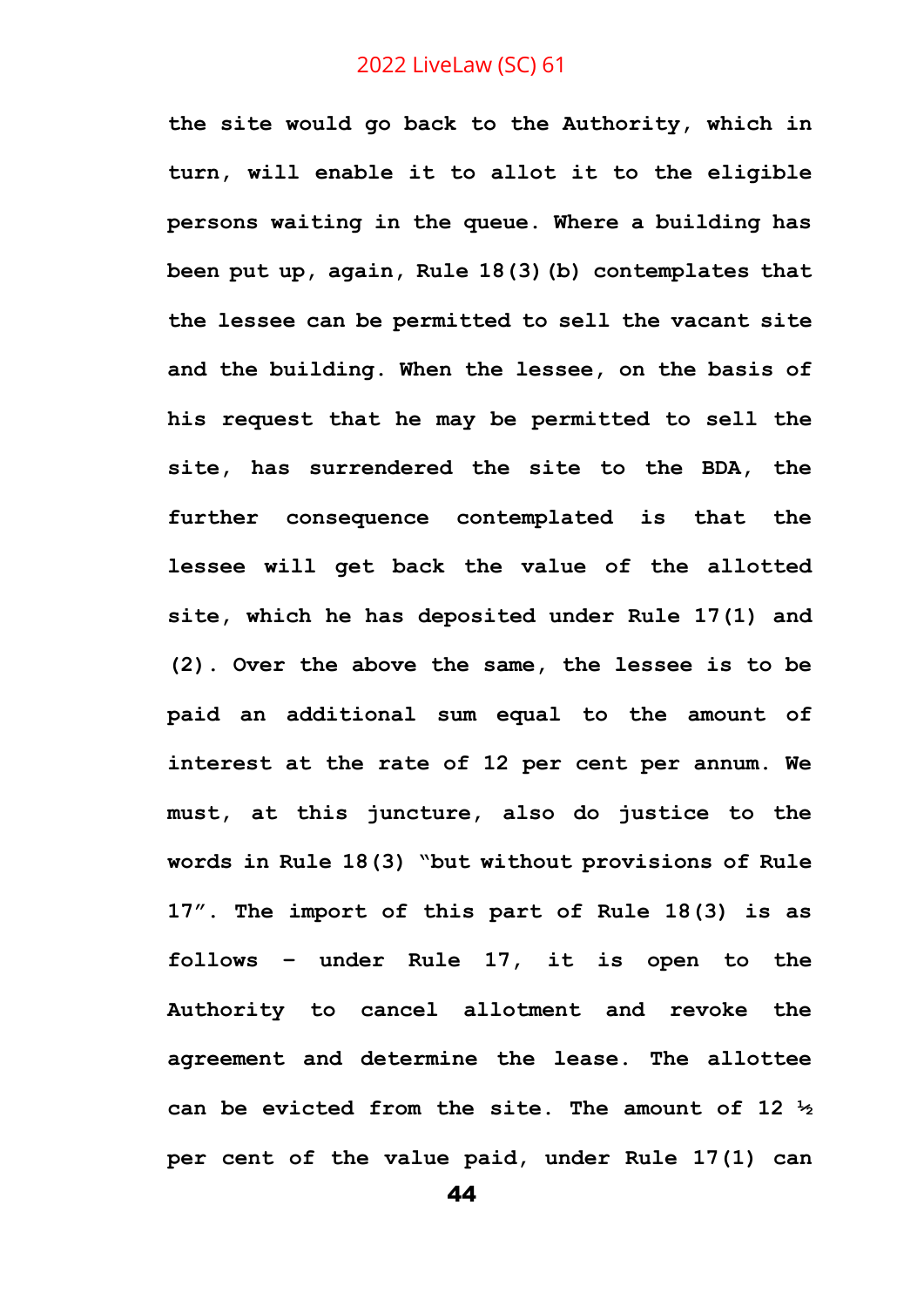**be forfeited. No doubt, the Board will refund the balance to the allottee. This is a consequence which is contemplated in Rule 17(6). This power with the Board is kept preserved when an allottee does not put up the building. Thus, Rule 18(3) must be understood as a power with the Board to be exercised with the previous approval of the State Government. Thus, an allottee, as a Rule, is expected to hold up to the promise he has made about his financial capacity to construct the building. Consequences in Rule 17 would remain alive. The power under Rule 18(3) appears to us to encompass situations of insolvency or impecuniosity, which overtake an allottee after the allotment takes place. In other words, the unplanned and uncontemplated vicissitudes of life may visit him** *inter alia* **with insolvency or impecuniosity, leaving with him no other choice but to sell the site or even the site with the building. The fact that power under Rule 18(3) is not meant to be a mechanical exercise of power, can be discerned from the requirement that**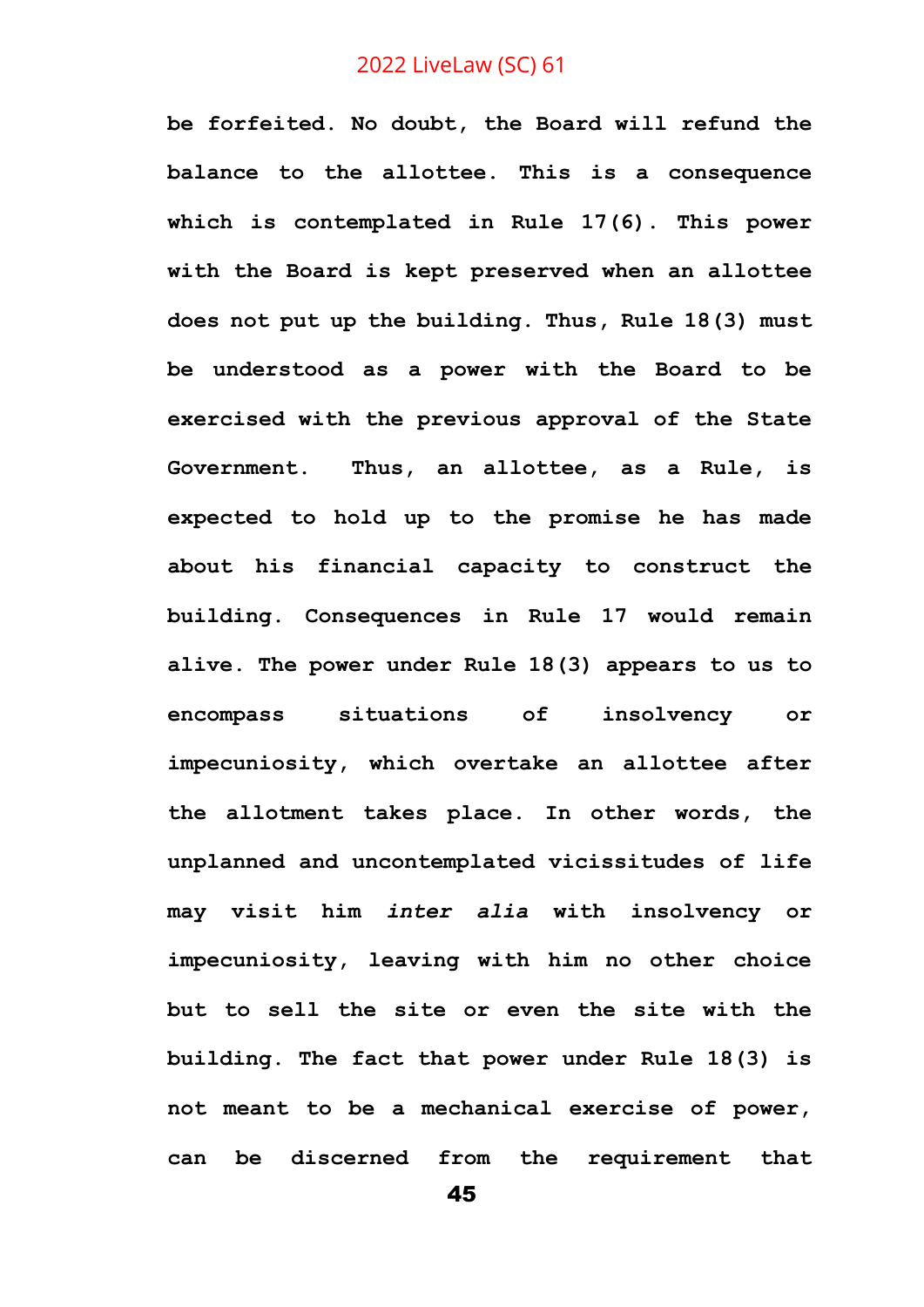**'previous' approval of the State Government is the**  *sine qua non* **for the BDA exercising its power.**

# THE UNDISPUTED FACTS

34. **The BDA made an allotment of the plot on 04.04.1979 to the first defendant. The lease-cum-sale agreement was also executed on the same date. It is while so that on 17.11.1982, the plaintiff entered into the agreement with the first defendant. Under the allotment, the first defendant was put in possession of the site. A perusal of the agreement would reveal the following:** 

**"NOW THIS DEED WITNESSETH AS FOLLOWS :**

- **1.The vendor does hereby agrees to sell the schedule site to the purchaser for a price of Rs. 50,000/- (Rs. Fifty thousand only).**
- **2.The purchaser has hereby agreed with the vendor to purchase the schedule site for the said price of Rs.50,000 (Fifty thousand only).**
- **3.The purchaser has paid a sum of Rs.30,000/- (Rs.Thirty thousand only) as advance and part of the purchase money by cheque No. 81/YA. 709838 dated 17 .11.198 2, drawn on Indian Bank, Malleswaram, Bangalore to the vendor, who hereby acknowledges the receipt of the said amount from the purchaser.**
- **4.The vendor does hereby agree with the purchaser to obtain the absolute sale deed from the Bangalore Development**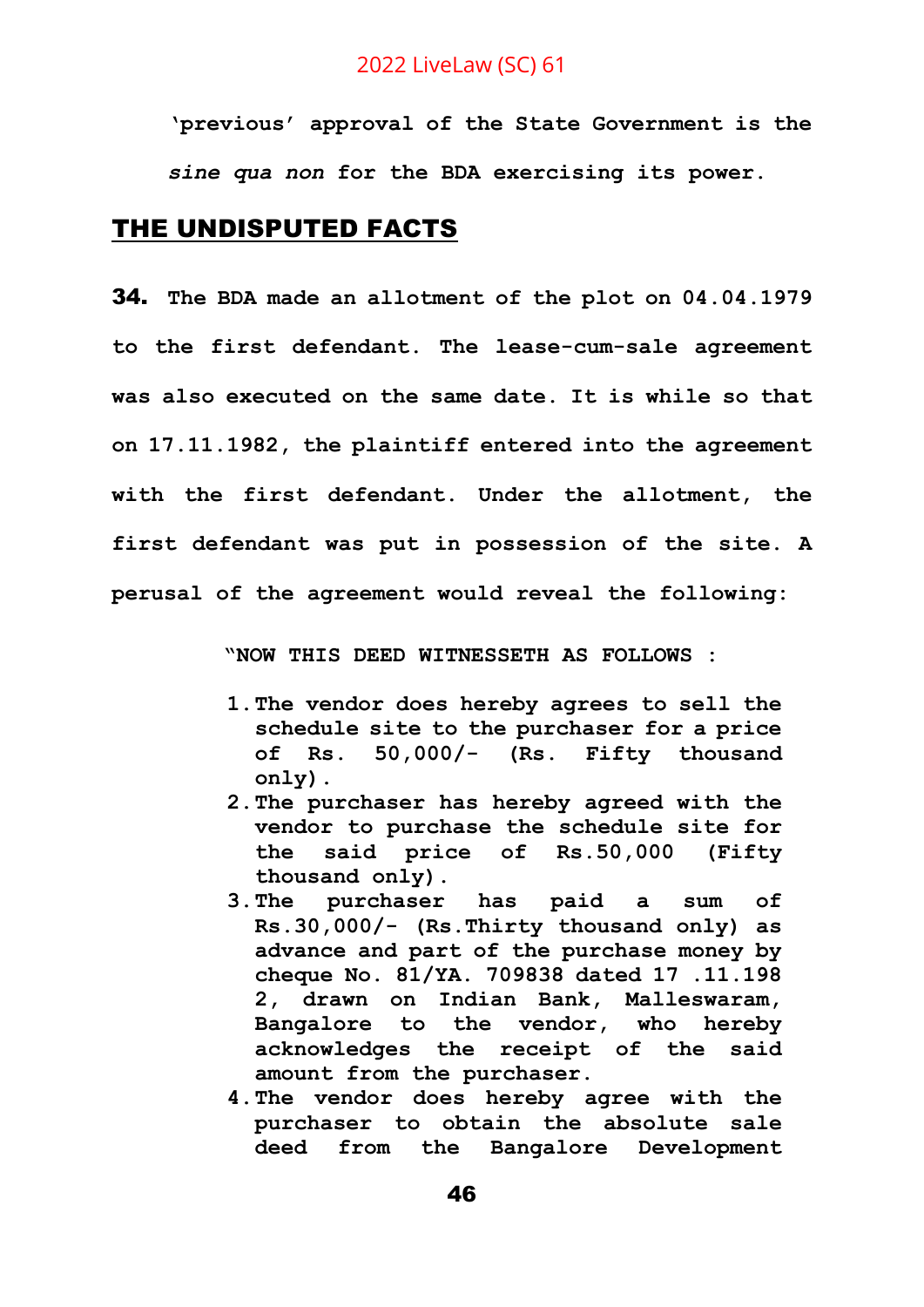**Authority and then complete the sale transaction with the purchaser. It is agreed that the sale has to be completed on or before the expiry period of three months from the day the vendor obtains the absolute sale deed from the Bangalore Development Authority and intimates the purchaser in writing.**

- **5.The vendor has handed over the original possession certificate to the purchaser.**
- **6.The vendor has agreed to deliver the following documents to the purchaser :**
	- **(a) Absolute sale deed after obtaining from the Bangalore Development Authority, Bangalore.**
	- **(b) Katha certificate issued by the Bangalore Development Authority in favour of the vendor.**
	- **(c) N I L Encumbrance Certificate.**
	- **(d) Uptodate tax paid receipt.**
- **7.The vendor hereby aggress with the purchaser to make necessary applications to the competent authority under the Urban Land Regulations) Act, 1976 and obtain permission to transfer the schedule (Ceiling and necessary site to the purchaser. The purchaser has agreed to render necessary assistance to the vendor in this regard.**
- **8.The vendor has put the purchaser in possession of the schedule site this day as part performance of this contract of sale. The vendor covenants with the purchaser that the purchaser is entitled to put up temporary structure on the schedule site."**

35. **Clause 5 shows that the first defendant has handed** 

**over the original possession certificate to the plaintiff. Clause 8 recites that the first defendant**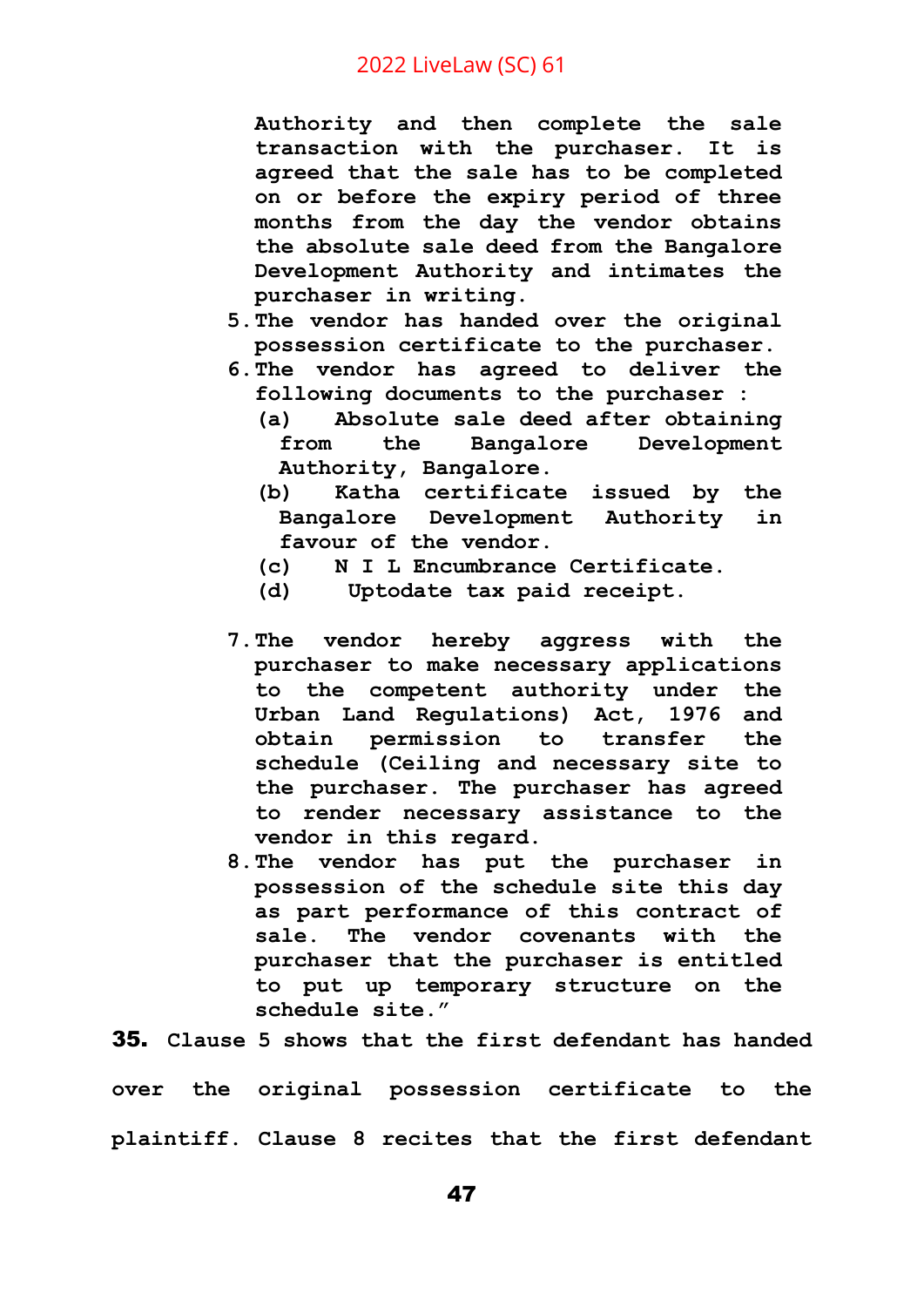**has put the plaintiff in possession of the site on the date of the agreement as part performance of the contract of sale. The first defendant further covenanted with the plaintiff that he is entitled to construct a temporary structure on the site.** 

#### THE CORRESPONDENCE BEFORE THE SUIT

36. **The plaintiff, on 01.03.1983, i.e., within four months of agreement dated 17.11.1982, wrote to the first defendant as follows:**

> **"Y. SUBBARAJU ENGINEERING CONTRACTORS 24, 2nd CROSS, KODANDARAMAPURAM, MALLESWARAM, ' BANGALORE - 560003 Date : 1.3.1983**

> > **REGISTERED POST ACK. DUE**

**To, Smt. Jayalakshmamma, W /o K.T. Krishnappa, Ex. M.L.A., TB Extn., Nagamangala, Mandya District**

**Madam, Sub: Agreement for the sale of Site No. 1588, Block II at Banashankari I Stage Extension - Regarding.** 

**You have agreed for the sale of the above site, for which an agreement was made on 17.11.1982 on the condition that you will**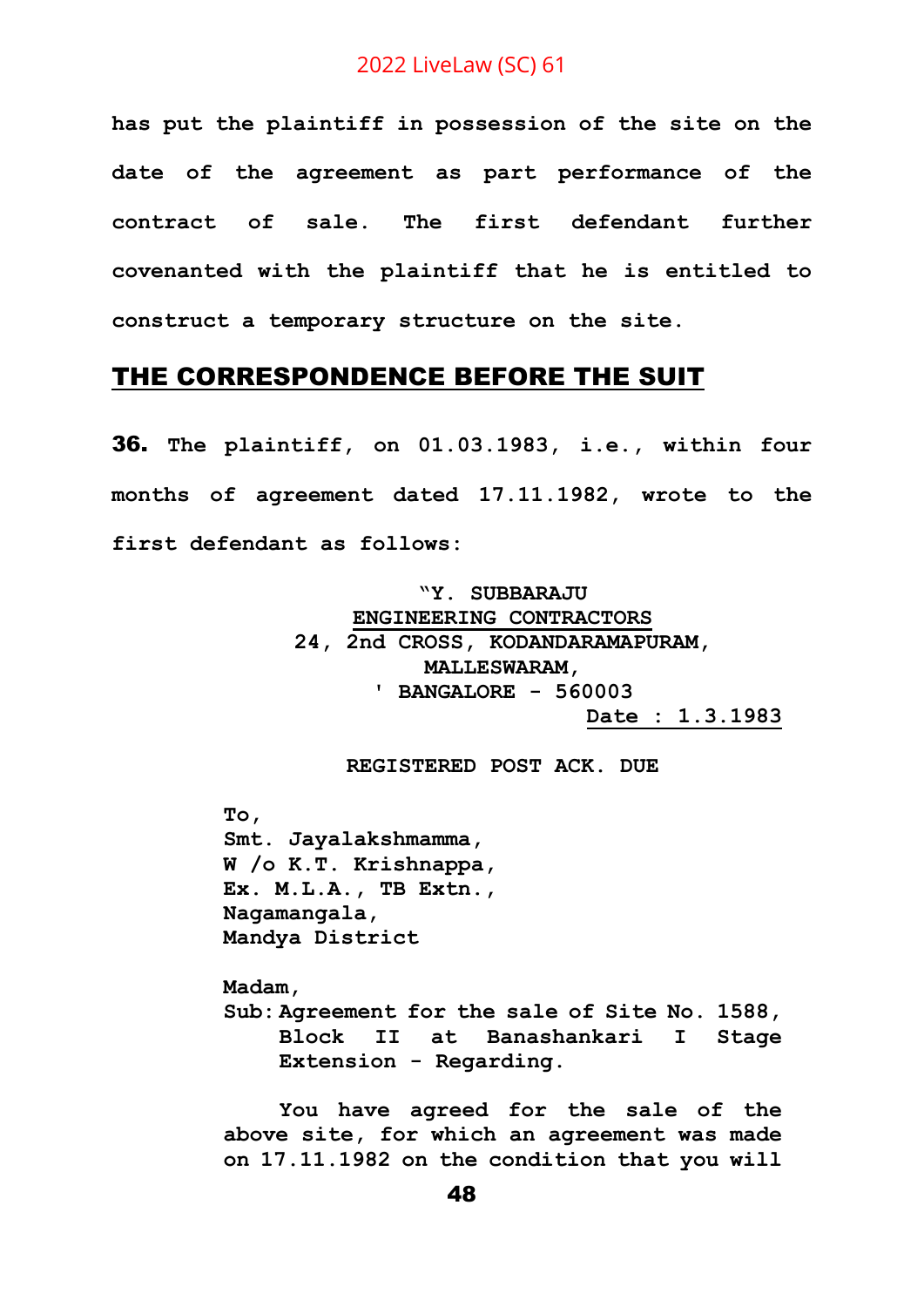**register the sale deed within 3 months from the date of obtaining all the necessary documents required in this connection from BOA. So far you. have not informed about obtaining the documents from BDA. You had promised that all the documents will be handed over to me within 2 weeks time to facilitate me for registering the property.** 

**Since 3 months are over, I am proposing to sell to my nominee for the agreed amount of Rs.50,000/- (Rupees Fifty Thousand only), as you have failed to produce the clear documents. I am forced to transfer the property to my nominee at the agreed amount of Rs.50,00,0/- with you. This is for your kind information and early necessary action. Thanking you,** 

> **Yours faithfully Sd/- (Y. Subbaraju)"**

**(Emphasis supplied)**

**There is no reference to any threat by the first defendant to sell to others.** 

37. **The plaintiff did not rest content with the first letter and in the very next month, on 26.04.1984, complains to the first defendant, by pointing to the letter dated 01.03.1983 and pointing out that the first defendant has not replied to his letter, notifying her readiness to comply with the agreement. Thereafter, it is stated that by the letter dated 26.04.1984, he was finally calling upon the first defendant to act in**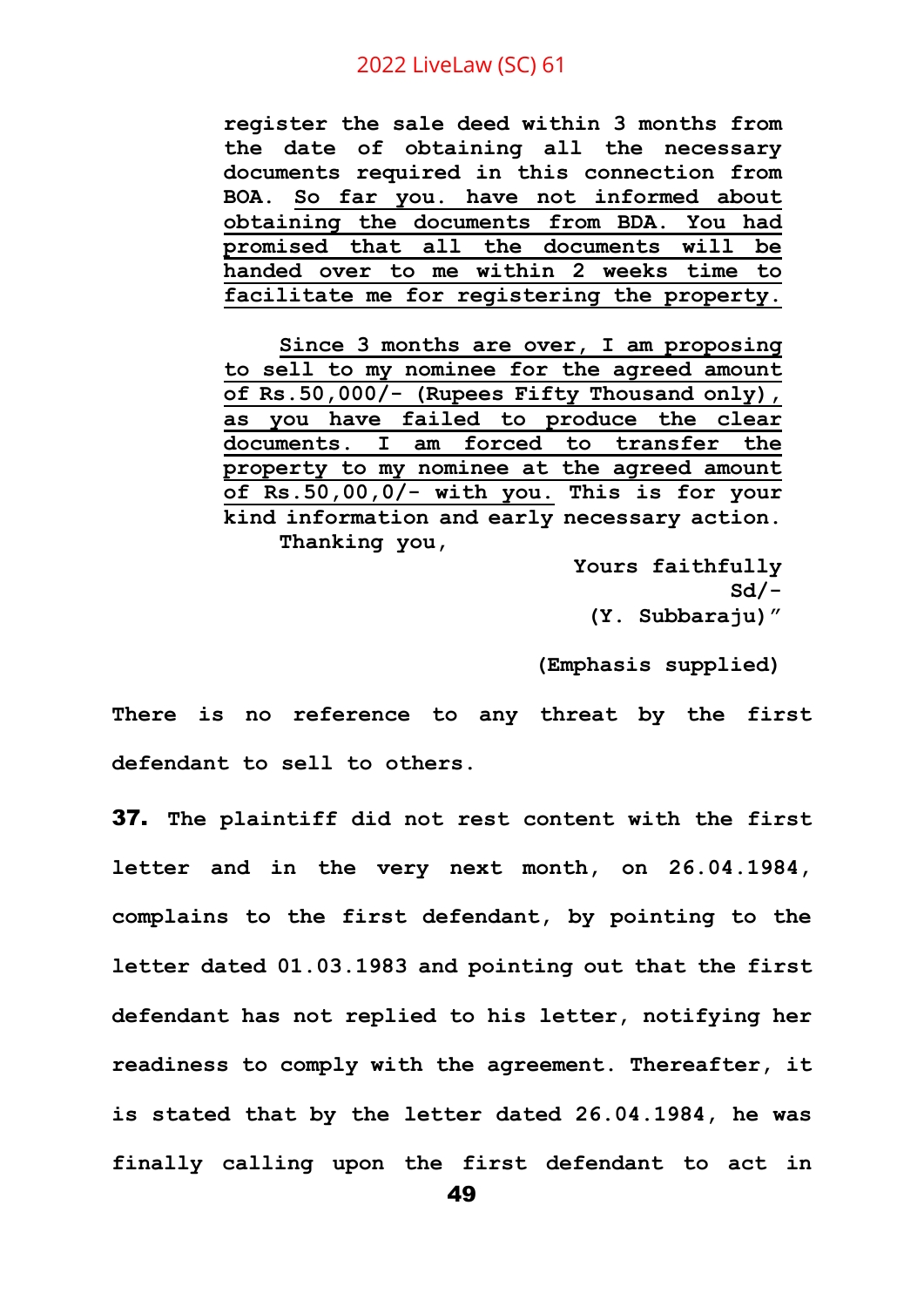**terms of the agreement, execute the sale deed in favour of the plaintiff or his nominee within one week from the date of receipt of the letter, failing which, litigation would be launched. This letter provoked the first defendant to reply through a lawyer on 08.05.1984. The first defendant admitted the agreement dated 19.11.1982. She, however, pointed out that it was not as per the terms and conditions of letters sent by the plaintiff. The plaintiff, it was pointed out, was enjoined upon to complete the sale within three months from the date of the agreement. It was pointed out that time was of the essence of the contract and the contract has lapsed and the advance was forfeited. All documents of title relating to the site, it was stated, were handed over to the plaintiff at the time of the agreement itself. In view of the breach on the part of the plaintiff to pay the balance of the consideration, there was no legally enforceable contract. It was stated that the first defendant was always willing and ready to perform her part of the contract and to execute the sale deed and convey the site. She further set up**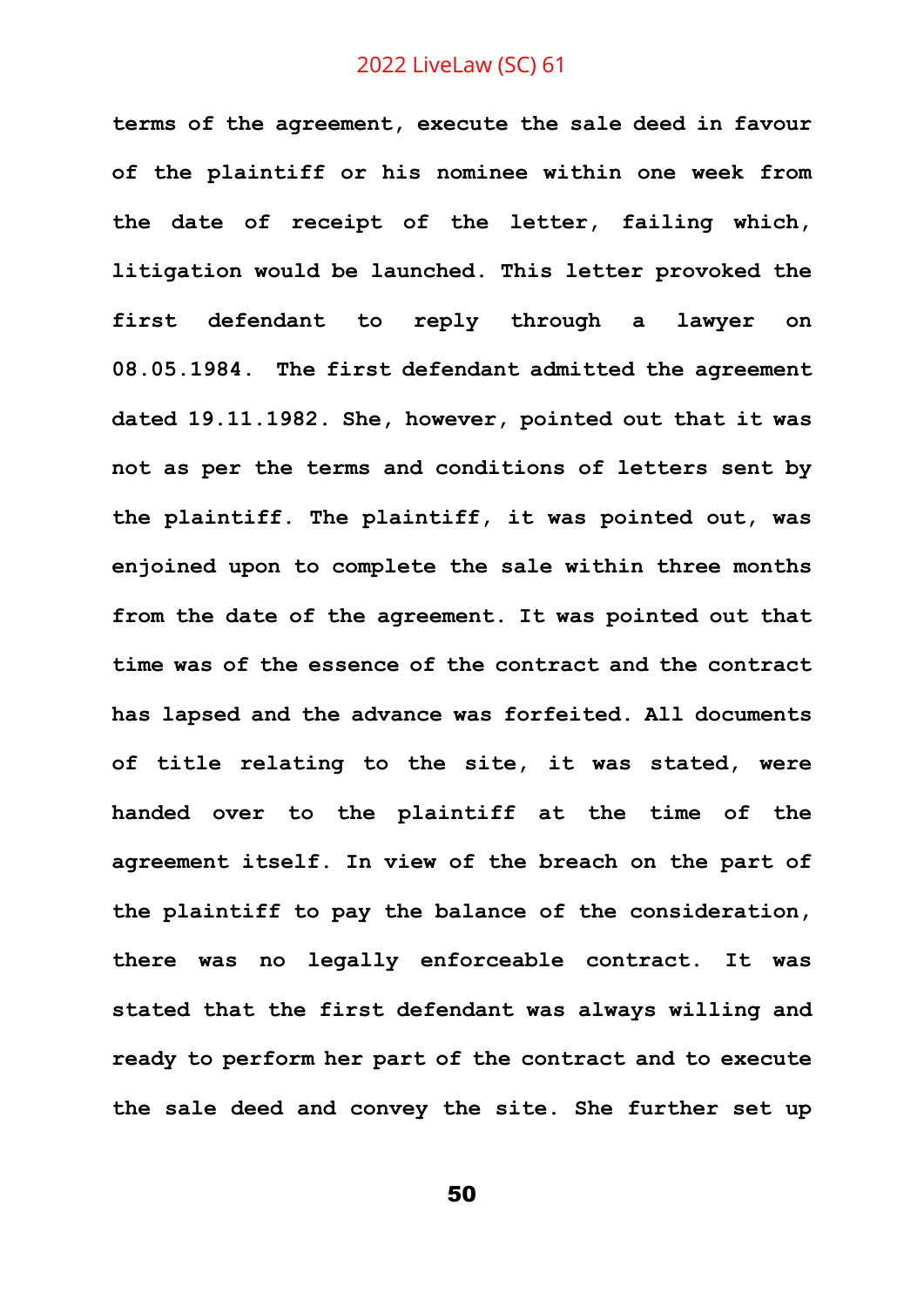**the case that she had agreed to sell the site for Rs.1,50,000/-.**

38. **On 03.07.1984, the plaintiff sent a lawyer notice. Clause 4, which we have extracted, in the agreement, was invoked. The plaintiff pointed out that in terms of the said Clause, the first defendant was obliged, in the first place, to obtain the sale deed from the BDA and to inform the plaintiff in writing about having obtained the sale deed. The plaintiff was also to obtain the** *Khata* **Certificate. Period of three months would begin to run only from the said date. The claim of the first defendant that he had handed over the documents of title, was denied. The further payments, which were made, after having paid Rs.30,000/- on the date of the agreement, was stated to be unnecessary but it was pointed out that the total sum of Rs.50,000/ stood paid. It was reiterated that on the date of the sale agreement itself, the plaintiff was put in possession. The claim that the sale consideration was Rs.1,50,000/- was denied. The first defendant, it was pointed out, had committed default in not complying with the terms of the agreement, by obtaining absolute**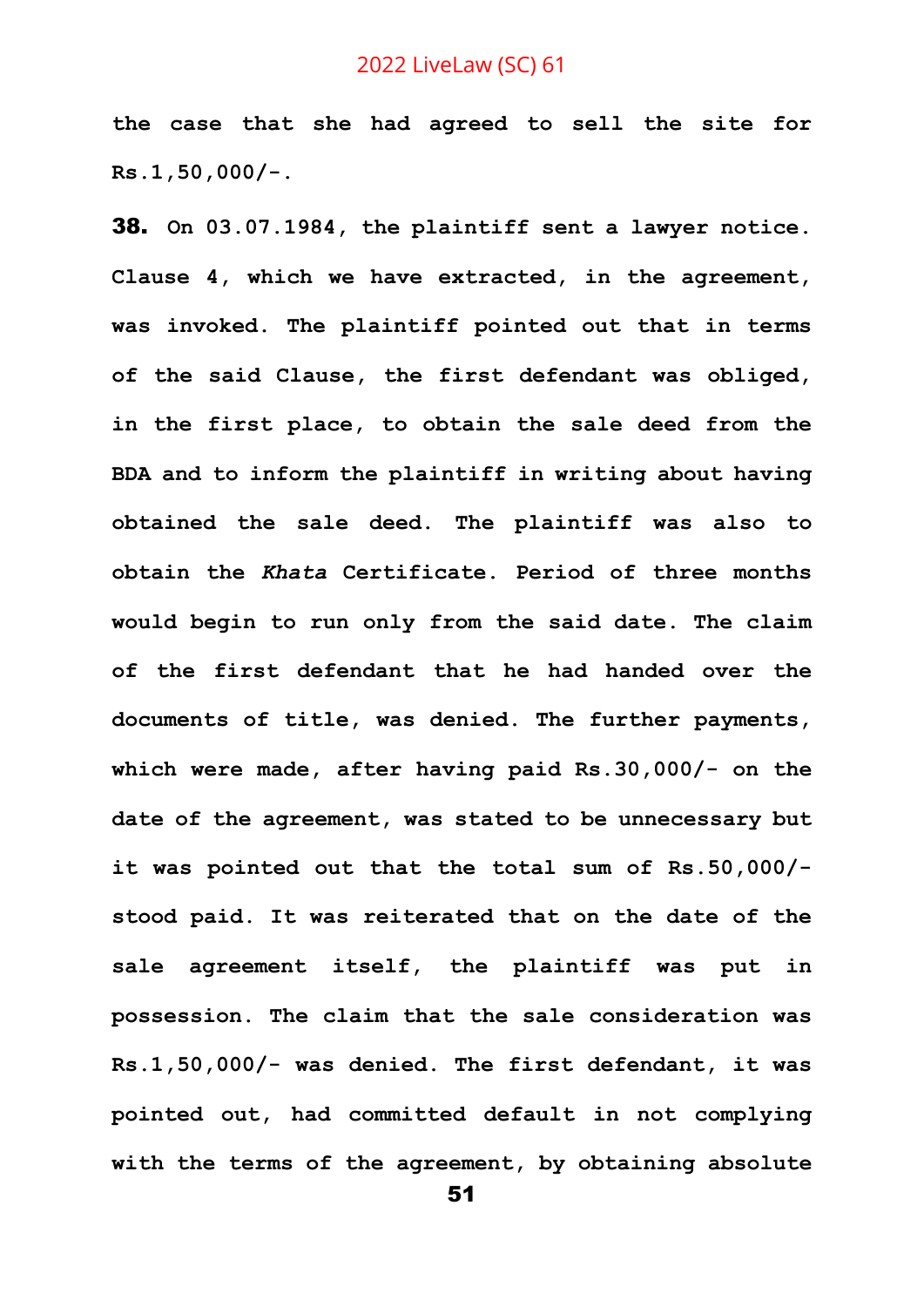**sale deed from the BDA. Legal action was spoken of by the plaintiff. Lastly, on 14.02.1985, a legal notice was sent by the plaintiff to the first defendant. Thereinafter, referring to the agreement, it was complained that though it was then more than two years that the first defendant had entered into the agreement. First defendant had given a reply on 08.05.1984, pleading excuses for execution of the sale deed. Thereafter, the first defendant was called upon to act in terms of the sale agreement and execute the sale deed within fifteen days of the receipt of the notice. It was held out that failure on the part of the first defendant would constrain the plaintiff to seek relief from the court. That the plaintiff meant business, is proved by the fact the Suit, out of which this Appeal arises, was filed on 16.11.1985.** 

## THE PLEADINGS

39. **In the plaint, the plaintiff, inter alia, again reiterated that he was put in possession of the site at the time of executing the agreement. After referring**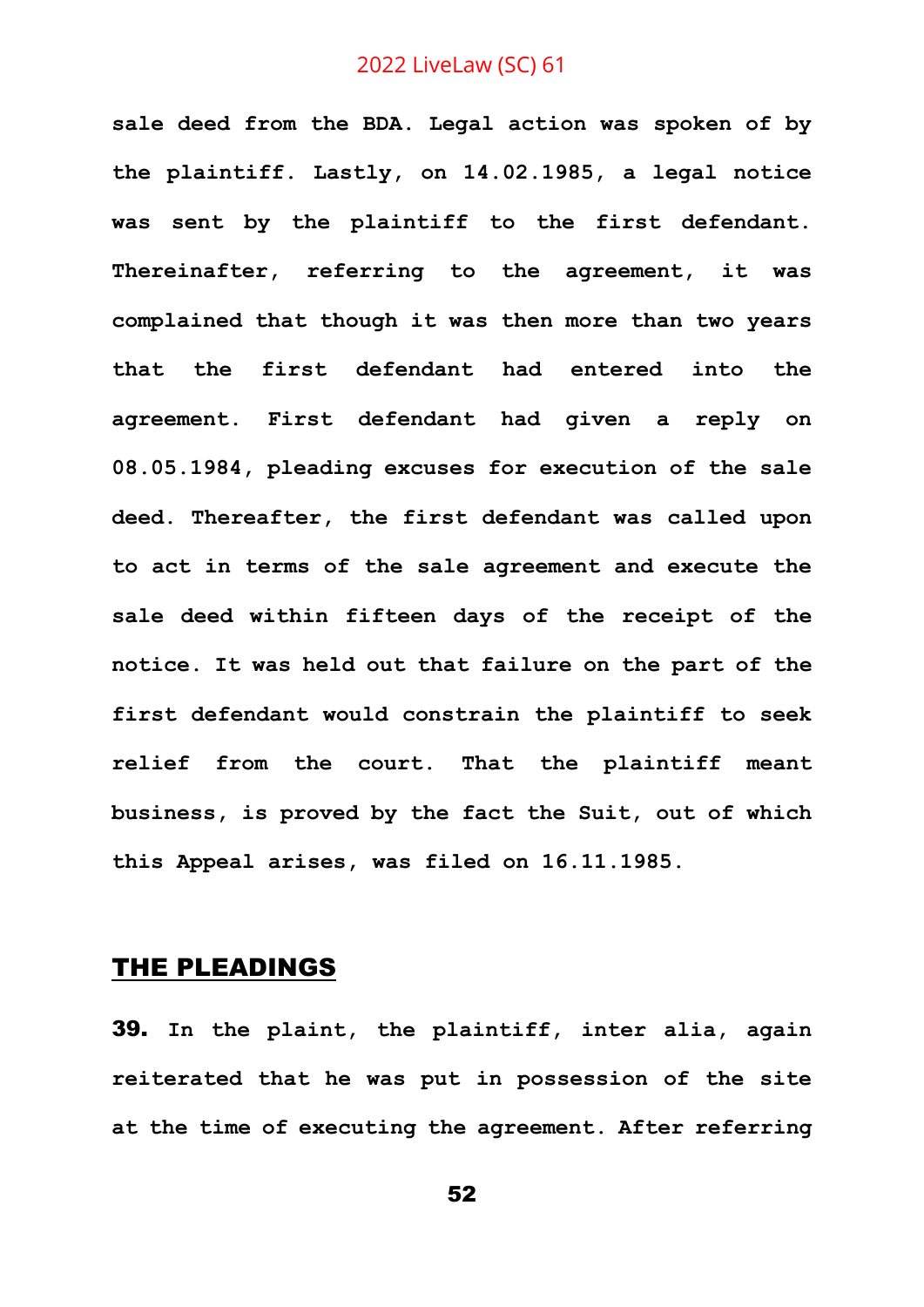**to the correspondence, which we have referred to, it is averred that the first defendant was not willing to perform her part of the contract. It was complained that the first defendant could not unilaterally treat the contract as cancelled and that he had unjustly repudiated her obligation. It was pleaded that he is likely to execute a sale deed in favour of some other person. To prevent the same, the Suit for Specific Performance of the agreement and for injunction, it was stated, was filed. It was further stated that the first defendant is bound and liable to obtain the absolute sale deed from the BDA and deliver the same to the plaintiff to execute the sale deed. In the amended pleadings, there is reference to the husband and the son being brought on the party array on the death of the first defendant. There is also reference to the subsequent sale by the son to the appellant. The prayer sought was a direction to execute the sale deed and to convey the title and deliver the documents of title including the sale deed, after obtaining the same from the BDA and injunction was sought against interfering**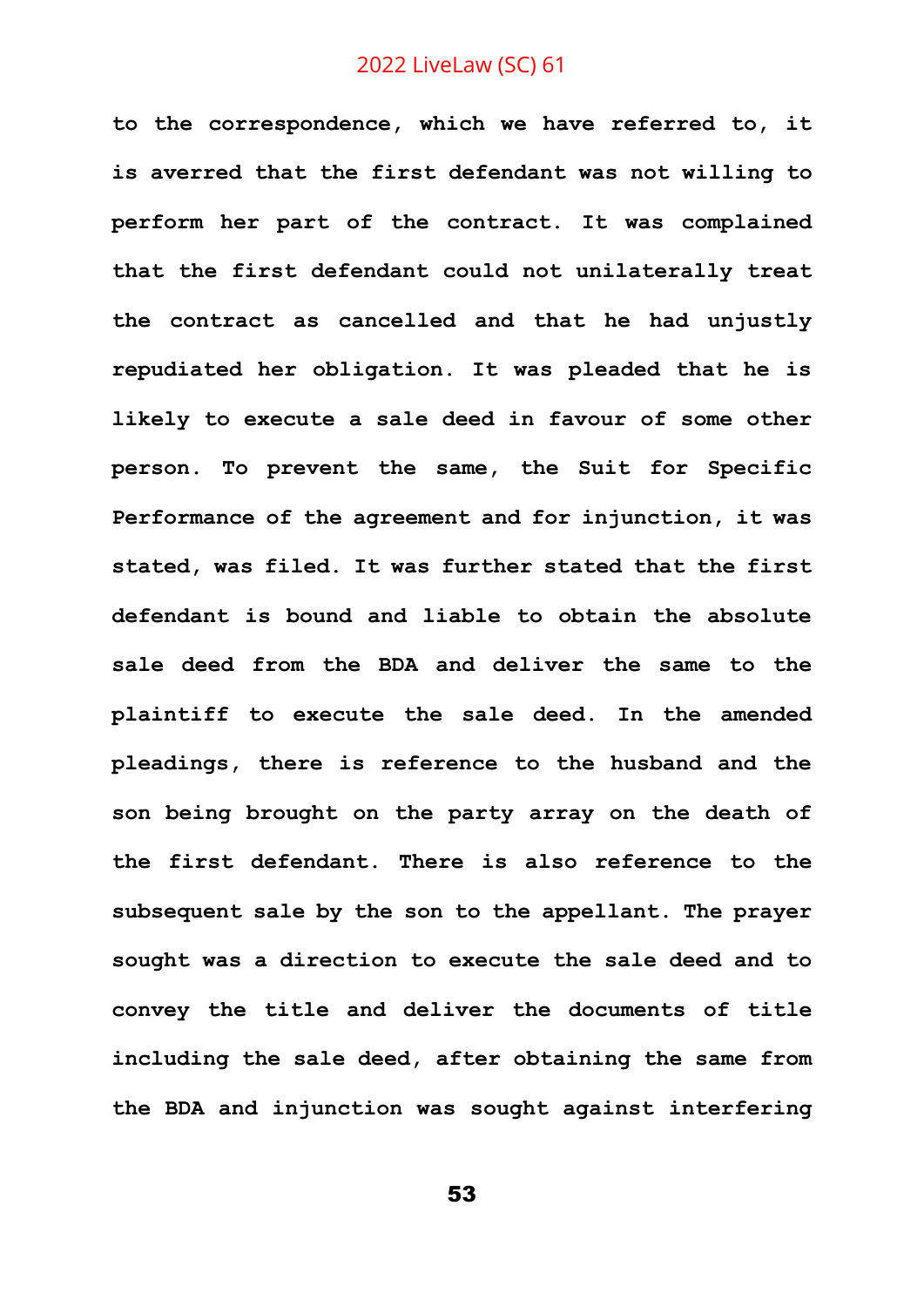**with the plaintiff's lawful possession. Such relief of injunction was also sought against the appellant also.** 40. **First defendant, in her Written Statement, denied the case of the plaintiff that he was ready and willing. According to her, plaintiff had to pay the balance of Rs. 1,00,000/-, which remains after paying Rs.50,000/-. Time was pointed out to be essence of the contract. The first defendant was ready and willing to perform her part. It was further alleged that the plaintiff was not put in possession. The defendant No.1(b) son of the first defendant filed a Written Statement. He refers to the Clause prohibiting alienation for a period of ten years from the date of allotment, and that, absolute rights were not created by the BDA by the allotment. It was further contended that the first defendant, his mother, was only the lessee of the site and she did not have any right to convey ownership rights. She was not competent to convey the property. It was pointed out that the agreement was a void agreement and could not be enforced.**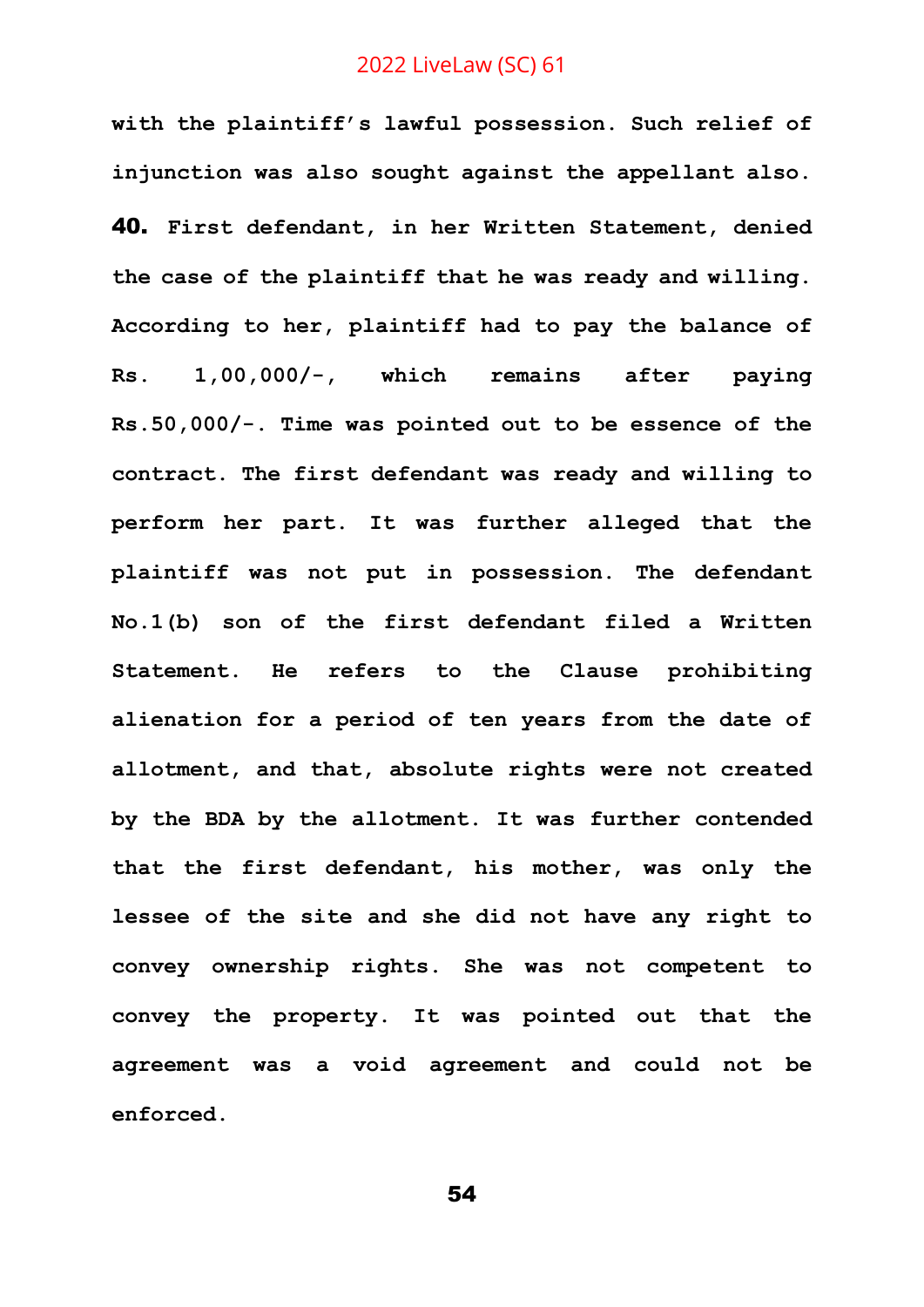41. **The second defendant, in his Written Statement,**  *inter alia***, pleaded no knowledge about the agreement dated 17.11.1982, providing that the first defendant must obtain an absolute sale deed from the BDA and it must be intimated in writing to the plaintiff. The allegation that the plaintiff was put in possession, was denied as false. Regarding putting the plaintiff in possession of the possession certificate, the appellant pleaded no knowledge. It was further pleaded that the first defendant was the absolute owner in possession of the site and, after her demise, in view of the death of the husband of the first defendant, the son became the owner of the property. It was pleaded that the first defendant was a site-less and houseless person and permanent resident of Bangalore City. After having made due enquiries, property was purchased by sale deed dated 19.09.1996. An additional Written Statement was filed by the appellant to the amended plaint which was largely devoted to his case about him being a bonafide purchaser.** 

# THE ORAL EVIDENCE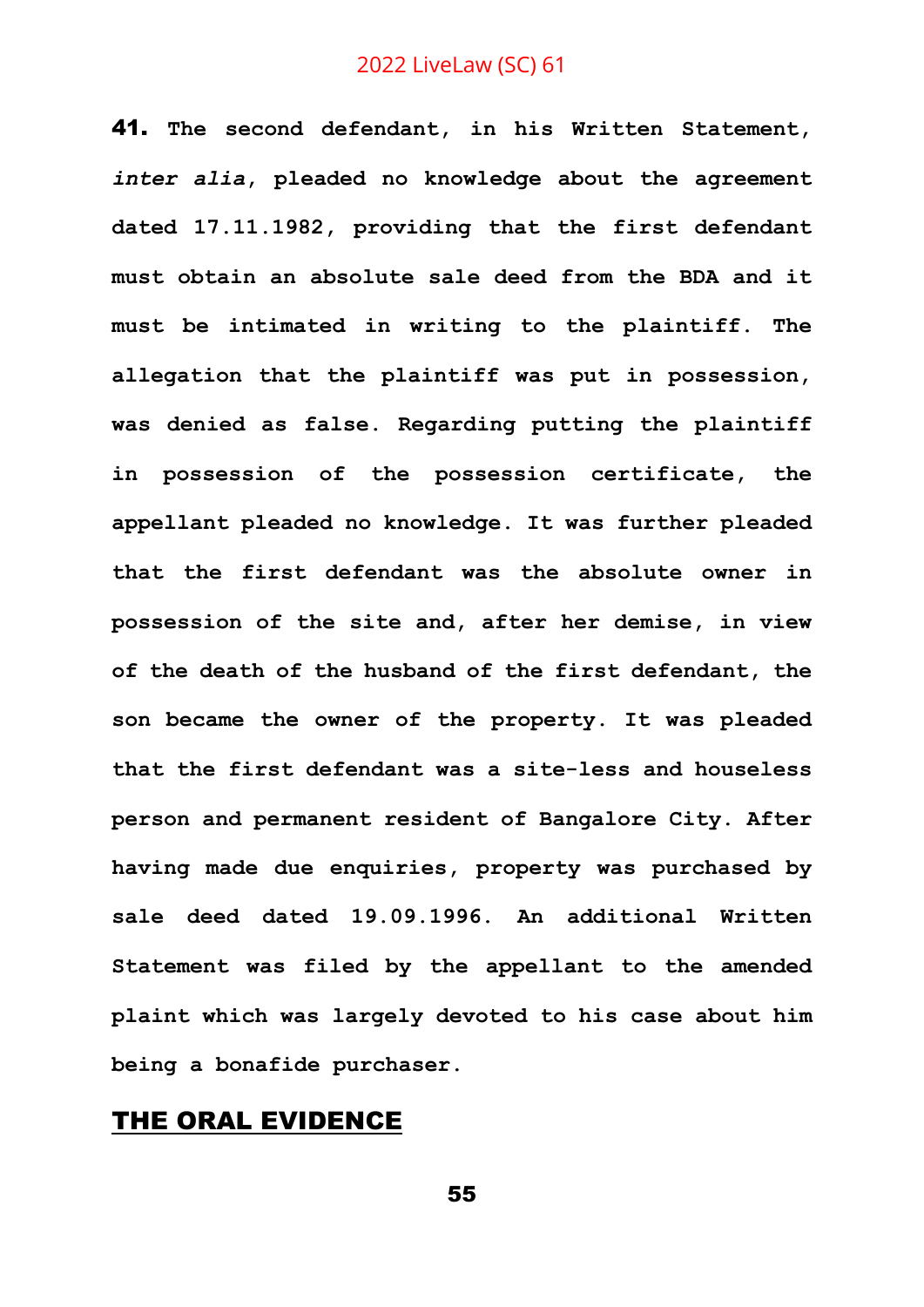42. **PW2, the son of the plaintiff (the plaintiff died on 05.01.2001) deposed, inter alia, that possession of the entire property was delivered to the plaintiff. Subsequently, his legal representatives are in possession. After the plaintiff was put in possession, he has allegedly constructed a temporary shed in it. The shed was demolished in the year 1991 during the Cauvery riots. He has never made any attempts to go to the BDA to know about the Suit property. He deposed that since he guessed that since 1960 his father commenced civil contract work he was doing so till his death. With reference to the question that the site was inalienable for a period of ten years, PW2 answered that it could have been sold to them. He confessed to ignorance of the BDA Rules regarding allotment. He did not know that the lease period was completed on the 13th Day of May, 1989. He did not know about the nonalienation clause in the allotment by the BDA. He did not know that in the year 1985, his father did not have the right to file the Suit. He was associated with his father in construction work. He refers to Exhibit-P14, which was a show cause notice received by the plaintiff**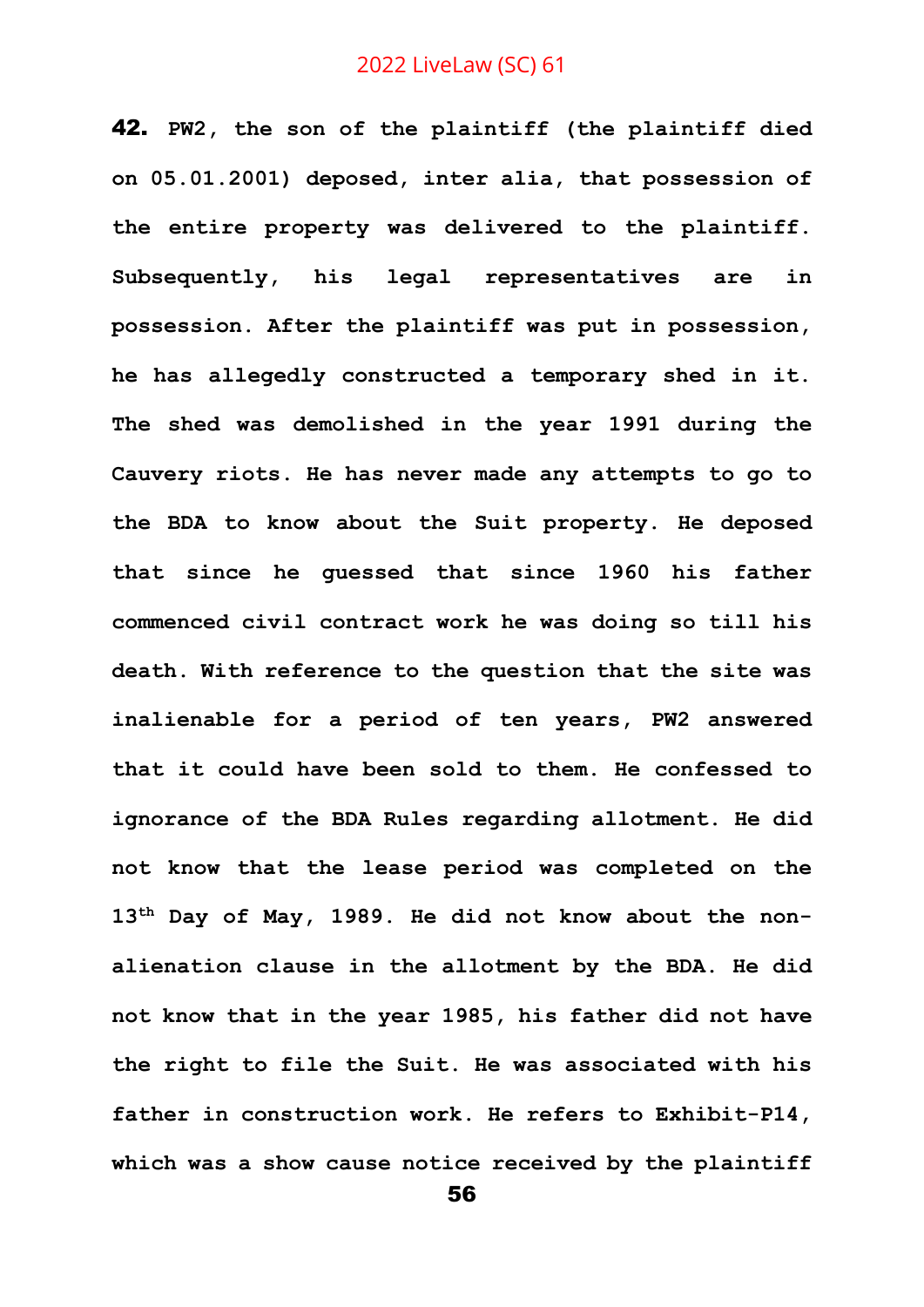**from the BDA. He deposed that plaintiff intimated the BDA about the sale agreement.**

43. **The following evidence of PW2, the son of the plaintiff is very relevant. He has deposed interalia as follows:-**

**'My father was contractor and real estate business since 30 years. It is not true that there are 70 to 80 cases pending in different courts. There are about 35 to 40 cases pending. My elder brother is doing construction.'** 

**'I guess since 1960 my father commenced civil contract work. He was doing same business till his death. Simultaneously, he commenced real estate business and continued till his demise.'**

**'My father was getting monthly rental income of Rs.1,00,000/-.'** 

**'In the name of our mother, there is commercial complex at Shehsdripuram. We presently get monthly rent of Rs. 4,50,000/-. The said commercial complex is joint family property.' PW 2 has entered into an agreement to purchase 24 acres land at Tannishandra. He has**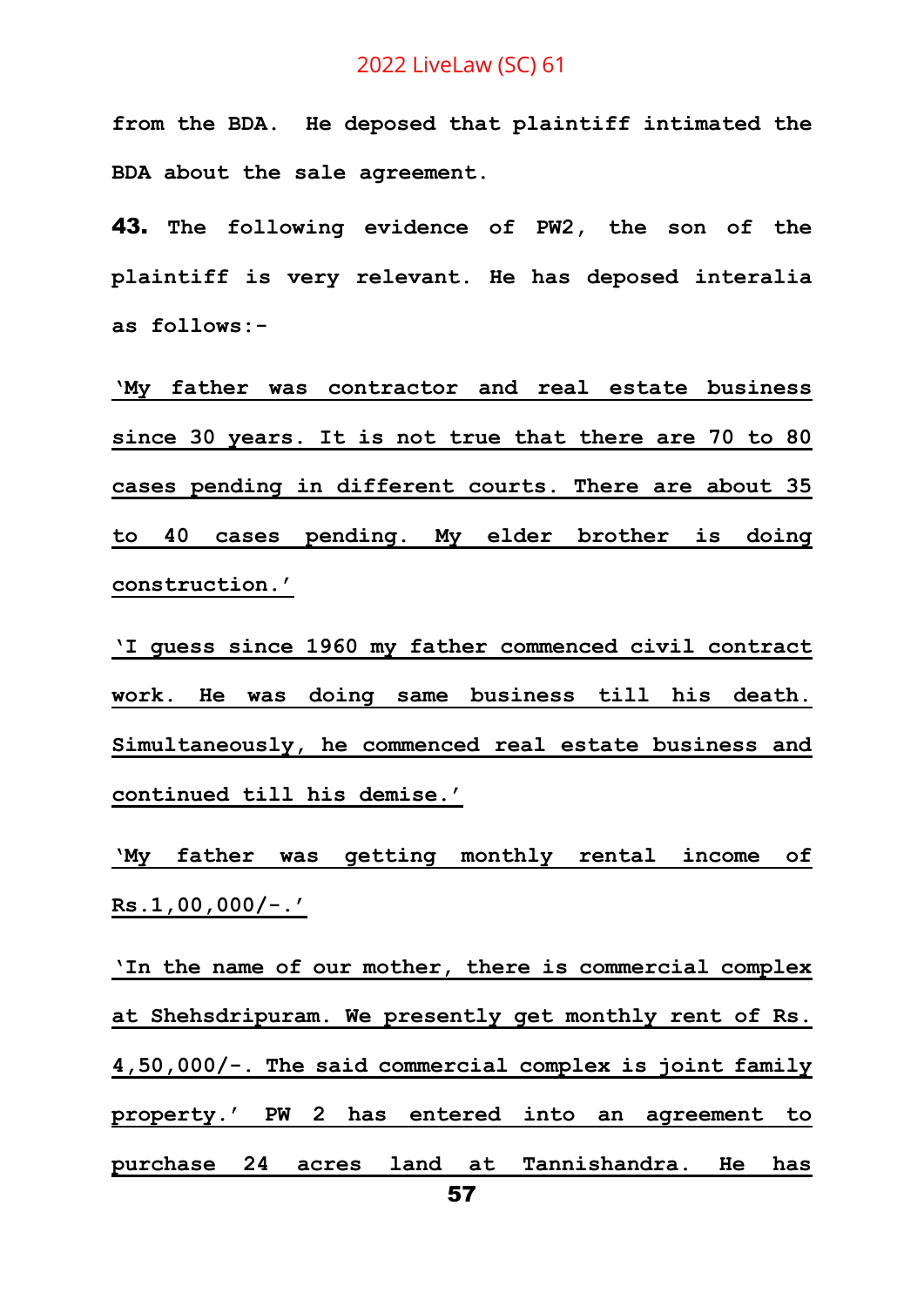**negotiated to purchase the land at the rate of Rs.8,00,000/- per acre. At also Ulsoor, they have vacant site of 90,000/- sq. feet. It is quite expensive property PW2 deposes. They are staying at a rented house. At Cunningham Road, they have got a property which is in dispute. Cunningham property is 1,20,000/ sq. feet. It is vacant land. Most importantly PW2 deposes that if decree is denied they will have loss of money.**

44. **The appellant (second defendant) examined as DW1,**  *inter alia***, deposed that he owned both irrigated and non-irrigated lands to the extent of 12 acres. He did not own any site or building in Bangalore. He invested amount arrived from agriculture and milk-vending business to purchase this property. His father helped him. On the date of purchase, the possession was handed over to him. Apart from Bettanna, none acted as broker at the time of purchase. He, inter alia, further states that he went to the site. He found tin shed. He made inquiries with regard to ownership of the site and possession. He was told that one Sudershan was the**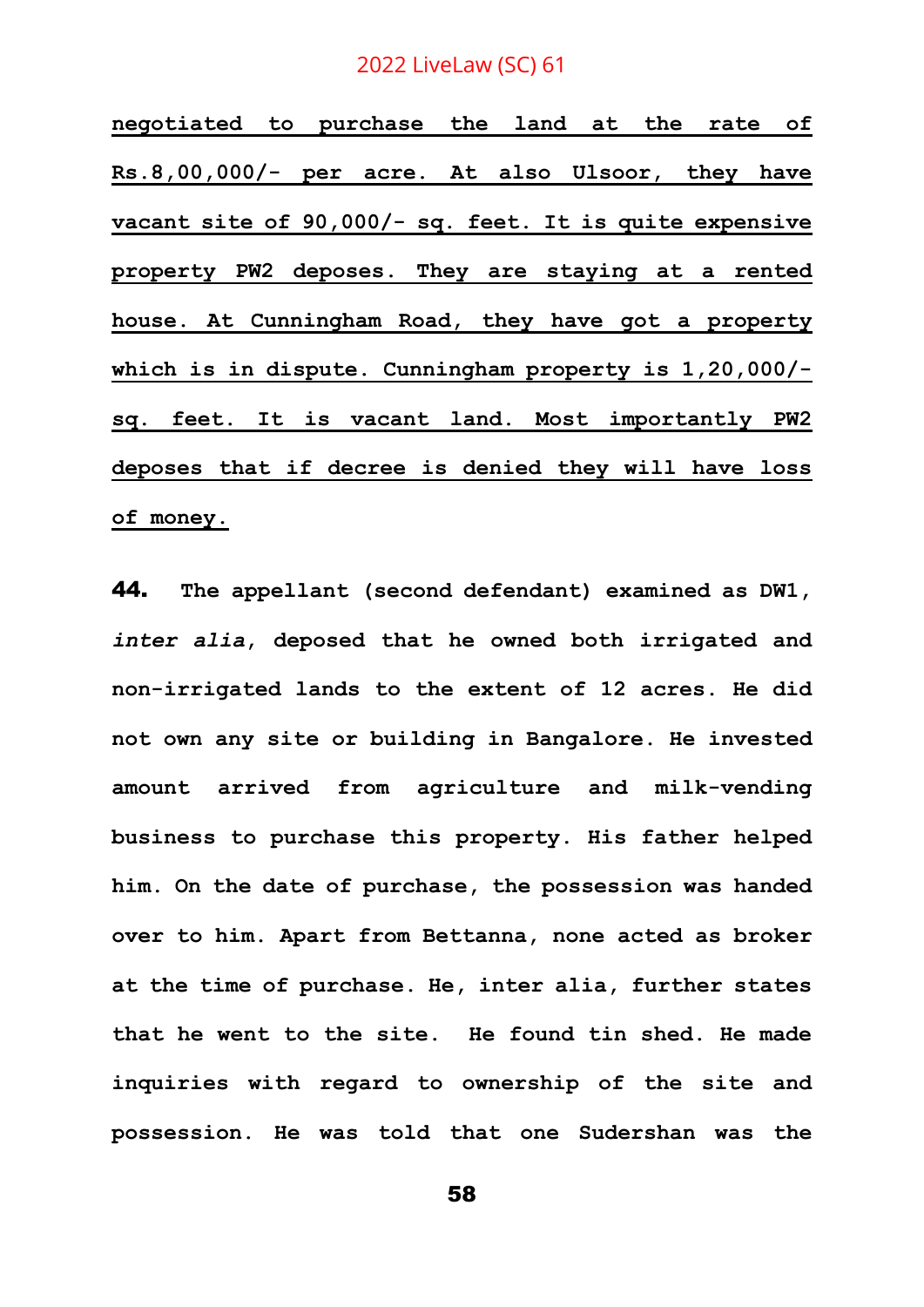**owner of the site, who use to visit the site often. He, along with is elder brother, who was residing in Bangalore, went to the house of Sudershan. Sudershan wanted price of Rs.6,00,000/-. Finally, the parties agreed for Rs.4,50,000/-. Certain xerox copies of documents, including possession certificate, was handed over to him and he consulted an Advocate who said that the title was clear. On the date of sale, the possession was handed over to the appellant. Property was mutated. The broker was not aware of the pendency of the Suit. He will be put to great hardship if the Suit is decreed. The original of the Sale Deed is with the bank. In cross-examination, he, inter alia, deposed that he has studied up to PUC. His brothers were staying in Bangalore. His father owned 12 acres. Six acres were irrigated and six acres was dry land. His brothers were doing jewellery work in Bangalore. 12 acres was ancestral property. They used to get daily 20 litres of milk per day. They use to get Rs.195-196/- per day by selling milk. Father had not spent any money during marriage of elder brothers. Neither father, second defendant nor his brother Mukund were income-tax**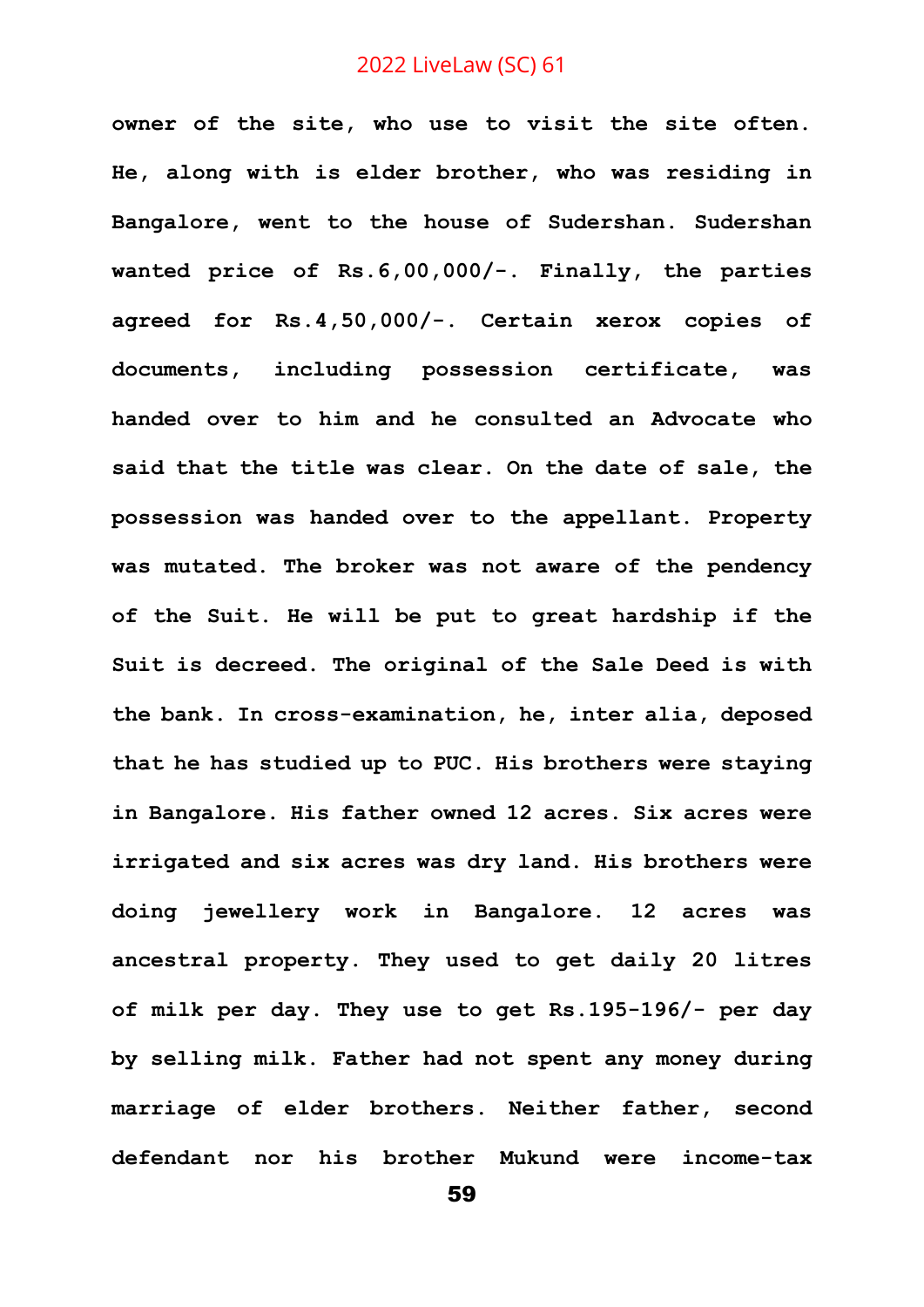**assessees. He has no record to show that he had the money to the extent of Rs.4,50,000/- with him. His brothers were staying in the rented house. He knew the broker since his childhood. He invested Rs.3,00,000/ of his own. The remaining was paid by his father. He earned Rs.3,00,000/- by selling milk and vegetables. He informed the broker for the first time in June, 1996 that he intended to purchase the site at Bangalore. After seeing the site on the next day itself, he approached the defendant 1(a) and defendant 1(b) for discussion. Defendant 1(a) was MLA of their Taluk and also former Minister. The negotiations were completed on the same day. The amount was paid by cash. His Advocate did not tell him that both defendant 1(a) and defendant 1(b) had acquired title and informed him to purchase from both. The entire process of seeing the site, sale talks, were done in the first week of June, 1996. Defendant 1(a) and defendant 1(b) did not disclose regarding the pendency of the Suit. He did not inquire with the BDA as to who is the owner of the site. He denied the suggestion that till day, the legal representatives of the original plaintiff were in**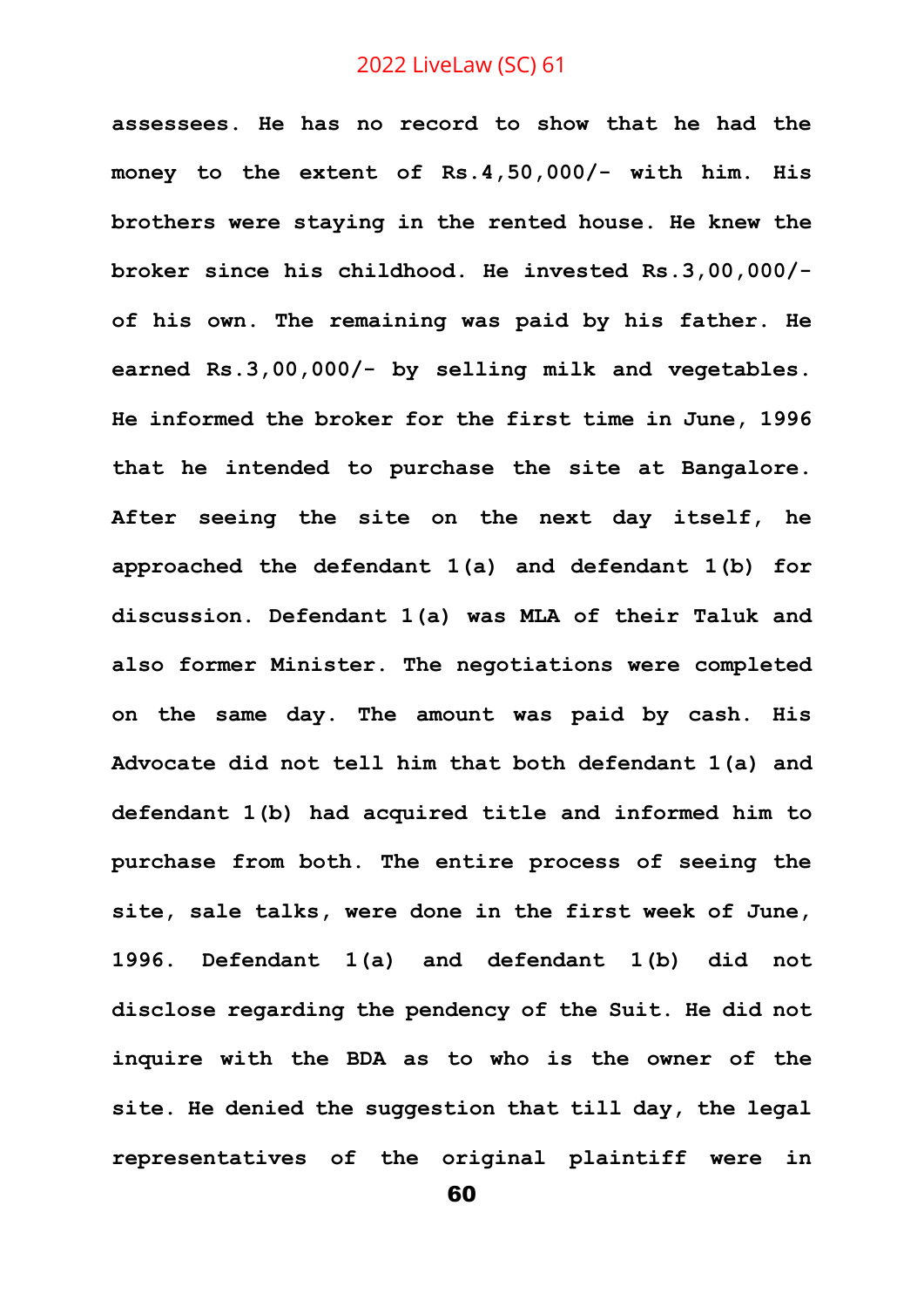**possession of the property. The suggestion that the possession of the site was handed over to plaintiff, was denied. Defendant 1(b) furnished xerox copy of the possession certificate at the time of negotiations. After receipt of Suit Summons, he was not on talking terms with defendant 1(a) and defendant 1(b). Defendant 1(b) disclosed to him that the original possession certificate was lost and, therefore, he gave the duplicate certificate.** 

45. **Defendant 1(b) was examined as DW2. He has deposed about the non-alienation clause and about the agreement in favour of the plaintiff for Rs.50,000/-. At the time of the agreement, there was a shed on the site. It was agreed to execute sale deed in favour of the plaintiff after getting the absolute sale from the BDA. The BDA was supposed to execute the sale deed after the 10-year lease period. The plaintiff had not taken any steps to waive-off the non-alienation clause for the period of 10 years. His father gave consent to the BDA to issue the sale deed only in his name. He knew the appellant from June, 1996. The name of the broker-Bettana, is spoken to by him. He speaks about handing over of xerox**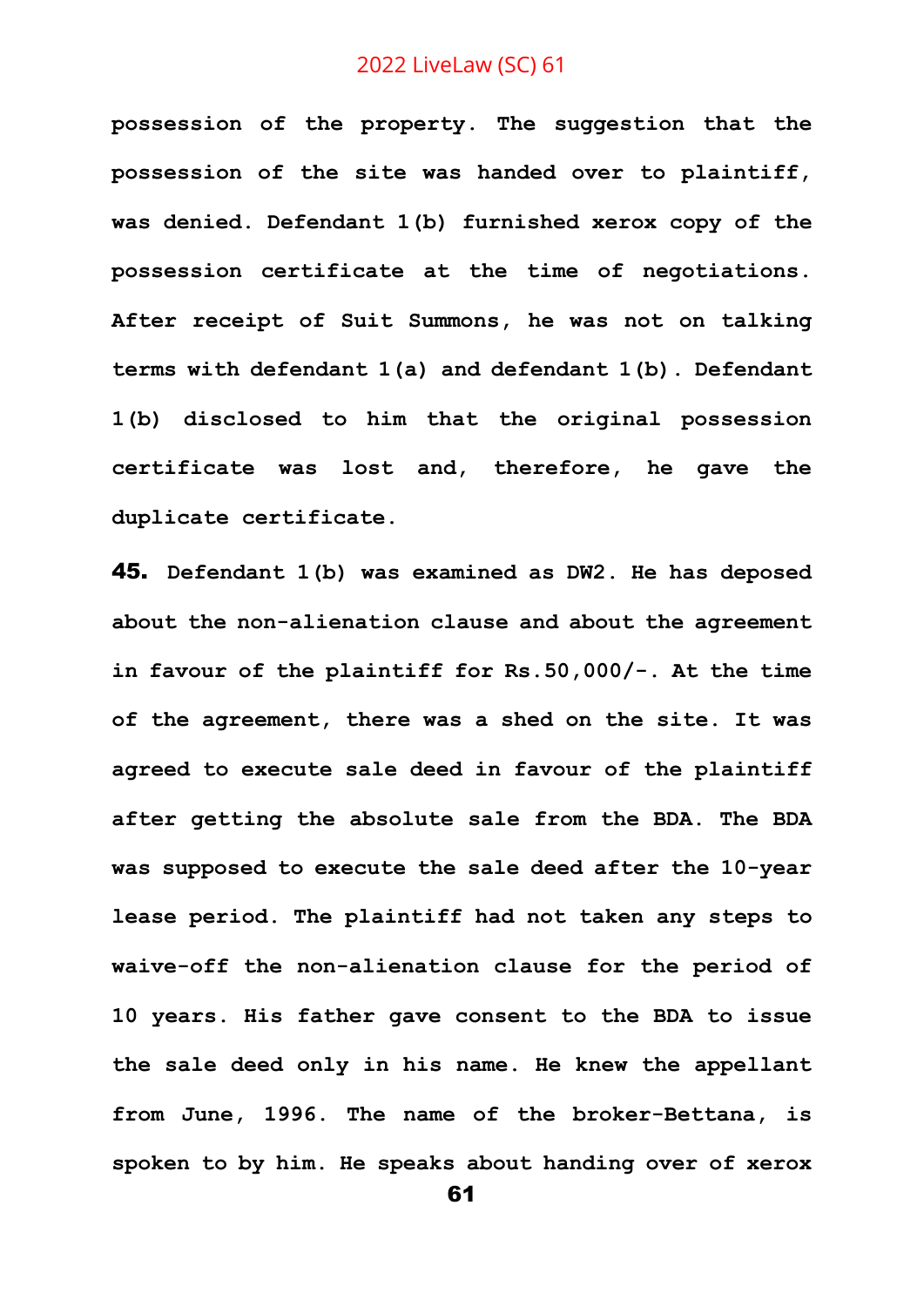**copies to DW1. The second defendant had met him twice in June, 1996. Appellant when he met DW2 for the second time, showed his interest to purchase the property in September, 1996 for Rs.4,50,000/-. Appellant took time till September, 1996 to ascertain whether he was in possession and to mobilise funds. Entire amount of Rs.4,50,000/- was paid in cash. DW2 owned a residential house at Arti Nagar in Judges Colony. The said property was standing in the name of his father. He owned an industrial site. He did not own any residential property in Bangalore apart from the residential property. Since, plaintiff was not having any right, they did not inform the appellant regarding the pendency of the Suit. The plaintiff never asked his mother to alienate the suit property before expiry of the non-alienation period. He took duplicate Possession Certificate from BDA in June, 1996. He did not hand over the transfer agreement executed by the BDA at the time of sale in favour of the appellant. His father was present, when appellant met him twice. His mother has not given any application to the BDA to waive-off the non-alienation clause. He denied the suggestion that**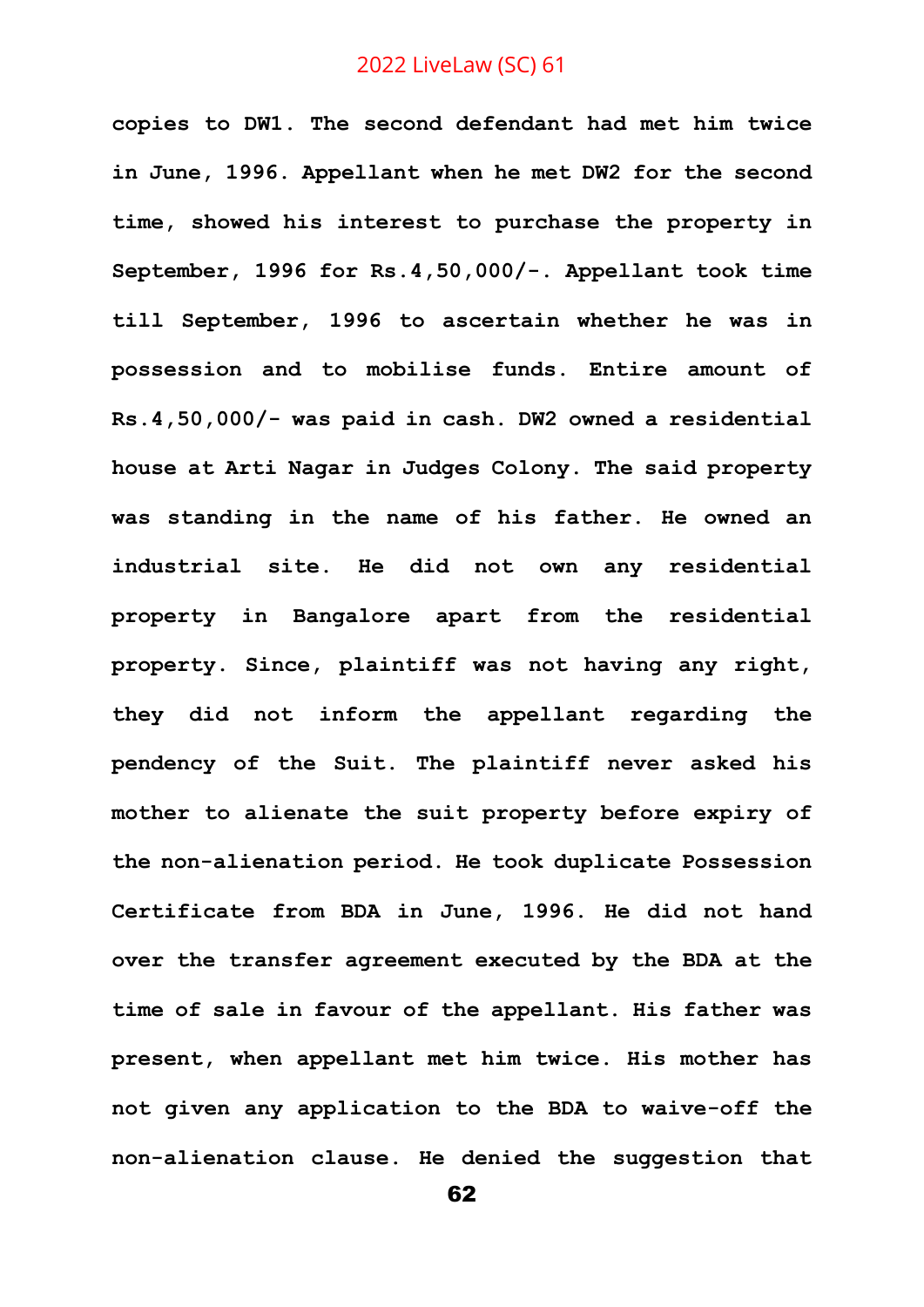**possession was handed over to the plaintiff on the date of agreement. There is no document to show that he has received Rs.4,50,000/- from the second defendant. There is reference to a site as Koramangala being allotted to him and it being cancelled by the High Court. He is confronted with the agreement to sell the said site in favour of another person (P-19).**

# THE FINDINGS BY THE TRIAL COURT

46. **Seven issues were struck by the Trial Court. Thereafter, two additional issues were also raised, of which, the first additional issue was whether the second defendant, second Legal Representative of deceased defendant, 'proved that the proved sale agreement' is void. The Trial Court found the agreement dated 17.11.1982 as proved. It further found that the plaintiff has not proved that plaintiff was put in possession. It was further found that till the year 1989, the first defendant was unable to take an absolute sale deed from the BDA and, therefore, unable to execute the sale deed in response to the communication sent by the plaintiff. It was further**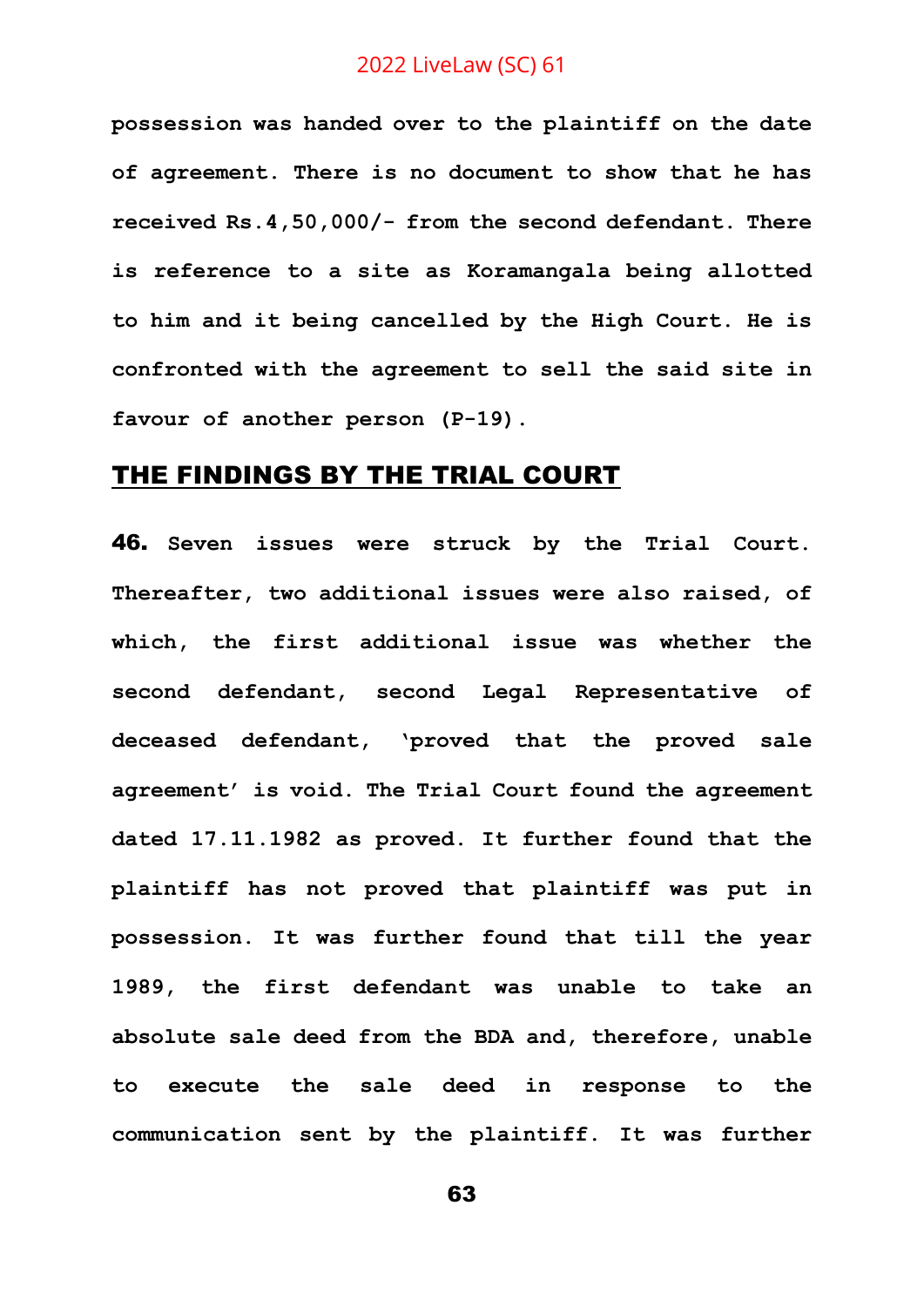**found that since the first defendant was not able to get the sale deed from the BDA, she could not cancel the agreement unilaterally. It was further found that the plaintiff ought to have waited till the expiry of the lease period. It was found, however, that the plaintiff was always ready and willing, however, at the same time, the first defendant was not in breach. It was further found that there was no iota of evidence to prove that the defendant had tried to sell the property in favour of the third party. It was further found that there was no oral agreement of sale for Rs.1,50,000/- and the plaintiff was not in breach. This aspect was found against the first defendant. It was found that the second defendant was a bonafide purchaser of the site for value without notice of the earlier agreement of sale as well as pendency of the Suit. It was further found that in view of the allotment and the lease-cum-sale agreement, the plaintiff had no right to file the Suit so as to enforce the agreement to sell during the year 1985. The plaintiff ought to have waited till year 1989. The first defendant died on 18.07.1994 without obtaining the absolute sale deed**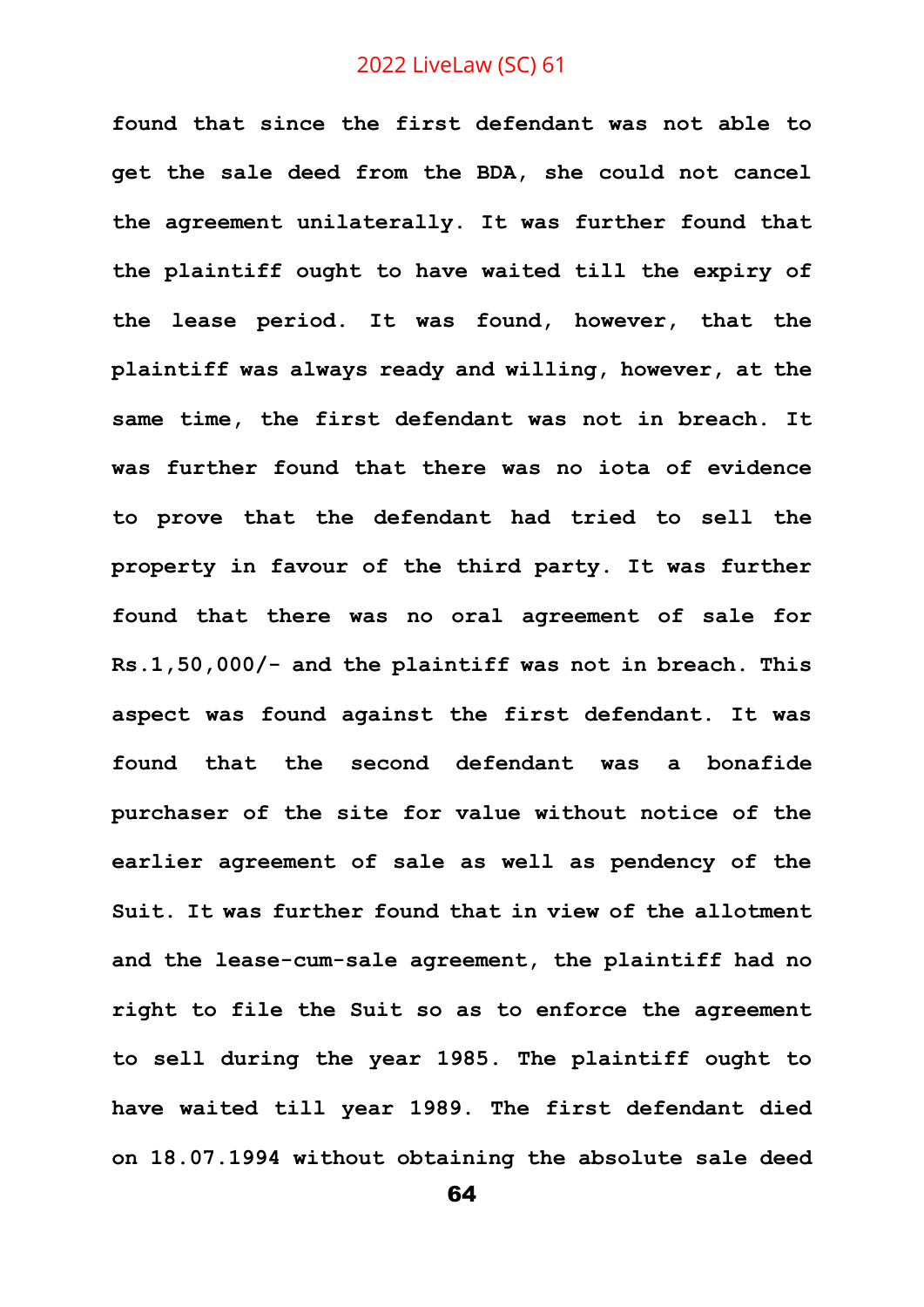**from the BDA. After her death, property stood transferred in favour of her son and the son sold it to the appellant. On 17.09.1996, when the sale took place, the predecessor in interest of the second defendant was not a party. The suit property was sold to the second defendant for a huge sale consideration of Rs. 4,50,000/-. There was no cause of action to institute the Suit. On these findings, inter alia, the Trial Court partly decreed the Suit by ordering return of Rs.50,000/- along with 9 per cent interest per annum by defendants 1(a) and 1(b). The relief of permanent injunction was rejected.** 

#### PARI DELICTO POTIOR EST CONDITIO DEFENDENTIS

47. **The principle of in** *pari delicto potior est conditio defendentis* **is a maxim which we must bear in mind. We need only notice the following discussion by this Court. The decision of this Court in** *Kedar Nath Motani* **(supra) comes to mind:**

> **"9. … Where both parties do not show that there was any conspiracy to defraud a third person ought to commit any other illegal act, the maxim, in** *pari delito* **etc., can hardly be made applicable. …"**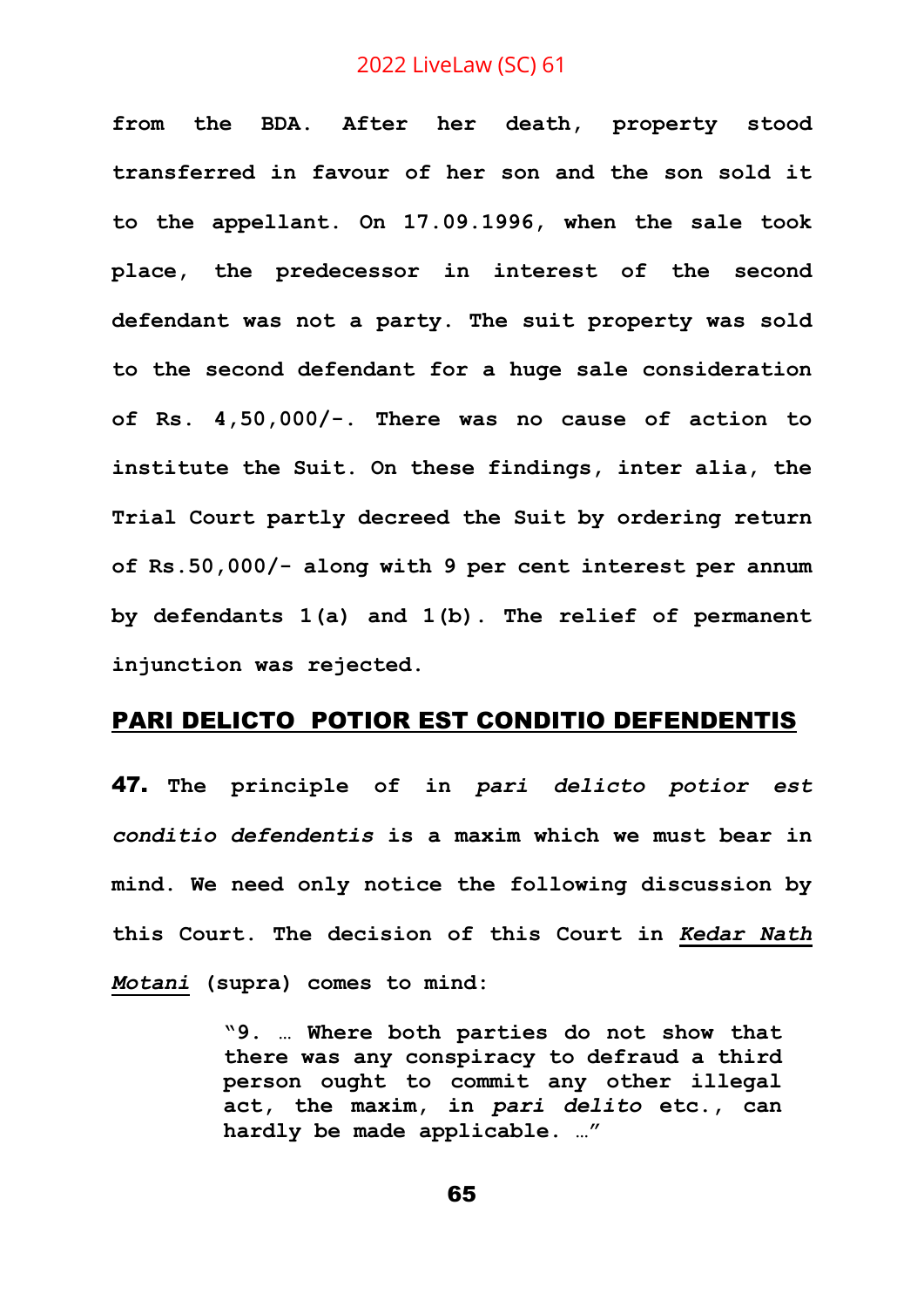48. **This Court in** *Kedar Nath Motani* **(supra) also referred to the following statement by Lord Mansfield in** *Holman v. Johnson***<sup>3</sup>, wherein it was held as follows:**

> **"12. The law was stated as far back as 1775 by Lord Mansfield in** *Holman* **v.** *Johnson* **[(1775) 1 Cowp 341, 343 : 98 ER 1120, 1121] in the following words:**

**"The principle of public policy is this;** *ex dolo malo non oritur actio***. No Court will lend its aid to a man who founds his cause of action upon an immoral or an illegal act. If, from the plaintiff's own stating or otherwise, the cause of action appears to arise** *ex turpi causa***, or the transgression of a positive law of this country, there the Court says he has no right to be assisted. It is upon that ground the Court goes; not for the sake of the defendant, but because they will not lend their aid to such a plaintiff. So if the plaintiff and defendant were to change sides, and the defendant was to bring his action against the plaintiff, the latter would then have the advantage of it; for where both are equally in fault,** *potior est conditio defendentis***."**

**There are, however, some exceptions or "supposed exceptions" to the rule of** *turpi causa***. In** *Salmond and William on Contracts***, four such exceptions have been mentioned, and the fourth of these exceptions is based on the right of** *restitutio in integrum***, where the relationship of trustee and beneficiary is involved. Salmond stated the** 

**<sup>3</sup> [1775 1 COWP 341]**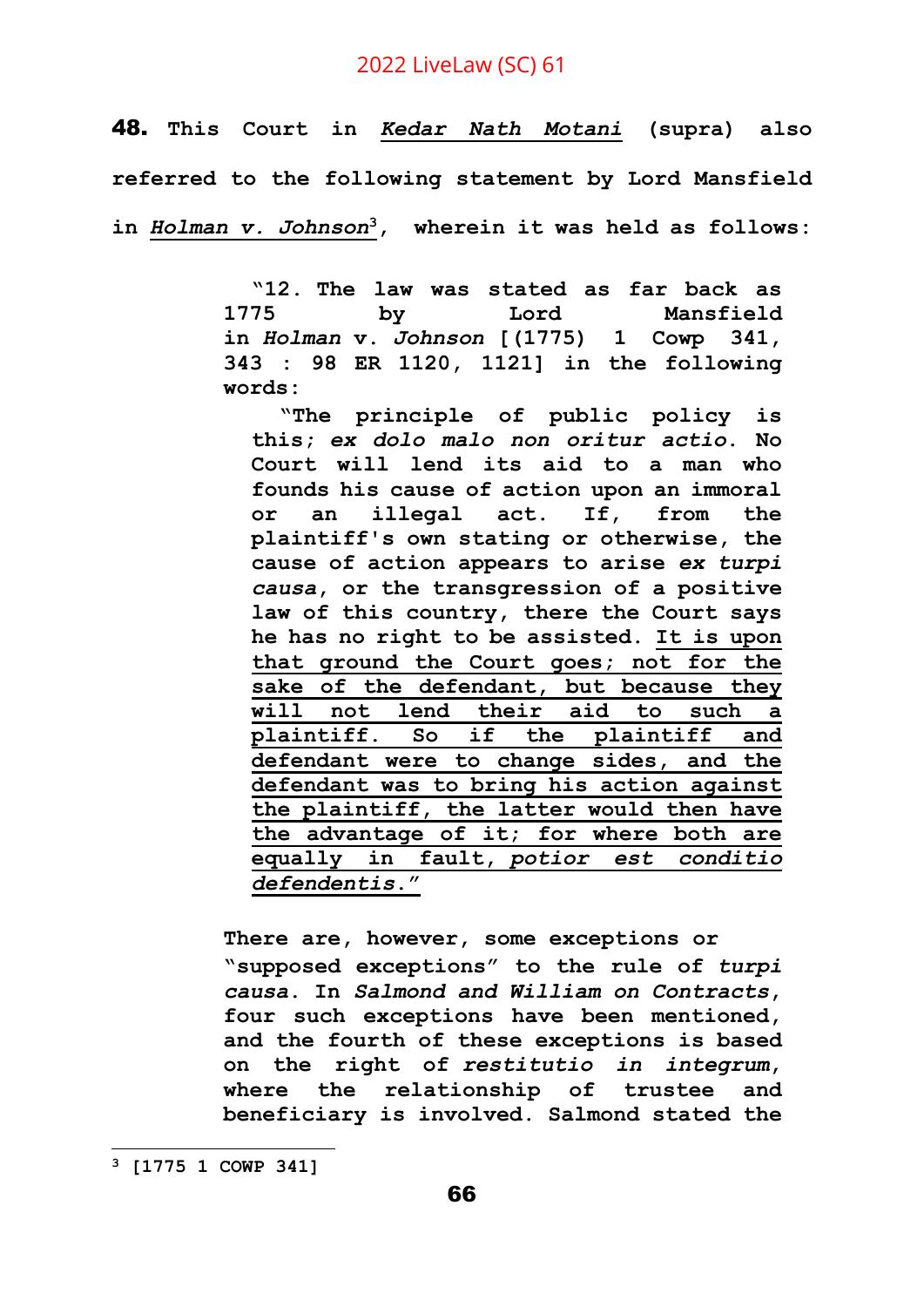**law in these words at p. 352 of his Book (2nd Edn.):**

**"So if A employs B to commit a robbery, A cannot sue B for the proceeds. And the position would be the same if A were to vest property in B upon trust to carry out some fraudulent scheme: A could not sue B for an account of the profits. But if B, who is A's agent or trustee, receives on A's account money paid by C pursuant to an illegal contract between A and C the position is otherwise and A can recover the property from B, although he could not have claimed it from C. In such cases public policy requires that the rule of** *turpis causa* **shall be excluded by the more important and imperative rule that agents and trustees must faithfully perform the duties of their office."**

**Williston in his Book on** *Contracts* **(Revised Edn.), Vol. VI, has discussed this matter at p. 5069, para 1785 and in paras 1771 to 1774, he has noted certain exceptional cases, and has observed as follows:**

**"If recovery is to be allowed by either partner or principal in any case, it must be where the illegality is of so light or venial a character that it is deemed more opposed to public policy to allow the defendant to violate his fiduciary relation with the plaintiff than to allow the plaintiff to gain the benefit of an illegal transaction."**

**Even in India, certain exceptions to the rule of** *turpi causa* **have been accepted. Examples of those cases are found in** *Palaniyappa Chettiar* **v.** *Chockalingam Chettiar* **[(1920) ILR 44 Mad 334] and** *Bhola Nath* **v.** *Mul Chand* **[(1903) ILR 25 All 639]."**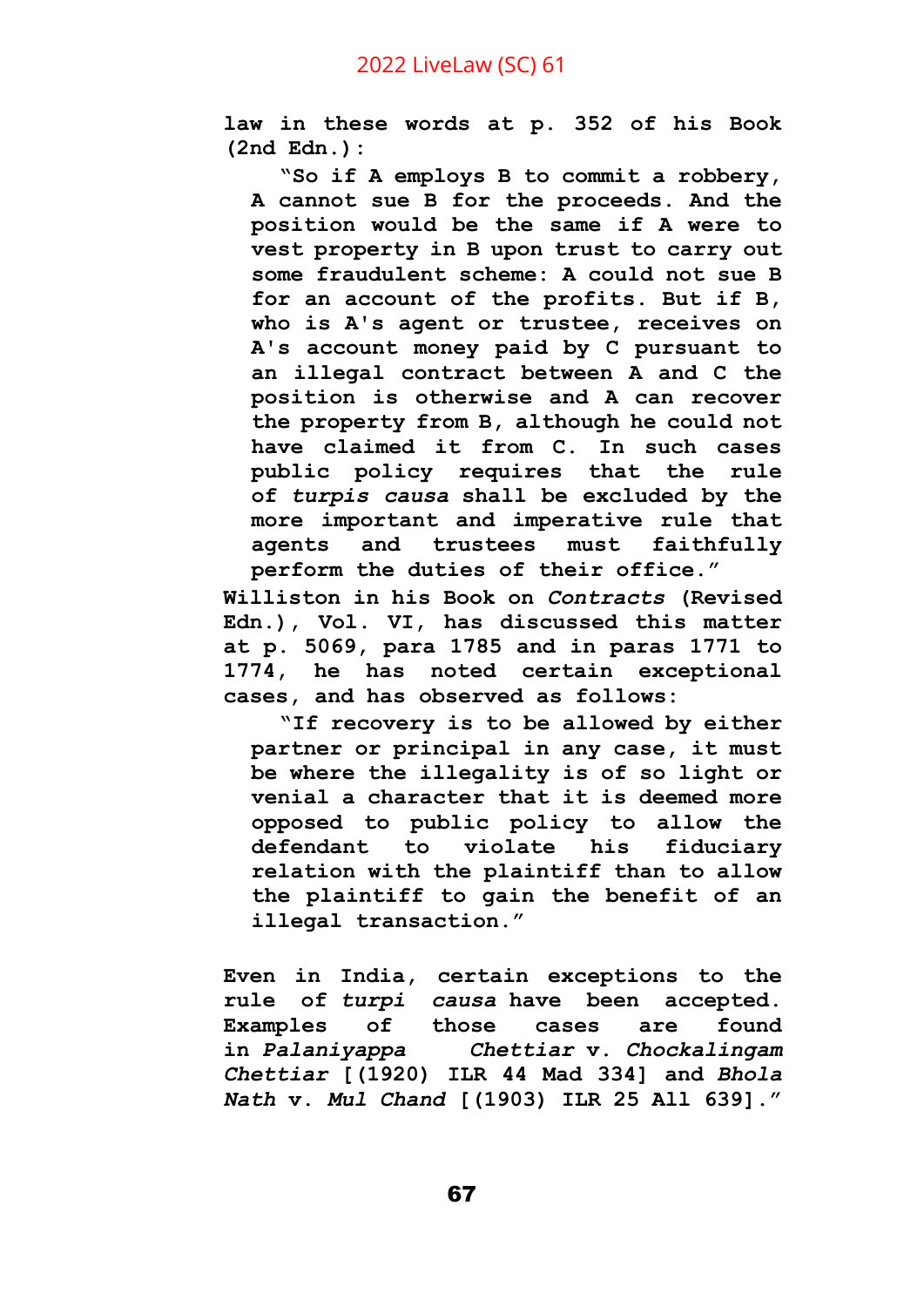49. **We may also notice the following statement by this** 

**Court in** *Kedar Nath Motani* **(supra):**

**"15. The correct position in law, in our opinion, is that what one has to see is whether the illegality goes so much to the root of the matter that the plaintiff cannot bring his action without relying upon the illegal transaction into which he had entered. If the illegality be trivial or venial, as stated by Williston and the plaintiff is not required to rest his case upon that illegality, then public policy demands that the defendant should not be allowed to take advantage of the position. A strict view, of course, must be taken of the plaintiff's conduct, and he should not be allowed to circumvent the illegality by resorting to some subterfuge or by misstating the facts. If, however, the matter is clear and the illegality is not required to be pleaded or proved as part of the cause of action and the plaintiff recanted before the illegal purpose was achieved, then, unless it be of such a gross nature as to outrage the conscience of the Court, the plea of the defendant should not prevail."**

50. **In** *Sita Ram v. Radhabai and others<sup>4</sup>***, this Court** 

**observed as follows:**

**"11. The principle that the Courts will refuse to enforce an illegal agreement at the instance of a person who is himself a party to an illegality or fraud is expressed in the maxim in** *pari deucto portior est conditio defendentis***. But as stated in** 

**<sup>4</sup> AIR 1968 SC 534**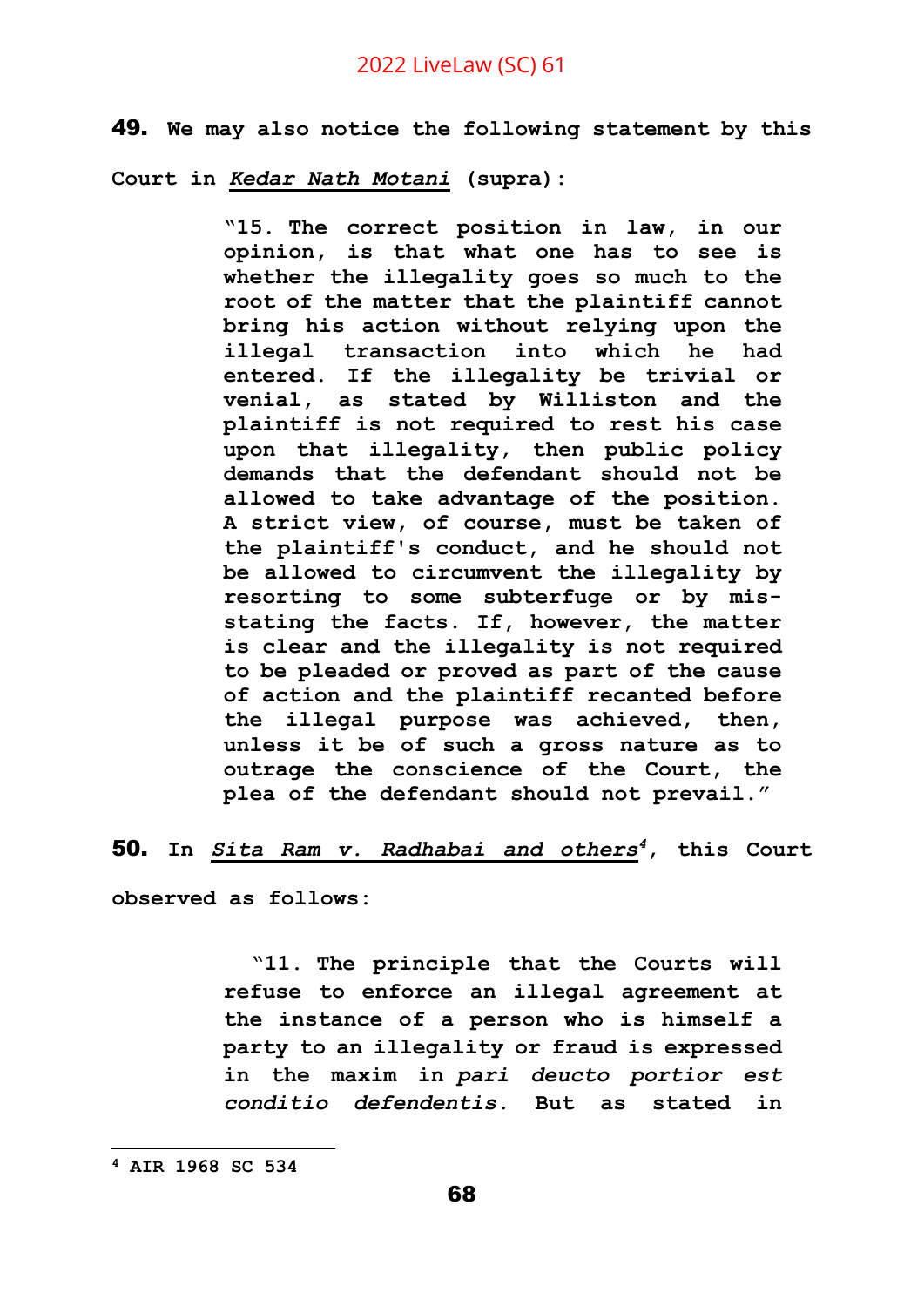**Anson's** *Principles of the English Law of Contracts***, 22nd Edn., p. 343: there are exceptional cases in which a man will be relieved of the consequences of an illegal contract into which he has entered — cases to which the maxim does not apply. They fall into three classes: (***a***) where the illegal purpose has not yet been substantially carried into effect before it is sought to recover money paid or goods delivered in furtherance of it; (***b***) where the plaintiff is not in pari delicto with the defendant; (***c***) where the plaintiff does not have to rely on the illegality to make out his claim'.**

51. **In** *Narayanamma* **(supra), this Court was considering a Suit for specific performance, which was resisted on the ground that the agreement to sell was contrary to the provisions of the Statute. Section 61 of the Karnataka Land Reforms Act, 1961 provided that no land for which occupancy was granted, shall within 15 years of the order of the Tribunal, be transferred by sale,**  *inter alia***. A partition was permitted. Equally, a mortgage could be effected to secure a loan. Drawing support from Judgment of this Court in Kedar Nath (supra), this Court,** *inter alia***, as follows:**

> **"15. The three-Judge Bench of this Court, after referring to the aforesaid judgments,**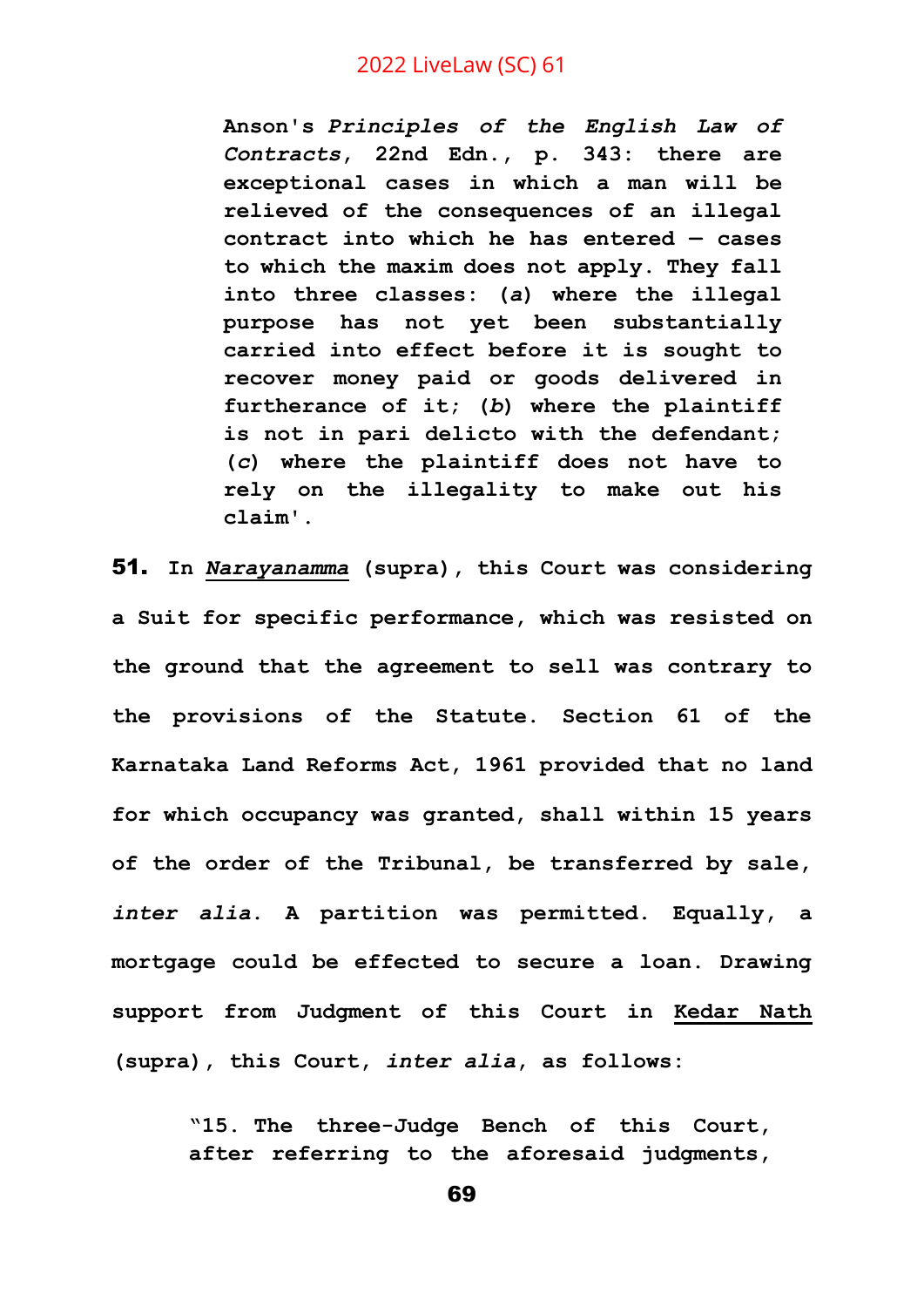**speaking through M. Hidayatullah, J. (as his Lordship then was), observes thus: (***Kedar Nath Motani case* **[***Kedar Nath Motani* **v.** *Prahlad Rai***, (1960) 1 SCR 861 : AIR 1960 SC 213] , AIR pp. 218-19, para 15)**

**"***15***. The correct position in law, in our opinion, is that what one has to see is whether the illegality goes so much to the root of the matter that the plaintiff cannot bring his action without relying upon the illegal transaction into which he had entered. If the illegality be trivial or venial, as stated by Williston and the plaintiff is not required to rest his case upon that illegality, then public policy demands that the defendant should not be allowed to take advantage of the position. A strict view, of course, must be taken of the plaintiff's conduct, and he should not be allowed to circumvent the illegality by resorting to some subterfuge or by misstating the facts. If, however, the matter is clear and the illegality is not required to be pleaded or proved as part of the cause of action and the plaintiff recanted before the illegal purpose was achieved, then, unless it be of such a gross nature as to outrage the conscience of the Court, the plea of the defendant should not prevail."**

**16. It could thus be seen, that this Court has held that the correct position of law is that, what one has to see is whether the illegality goes so much to the root of the matter that the plaintiff cannot bring his action without relying upon the illegal transaction into which**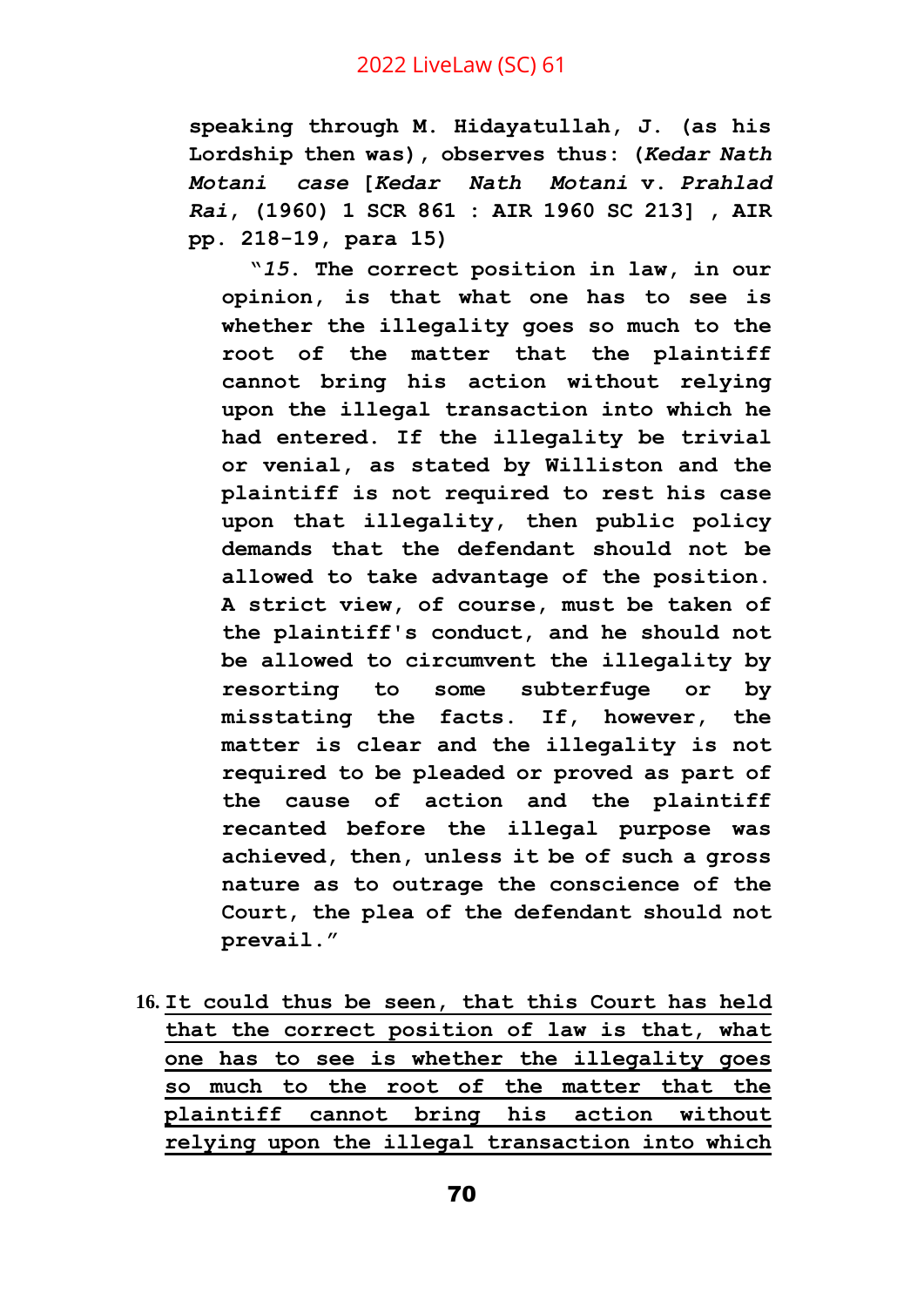**he had entered. This Court further held, that if the illegality is trivial or venial and the plaintiff is not required to rest his case upon that illegality, then public policy demands that the defendant should not be allowed to take advantage of the position. It has further been held, that a strict view must be taken of the plaintiff's conduct and he should not be allowed to circumvent the illegality by resorting to some subterfuge or by misstating the facts. However, if the matter is clear and the illegality is not required to be pleaded or proved as part of the cause of action and the plaintiff recanted before the illegal purpose is achieved, then, unless it be of such a gross nature as to outrage the conscience of the Court, the plea of the defendant should not prevail."**

52. **In** *Narayanamma* **(supra), this Court further held as** 

**follows:**

**"24. The transaction between the late Bale Venkataramanappa and the plaintiff is not disputed. Initially the said Bale Venkataramanappa had executed a registered mortgage deed in favour of the plaintiff. Within a month, he entered into an agreement to sell wherein, the entire consideration for the transfer as well as handing over of the possession was acknowledged. It could thus be seen, that the transaction was nothing short of a transfer of property. Under Section 61 of the Reforms Act, there is a complete prohibition on such mortgage or transfer for a period of 15 years from**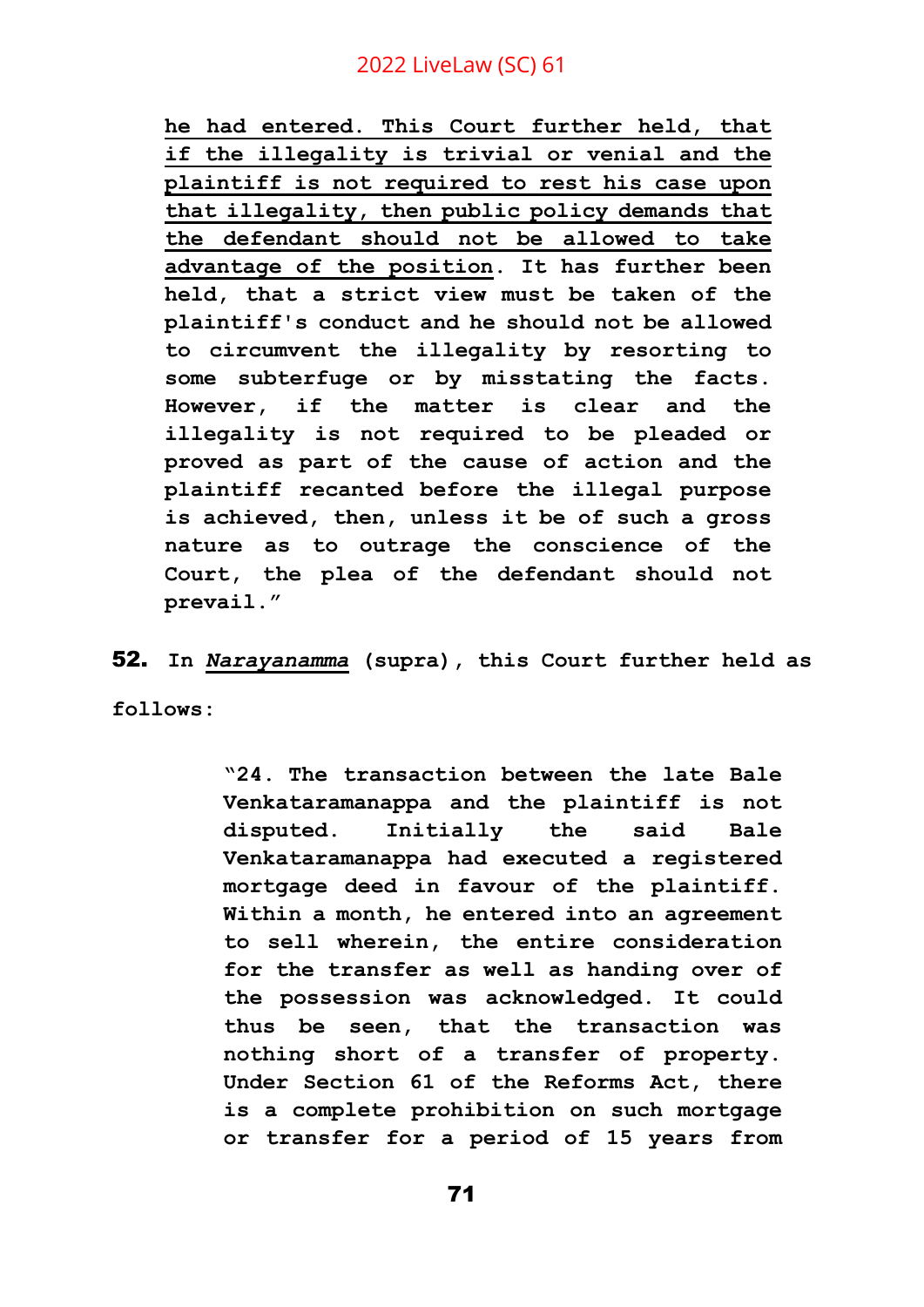**the date of grant. Sub-section (1) of Section 61 of the Reforms Act begins with a non-obstante clause. It is thus clear that, the unambiguous legislative intent is that no such mortgage, transfer, sale, etc. would be permitted for a period of 15 years from the date of grant. Undisputedly, even according to the plaintiff, the grant is of the year 1983, as such, the transfer in question in the year 1990 is beyond any doubt within the prohibited period of 15 years. Sub-section (3) of Section 61 of the Reforms Act makes the legislative intent very clear. It provides, that any transfer in violation of sub-section (1) shall be invalid and it also provides for the consequence for such invalid transaction.**

**25. Undisputedly, both, the predecessorin-title of the defendant(s) as well as the plaintiff, are confederates in this illegality. Both, the plaintiff and the predecessor-in-title of the defendant(s) can be said to be equally responsible for violation of law.**

**26. However, the ticklish question that arises in such a situation is:"the decision of this Court would weigh in side of which party"? As held by Hidayatullah, J. in** *Kedar Nath Motani* **[***Kedar Nath Motani* **v.** *Prahlad Rai***, (1960) 1 SCR 861 : AIR 1960 SC 213] , the question that would arise for consideration is as to whether the plaintiff can rest his claim without relying upon the illegal transaction or as to whether the plaintiff can rest his claim on something**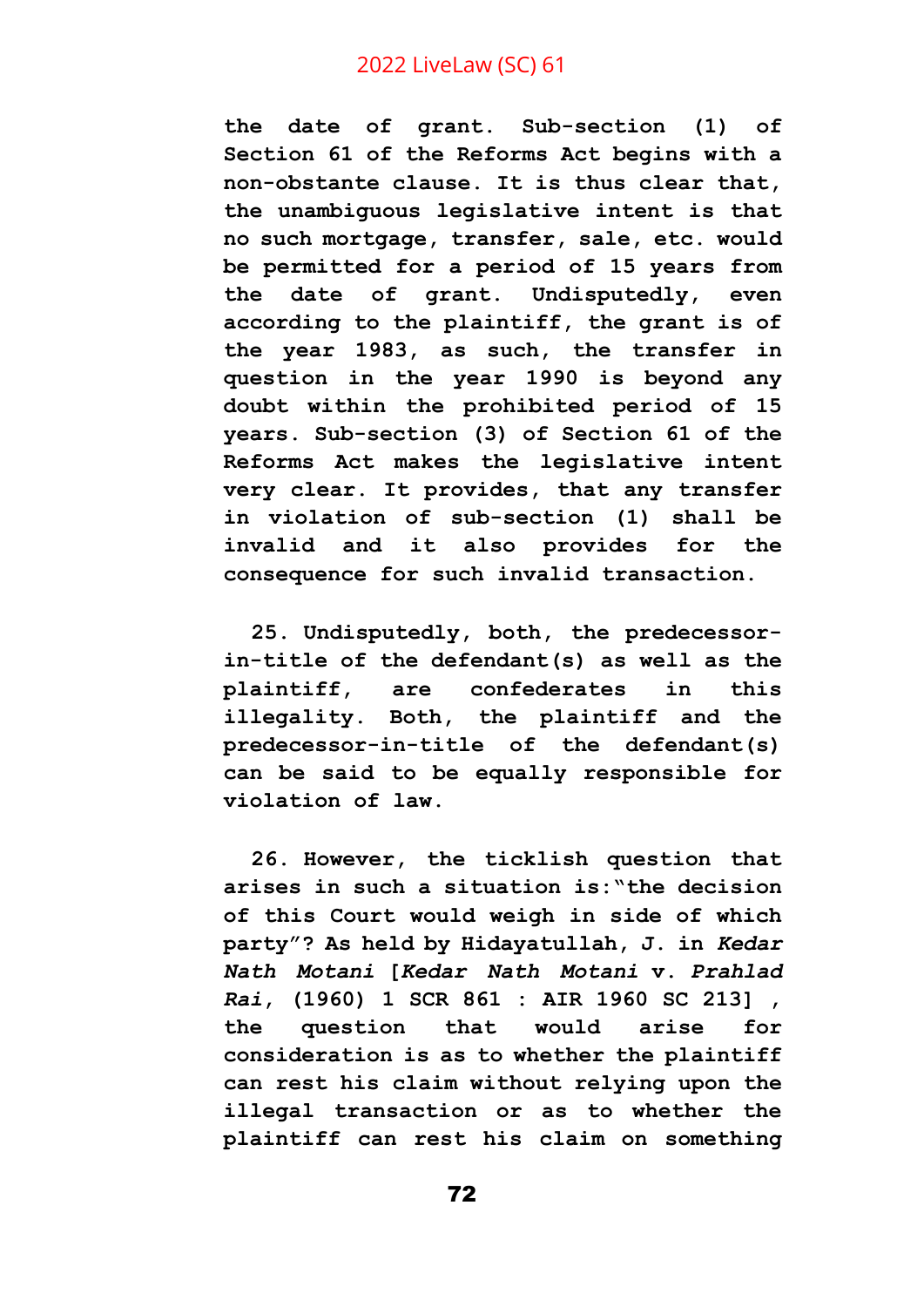**else without relying on the illegal transaction. Undisputedly, in the present case, the claim of the plaintiff is entirely based upon the agreement to sell dated 15- 5-1990, which is clearly hit by Section 61 of the Reforms Act. There is no other foundation for the claim of the plaintiff except the one based on the agreement to sell, which is hit by Section 61 of the Act. In such a case, as observed by Taylor, in his "***Law of Evidence***" which has been approved by Gajendragadkar, J. in** *Immani Appa Rao* **[***Immani Appa Rao* **v.** *Gollapalli Ramalingamurthi***, (1962) 3 SCR 739 : AIR 1962 SC 370] , although illegality is not pleaded by the defendant nor sought to be relied upon him by way of defence, yet the Court itself, upon the illegality appearing upon the evidence, will take notice of it, and will dismiss the action** *ex turpi causa non oritur actio* **i.e. no polluted hand shall touch the pure fountain of justice. Equally, as observed in** *Story's Equity Jurisprudence***, which again is approved in** *Immani Appa Rao* **[***Immani Appa Rao* **v.** *Gollapalli Ramalingamurthi***, (1962) 3 SCR 739 : AIR 1962 SC 370] , where the parties are concerned with illegal agreements or other transactions, courts of equity following the rule of law as to participators in a common crime will not interpose to grant any relief, acting upon the maxim** *in pari delicto potior est conditio defendentis et possidentis***."**

53. **This Court in** *Narayanamma* **(supra) finally found as follows:**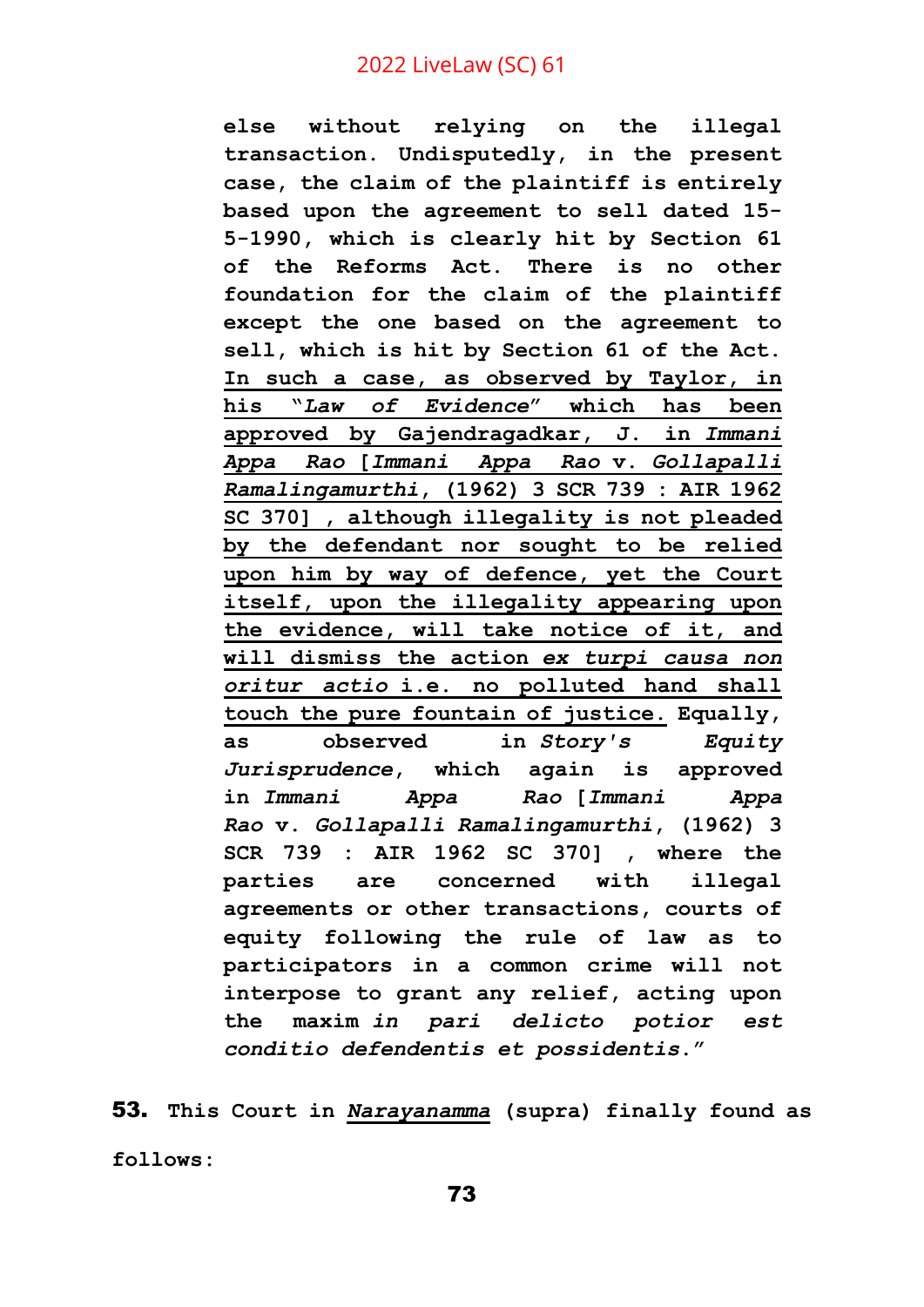**"28. Now, let us apply the other test laid down in** *Immani Appa Rao* **[***Immani Appa Rao* **v.** *Gollapalli Ramalingamurthi***, (1962) 3 SCR 739 : AIR 1962 SC 370] . At the cost of repetition, both the parties are common participator in the illegality. In such a situation, the balance of justice would tilt in whose favour is the question. As held in** *Immani Appa Rao* **[***Immani Appa Rao* **v.** *Gollapalli Ramalingamurthi***, (1962) 3 SCR 739 : AIR 1962 SC 370] , if the decree is granted in favour of the plaintiff on the basis of an illegal agreement which is hit by a statute, it will be rendering an active assistance of the court in enforcing an agreement which is contrary to law. As against this, if the balance is tilted towards the defendants, no doubt that they would stand benefited even in spite of their predecessor-in-title committing an illegality. However, what the court would be doing is only rendering an assistance which is purely of a passive character. As held by Gajendragadkar, J. in** *Immani Appa Rao* **[***Immani Appa Rao* **v.** *Gollapalli Ramalingamurthi***, (1962) 3 SCR 739 : AIR 1962 SC 370] , the first course would be clearly and patently inconsistent with the public interest whereas, the latter course is lesser injurious to public interest than the former."**

## CASES OF CONDITIONAL DECREE OF SPECIFIC PERFORMANCE

54. **The decision, which first comes to mind and is oft quoted, is the decision of the Privy Council in**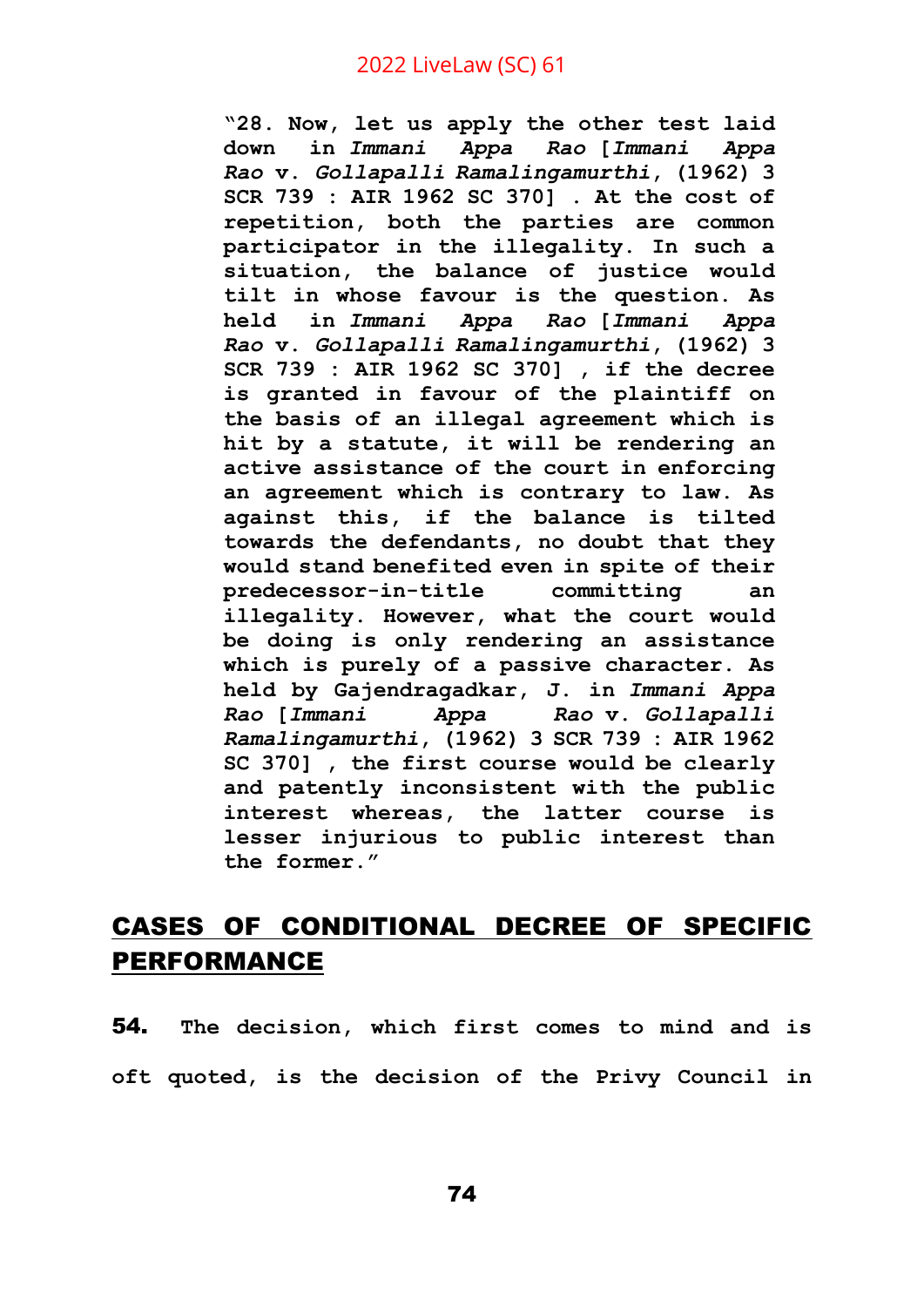*Motilal v. Nanhelal<sup>5</sup>***. The Court, in the said case, affirmed the decision of the Judicial Commissioner, decreeing a Suit for Specific Performance, taking note of Section 50 of the Central Provinces Act of 1920, which read as follows and the Court, inter alia, held as follows thereafter:**

> **"If a proprietor desires to transfer the proprietary rights in any portion of his sir land without reservation of the right of occupancy specified in s. 49, he may apply to a revenue-officer and, if such revenueofficer is satisfied that the transferor is not wholly or mainly an agriculturist, or that the property is self-acquired or has been acquired within the twenty years past preceding, he shall sanction the transfer."**

> **In view of the above mentioned construction of the agreements of September 4, 1914 namely, that Sobhagmal agreed to transfer the cultivating rights in the sir land—there was, in their Lordships' opinion, an implied covenant on his part to do all things necessary to effect such transfer, which would include an application to the revenueofficer to sanction the transfer."**

55. **In other words, in an agreement wherein the vendor agrees to convey property, which is permissible only with the permission of some Authority, the Court can,** 

**<sup>5</sup> AIR 1930 PC 287**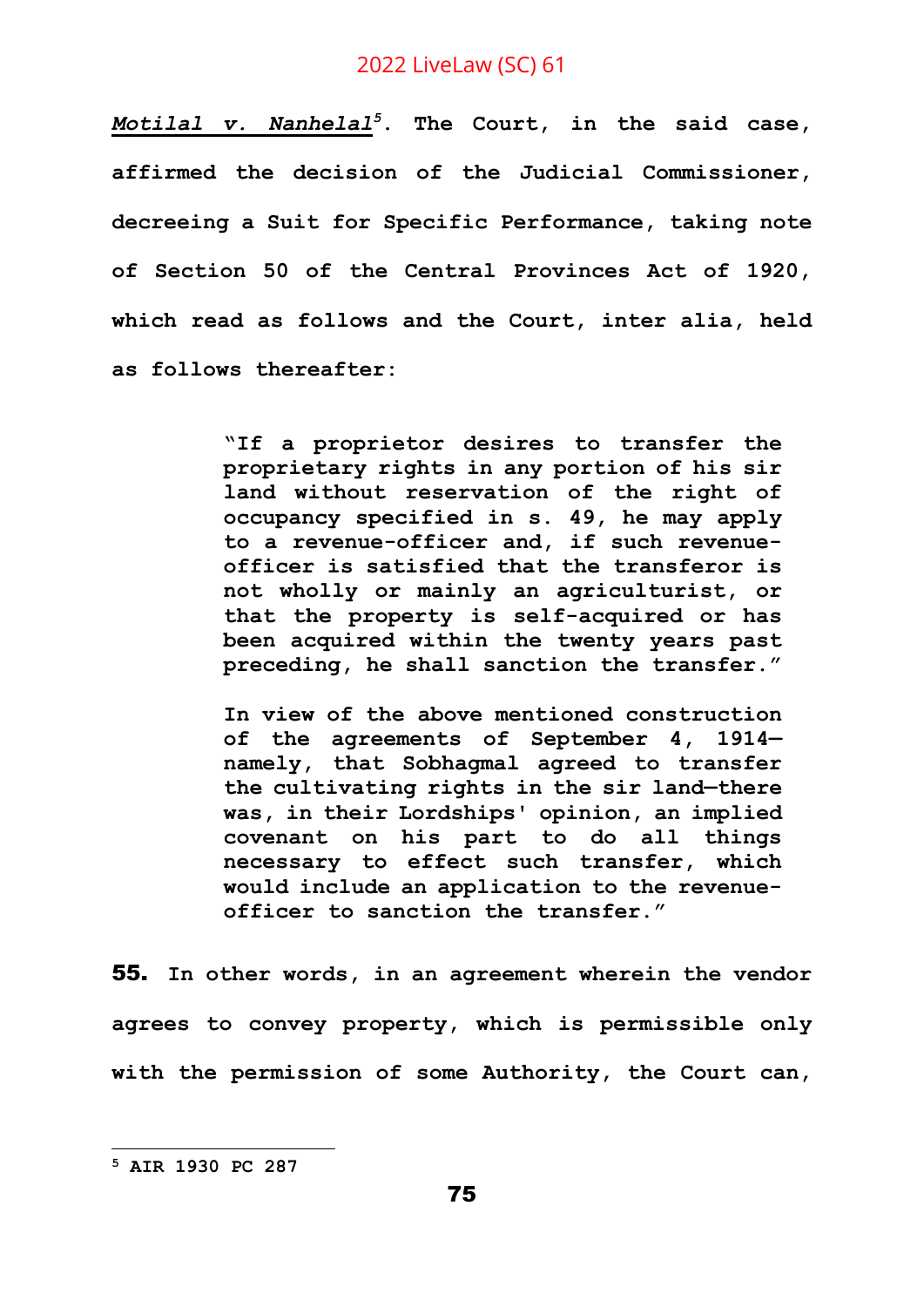**in appropriate cases, grant relief. We need only notice two recent Judgments which have reiterated the principle, the first of which is reported in** *Vishwa Nath Sharma v. Shyam Shanker Goela and another<sup>6</sup>***, which is relied upon, in fact, by the respondents. The decision of this Court, again relied upon by the respondents in Ferr***odous Estates (Pvt.) Limited v. Gopiratnam (Dead) and others<sup>7</sup>* **also reiterates the said view. In Ferr***odous Estates* **(supra), the matter arose under the Tamil Nadu Urban Land (Ceiling and Regulation) Act, 1978. The High Court, in the impugned Judgment, had dismissed the Suit for Specific Performance, taking the view that till 1999, when the Tamil Nadu Urban Ceiling Act was repealed, the agreement was not enforceable. That apart, under the agreement of sale, vacant land, in the aggregate, exceeding the ceiling limit of the plaintiff, would have to be conveyed to him, attracting the VETO contained in Section 5(3) read with Section 6 of the State Act. It was this view, which was reversed by this** 

**<sup>6</sup> (2007) 10 SCC 595**

**<sup>7</sup> AIR 2020 SC 5041**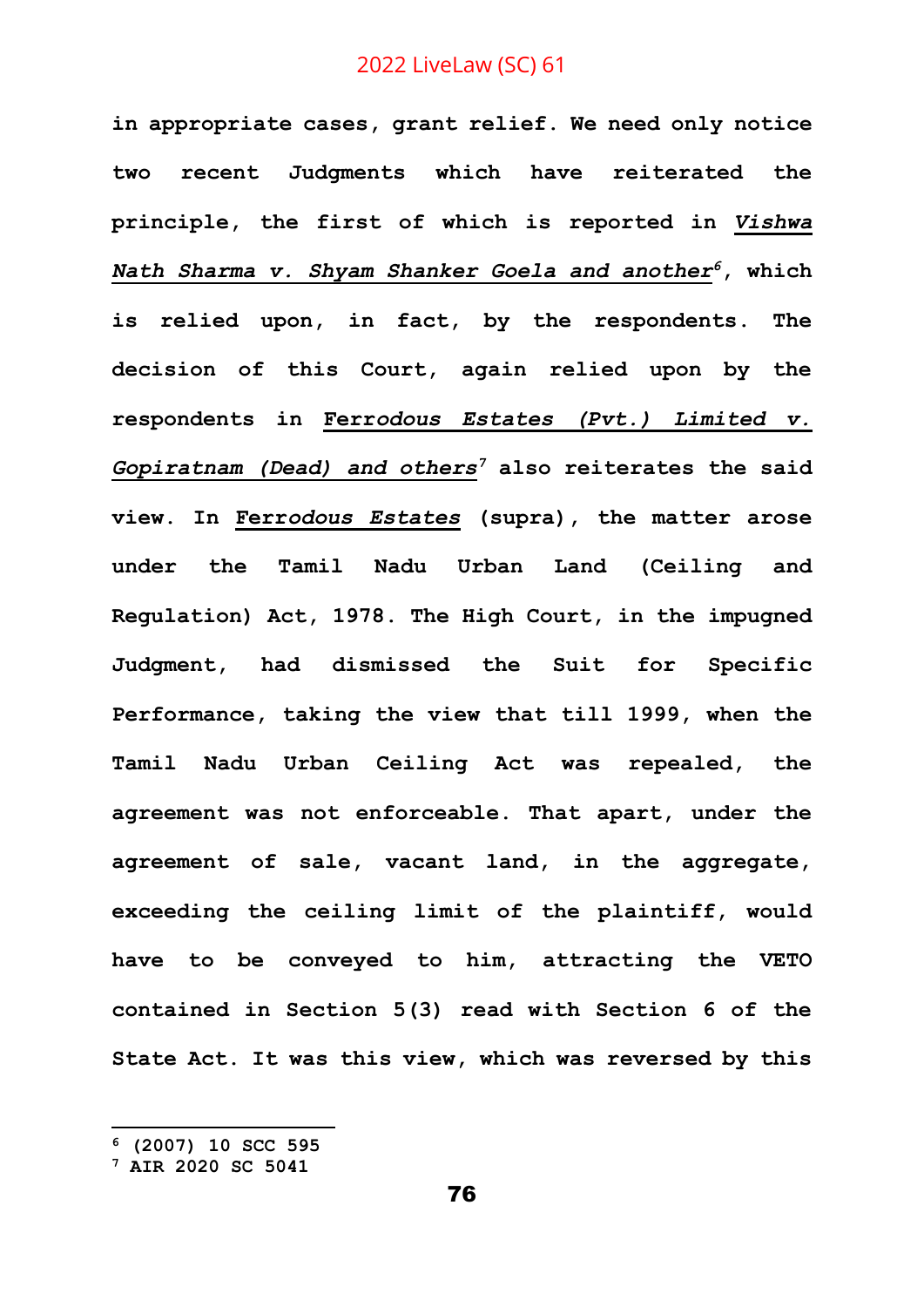**Court, following the Judgments, which we have referred to which relate to conditional decrees. This result was arrived at by this Court, after finding that agreement to sell contemplated transfer of the land only after getting exemption. Clause (4) of the Agreement contemplated that the vendor was to obtain permission from the Competent Authority under the Urban Land Ceiling Act. We need not multiply authorities. All that is necessary to notice and find is that when an agreement to sell is entered into, whereunder to complete the title of the vendor and for a sale to take place and the sale is not absolutely prohibited but a permission or approval from an Authority, is required, then, such a contract is, indeed, enforceable and would not attract the shadow of Section 23 of the Indian Contract Act, 1872.** 

## CERTAIN OTHER DECISIONS

56. **We may examine some of the decisions, which have been referred to by the respondents. In the decision reported in** *T. Dase Gowda v. D. Srinivasaiah***<sup>8</sup>, a** 

**<sup>8</sup> (1990) SCC Online Karnataka 613**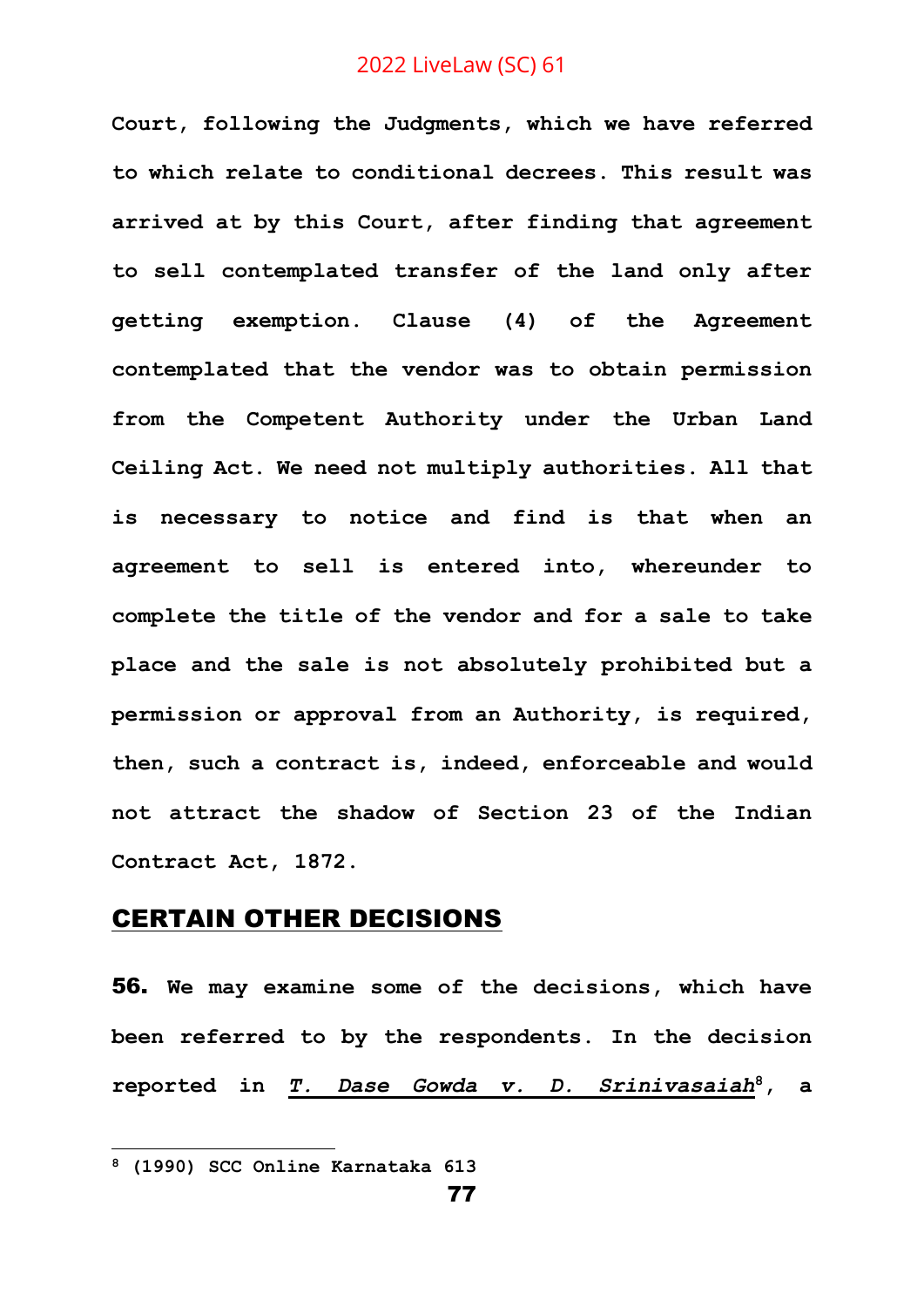**Division Bench of the High Court of Karnataka was considering the Suit for Specific Performance in the context of the very Rules, which arise before us. The defendant/appellant in the said case, entered into an oral agreement with the plaintiff therein on 01.09.1981, to sell the Suit site along with an incomplete structure. The defendant received certain amounts thereafter. This was followed by a written agreement on 01.10.1981 wherein the defendant agreed to sell. According to the plaint averments, the plaintiff was put in possession and he completed the construction. It was the plaintiff's further case that he was dispossessed by the defendant. The High Court, under Point 6, considered the question whether agreement was legally enforceable. The Court has referred to Rule 18 of the Rules, which, apparently, was invoked by the defendant. Answering the point, the Court took the view that there was no transfer of interest, which results from an agreement to sell and, therefore, Rule 18(2)(a)(iii), did not apply, as there was no alienation on a mere agreement to sell being executed. The Court distinguished the decision, which**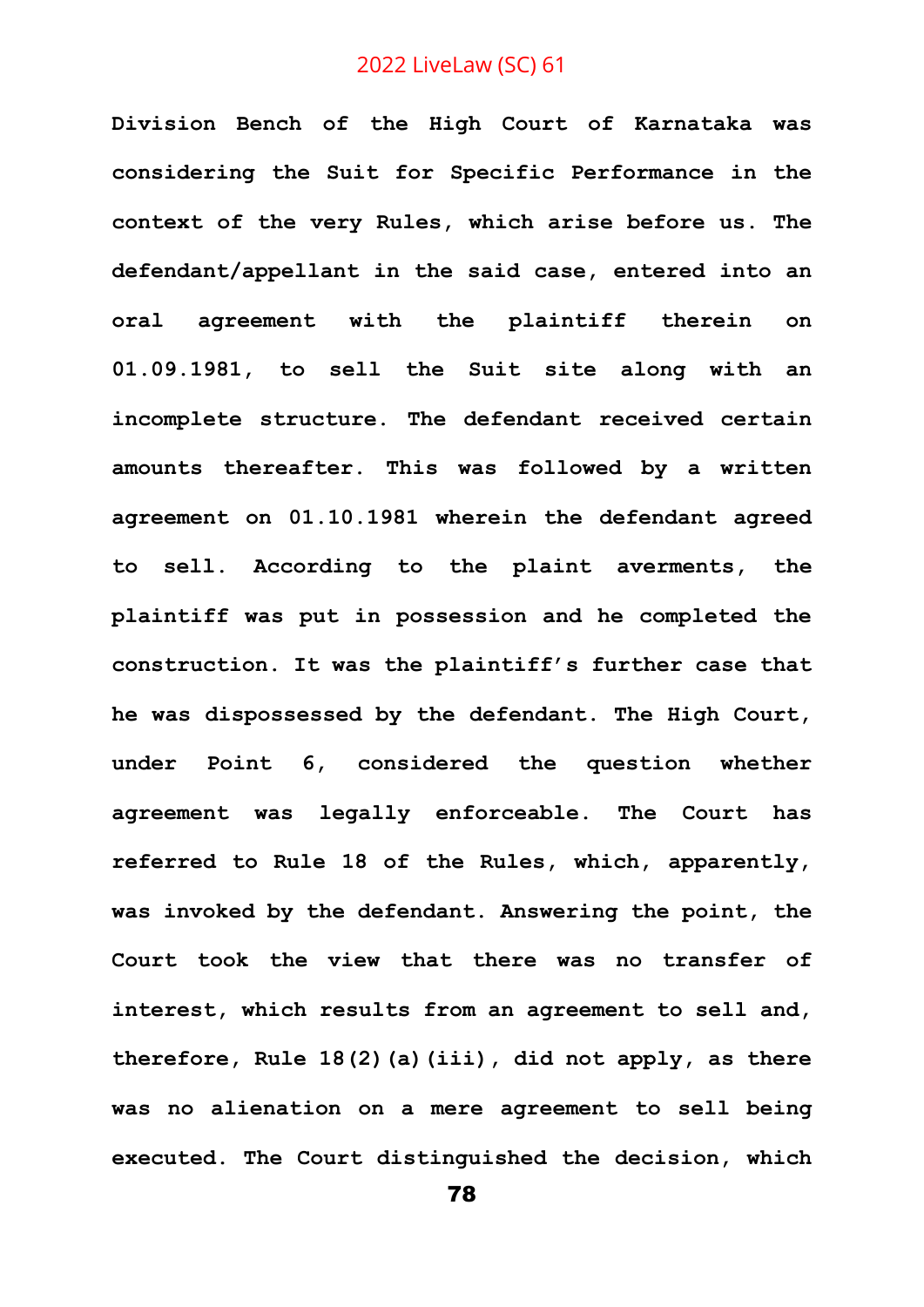**was relied upon by the defendant in the said case and, interestingly, the appellant before us,** *viz***., the decision of a learned Single Judge in** *K. Chandrashekar Hegde v. Bangalore City Corporation* **and** *N.B. Menon v. Bangalore Development Authority***<sup>9</sup>. We may further notice that the high court in the said case took the view that a period of ten years had expired even during 1985 and there was no impediment with reference to the enforceability, it was further found. It was next found that the plaintiff in the said case was, on evidence, found residing in a rented house and that he had purchased the plaint schedule property for selfoccupation. It was found that the building which was constructed was a residential one. It was, therefore concluded that the element of public policy (public interest) was also not affected. The court granted decree for specific performance. In Yogambika V. Narsingh<sup>10</sup>, a Division Bench, followed the decision in**  *T. Dase Gowda* **(supra), noting further that the earlier decision had been affirmed by this Court by the** 

**<sup>9</sup> ILR 1988 KAR 356**

**<sup>10</sup> ILR 1992 KAR 717**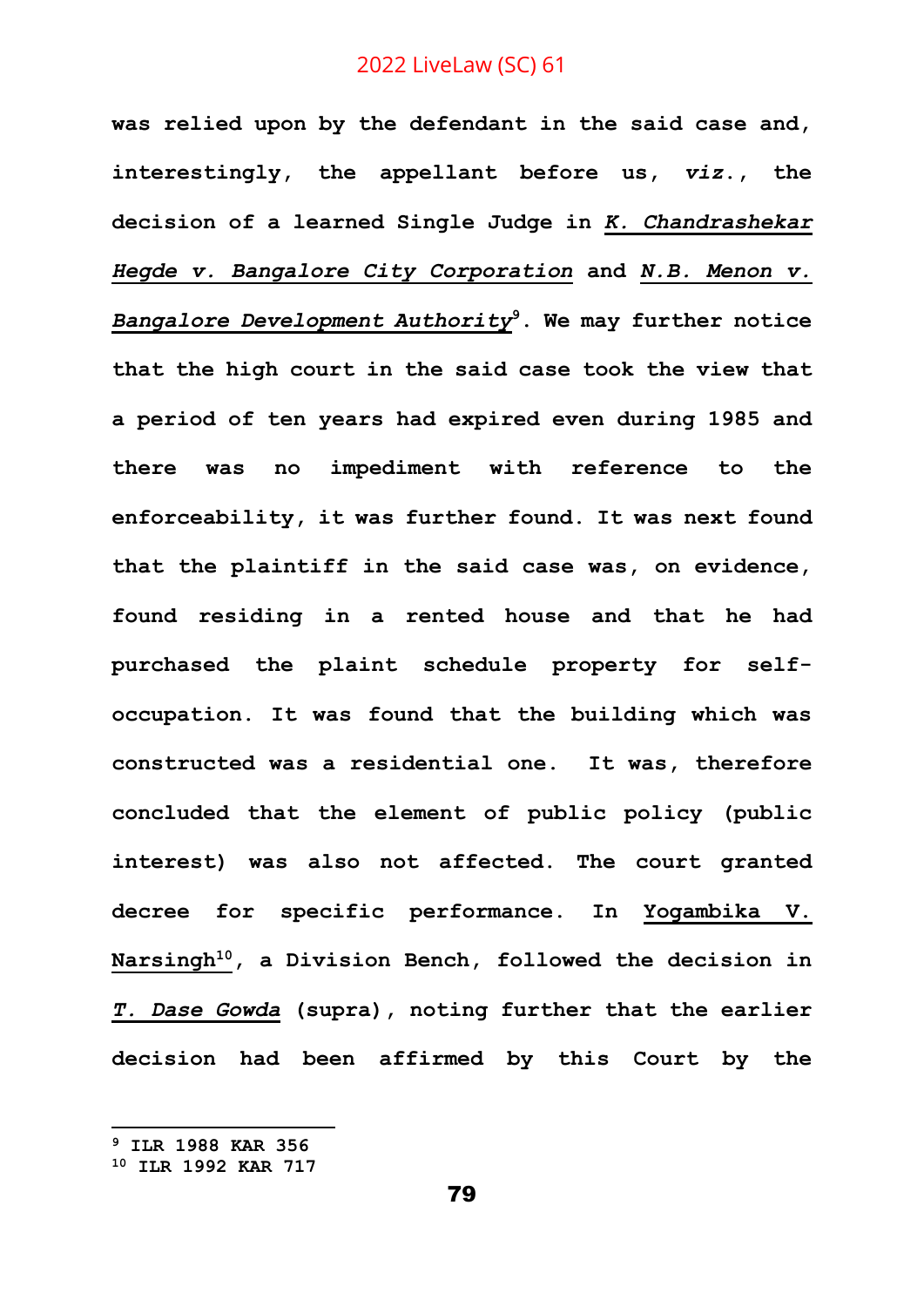**dismissal of the SLP by Order dated 17.07.1991. We may notice also that, in its discussion, the Division Bench, has laid store by the line of decisions commencing with Motilal (supra).**

57. **In** *Subbireddy v. K.N. Srinivasa Murthy<sup>11</sup>***, the question fell for decision under Section (3) of the Karnataka Village Offices Inam Abolition Act. The Single Judge found that under the agreement, the transfer was to be effected only after the expiry of the period of non-alienation prescribed in Section 5(3) of the Act in question. This case must be understood in the light of the Clause which contemplated the sale being affected, after the expiry of the period, during which, the alienation was prohibited. The vendor was to take permission for the execution of the sale deed.**

58. **In** *Syed Zaheer and others v. C.V. Siddveerappa<sup>12</sup>***, a Division Bench decreed a Suit for Specific Performance wherein the agreement contemplated execution of sale deed, after the period of nonalienation prescribed under the grant. The Suit was** 

**<sup>11</sup> AIR 2006 Karnataka 4**

**<sup>12</sup> ILR 2010 Karnataka 765**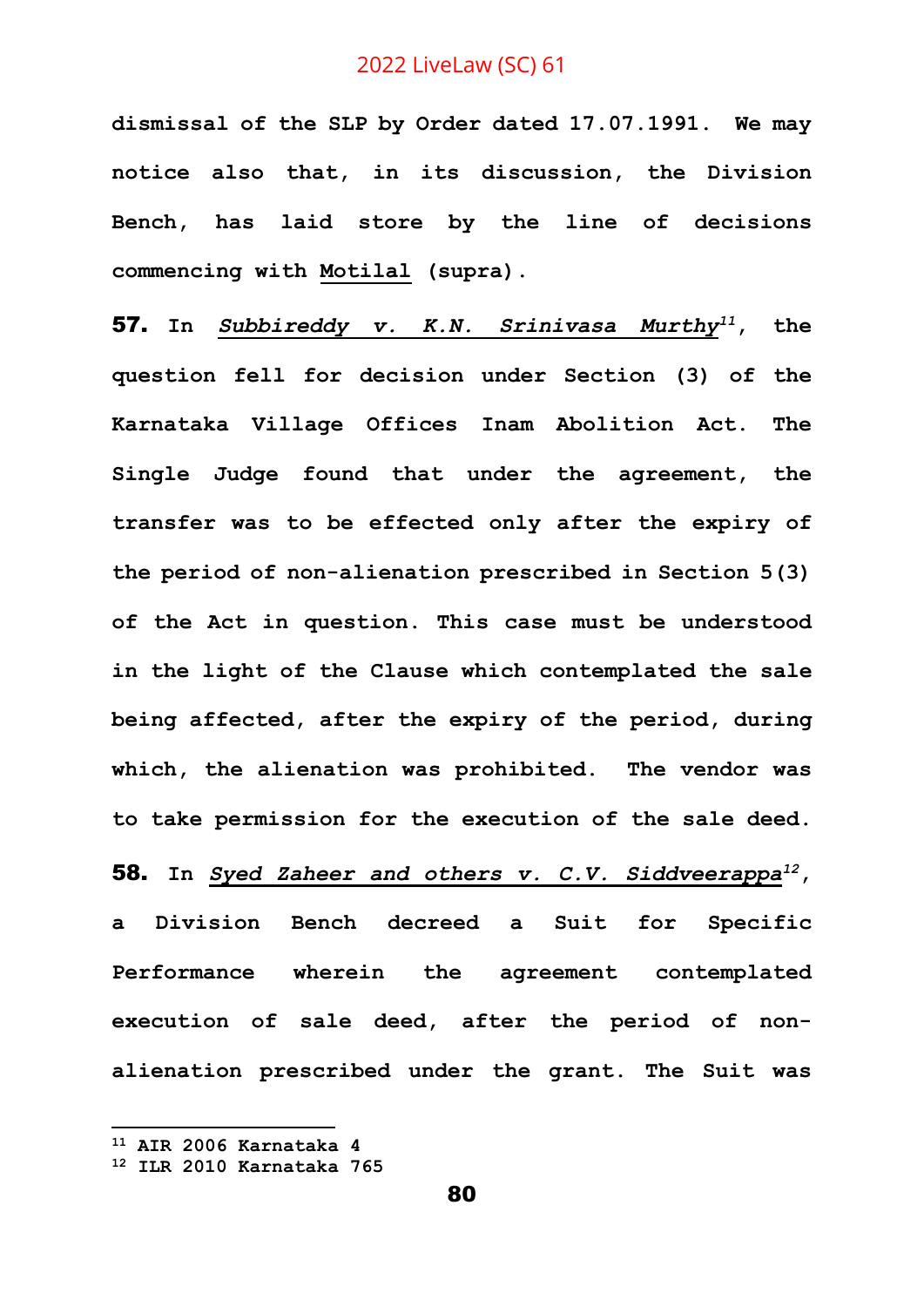**filed, in fact, after the lapse of the period of fifteen years.** 

59. **In** *Balwant Vithal Kadam v. Sunil Baburaoi Kadam<sup>13</sup>***, this Court rejected the contention that the agreement, which was sought to be specifically enforced, fell foul of Section 48 of the Maharashtra Cooperative Societies Act. It was found that an agreement to sell did not create an interest in land unlike a sale.** 

60. **In** *Punjab & Sind Bank v. Punjab Breeders Ltd. and another<sup>14</sup>***, this Court was dealing with a case of the effect of violation of the conditions, under which, a one-time settlement was extended. The conditions included the stipulation that the mortgaged property should not be sold for three years without prior permission,** *inter alia***. An agreement to sell was found not to be a sale.**

61. **In** *Suraj Lamp & Industries (P) Ltd. (2) Through Director v. State of Haryana and another<sup>15</sup>***, this Court, while dealing with the effect of what has been** 

**<sup>13</sup> (2018) 2 SCC 82**

**<sup>14</sup> (2016) 13 SCC 283**

**<sup>15</sup> (2012) 1 SCC 656**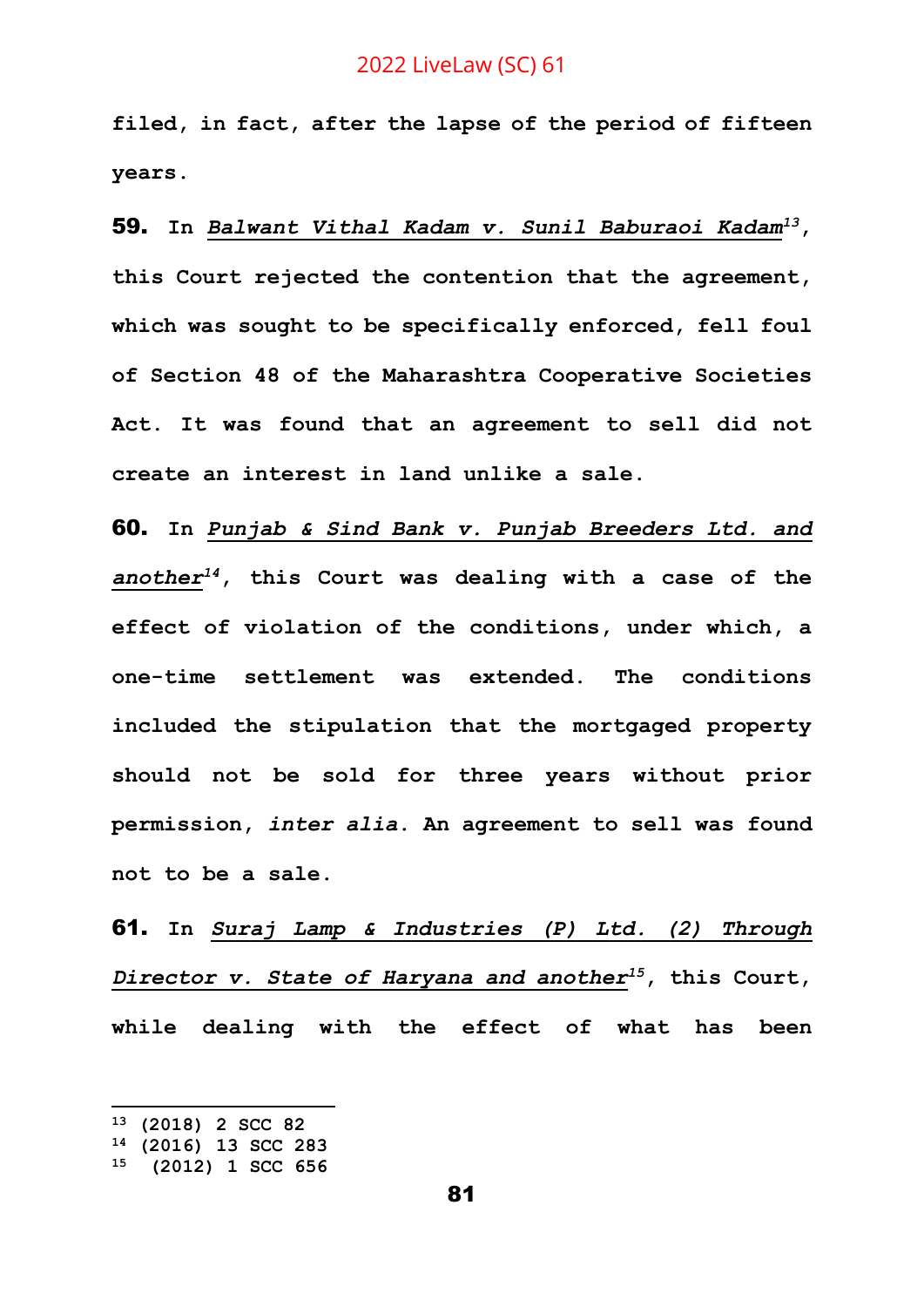**described as GPA Sales in Delhi, inter alia, and considering the scope of an agreement to sale, declared that "***a transfer of immovable property by way of sale, can only be by a Deed of Conveyance (Sale Deed)***". No title is transferred by a mere agreement to sell, it was further found.** 

62. **In** *K. Chandrashekar Hegde* **(supra), which is relied upon by the appellant, a Single Judge of the High Court of Karnataka, was dealing with batch of Writ Petitions. Among the issues, which prominently arose, was the objection taken to the construction of multi-storey buildings, wherein claims were made on the basis of allotment under the Act, as repealed by the Bangalore Development Act and the Rules. The learned Single Judge has elaborately considered the scheme of the Rules. He has further explored the impact of the Forms prescribed under the Allotment Rules, 1964 and similar provisions were found in the subsequent Rules. This Judgment has been distinguished by the Judgment in** *T. Dase Gowda* **(supra).**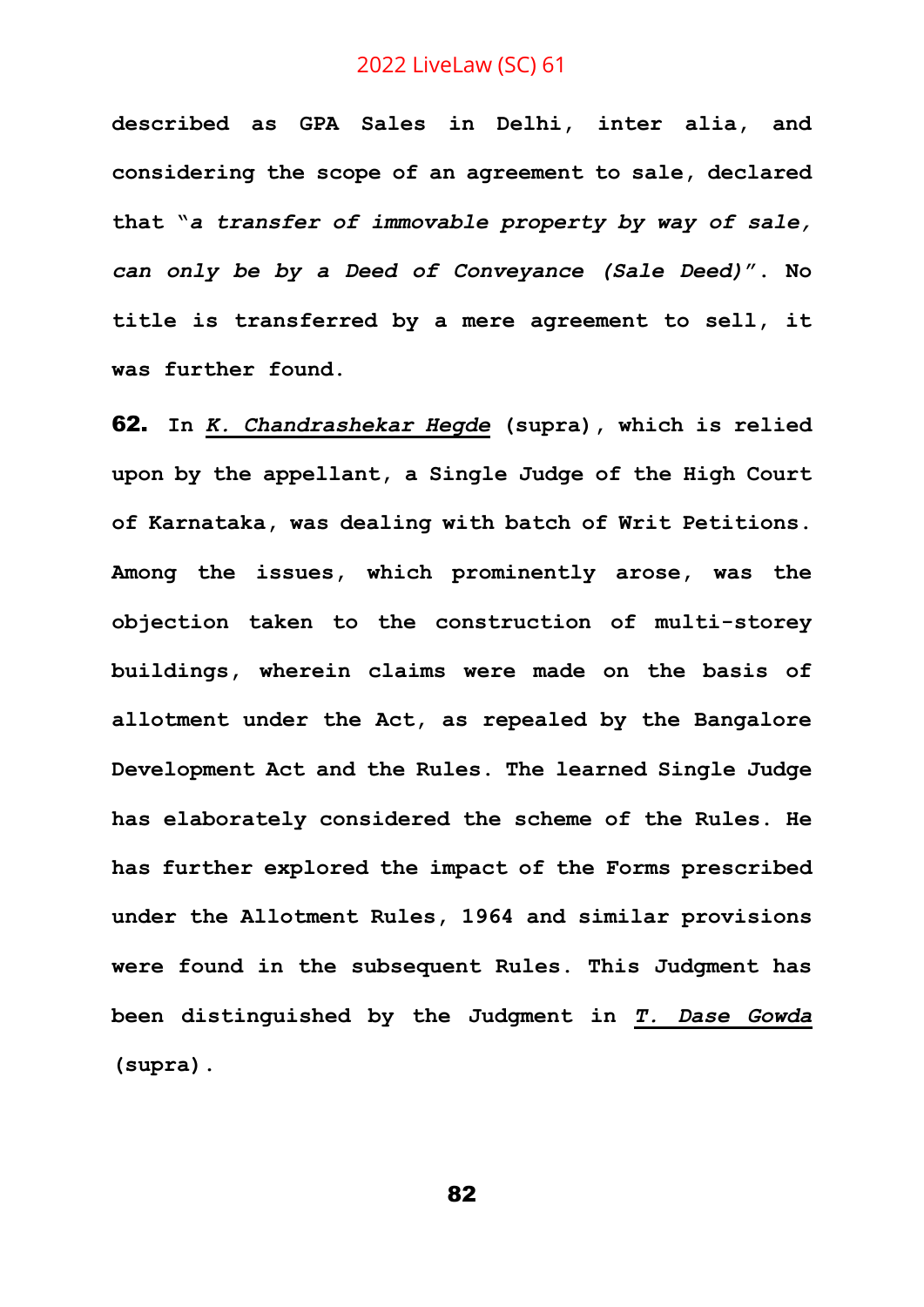63. **Ja***mbu Rao Satappa Kocheri v. Neminath Appayya Hanamannayar<sup>16</sup>* **is an important decision. This Court was dealing with a Suit for Specific Performance. One of the questions, which arose was whether the enforcement of the contract, would defeat the provisions of the Bombay Tenancy and Agricultural Lands Act, 1948. The appellant before this Court had agreed to sell 41 acres and odd of** *jairayat* **land. Under Section 5 of the Act, the ceiling area,** *inter alia***, was prescribed as 48 acres of** *jairayat* **land. Section 34 of the Act provided as follows – "S***ubject to the provisions of Section 35, it shall not be lawful, with effect from the appointed day, for any person to hold, whether as owner or tenant or partly as owner and partly as tenant, land in excess of the ceiling area***". Section 35 declared acquisition of land in excess of the area prescribed in Section 34, as invalid. Section 84-C, reads as follows:**

> **"(***1***) Where in respect of the transfer of acquisition of any land made on or after the commencement of the amending Act, 1955, the Mamlatdar suo motu or on the application of any person interested in such land has reason to believe that such transfer or**

**<sup>16</sup> AIR 1968 SC 1358**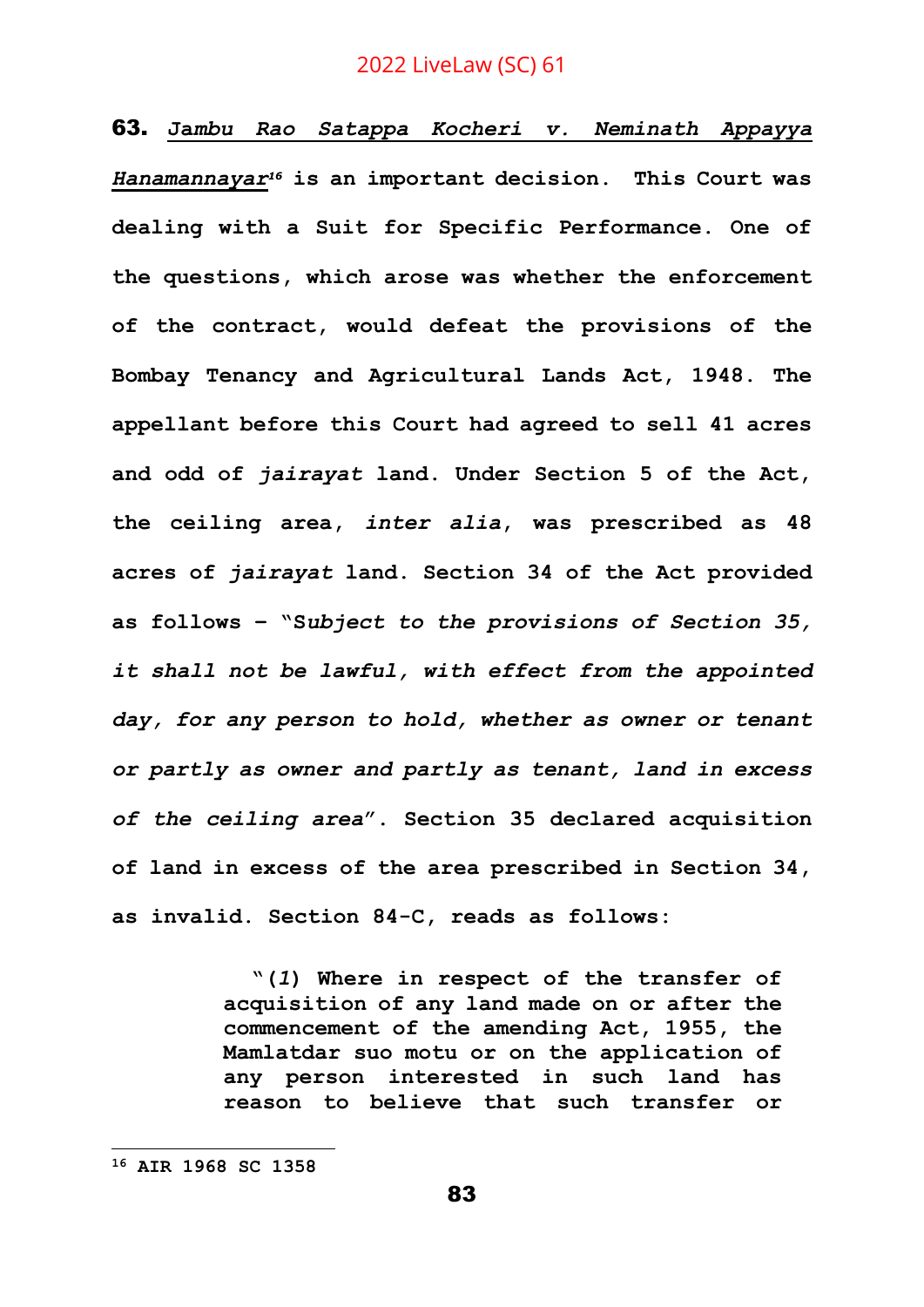**acquisition is or becomes invalid under any of the provisions of this Act, the Mamlatdar shall issue a notice and hold an inquiry as provided for in Section 84-B and decide whether the transfer or acquisition is or is not invalid.**

**(***2***) If after holding such inquiry, the Mamlatdar comes to a conclusion that the transfer or acquisition of land is invalid, he shall make an order declaring the transfer or acquisition to be invalid.**

**(***3***) On the declaration made by the Mamlatdar under sub-section (2),—**

**(***a***) the land shall be deemed to vest in the State Government, free from all encumbrances lawfully subsisting thereon on the date of such vesting, and shall be disposed of in the manner provided in sub-section**

**(4); \*\*\*"**

64. **The contention taken by the defendant was that the plaintiff was already holding 31 acres and 2** *guntas* **of**  *jairayat* **land and, therefore, by acquiring the plaint schedule property by way of the decree the plaintiff, would hold land in excess of the ceiling area. We may notice the following discussion with specific reference to Section 23 of the Indian Contract Act, in particular:**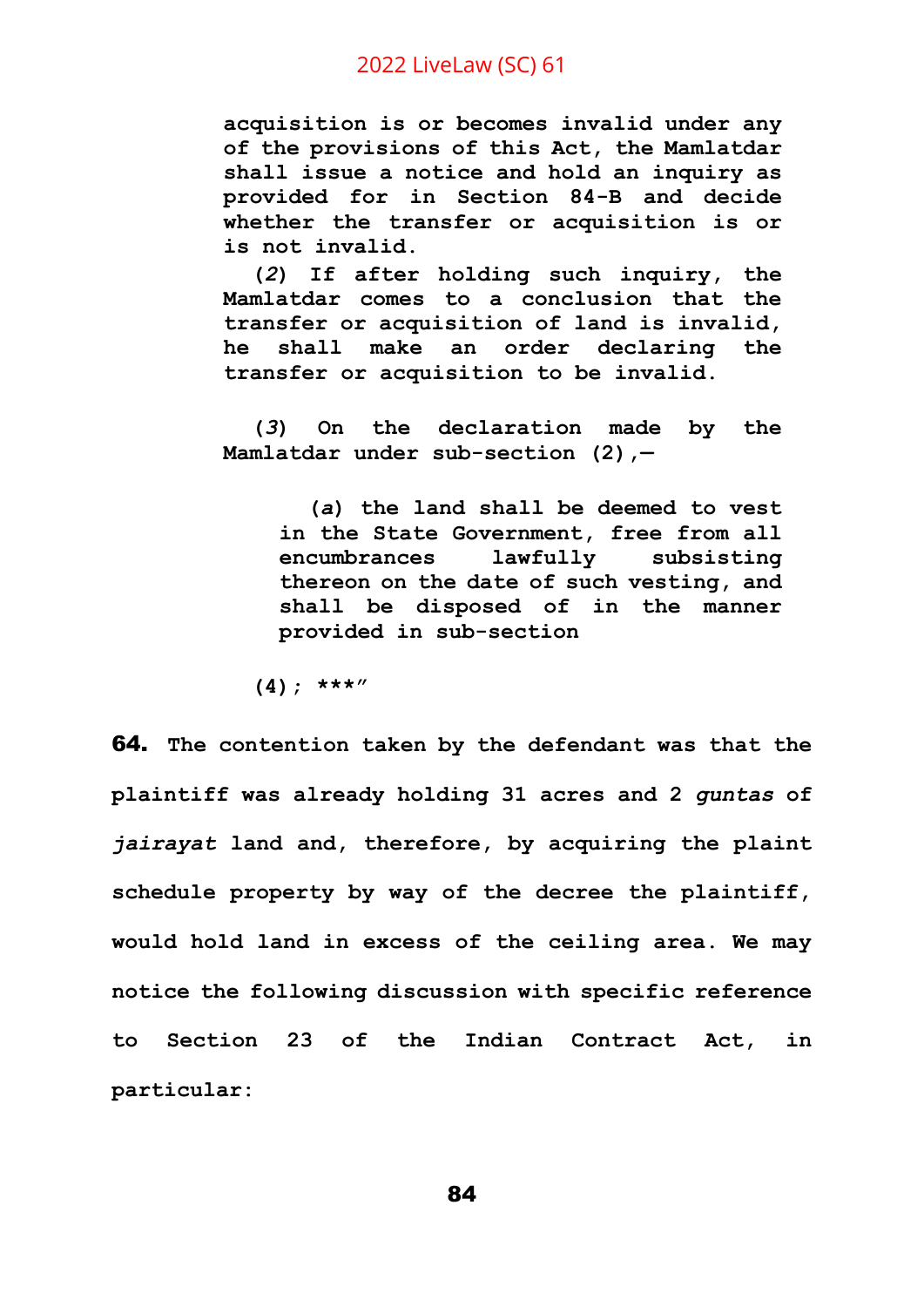**"6. By Section 23 of the Contract Act, consideration or object of an agreement is unlawful if it is forbidden by law; or is of such a nature that, if permitted, it would defeat the provisions of any law; or is fraudulent. Both the parties to the contract are agriculturists. By the agreement the appellant agreed to sell** *jirayat* **land admeasuring 41** *acres* **26** *gunthas* **for a price of Rs 32,000. The consideration of the agreement per se was not unlawful, for there is no provision in the Act which expressly or by implication forbids a contract for sale of agricultural lands between two agriculturists. Nor is the object of the agreement to defeat the provisions of any law. The Act has imposed no restriction upon the transfer of agricultural lands from one agriculturist to another. It is true that by Section 35 a person who comes to hold, after the appointed day, agricultural land in excess of the ceiling, the lands having been acquired either by purchase, assignment, lease, surrender or by bequest, the acquisition in excess of the ceiling is invalid. The expression "acquisition of such excess land shall be invalid" may appear somewhat ambiguous. But when the scheme of the Act is examined, it is clear that the legislature has not declared the transfer or bequest invalid, for Section 84-C provides that the land in excess of the ceiling shall be at the disposal of the Government when an order is made by the Mamlatdar. The invalidity of the acquisition is therefore only to the extent to which the holding exceeds the ceiling prescribed by**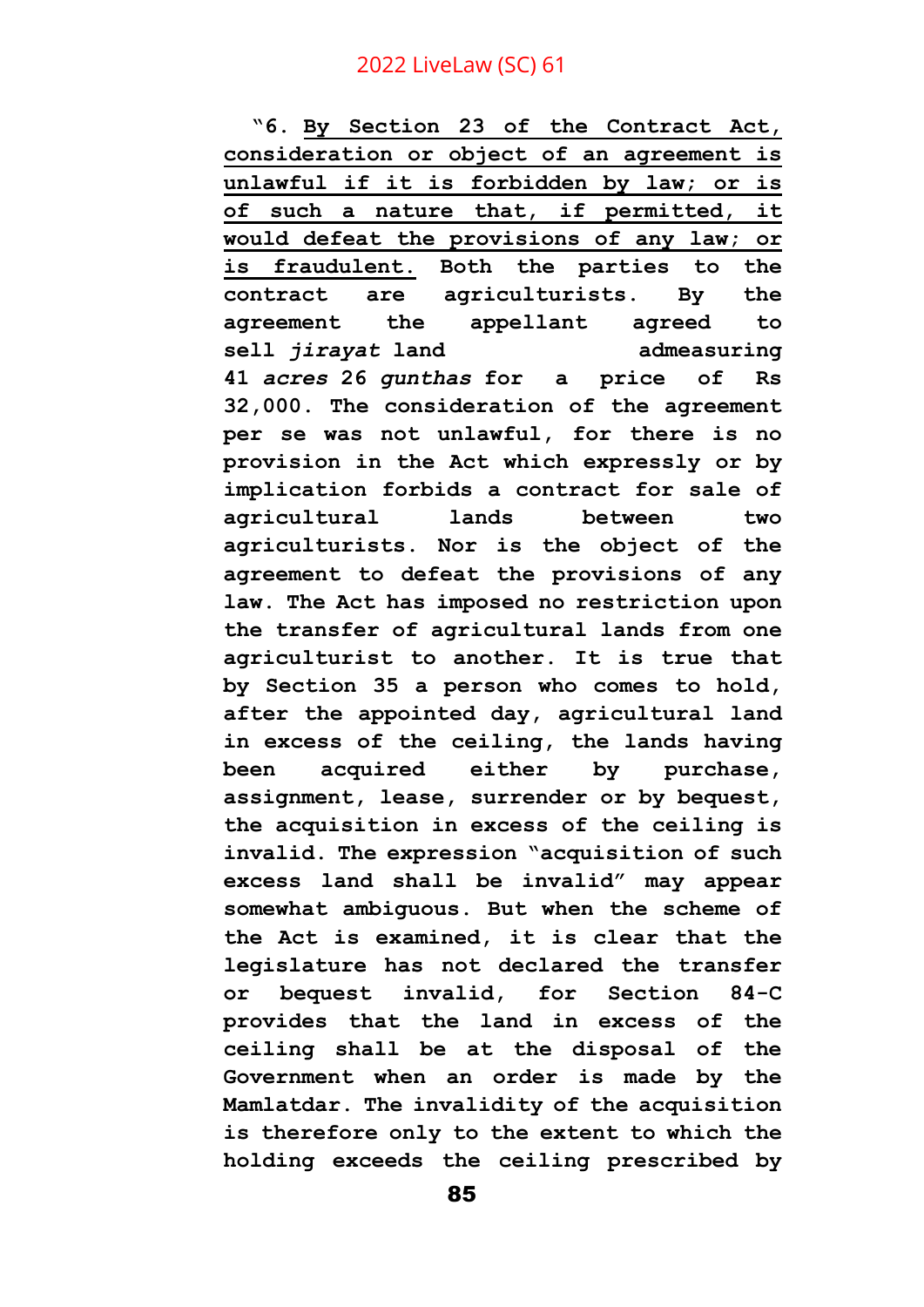**Section 5, and involves the consequence that the land will vest in the Government.**

**xxx xxx xxx**

**8. An agreement to sell land does not under the Transfer of Property Act create any interest in the land in the purchaser. By agreeing to purchase land, a person cannot be said in law to hold that land. It is only when land is conveyed to the purchaser that he holds that land. Undoubtedly the respondent was holding some area of land at the date of the agreement and at the date of the suit, but on that account it cannot be inferred that by agreeing to purchase land under the agreement in question his object was to hold in excess of the ceiling. It was open to the respondent to transfer or dispose of the land held by him to another agriculturist. The Act contains no general restrictions upon such transfers, and unless at the date of the acquisition the transferee holds land in excess of the ceiling, the acquisition to the extent of the excess over the ceiling will not be invalid. There is nothing in the agreement, nor can it be implied from the circumstances, that it was the object of the parties that the provisions of the Act relating to the ceiling should be transgressed. The mere possibility that the respondent may not have disposed of his original holding at the date of the acquisition of title pursuant to the agreement entered into between him and the appellant will not, in our judgment, render the object of the agreement such, that, if**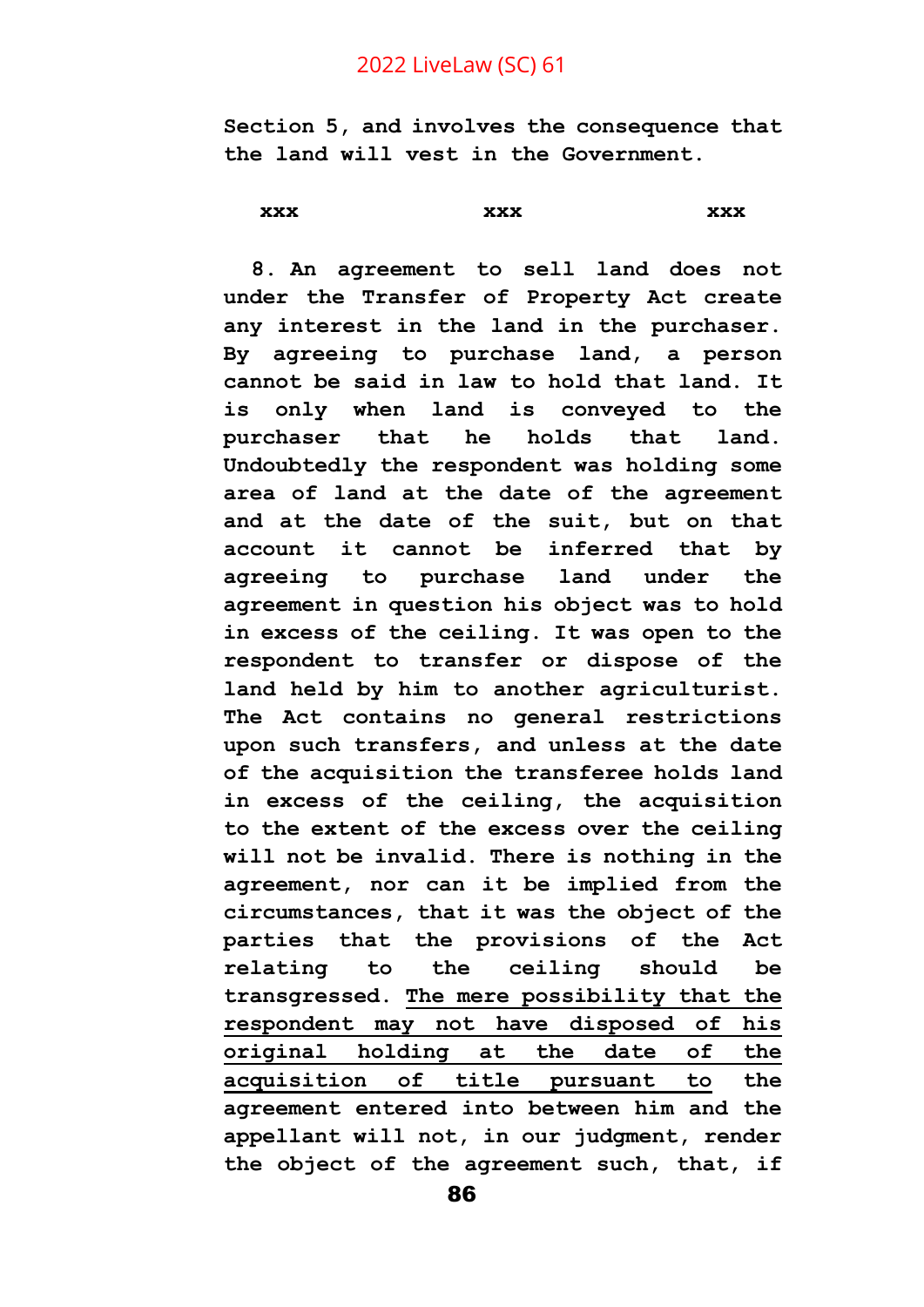**permitted, it would defeat the provisions of any law. The Court, it is true, will not enforce a contract which is expressly or impliedly prohibited by statute, whatever may be the intention of the parties, but there is nothing to indicate, that the legislature has prohibited a contract to transfer land between one agriculturist and another. The inability of the transferee to hold land in excess of the ceiling prescribed by the statute has no effect upon the contract, or the operation of the transfer. The statutory forfeiture incurred in the event of the transferee coming to hold land in excess of the ceiling does not invalidate the transfer between the parties.**

**9. We hold that a contract for purchase of land entered into with the knowledge that the purchaser may hold land in excess of the ceiling is not void, and the seller cannot resist enforcement thereof on the ground that, if permitted, it will result in transgression of the law."**

65. **We may cull out the ratio in the following terms:**

**Whatever may be intention of the parties, a contract which is expressly or impliedly prohibited by a Statute, may not be enforced by the Court. The Bombay Act did not prohibit a contract of sale of agricultural land between two agriculturists. The invalidity of the acquisition**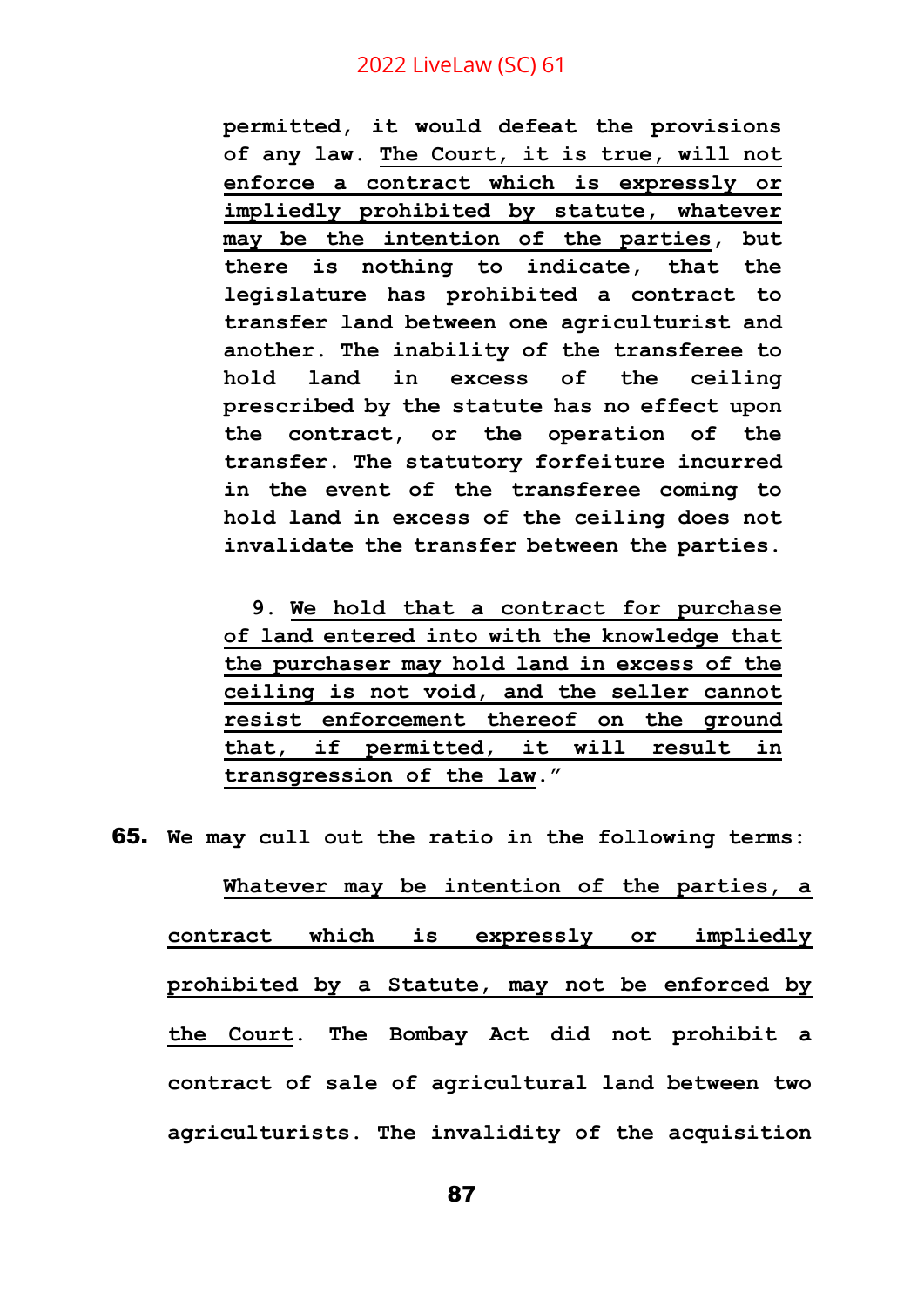**of land in excess, involved the consequence that the land would vest in the Government. In the context of the said Act, the Court has taken the view that a person can be said to hold land only when it is conveyed to him, which would not take place when there is a mere agreement to sell. The further reasoning of the Court appears to be that it is open to the buyer to transfer or dispose of land already held by him to another agriculturist and unless at the date of acquisition, the buyer held the land in excess of the ceiling limit, the acquisition to the extent of the excess over the ceiling, would not be invalid. It was further declared that the mere possibility that the respondent/buyer may not have disposed of his original holding on the date of acquisition of title under the agreement to sell, would not render the object of the agreement such that, if permitted, it would defeat the provisions of any law. Thus, the contract was found to be not void.**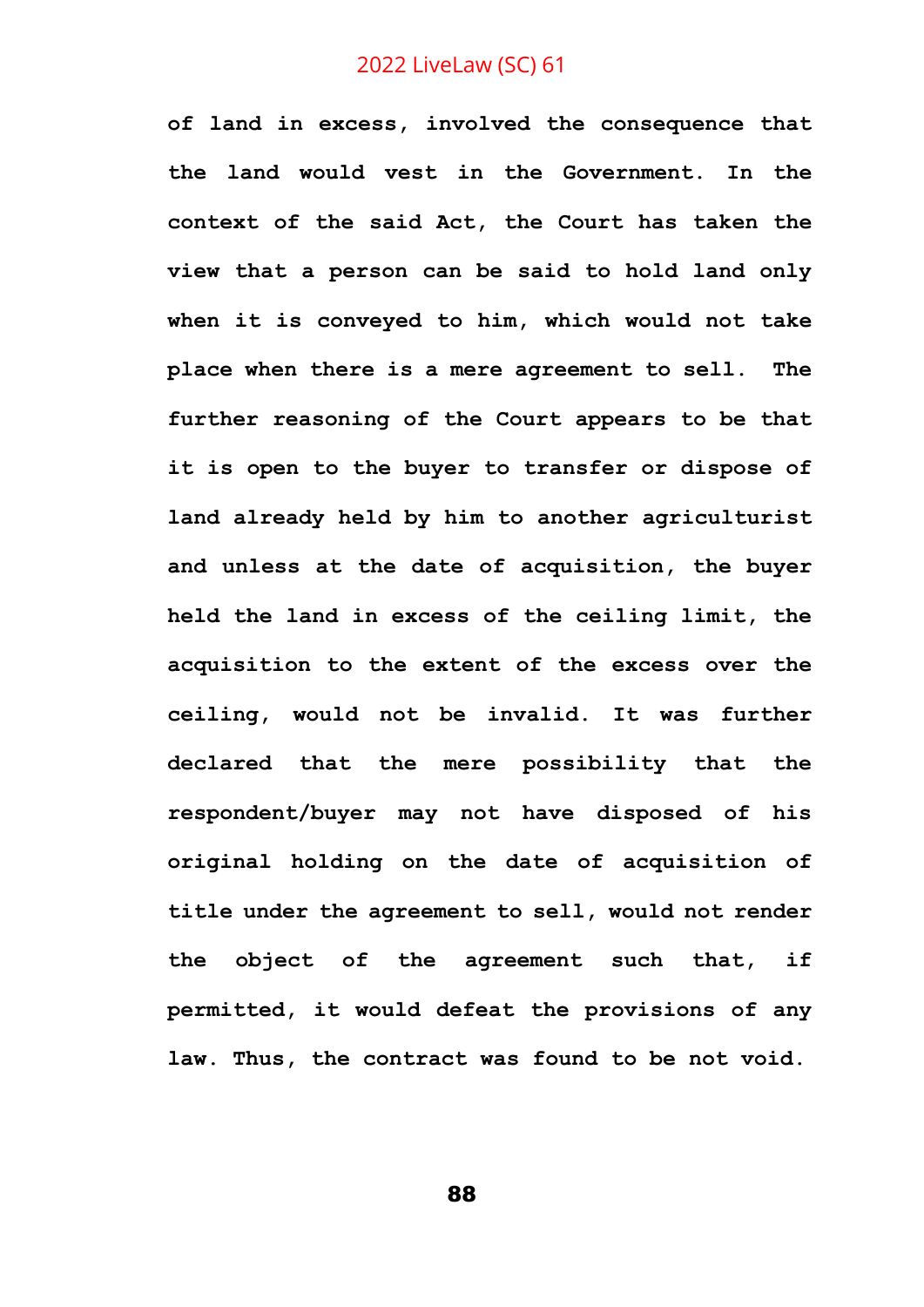66. **This Judgment came to be followed in** *Bhagat Ram v. Kishan and others<sup>17</sup>***. In the said case, the question arose under Section 23 of the Delhi Rent Reforms Act, 1954, in a Suit for Specific Performance. Section 23 reads as follows:**

> **"23.** *Use of holding for industrial purposes.—***(1) A Bhumidhar or Asami shall not be entitled to use his holding or part thereof for industrial purposes, other than those immediately connected with any of the purposes referred to in Section 22, unless the land lies within the belt declared for the purpose by the Chief Commissioner by a notification in the Official Gazette:**

> **Provided that the Chief Commissioner may, on application presented to the Deputy Commissioner in the prescribed manner, sanction the use of any holding or part thereof by a Bhumidhar for industrial purposes even though it does not lie within such a belt."**

67. **This Court in** *Bhagat Ram (supra)* **held as follows:**

**"5. Bhumidhari right is transferable and the Defendant 1 is entitled to use the land even for the purpose other than those enumerated in Section 22 if he obtains permission of the Chief Commissioner. Therefore, the agreement for transfer of land does not become invalid by itself. The Defendant 1 after obtaining the property could use it for the intended purpose on obtaining permission of the Chief Commissioner or if no such permission was obtained, he could** 

**<sup>17</sup> (1985) 3 SCC 128**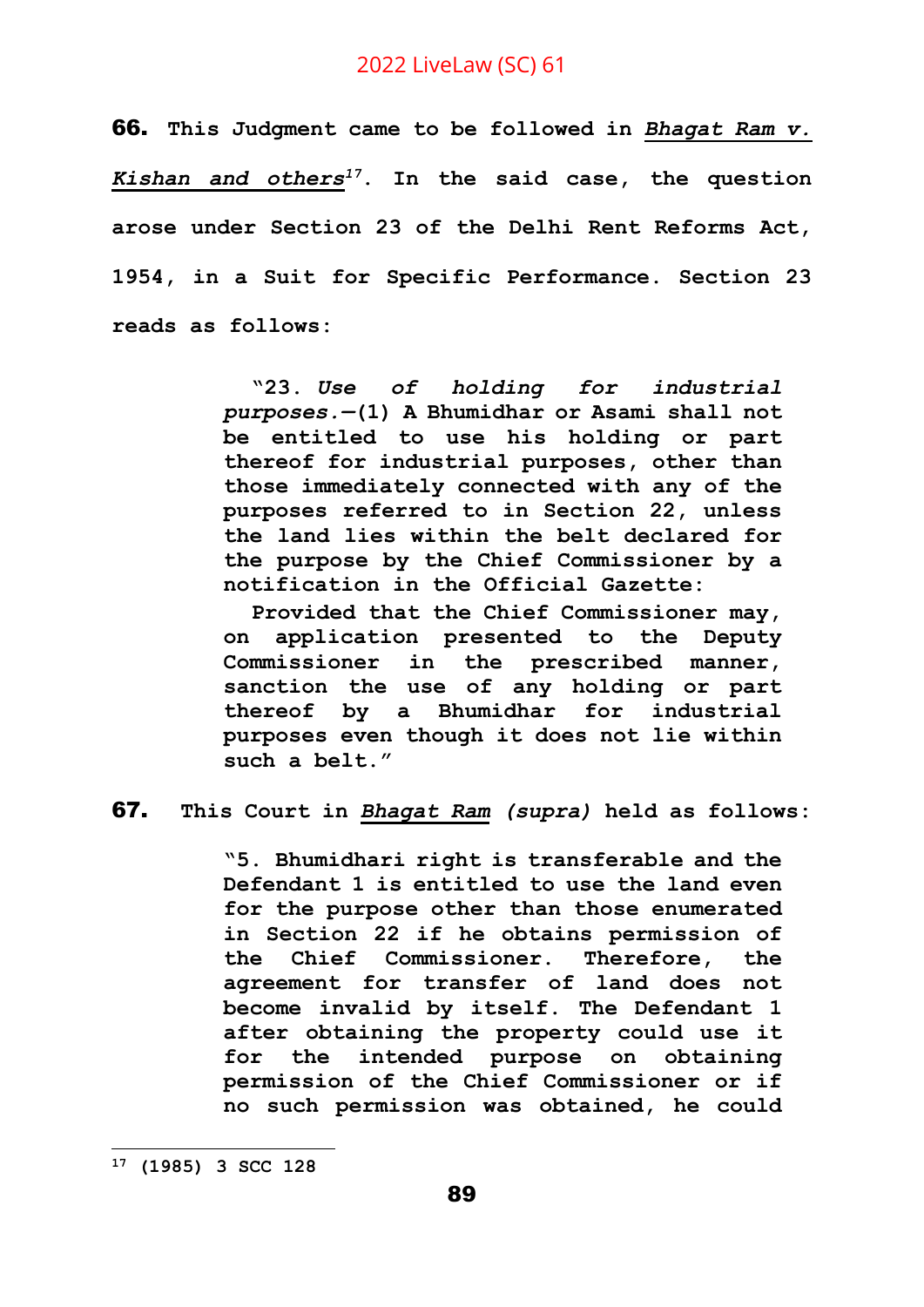**use the land for the purposes authorised under Section 22 of the Act. In our opinion, the High Court went wrong in holding that the agreement was opposed to public policy or transfer under the agreement was hit by Section 23 of the Act. Support for our view is available from the decision of this Court in** *Jambu Rao Satappa Kocheri* **v.** *Neminath Appayya Hanammannaver* **[AIR 1968 SC 1358 : (1968) 3 SCR 706] . The suit by the plaintiff for declaration that the agreement is bad had rightly been dismissed by the trial court as also the first appellate court and the High Court on an erroneous view reversed the same. In our opinion the suit is liable to be dismissed."**

68. **We have set out the provisions of the Rules and the lease-cum-sale agreement. Before we deal with the question as to whether the agreement in question, falls foul of Section 23 of the Indian Contract Act, we shall deal with the contention raised by the respondent that there is no law, as understood in this case, which would be defeated by the agreement and what is holding the field is only the Rules. It is true that this Court in** *Union of India v. Col. L.S.N. Murthy<sup>18</sup>***, has observed as follows:** 

> **"17. In Pollock & Mulla,** *Indian Contract and Specific Relief Acts***, 13th Edn., Vol. I**

**<sup>18</sup> (2012) 1 SCC 718**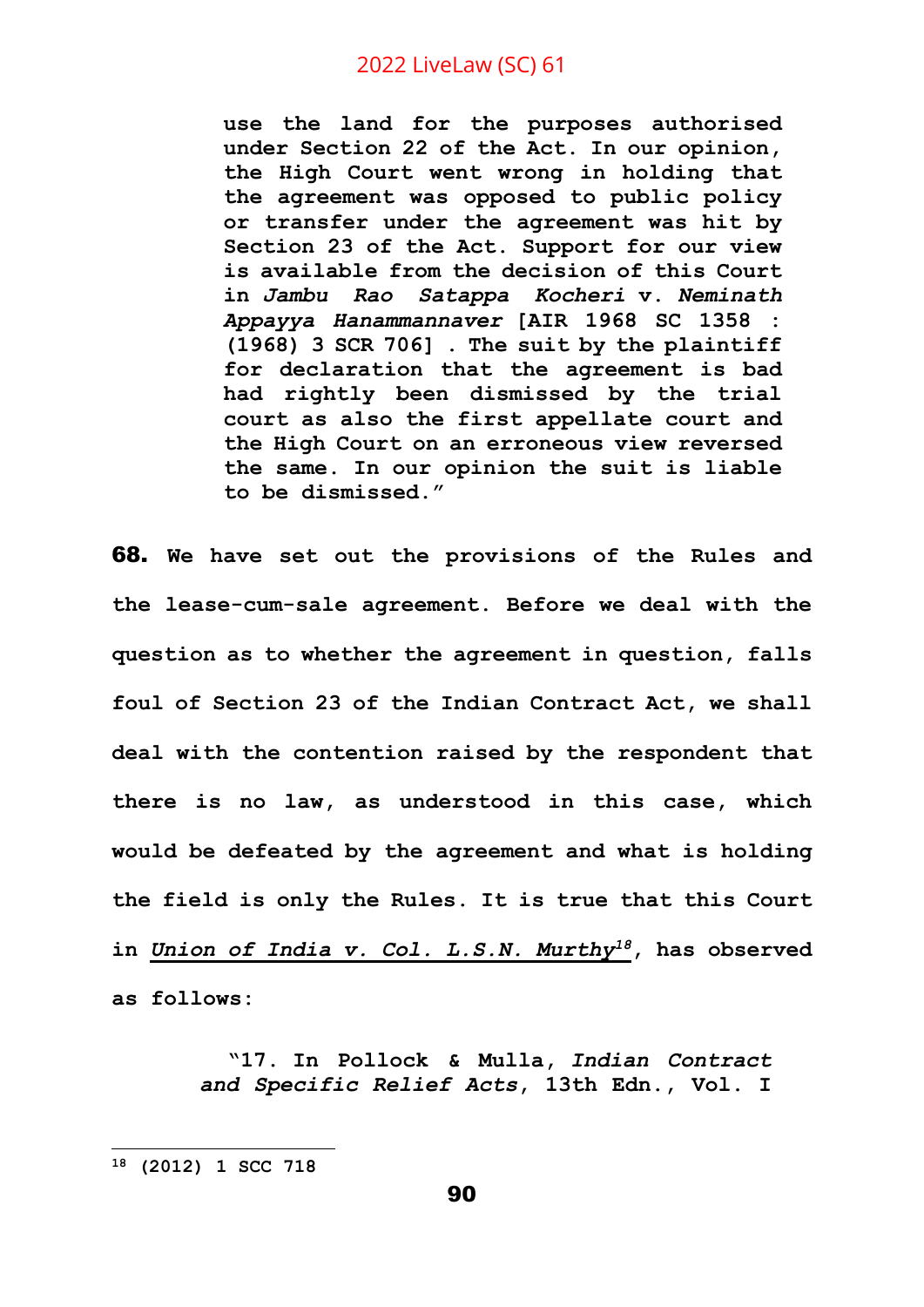**published by LexisNexis Butterworths, it is stated at p. 668:**

**"The words 'defeat the provisions of any law' must be taken as limited to defeating the intention which the legislature has expressed, or which is necessarily implied from the express terms of an Act. It is unlawful to contract to do that which it is unlawful to do; but an agreement will not be void, merely because it tends to defeat some purpose ascribed to the legislature by conjecture, or even appearing, as a matter of history, from extraneous evidence, such as legislative debates or preliminary memoranda, not forming part of the enactment."**

**It is thus clear that the word "law" in the expression "defeat the provisions of any law" in Section 23 of the Contract Act is limited to the expressed terms of an Act of the legislature."**

69. **With respect, the principle laid down, does not commend itself to us. We do agree that the illegality cannot be a matter of conjecture nor the purpose divined by the Court from parliamentary debates. But that is not to say that as found by this Court in AIR 1968 SC 1358 (supra), which decision was not considered by this Court, that it cannot be implied. But we must find that the Court was dealing with a Notification, which was, in fact, a 'letter' written by the**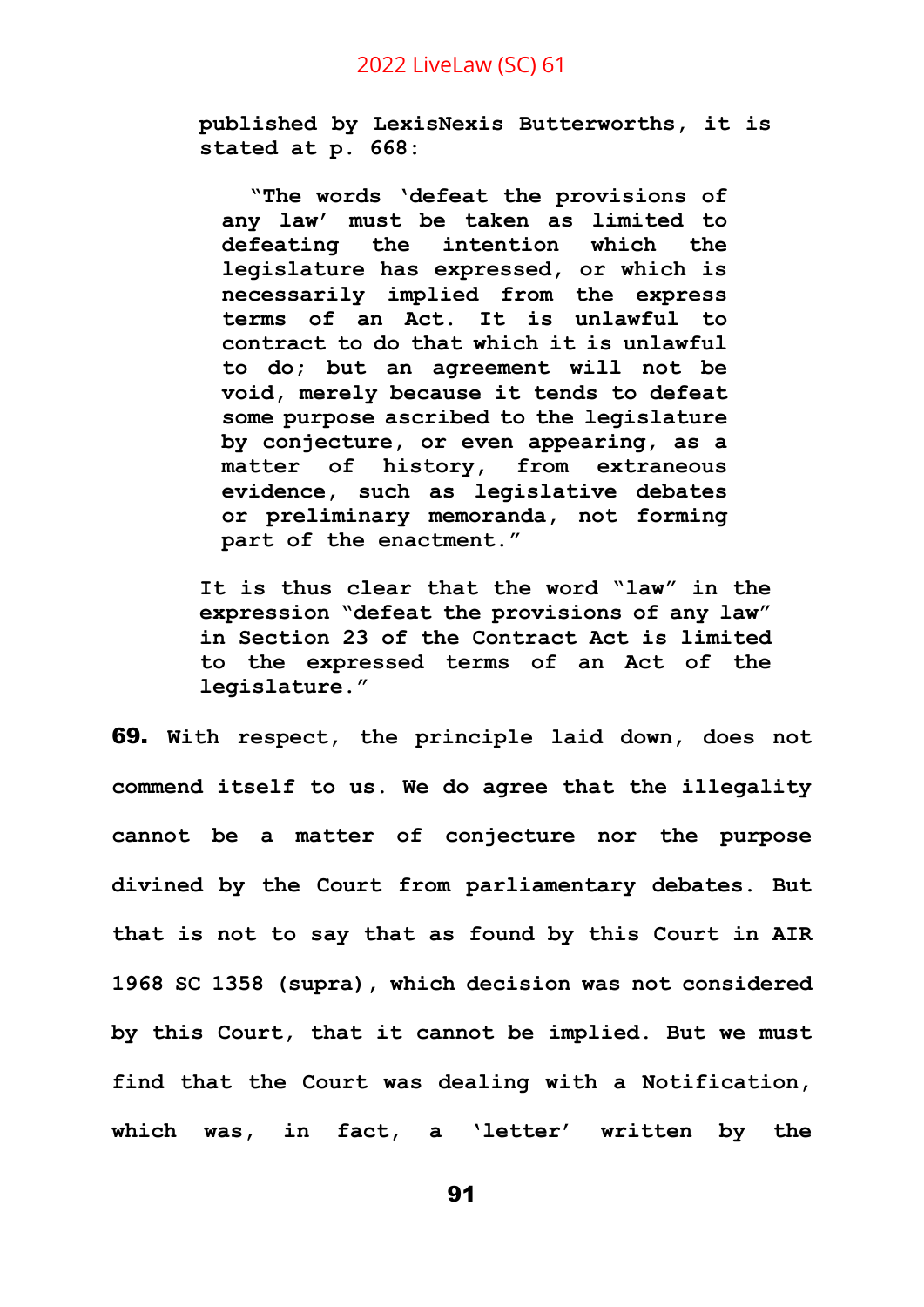**Government of India. We can have no quarrel with the proposition that a 'letter' cannot be law within the meaning of Section 23 of the Indian Contract Act. The Court, in the said case, was not dealing with Subordinate Legislation in the form of Statutory Rules. The Rules in question before us are, undoubtedly, Statutory Rules. Therefore, we do not think it is necessary for us to refer the matter to a larger Bench on account of the observations found in the Judgment in paragraph-17. What is contemplated under Section 23 of the Indian Contract Act is law, in all its forms, being immunised from encroachment and infringement by a contract, being enforced. Not only would a Statutory Rule be law within the meaning of Article 13 of the Constitution of India but it would also be law under Section 23 of the Indian Contract Act.**

70. **Section 10 of the Contract Act declares as to what agreements are contracts and all agreements are declared contracts, if they are made by the free consent of parties competent to contract with a lawful consideration and with the lawful object and not expressly declared to be void under the Contract Act.** 

```
92
```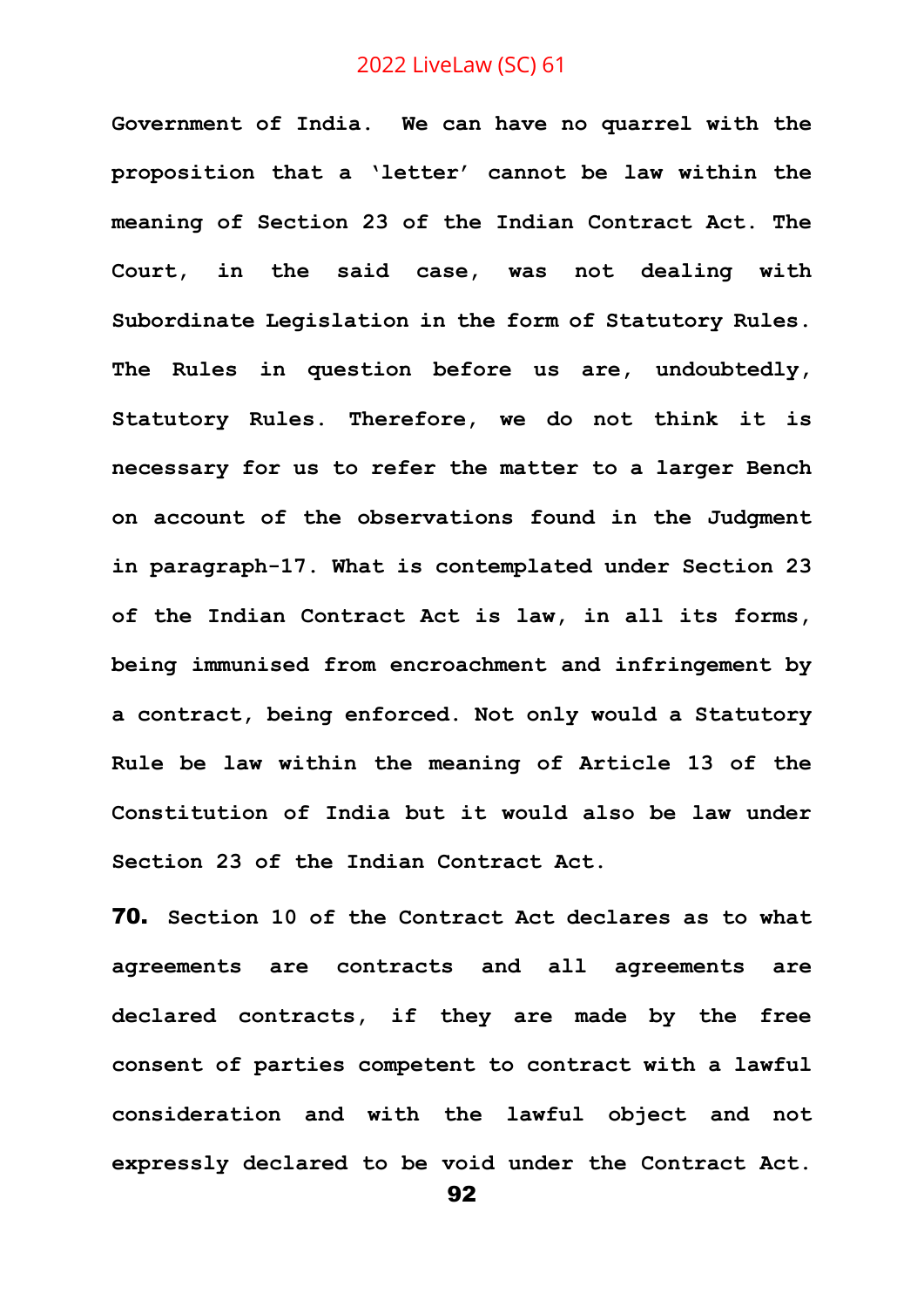**Section 23 must be read with Section 10. Without the illustrations, Section 23, reads as follows:** 

> **"23. What consideration and objects are lawful, and what not. —The consideration or object of an agreement is lawful, unless— — The consideration or object of an agreement is lawful, unless—" it is forbidden by law; <sup>14</sup> or is of such a nature that, if permitted, it would defeat the provisions of any law; or is fraudulent; or involves or implies, injury to the person or property of another; or the Court regards it as immoral, or opposed to public policy. In each of these cases, the consideration or object of an agreement is said to be unlawful. Every agreement of which the object or consideration is unlawful is void."**

71. **The very first head under which an agreement become unlawful is, when the consideration or object of agreement is forbidden by law. In regard to the same, we may notice the view of a Bench of three learned Judges in** *Gherulal Parakh v. Mahadeodas Maiya and others<sup>19</sup>***. Therein, quoting from Pollock and Mullah from their work Indian Contract Act, this Court has stated as follows:**

#### **"8. xxx xxx xxx**

**An act or undertaking is equally forbidden by law whether it violates a prohibitory** 

**<sup>19</sup> AIR 1959 SC 781**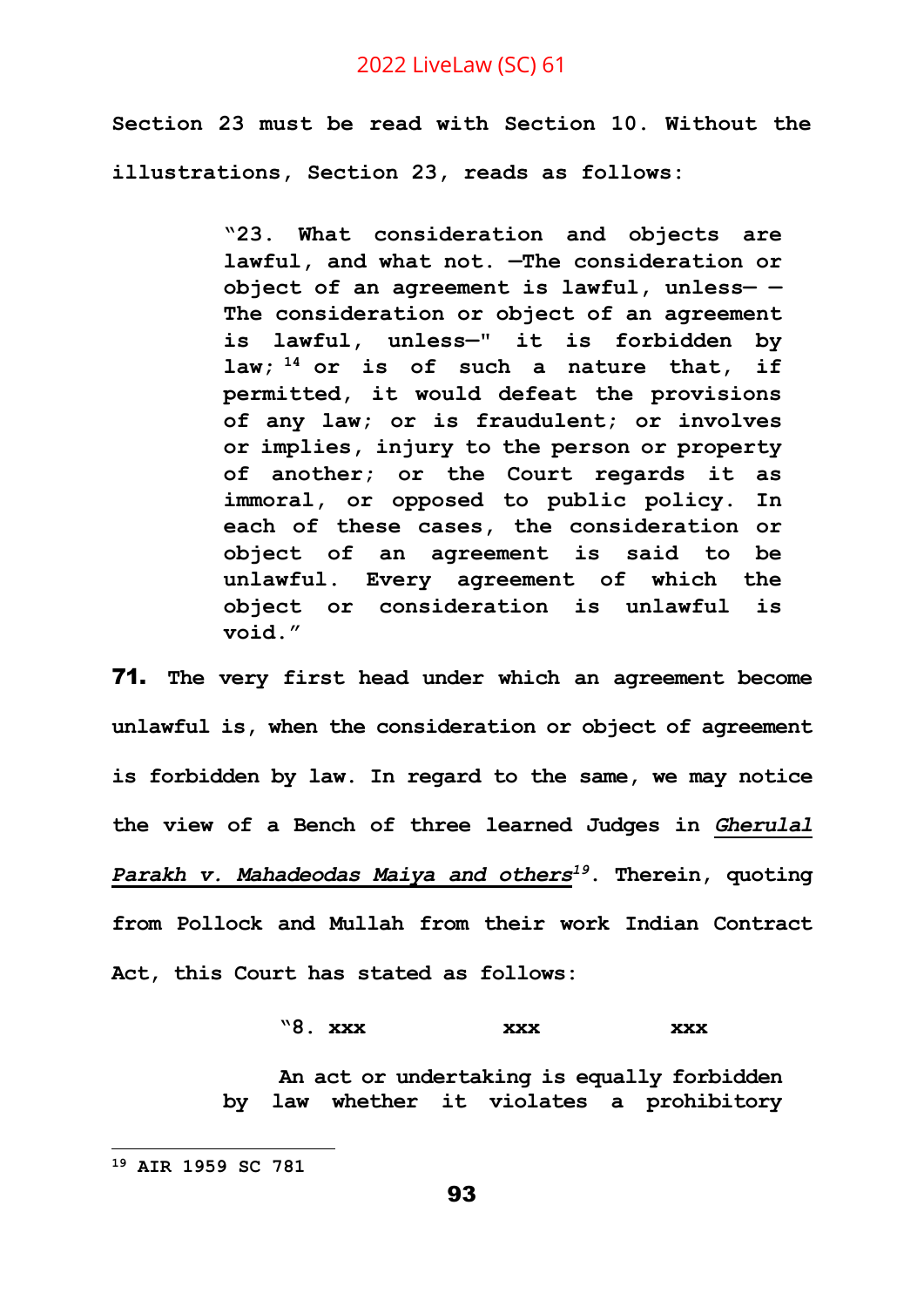**enactment of the Legislature or a principle of unwritten law. But in India, where the criminal law is codified, acts forbidden by law seem practically to consist of acts punishable under the Penal Code and of acts prohibited by special legislation, or by regulations or orders made under authority derived from the Legislature."**

**(Emphasis supplied)**

72. **In regard to the Commentary by the very same Author, under the Second Head of "illegal object or consideration" in Section 23 of the Contract Act,** *viz***., if the consideration or object is of such a nature that if permitted, it would defeat the provisions of any law, it is that, this Court took the view that law for the purpose of Section 23 would be, law made by the Legislature. Quite apart from the fact that what is involved in the said case was only a letter, the Judgment of this Court in** *Gherulal Parakh* **(supra) and the Commentary from the very same Author, was not noticed by this Court. Therefore, it becomes all the more reason as to why we need not refer the matter to a larger Bench. We may also notice that 'law', for the purposes of Clauses (1) and (2) cannot be different. It is very clear that Regulations or Orders made under the Authority derived from the Legislature referred to by this Court, are species of subordinate**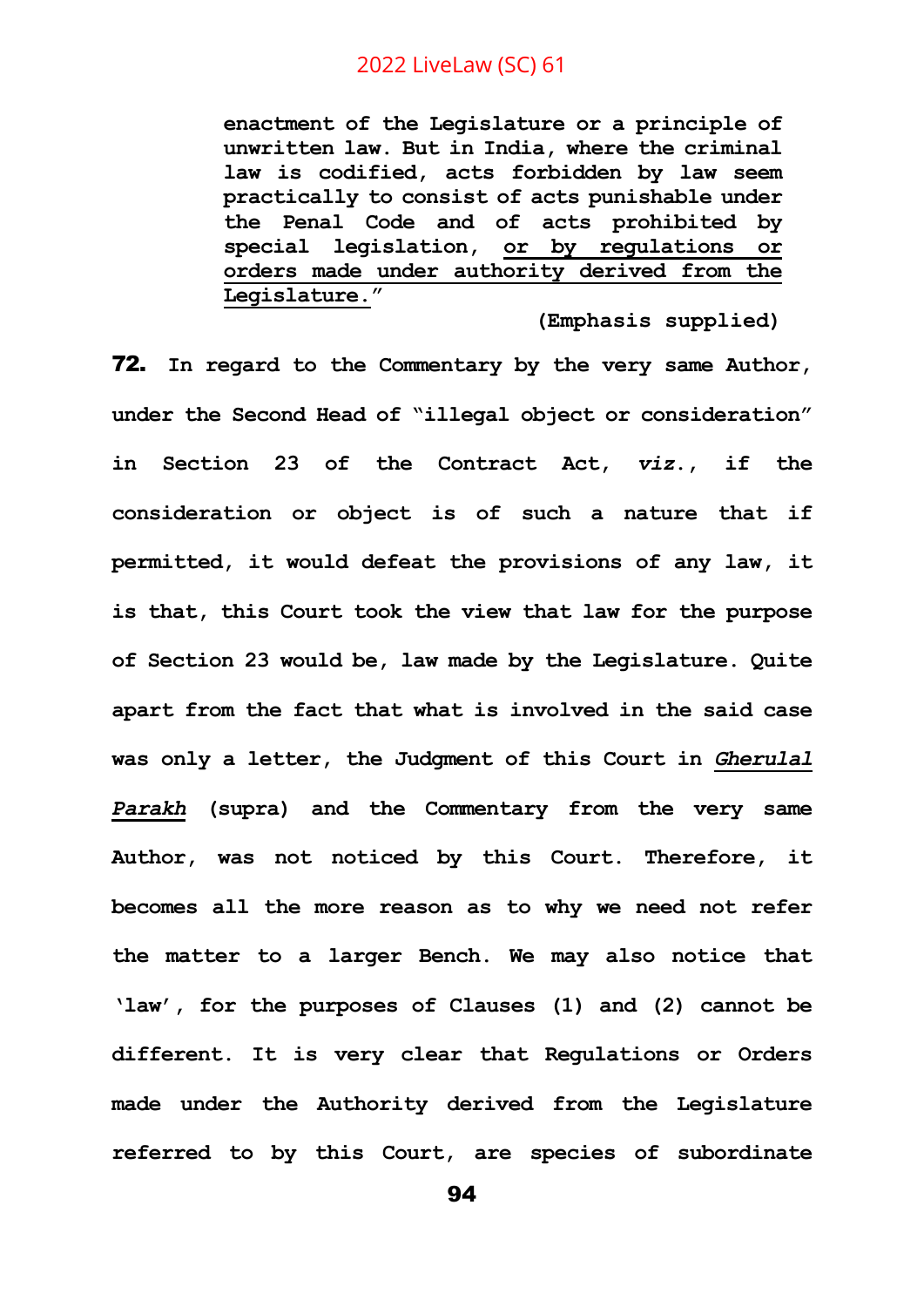**legislation. Statutory Rules would also, therefore, clearly be law.**

73. **In the facts of this case, the question would, therefore, be, as to whether the enforcement of the agreement to sell dated 17.11.1982, expressly or impliedly, lead to palpably defeat the law in question, which is contained in the Statutory Rules or is prohibited by the same.**

74. **A contract may expressly or impliedly, be prohibited by provisions of a law. The intentions of the parties do not salvage such a contract. [See AIR 1968 SCC 1328 (supra)]. What is involved in this case, may not be a mere case of a conditional decree for specific performance being granted as was the case in the line of decisions commencing with** *Motilal* **(supra) and ending with** *Ferrodous Estates* **(supra). The Rules contemplate a definite scheme. Land, which is acquired by the Public Authority, is meant to be utilised for the particular purpose. The object of the law is to invite applications from eligible persons, who are to be selected by a Committee and the sites are allotted**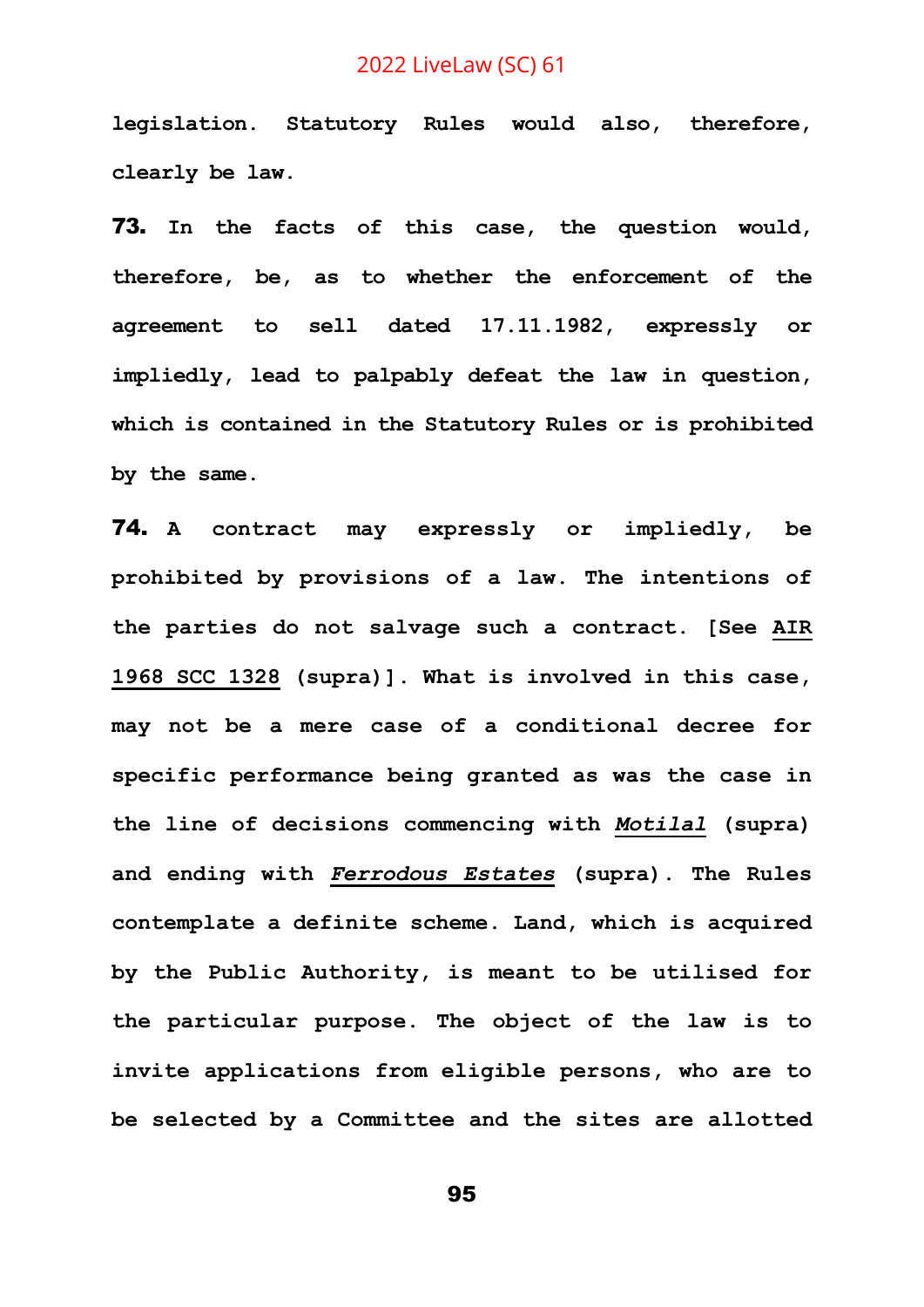**to those eligible persons, so that the chosen ones are enabled to put up structures, which are meant to be residential houses. It is implicit in the Rules, and what is more, in the lease-cum-sale agreement, that the allottee, who is treated as a lessee under Rule 7, will remain in possession and, what is more, proceed to fulfil his obligation under the lease-cum-sale agreement and the Rules. The obligations of the allottee/lessee are unambiguous. He has held himself out to be in dire need of a plot of land for the purpose of constructing a residential building. He has to disclose his annual income and any other means indicating his capacity, not only to purchase the site applied for but also to construct the house. He has to respond to the query as to whether any member of the family, of which he is a member, owns or has been allotted a site or a house by the Board or any other Authority, within the area under jurisdiction of the Board. The applicant must, furthermore, disclose whether he already owns a house or house site in the city or outside the city. Whether the applicant's wife, husband or minor child owns a house or house site, is**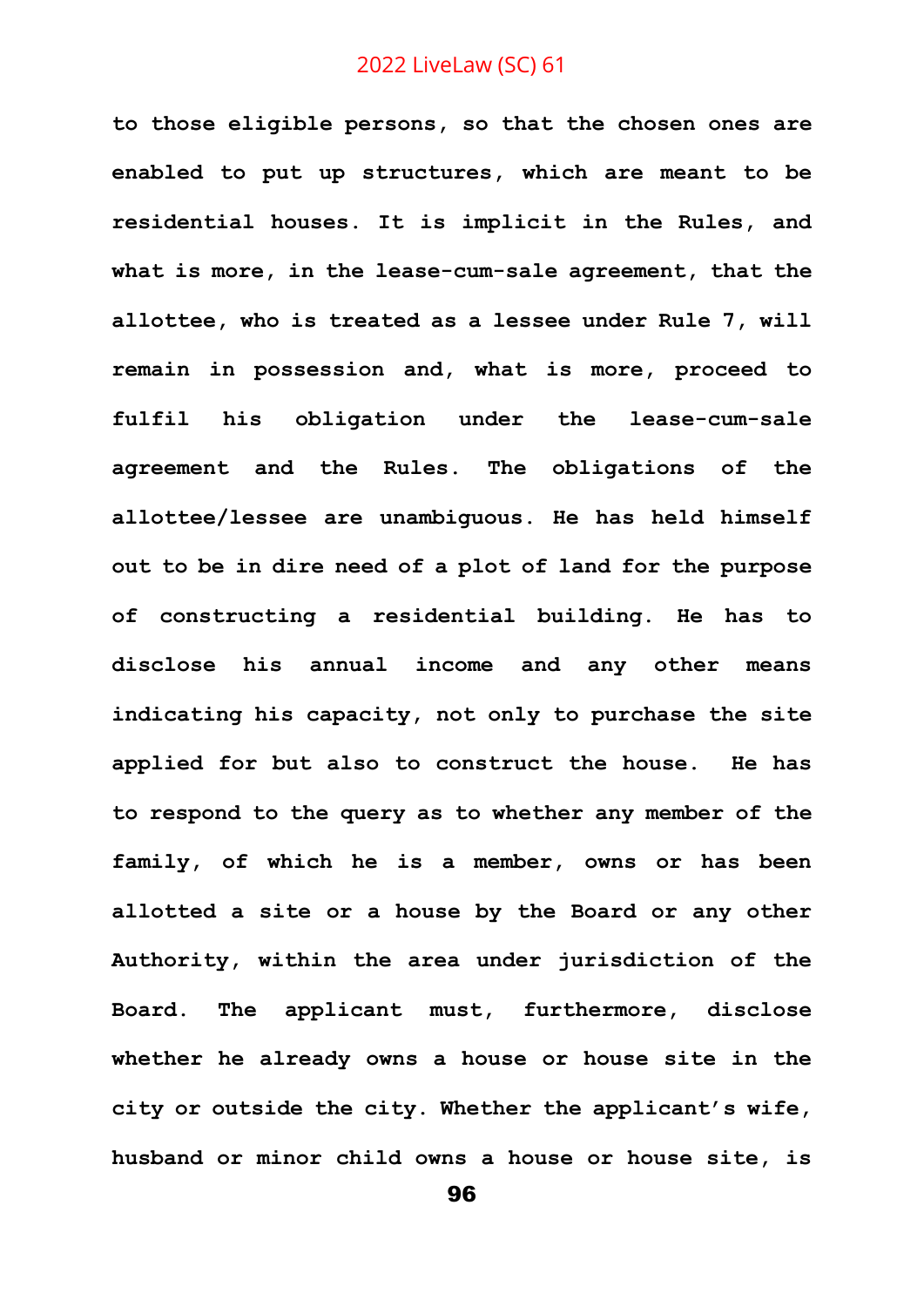**another matter, he must disclose. Incorrect information in any of these matters, would entitle the Board to resume the site. Rule 11 specifically announces among the principles as relevant for selecting an applicant for allotment, the income of the applicant to build the house on the site for his residence. No doubt, it is not applicable to certain classes, which include the other backward classes. Rule 11(3) declares further that the number of years, the applicant has been waiting for allotment of a site,** *inter alia***, as a relevant principle.** 

75. **It may be true that as contended by Shri R. Basant, learned senior counsel for the respondent that despite the fact no building was put up by the allottee, the BDA has not deemed it fit to cancel the allotment. We gather the impression that the BDA has been lax in the pursuit of the lofty goals of the law. We do not pursue the matter further as BDA is not a party.**

76. **If the agreement between plaintiff and the first defendant is taken as it is and it is enforced, the following would be the consequences. The allotment to**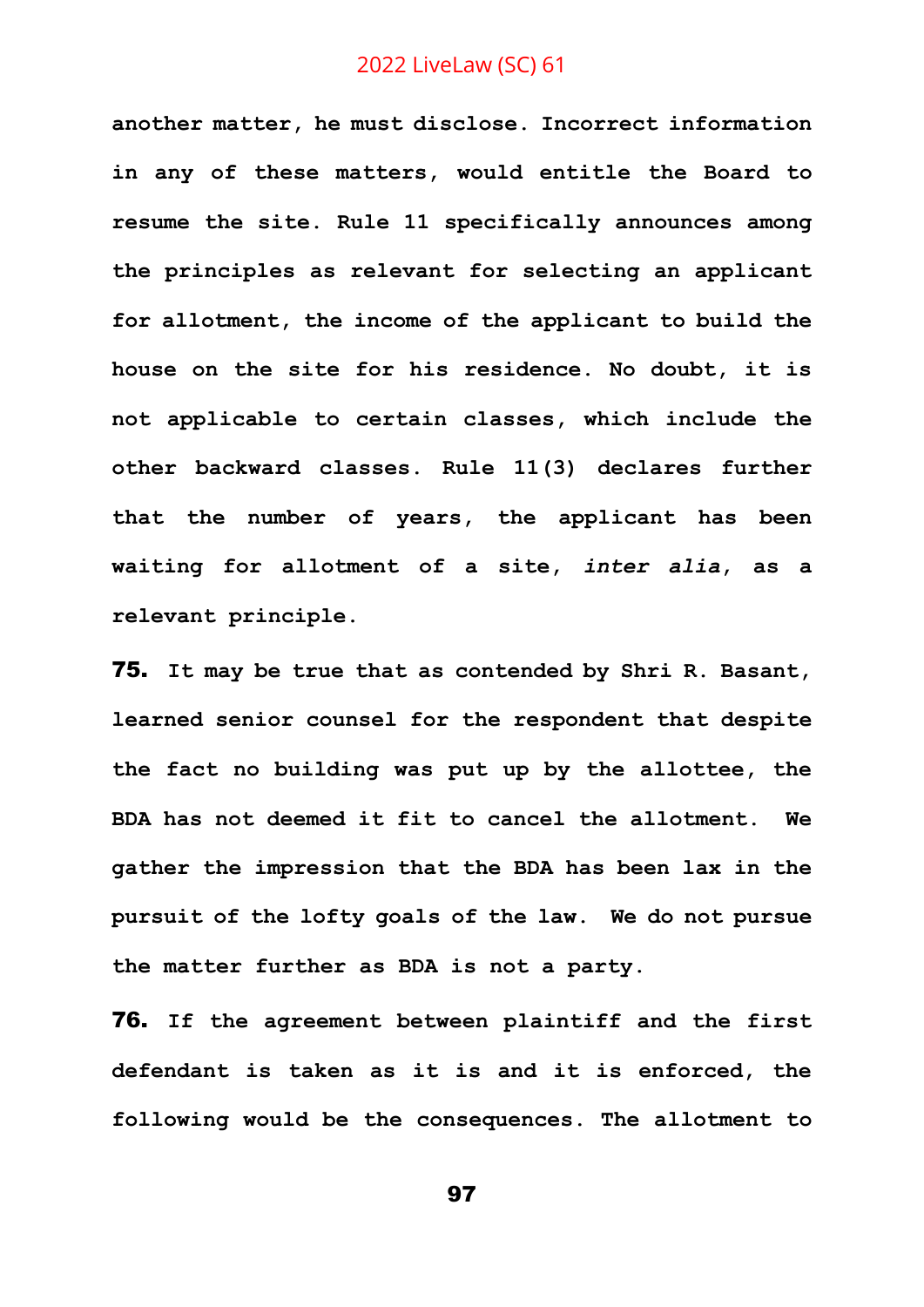**the first defendant was made on 04.04.1979. In fact, the first defendant was obliged, in law, to construct a residential building within two years under Rule 17(6). No doubt, the time could be extended thereunder. But, at the time, the agreement dated 17.11.1982 was entered into, the first defendant was already in breach. The result, however, of the agreement dated 17.11.1982, is as follows:** 

**The first defendant would be liable to convey the right in the site to the plaintiff. The price would be Rs.50,000/- for the site, proceeding on the basis of the concurrent findings by the Court. This is on the supposition that the parties contemplated that the site would be conveyed after the period of ten years from the date of allotment upon the expiry of which alone, the allottee,** *viz***., the first defendant would be entitled to the conveyance under Rule 17(7) of the Rules. It must be noticed that in fact, under the lease-cum-sale agreement and the Rules, what is contemplated is that on events leading up to the stage where the elements of Rule 17(7) are satisfied alone, a right**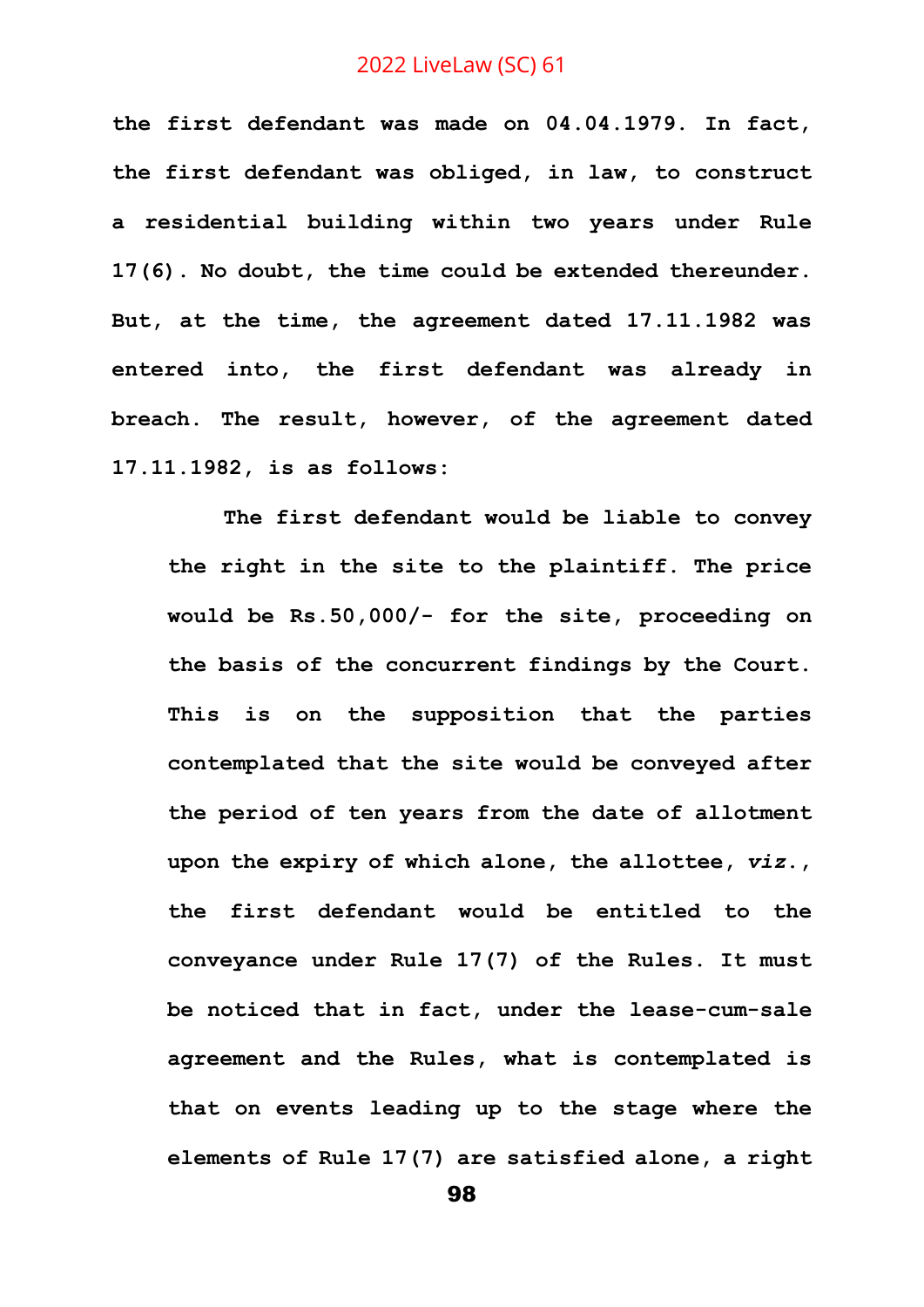**or duty would accrue to the allottee/ lie upon the party. However, what is more important in the context of the facts of this case is the following facet.**

**Under the agreement, the parties contemplated and have expressly provided that the plaintiff was to be put in possession of the site on the date of the agreement,** *i.e.***, on 17.11.1982. Did the parties contemplate the construction of the building residential in nature, for the purpose of which, the site was allotted to the first defendant? Is it not a clear case where enforcing the agreement, as it is, would necessarily result in the first defendant not acting in accordance with lease-cumsale agreement, which, she entered into with the BDA and, what is even more crucially important, against the mandate of the law, as contained in the Rules, which contemplated that the allotment was made for the construction of a residential building by the allottee and the construction was to be completed within the period of two years or an extended period? The agreement between the**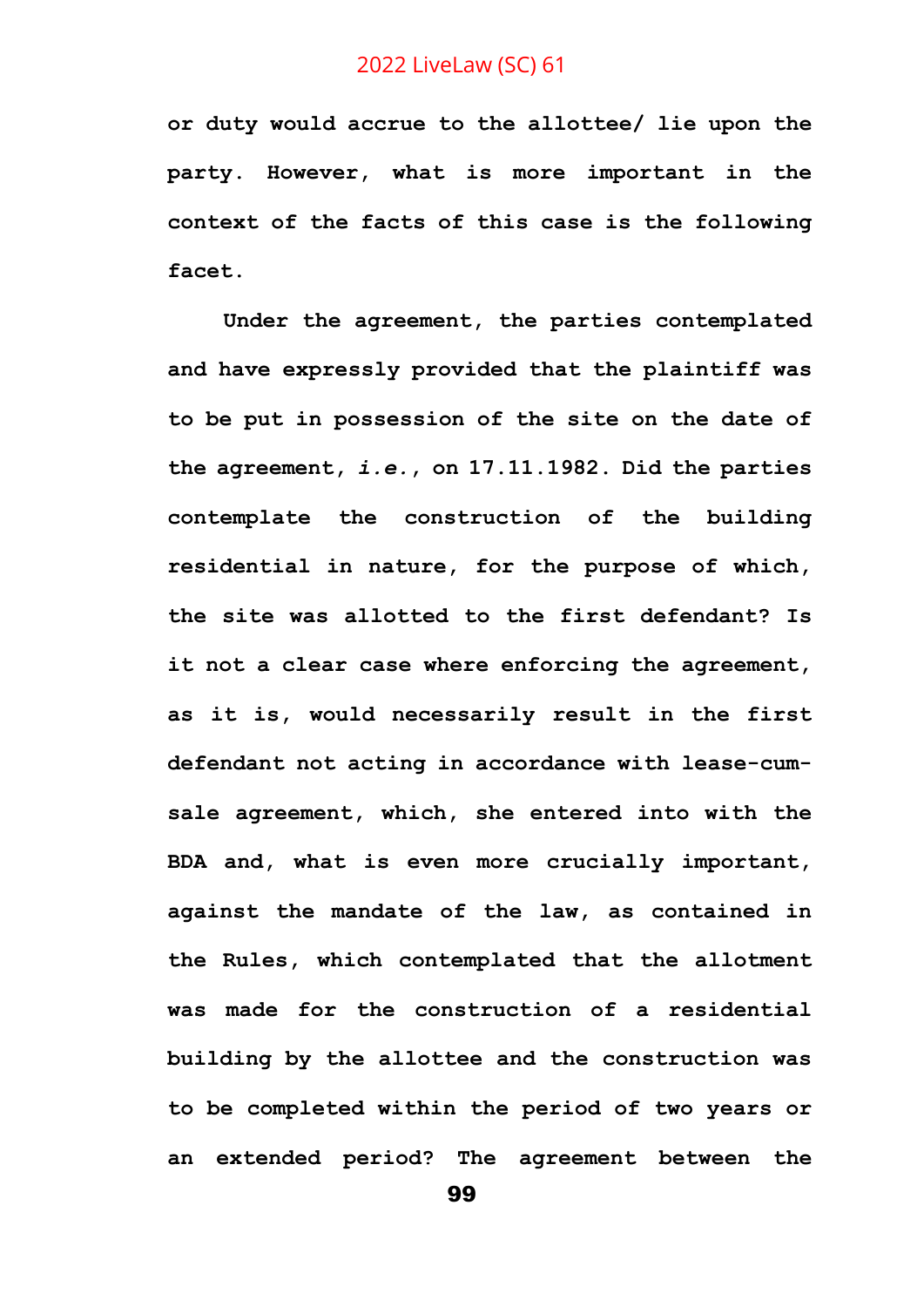**parties contemplated giving a short shrift to the mandate of the law. This is clear from the fact that under the agreement, the first defendant was obliged to sell the site as it is. Construction of the building became a practical impossibility. The price, which was agreed upon, was** *qua* **the site alone. The consideration and the other terms of the agreement, in other words, ruled out the possibility of a residential building being constructed by the first defendant, who as the allottee, was, under the law, obliged to construct the building. Assuming for a moment that the construction was put up, which assumption must be premised on possession not being handed over to the plaintiff and which is contrary, not only to the terms of the agreement, but also pleading of the plaintiff and the consistent stand in the evidence adduced on behalf of the plaintiff and even proceeding, however, on the basis that as found by the Trial Court, that the plaintiff has failed to establish that possession was handed over to him on the date of agreement and that the**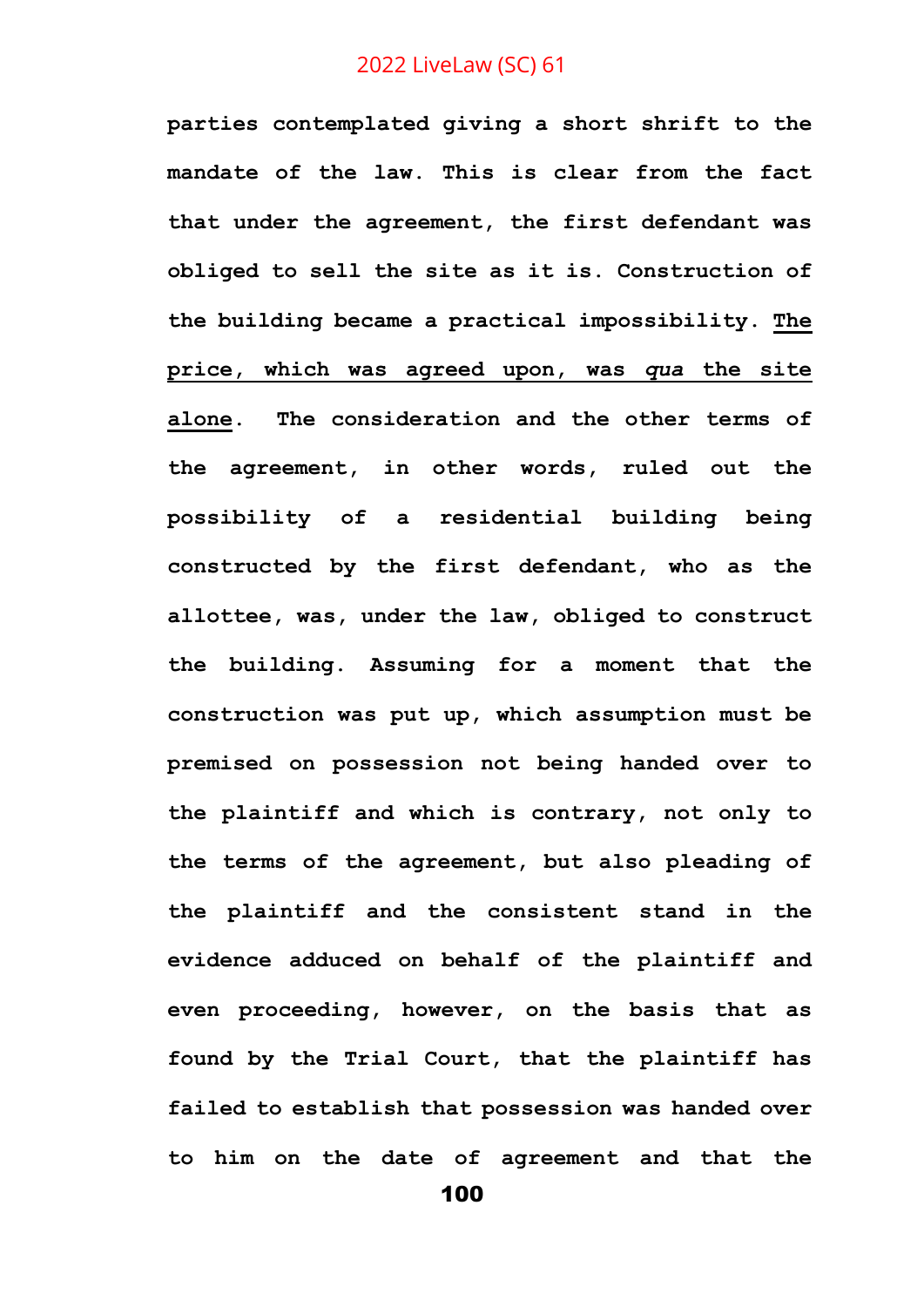**possession continued with the first defendant, the terms of the agreement, which included, the price being fixed for conveying the right for the site, necessarily, would have the effect of freezing the first respondent in even attempting to put up a construction.**

77. **We, therefore, reject the contention of the plaintiff that there was nothing, which could have prevented putting up a building. The argument of plaintiff involves rewriting of the contract. This is different from a situation where an allottee, without being trammelled by an agreement, is unable to put up a building even for the whole of ten years and action is not taken under Rule 17(6) and yet conveyance is made in his favour under Rule 17(7). The direct impact of the agreement is that it compelled the party to abstain from performing its obligation in law apart from breaching the agreement with BDA. In other words, taking the agreement as it is, it necessarily would be in the teeth of the obligation in law of the first respondent to put up the construction. The agreement to sell involved clearly terms which are impliedly**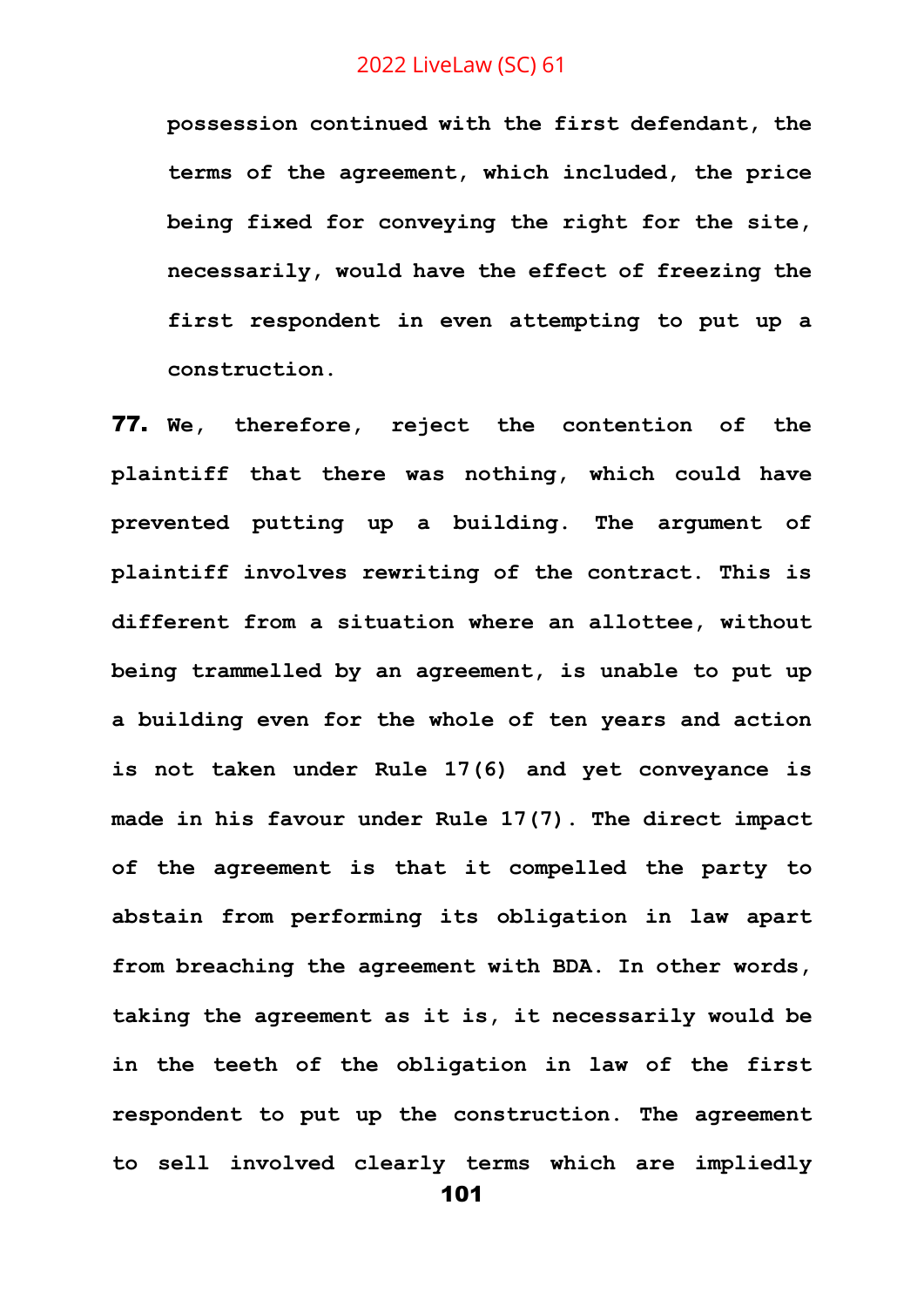**prohibited by law in that the first defendant was thereunder to deliver title to the site and prevented from acting upon the clear obligation under law. This is a clear case at any rate wherein enforcing the agreement unambiguously results in defeating the dictate of the law. The 'sublime' object of the law, the very soul of it stood sacrificed at the altar of the bargain which appears to be a real estate transaction. It would, in other words, in allowing the agreement to fructify, even at the end of ten-year period of non-alienation, be a case of an agreement, which completely defeats the law for the reasons already mentioned.** 

78. **Going by the recital in the agreement entered into between the plaintiff and the first defendant, possession is handed over by the first defendant to the plaintiff. The original Possession Certificate is also said to be handed over to the plaintiff. The agreement, even according to the plaintiff, contemplated that within three months of conveyance of the site in favour of the first defendant, the first defendant was to convey her rights in the site to the plaintiff. It is**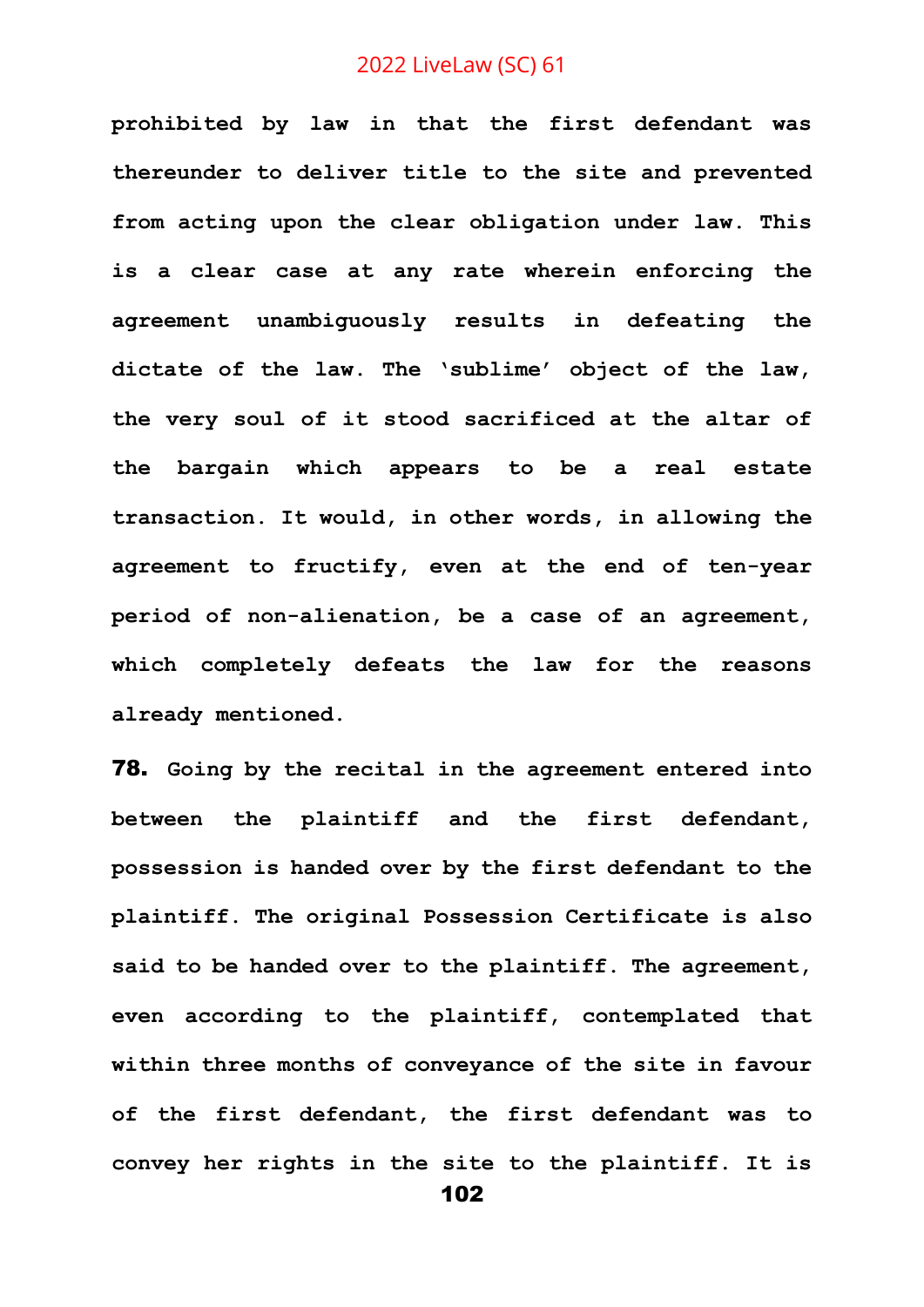**quite clear that the parties contemplated a state of affairs which is completely inconsistent with and in clear collision with the mandate of the law. On its term, it stands out as an affront to the mandate of the law.**

79. **The illegality goes to the root of the matter. It is quite clear that the plaintiff must rely upon the illegal transaction and indeed relied upon the same in filing the suit for specific performance. The illegality is not trivial or venial. The illegality cannot be skirted nor got around. The plaintiff is confronted with it and he must face its consequences. The matter is clear. We do not require to rely upon any parliamentary debate or search for the purpose beyond the plain meaning of the law. The object of the law is set out in unambiguous term. If every allottee chosen after a process of selection under the rules with reference to certain objective criteria were to enter into bargains of this nature, it will undoubtedly make the law a hanging stock.**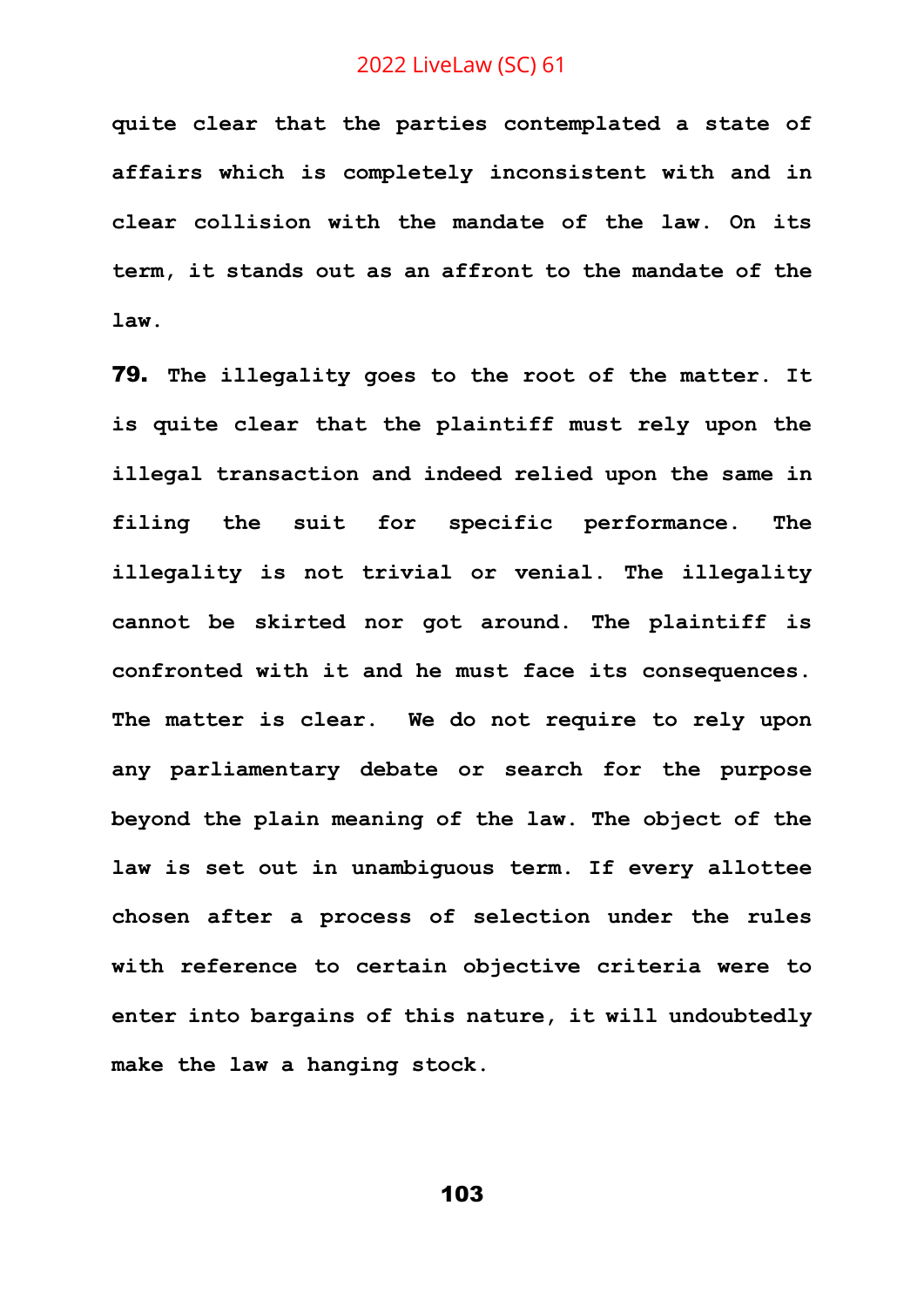80. **To elucidate the matter a little further, let us take another example. If the agreement was entered into by the first defendant, under which, the first defendant would abide by her obligations, both under the lease-cum-sale agreement and, more importantly, the Rules and were to put up a building and the agreement contemplated, conveying the site along with the building, to a buyer after the expiry of ten years and upon getting the conveyance from the BDA, such an agreement, perhaps, being not an alienation in itself, may have passed muster.** 

81. **At this juncture, we must also deal with the argument of the plaintiff that the agreement to sell is not a sale and, what is prohibited under the Rules and lease-cum-sale agreement, was only alienation. There can be no quarrel with the proposition that no interest in property could be conveyed by a mere agreement to sell. But the question is, whether the agreement to sell in this case is in the teeth of Section 23 of the Contract Act. For reasons, which we have indicated, on a conspectus of the scheme of the**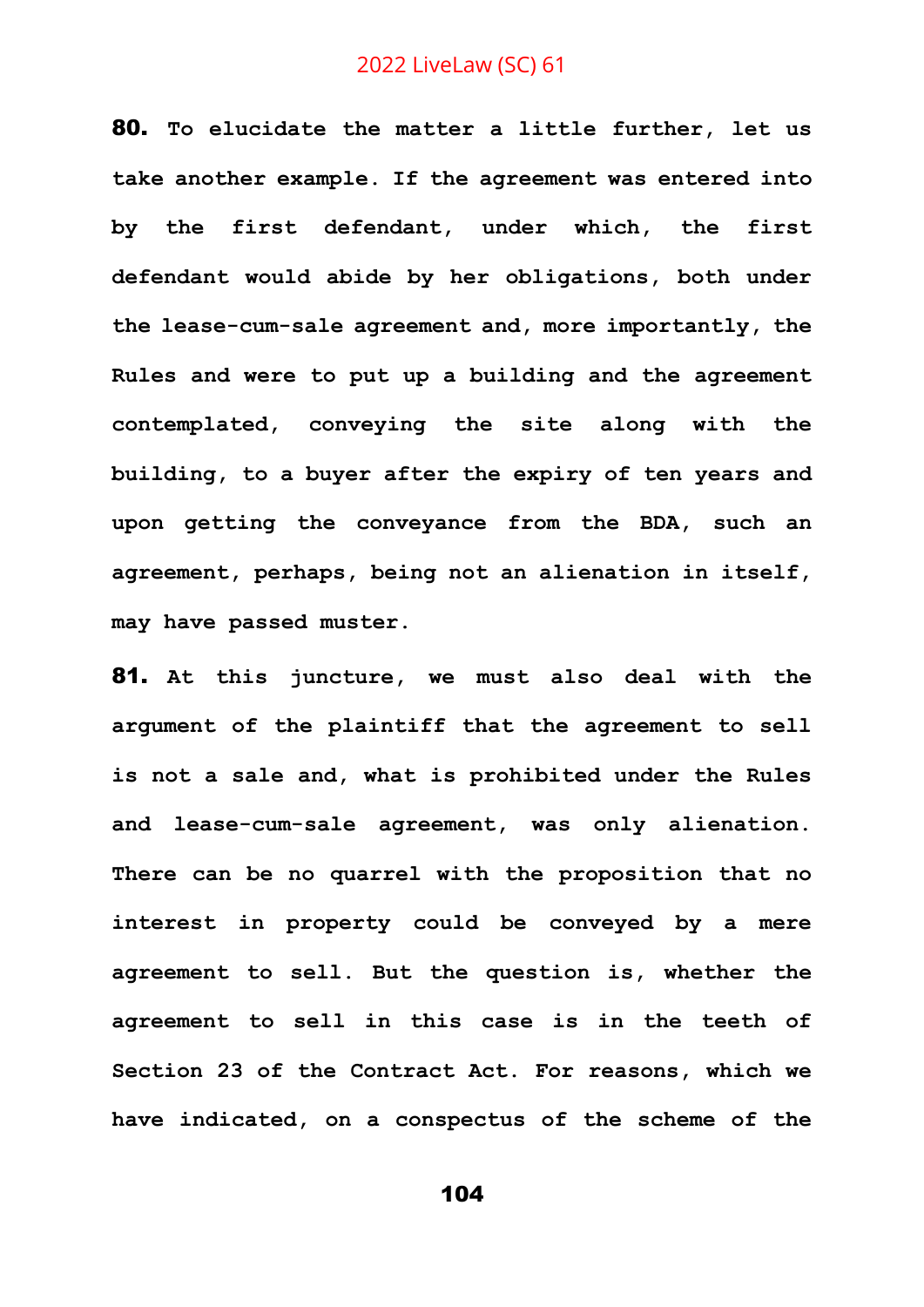**Rules, we have no hesitation in holding that the contract was unenforceable for reason that it clearly, both expressly and impliedly, would defeat the object of the Rules, which are statutory in nature. The contract was patently illegal for reasons already indicated.**

105 82. **Now, let us look at it from a different perspective. The agreement is dated 17.11.1982. We have noticed the correspondence by the plaintiff. We have also noticed the terms of the agreement between the plaintiff and the first defendant. In the first letter sent by the plaintiff which incidentally was within four months of the date of agreement, the plaintiff called upon the first defendant to execute the sale deed. There is no mention about the first defendant attempting to sell the property to anybody. It is noteworthy that the plaintiff has stated that he intends to sell the property to his nominee. This further indicates that he was not a person who was in need of this site for the purposes of putting up of residential building unlike even the plaintiff in the case considered by the High Court of Karnataka and**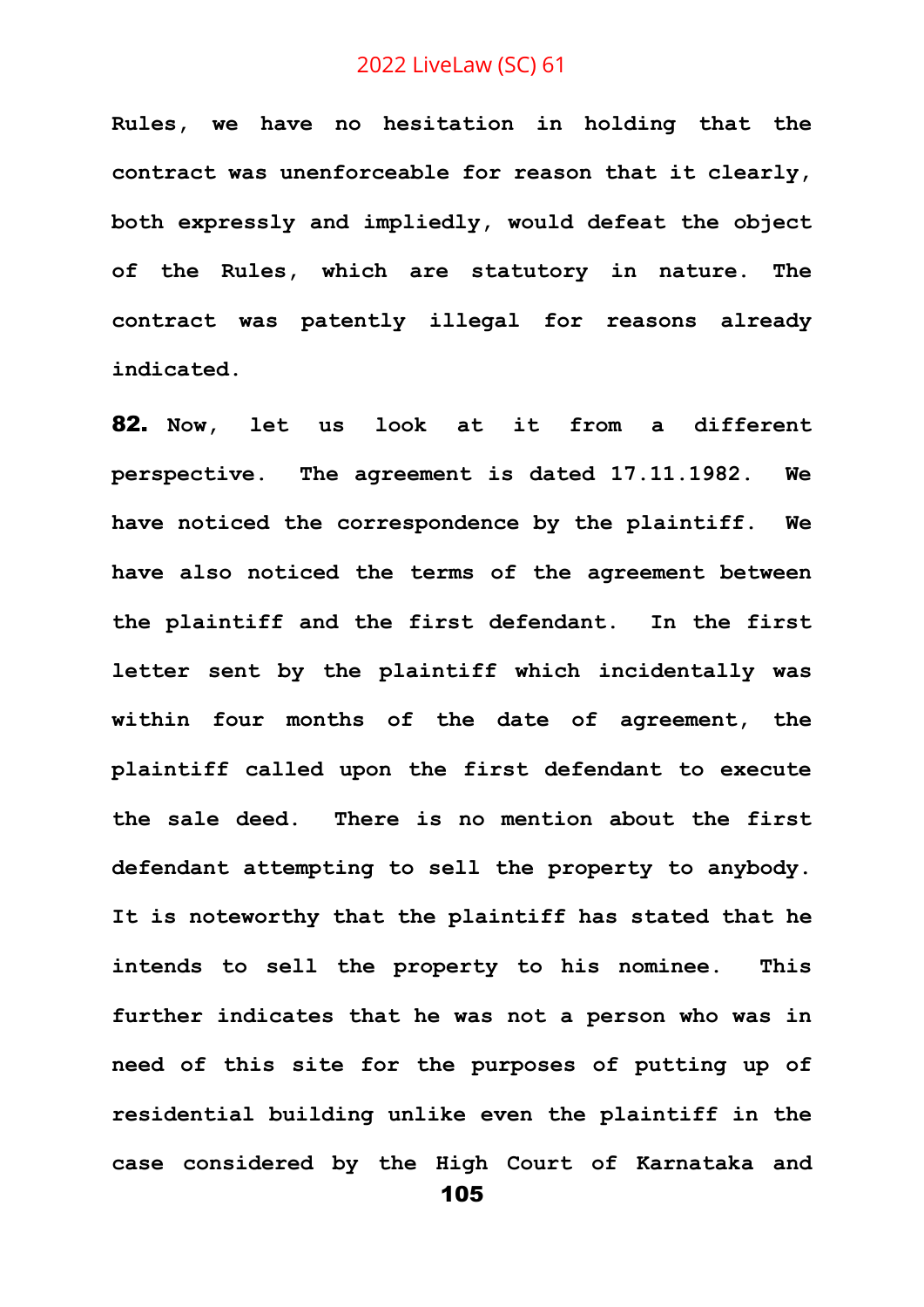**relied upon by the plaintiff, namely,** *T. Dase Gowda v. D. Srinivasaiah* **(supra). We have already noticed the command of the law as contained in Rule 18(3) of the Rules read with Rule 17. If an allottee who is treated as a lessee for reasons which are indicated in Rule 18(3) wishes to sell the site (which is applicable in this case as no building has been put up) then he can sell the site only as was provided in Rule 18(3), that is to say, if going by the correspondence by the plaintiff wherein the first defendant was called upon to execute the sale deed of the site, this would be clearly in the teeth of Rule 18(3), the scope of which has already explained. The plaintiff could not have asked for decree commanding the first defendant to sell the site in terms of the correspondence with which he began communicating with the first defendant. In other words, a sale of a site to any other person clearly stood prohibited and unless the allottee/lessee is compelled to sell in the circumstances mentioned in Rule 18(3) the law permitted the sale of the site only to the authority itself. Therefore, if the plaintiff wanted to enforce the agreement for the sale of the**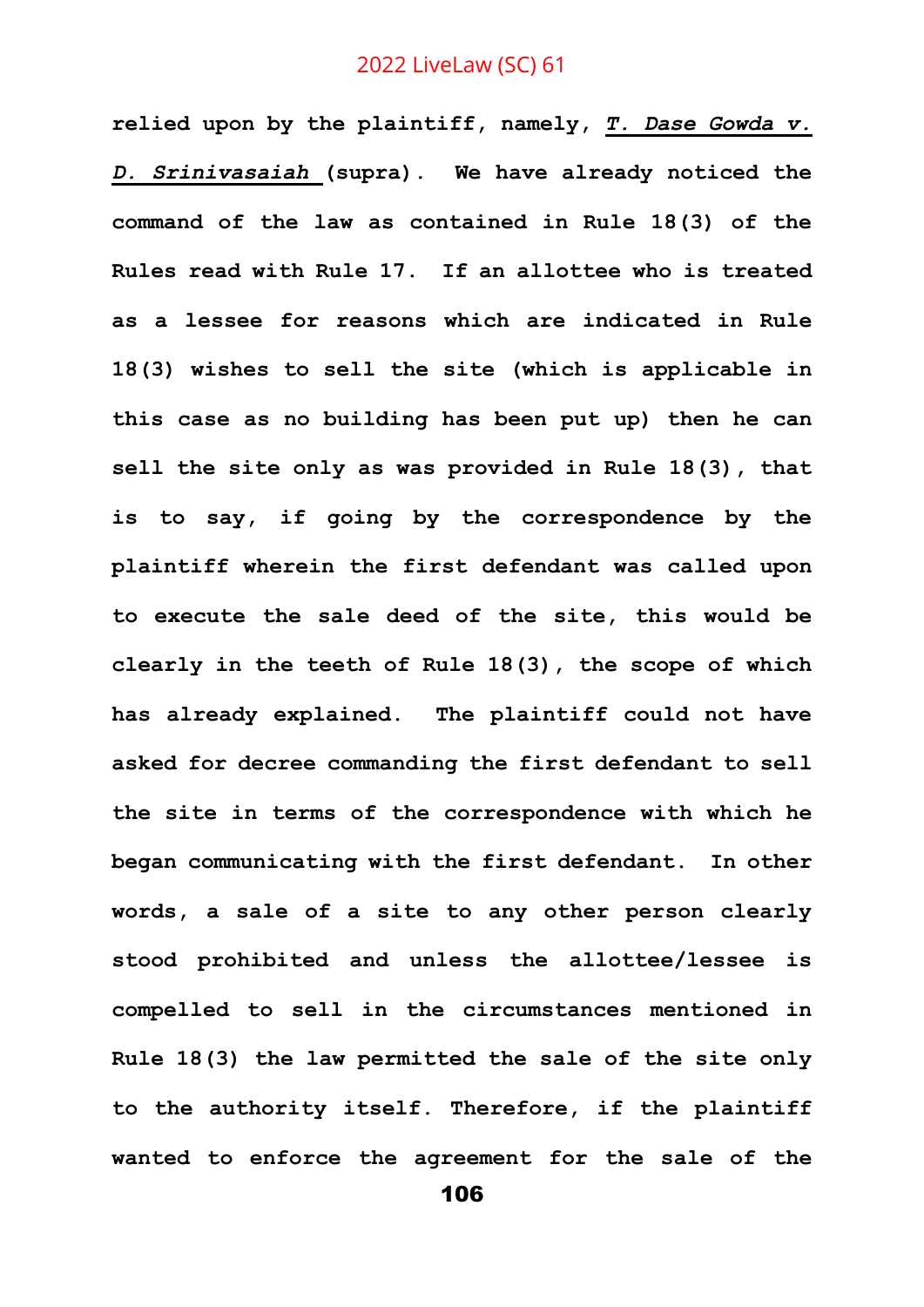**site on an immediate basis it would clearly attract the embargo that it was completely prohibited.** 

# IS THE SUIT PREMATURE? SCOPE OF ARTICLE 54 OF THE LIMITATION ACT.

83. **The further question which is raised by the second defendant is that the suit itself was pre-mature. We have found that the trial court has entered into a clear finding that there is absolutely no evidence to support the projected apprehension that first defendant was about to dispose of the property. There is no material to support the finding otherwise. In fact, any such sale would have been completely illegal being prohibited by law as that is the inevitable and necessary implication flowing from Rule 18(3). There is absolutely no foundation for the plaintiff to have instituted the suit except perhaps the repudiation.**

84. **One of the contentions, which is raised by the learned Counsel for the second defendant is that, under Article 54 of the Limitation Act, 1963, the period of limitation would begin to run from the time of repudiation of the agreement to sell only when the**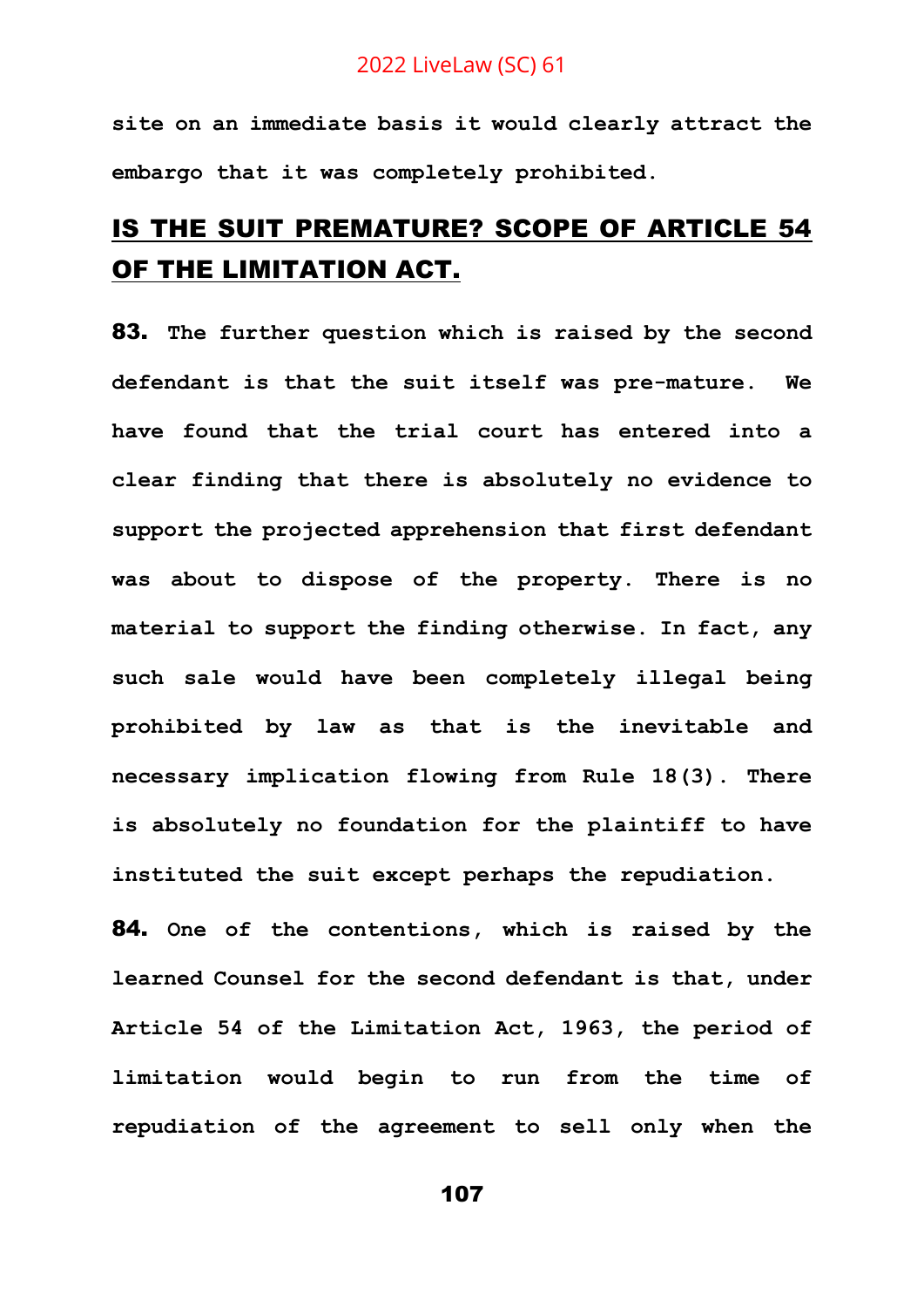**contract does not provide for the time at which the contract is to be performed. In other words, the contention of the second defendant is that the agreement dated 17.11.1982, contemplated, even according to the plaintiff, in Clause 4 that the first defendant must convey the title within a period of three months from the date on which, BDA conveyed the title to her. According to the second defendant, therefore, in this case, the time for performance of the obligation by the vendor, was fixed. Therefore, there was no need for the plaintiff and, what is more, no justification for the plaintiff, to institute the Suit prematurely, almost four years prior to the appointed date.**

85. **Article 54 of the Limitation Act, reads as follows:**

**"54. Suits for Specific Performance. 3 years. The date fixed for the performance, or, if no such date is fixed, when the plaintiff has notice that performance is refused."**

86. **Article 54 contemplates that when a date is fixed for the performance of the contract, then, the period of limitation begins to run from that date. When such a date**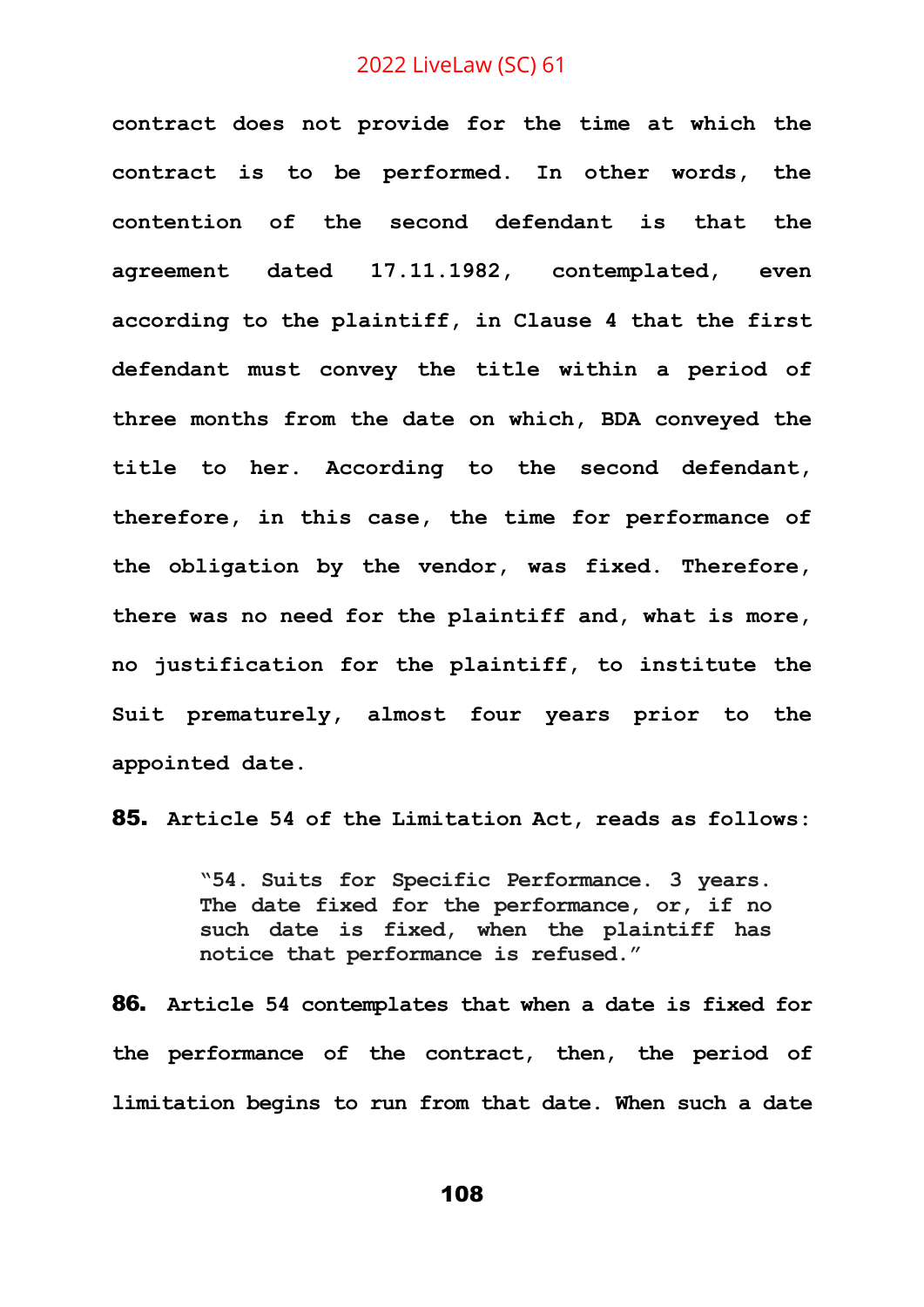**is not fixed in an agreement to sell, then, refusal or breach by the vendor will start the clock ticking.**

87. **However, we may notice, in this regard, what the Court has opined. In** *Ramzan v. Hussaini***<sup>20</sup>, a Bench of two learned Judges of this Court took the view that the word 'date' in Article 54, need not be expressly mentioned in an agreement and it can be found out from the other terms of the agreement. If this were so, there may be merit in the second defendant contention. In a later decision, a Bench of three learned Judges in** *Ahmadsahab Abdul Mulla (2) (dead) v. Bibijan and others***<sup>21</sup>, has, however, taken the view that the word 'the date' in Article 54, means that the specific date must be indicated in an agreement as the date of performance. No doubt, the Court, in fact, went on to distinguish the earlier decision Ramzan v. Hussaini (supra) and held as follows:**

> **"Para 5. In Tarlok Singh's case (supra) the factual scenario was noticed and the case was decided after referring to Article 54 of the Schedule to the Act. Ramzan's case (supra) related to the [specific](https://www.manupatrafast.com/pers/StickyNoteviewDoc.aspx?cit=(2009%20)5SCC%20462&manuid=zwKDa4S8QbBCBSkXPhUPwazQzL9Nn2tH63hkbZbRMIGXPeOgBnaUk6esO1xJaNCmQXy7R3Ac8HnUflO/RCq0Pg/Vchar(43)5ujV/1L4Ivhn4RKratoeYpvbMq1EcHPYsJXwRZeMNHZhcnvz7auyutKTnddN1EBu8FzWnXj7fis/sugiePChQGAErdzDoDsVSMecFlOOJchar(43)pow9AEkyb0chl/ofEYZtFv7fTEM5ADxAS6/sJUQAQ1S5WZshZIsT53a8KQRMFnC84EIMqyqsCeAl15V/cQg==) performance of [contingent](https://www.manupatrafast.com/pers/StickyNoteviewDoc.aspx?cit=(2009%20)5SCC%20462&manuid=zwKDa4S8QbBCBSkXPhUPwazQzL9Nn2tH63hkbZbRMIGXPeOgBnaUk6esO1xJaNCmQXy7R3Ac8HnUflO/RCq0Pg/Vchar(43)5ujV/1L4Ivhn4RKratoeYpvbMq1EcHPYsJXwRZeMNHZhcnvz7auyutKTnddN1EBu8FzWnXj7fis/sugiePChQGAErdzDoDsVSMecFlOOJchar(43)pow9AEkyb0chl/ofEYZtFv7fTEM5ADxAS6/sJUQAQ1S5WZshZIsT53a8KQRMFnC84EIMqyqsCeAl15V/cQg==) contract. It was held that the expression "date fixed for performance" "need not be ascertainable in the face of the contract deed and may be ascertainable on the**

**<sup>20</sup> (1990) 1 SCC 104**

**<sup>21</sup> (2009) 5 SCC 462**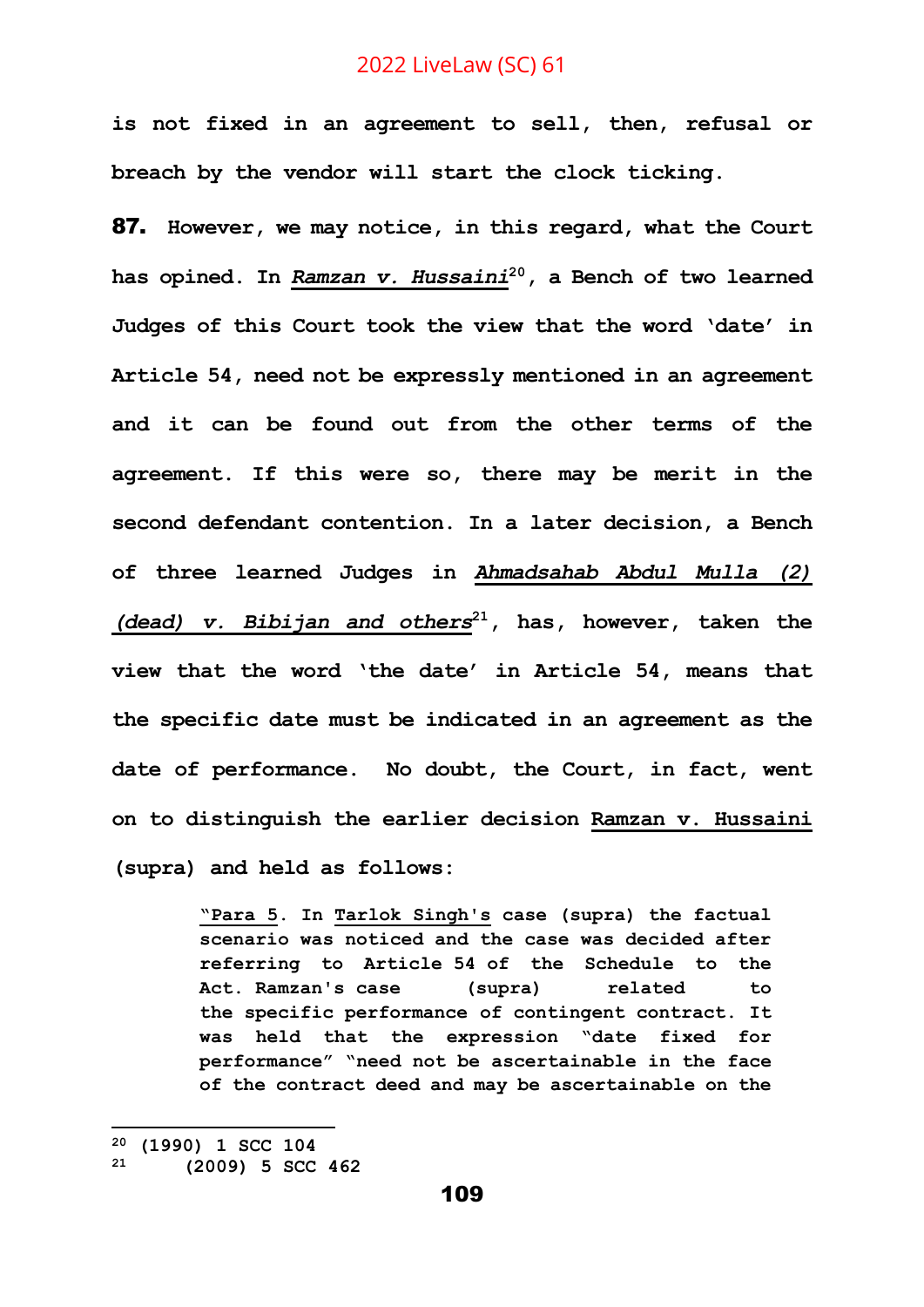**happening of a certain [contingent](https://www.manupatrafast.com/pers/StickyNoteviewDoc.aspx?cit=(2009%20)5SCC%20462&manuid=zwKDa4S8QbBCBSkXPhUPwazQzL9Nn2tH63hkbZbRMIGXPeOgBnaUk6esO1xJaNCmQXy7R3Ac8HnUflO/RCq0Pg/Vchar(43)5ujV/1L4Ivhn4RKratoeYpvbMq1EcHPYsJXwRZeMNHZhcnvz7auyutKTnddN1EBu8FzWnXj7fis/sugiePChQGAErdzDoDsVSMecFlOOJchar(43)pow9AEkyb0chl/ofEYZtFv7fTEM5ADxAS6/sJUQAQ1S5WZshZIsT53a8KQRMFnC84EIMqyqsCeAl15V/cQg==) event specified in the contract".**

**Para 8. The judgments in Ramzan and Tarlok Singh cases (supra) were rendered in a different factual scenario and the discussions do not throw much light on the controversy at hand.**

**Para 11. The inevitable conclusion is that the expression "date fixed for the performance" is a crystallized notion. This is clear from the fact that the second part "time from which period begins to run" refers to a case where no such date is fixed. To put it differently, when date is fixed it means that there is a definite date fixed for doing a particular act. Even in the second part the stress is on "when the plaintiff has notice that performance is refused". Here again, there is a definite point of time, when the plaintiff notices the [refusal.](https://www.manupatrafast.com/pers/StickyNoteviewDoc.aspx?cit=(2009%20)5SCC%20462&manuid=zwKDa4S8QbBCBSkXPhUPwazQzL9Nn2tH63hkbZbRMIGXPeOgBnaUk6esO1xJaNCmQXy7R3Ac8HnUflO/RCq0Pg/Vchar(43)5ujV/1L4Ivhn4RKratoeYpvbMq1EcHPYsJXwRZeMNHZhcnvz7auyutKTnddN1EBu8FzWnXj7fis/sugiePChQGAErdzDoDsVSMecFlOOJchar(43)pow9AEkyb0chl/ofEYZtFv7fTEM5ADxAS6/sJUQAQ1S5WZshZIsT53a8KQRMFnC84EIMqyqsCeAl15V/cQg==) In that sense both the parts refer to definite dates. So, there is no [question](https://www.manupatrafast.com/pers/StickyNoteviewDoc.aspx?cit=(2009%20)5SCC%20462&manuid=zwKDa4S8QbBCBSkXPhUPwazQzL9Nn2tH63hkbZbRMIGXPeOgBnaUk6esO1xJaNCmQXy7R3Ac8HnUflO/RCq0Pg/Vchar(43)5ujV/1L4Ivhn4RKratoeYpvbMq1EcHPYsJXwRZeMNHZhcnvz7auyutKTnddN1EBu8FzWnXj7fis/sugiePChQGAErdzDoDsVSMecFlOOJchar(43)pow9AEkyb0chl/ofEYZtFv7fTEM5ADxAS6/sJUQAQ1S5WZshZIsT53a8KQRMFnC84EIMqyqsCeAl15V/cQg==) of finding out an intention from other circumstances."**

88. **No doubt, the Court took the view, inter alia, that the Judgment in Ramzan v. Hussaini (supra), was a case of a contingent contract. It could still be argued that the rights of the defendant were only that, if all went well, and the BDA conveyed the title to her, she was to convey her rights within a period of three months. We would think that in the facts of this case, we need not disturb the finding of the High Court particularly when we find that the contract itself is unenforceable.**

# IS IT A NEW CASE?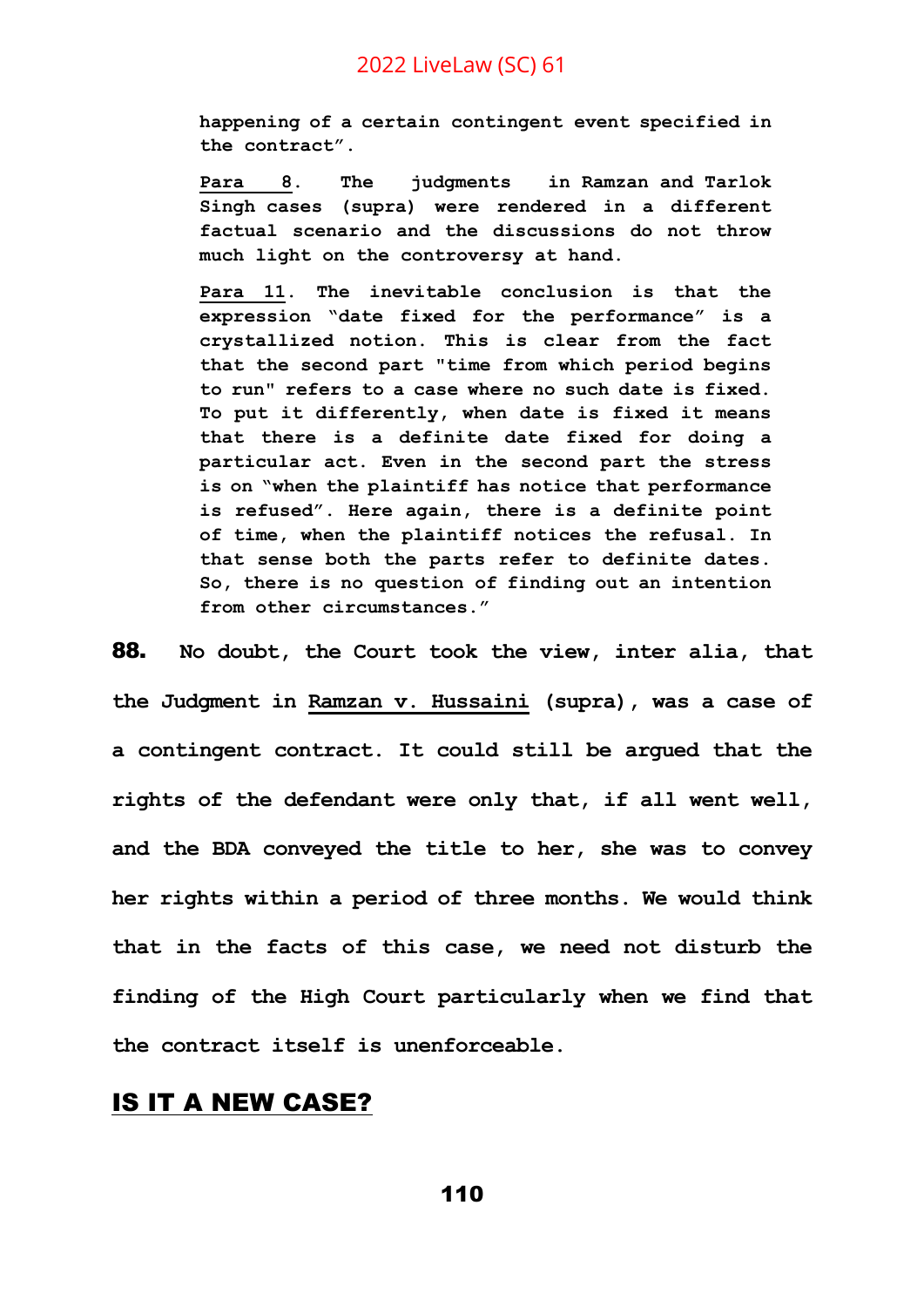89. **Yet another objection raised by the plaintiff is that the Court must not permit the plea of the appellant that the contract was void or that it was unenforceable and that it is a new point. Quite apart from the fact and ignoring even the same that before the Trial Court, the second additional issue was, as to whether the contract was void but not ignoring the first point which was raised by the High Court, which was as to whether the Suit was maintainable, wherein the High Court has discussed the matter, it appears to us to be a question of law, which is to be applied to facts, which are not in dispute and, therefore, we reject the said contention. Even absent a plea by the defendant illegality by putting the contract side by side with the Rules is writ large.**

# IMPACT OF ABSENCE OF PRAYER QUESTIONING REPUDIATION BY FIRST DEFENDANT?

90. **The second defendant has raised a contention that since the first defendant has repudiated the contract and as the plaintiff has not prayed for a declaration that the repudiation was bad, the Suit would not lie. Reliance is placed on the judgment of this Court in** *I.S. Sikandar*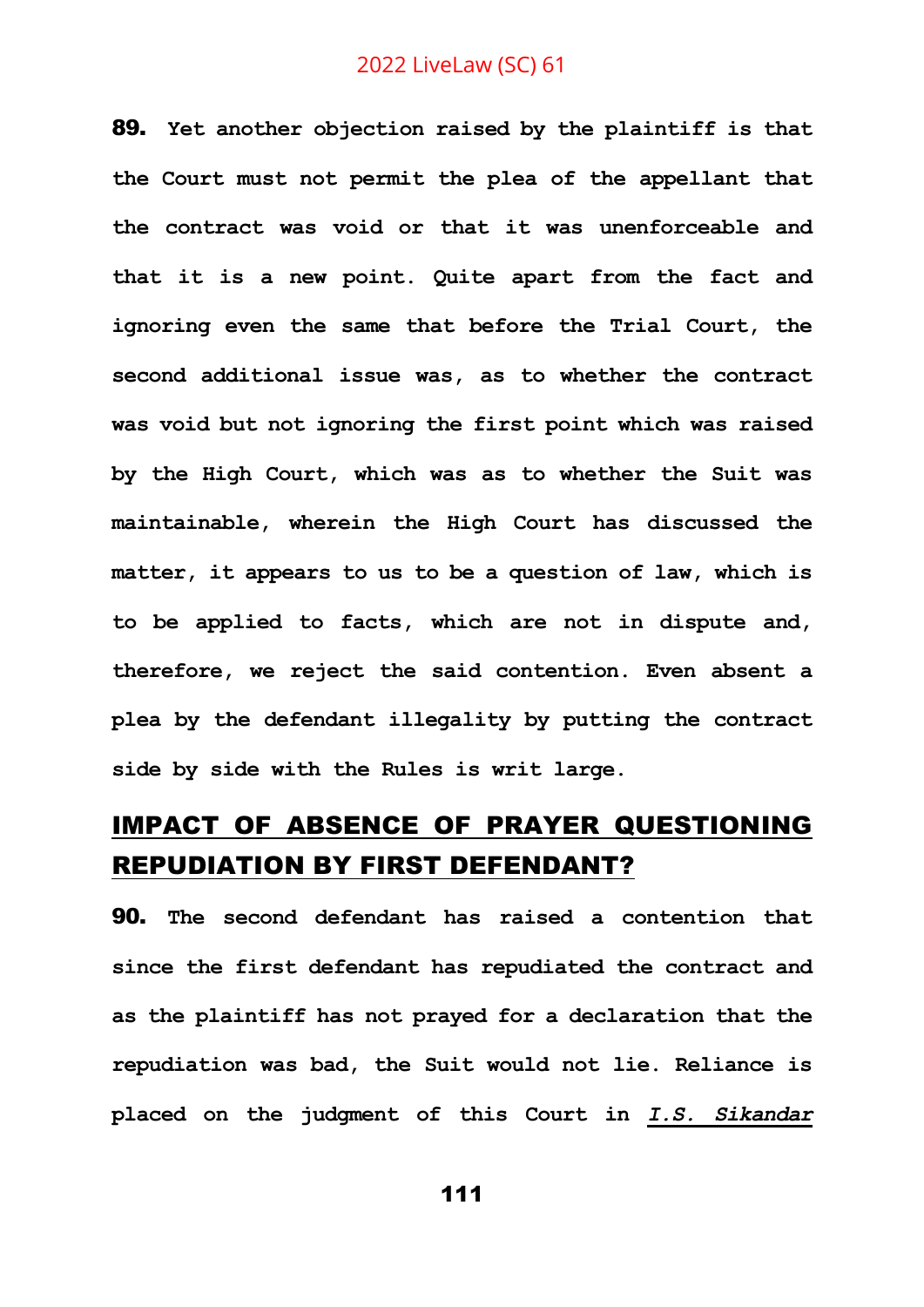*(Dead) by Lrs. v. K. Subramani and others***<sup>22</sup>. In the said judgment, we find that this Court has taken the view that when the vendor has cancelled the agreement, it is incumbent upon the vendee to seek a declaration that the cancellation was illegal. This is what the Court has held:**

> **"Para 36. Since the Plaintiff did not perform his part of contract within the extended period in the legal notice referred to supra, the Agreement of Sale was terminated as per notice dated 28.03.1985 and thus, there is termination of the Agreement of Sale between the Plaintiff and Defendant Nos. 1-4 w.e.f. 10.04.1985.**

> **Para 37. As could be seen from the prayer sought for in the original suit, the Plaintiff has not sought for declaratory relief to declare the termination of Agreement of Sale as bad in law. In the absence of such prayer by the Plaintiff the original suit filed by him before the trial court for grant of decree for specific performance in respect of the suit schedule property on the basis of Agreement of Sale and consequential relief of decree for permanent injunction is not maintainable in law."**

91. **The said view has been followed in the judgment of this Court reported in** *Mohinder Kaur v. Sant Paul Singh***<sup>23</sup>. We do not however need to rest our decision to non-suit the plaintiff on this score in view of our finding that the agreement dated 17.12.1982 should not be enforced.**

**<sup>22</sup> (2013) 15 SCC 27**

**<sup>23</sup> (2019) 9 SCC 358**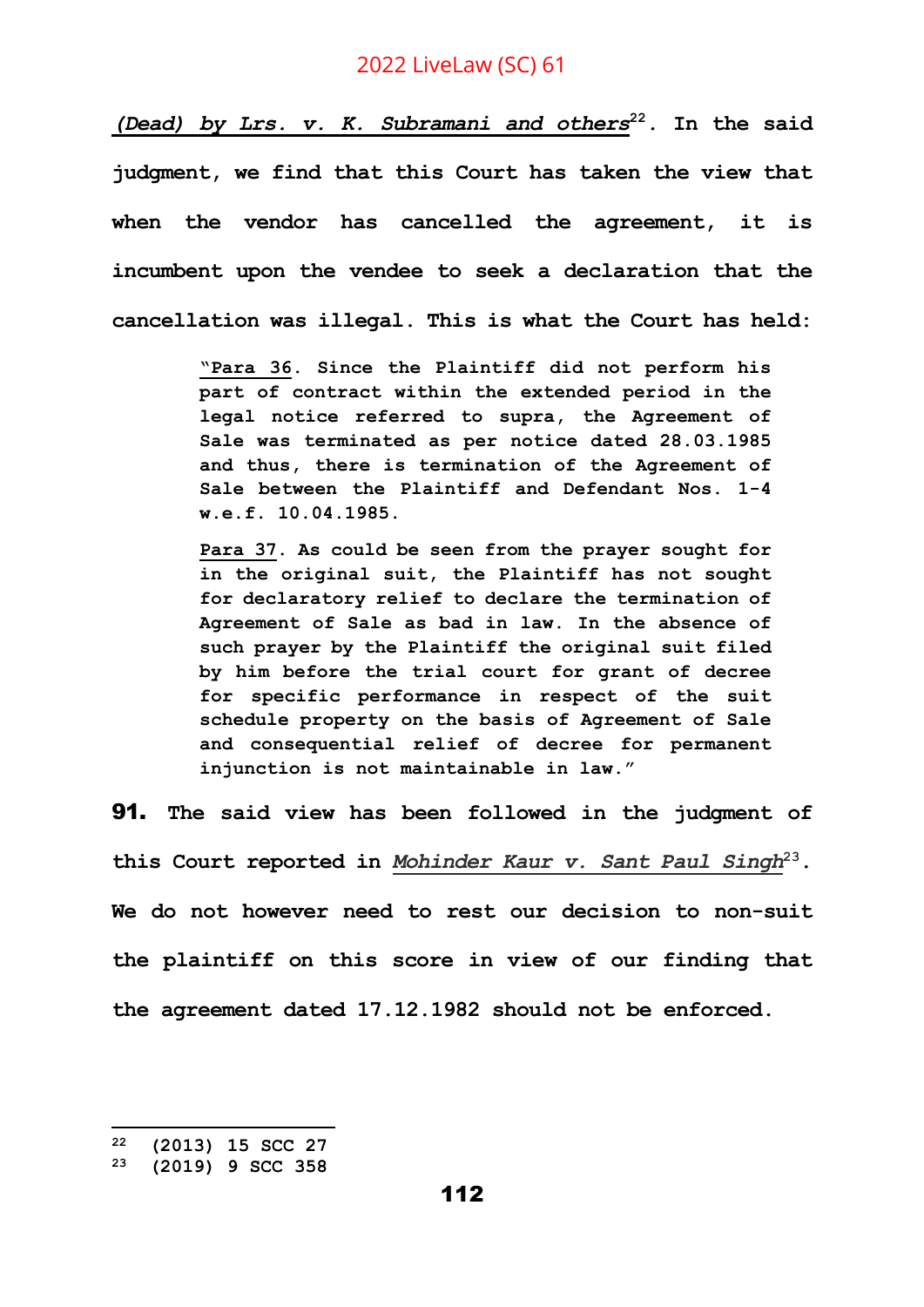### LIS PENDENS

92. **The Doctrine of** *Lis Pendens* **is based on the maxim "***pendente lite nihil innovetur"***. This means that pending litigation, nothing new should be introduced. Section 52 of the Transfer of Property Act, 1882 (for short, 'the TP Act'), which incorporates the Doctrine of** *Lis Pendens***, is based on equity and public policy. It pours complete efficacy to the adjudicatory mechanism. This is done by finding that any disposition of property, as described in the Section by a party to the litigation will, in not any way, detract from the finality of the decision rendered by the court. It is clear that it is not based on the ground of Notice as laid down by Lord Craanworth in**  *Bennamy v. Sabine***, which has been followed by the Privy Council in the decision in** *34 Indian Appeals 102***. We may notice the following discussion in this regard in "The Transfer of Property, by Mulla, 12th Edition:**

> **"The rule is, therefore, based not on the doctrine of notice, but on expediency, ie, the necessity for fine adjudication. It is immaterial whether the alienee** *pendente lite* **had, or had not, notice of the pending proceeding. This is, of course, no longer**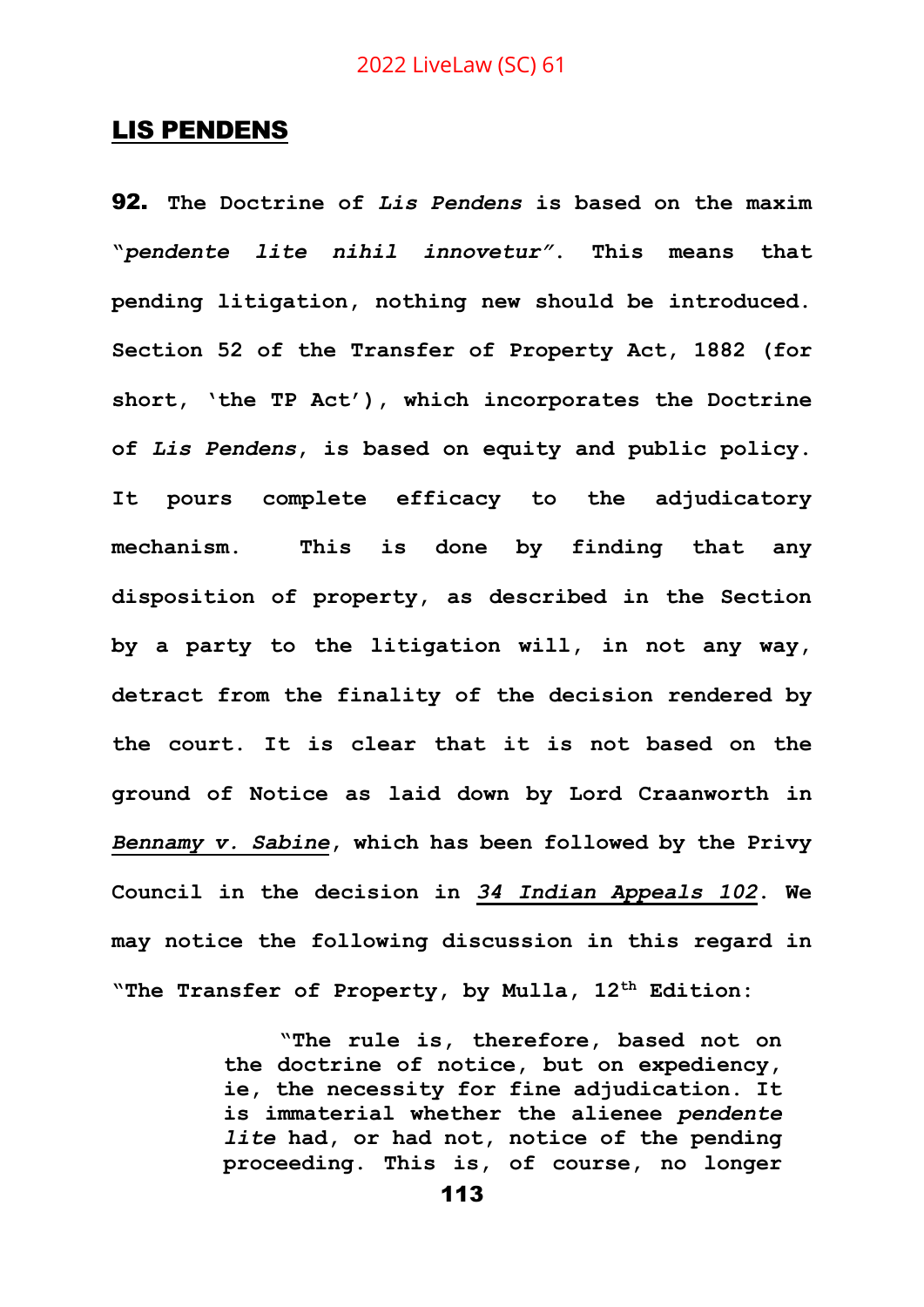**the case in England, or in Gujarat and Maharashtra, where the doctrine only affects transactions** *pendente lite* **if the** *lis* **has been duly registered."**

93. **It is further important to notice that when a transaction is done,** *lis pendens* **or pending a case, the transaction is, as such, not annulled. The transaction is, in other words, not invalidated. In fact, as between the transferor and the transferee, it does not lie in the mouth of the transferor to set up the plea of** *lis pendens* **to defeat the disposition of property. Equally, the Principle of** *Lis Pendens is***, not to be confounded with the aspect of good faith or bonafides. In other words, the transferee or the beneficiary of the property, which is disposed of by a party, cannot set up the case that he acted bonafide or in good faith. This enables the court and the parties in a Suit or a proceeding, which otherwise is in conformity with requirements of Section 52, to proceed in the matter on the basis that the adjudication by the court, will not, in any way, be subverted or delayed, when the day of final reckoning arrives.**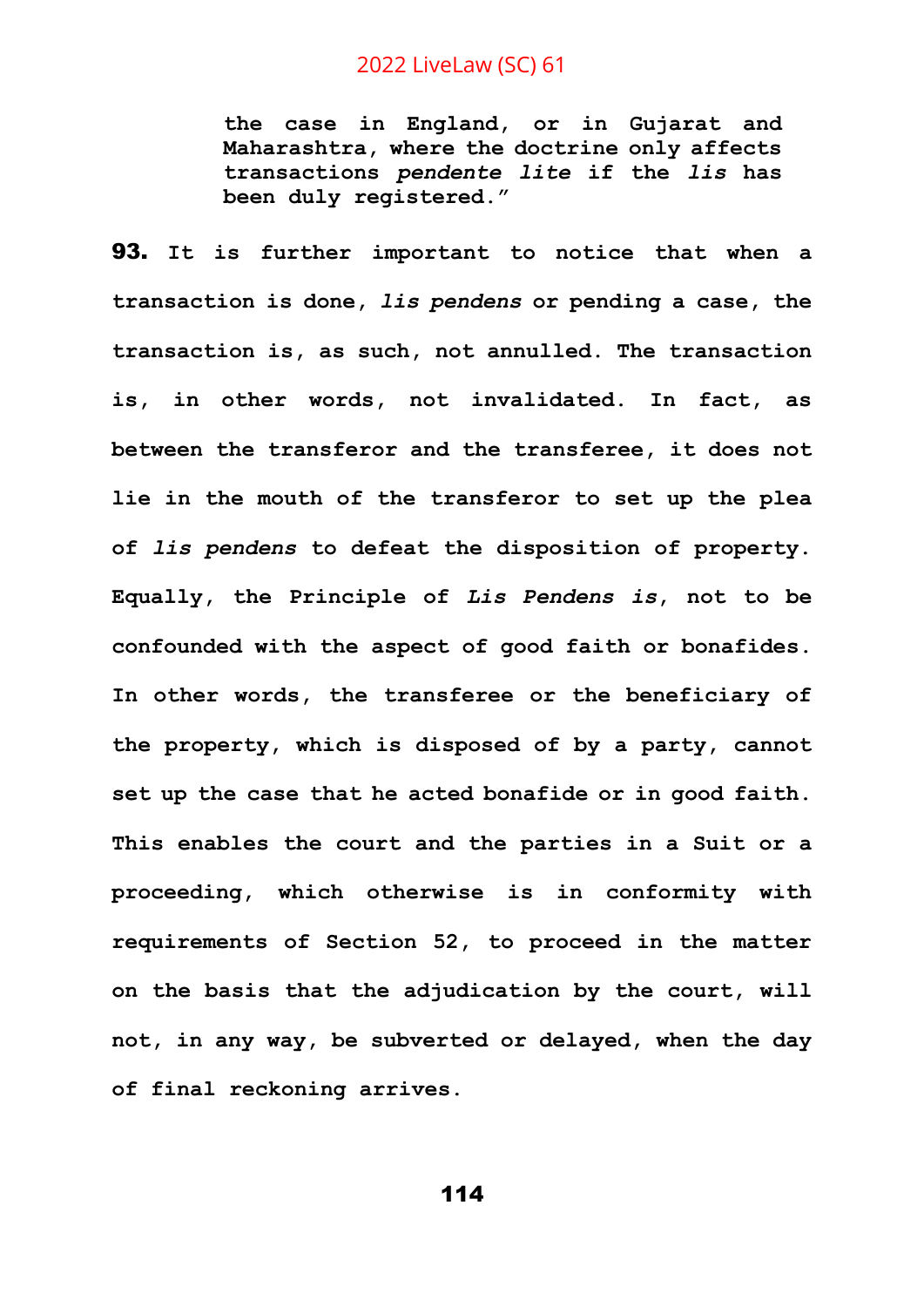94. **The cardinal and indispensable requirement, which flows both from Section 52 and the principle, it purports to uphold, is that the transfer or dealing of the property, which is the subject matter of the proceeding, is carried out by a party to the proceeding. Section 52 uses the word 'party' twice. It refers to the disability of a party to transfer or otherwise deal with the property, pending adjudication. This embargo is intertwined with the beneficiary of the veto against such transfer, being any other party thereto. In fact, the Special Bench of the Madras High Court in** *Manjeshwara Krishnaya v. Vasudeva Mallya and Four Others***<sup>24</sup>, puts the Doctrine of** *Lis Pendens* **as an extension of the Doctrine of** *Res Judicata***. Thus, the sine qua non for the Doctrine of** *Lis Pendens* **to apply is that the transfer is made or the property is otherwise disposed of by a person, who is a party to the litigation. The Doctrine of** *Lis Pendens***, only subject, however, the transfer or other disposition of property to the final decision that is rendered. The** 

**<sup>24</sup> AIR 1918 Madras 578**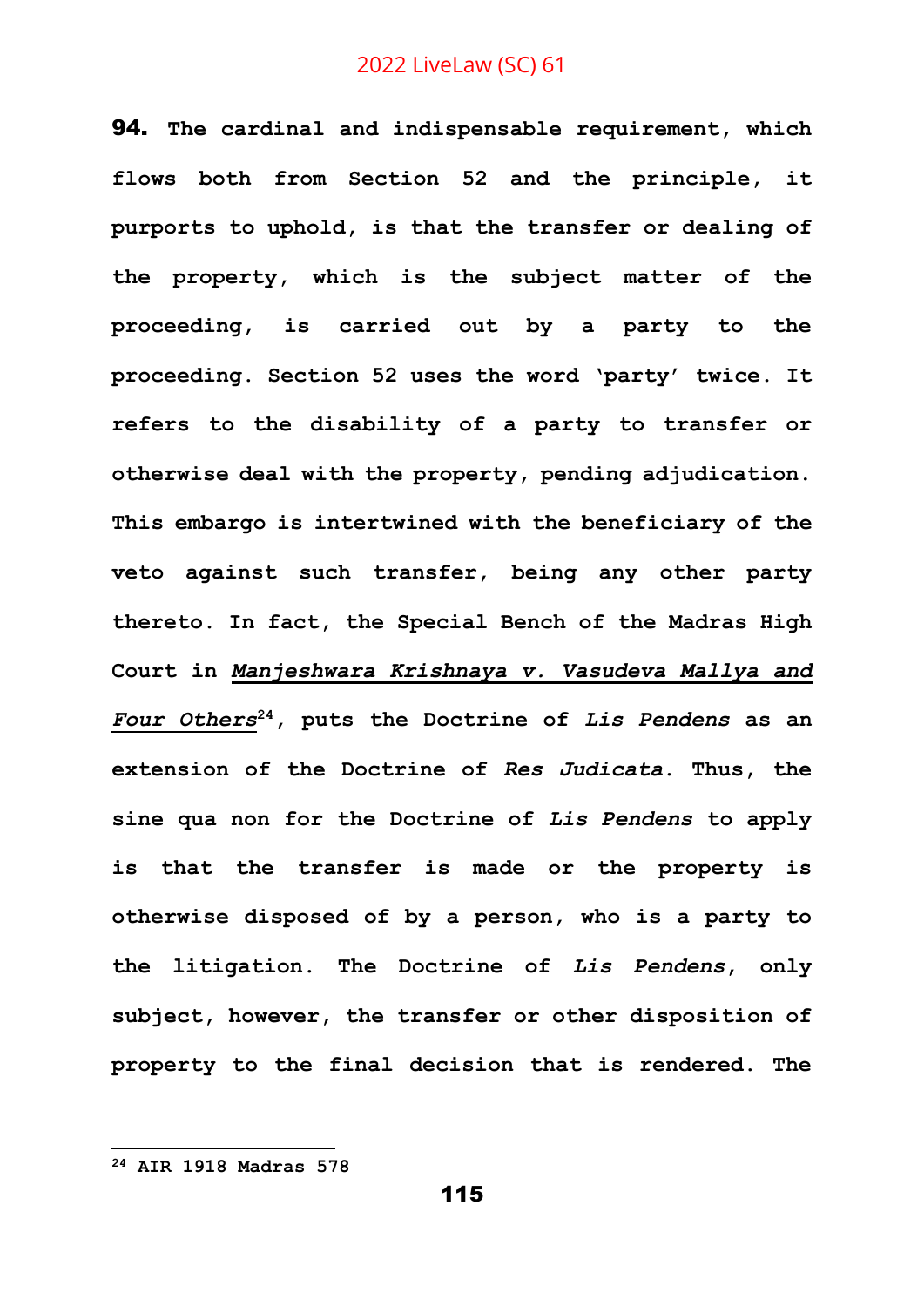**person/party, who finally succeeds in the litigation, can ask the court to ignore any transfer or other disposition of property by any party to the proceeding. This is subject to the condition that transfer or other disposition is made during the pendency of the** *lis***.**

95. **The first defendant died pending the Suit on 06.08.1994. Her death was reported before the Court on 16.01.1995. The plaintiff brought on record, the husband of the first defendant by Order dated 25.08.1995, as defendant No. 1(a). Defendant No. 1(b), who is the son of the second defendant, sold the property on 19.09.1996, in favour of the appellant. It is thereafter that on 09.04.1997, the predecessor in interest of the appellant,** *viz***., the son of the first defendant, and the second defendant were impleaded on 09.04.1997. The transfer made in favour of the second defendant was, therefore, made at a time, when the son of the first defendant was not a party to the Suit. Therefore, it is that the contention was taken before the Trial Court successfully by appellants that the transfer in favour of the appellant was not hit by Doctrine of** *Lis Pendens***.**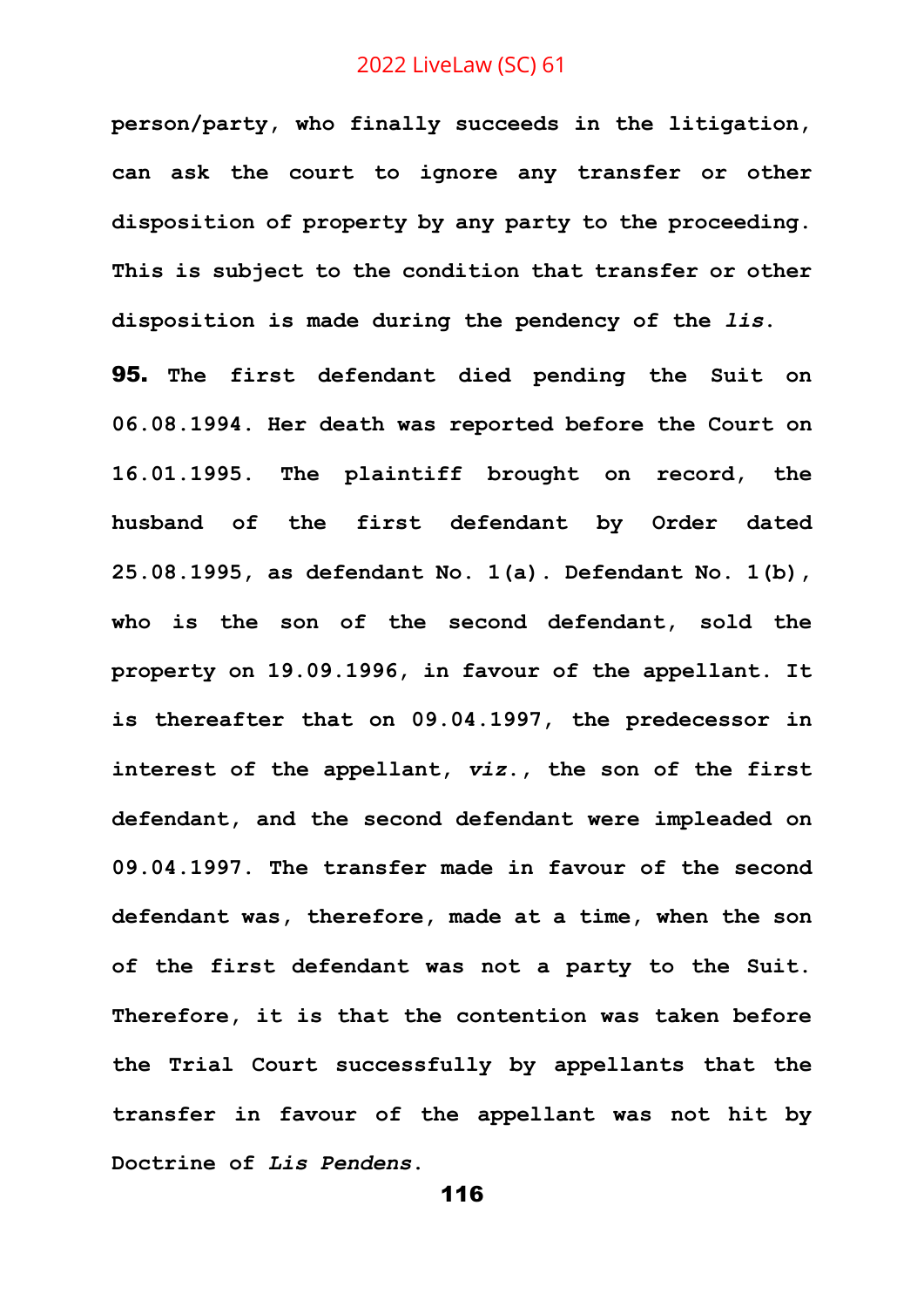96. **The High Court in the impugned Judgment reversed this finding. The High Court, in doing so, employs,**  *inter alia***, the following reasoning:**

> **"78. The position of law with regard to the rights and obligation of a dead person can be succinctly stated thus: The rights which a dead man thus leaves behind him vests in his representative. They pass to some person whom the dead man, or the law on his behalf, has appointed to represent him in the world of the living. This representative bears the person of the deceased, and therefore, has vested in him all the inheritable rights, and has imposed upon him all the inheritable liabilities of the deceased. Inheritance is in some sort a legal and fictitious continuation of the personality of the dead man, for the representative is in some sort identified by the law with him whom he represents. The rights which the dead man can no longer own or exercise in propria persona, and the obligations which he can no longer in propria persona fulfil, he owns, exercises, and fulfils in the person of a living substitute. To this extent, and in this fashion, it may be said that the legal personality of a man survives his natural personality, until, his obligations being duly performed, and his property duly disposed of, his representation among the living is no longer called for. Just as many of a man's rights survive him, so also do many of his liabilities; and these inheritable obligations pass to his representative, and must be satisfied by him. As far as the estate of a dead man is concerned, there are two class of persons who are entitled to it, namely, creditors and beneficiaries. A beneficiary possesses**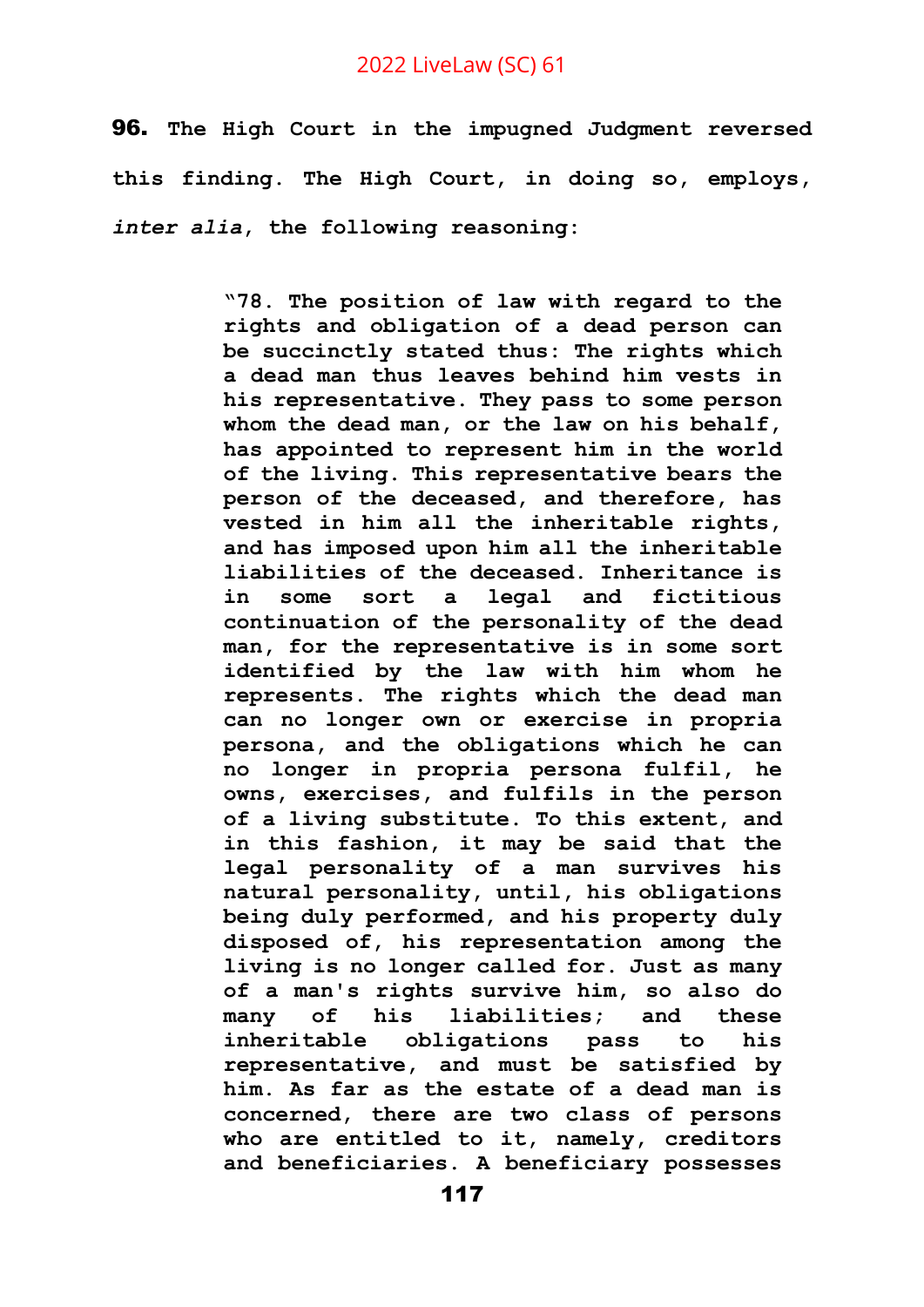**a dual capacity, while he may benefit by inheriting the dead man's estate is also liable to the dead man's obligations. He survives even after his death, especially the obligations concerning immovable property. The beneficiaries who are entitled to the residue after satisfaction of the creditors, are of two classes: (1) those nominated by the last will of the deceased and (2) those appointed by the law in default of any such nomination. They succeed respectively by testamentary succession (ex testamento) or intestate succession (ab intestate) (source: Salmond on Jurisprudence Twelfth Edition, P.J. Fitzgerald). Section 2(11) of the Code of Civil Procedure, 1908 (CPC) defines legal representative to mean a person who in law represents the estate of a deceased person, and includes any person who intermeddles with the estate of the deceased and where a party sues or is sued in a representative character the person on whom the estate devolves on the death of • the party so suing or sued. The aforesaid definition is both exhaustive as well as an inclusive definition. It is exhaustive in the sense that a legal representative means a person who in law represents the estate of immovable property. The beneficiaries who are entitled to the residue after satisfaction of the creditors, are of two classes: (1) those nominated by the last will of the deceased and (2) those appointed by the law in default of any such nomination. They succeed respectively by testamentary succession (ex testamento) or intestate succession (ab intestate) (source: Salmond on Jurisprudence Twelfth Edition, P.J. Fitzgerald)."**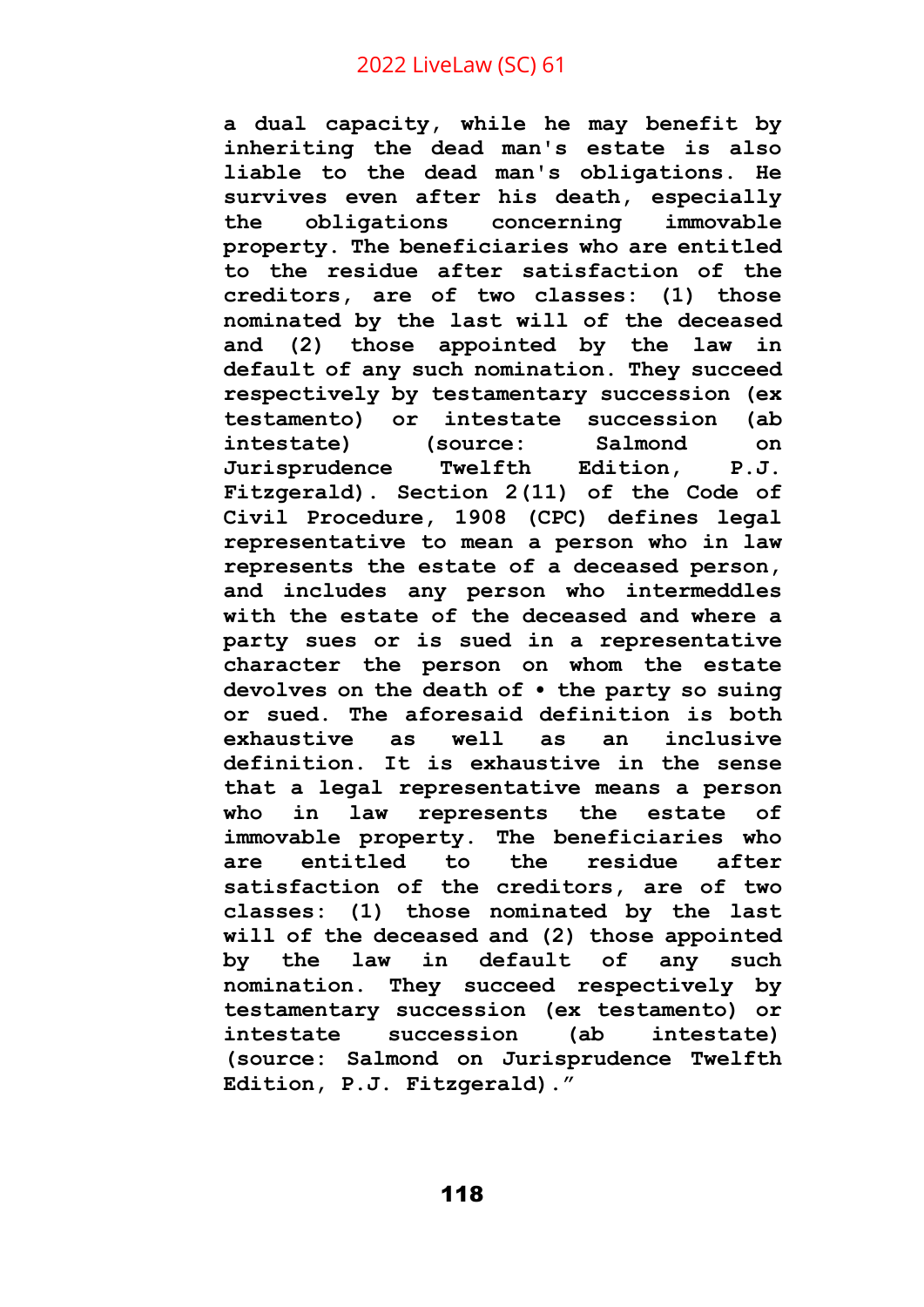97. **Thereafter, the High Court proceeded to consider the distinction between a legal representative as defined in Section 2(11) of the Code of Civil Procedure, 1908 and legal heirs. Still further, the Court also considered the scheme of Order XXII of the CPC and finally proceeds to find as follows:**

> **"79. … Even though defendant No. 1(b) was not arrayed along with his father as a legal heir of the deceased defendant No.1, the fact remains that the estate of defendant No.1, which also includes the suit schedule property was represented through defendant No. 1(a), the husband of defendant No.1. Therefore, the contention that the sale that was made by defendant No. 1(b) in favour of defendant No.2 when defendant No. 1(b) was not a party to the suit is not subject to any direction that may be issued in the suit, and that Sec. 52 of the Act would not apply in the instant case is not a correct understanding of the position of law. Further, in the instant case, defendant No.1(a) also did not inform the trial court that his son was also a legal representative of deceased defendant No.1 and therefore, he also ought to be brought on record as the heir of the deceased defendant No.1 when the application was filed by the plaintiff to bring only him on record as legal heir of deceased defendant No.1. Therefore, it is held that in ' the instant case, the estate of the defendant No.1 was represented through defendant No.1(a) in the suit and that the alienation made by defendant No.1(b) to defendant No.2, even in the absence of defendant No.1(b) being made a party to the suit has no significance.**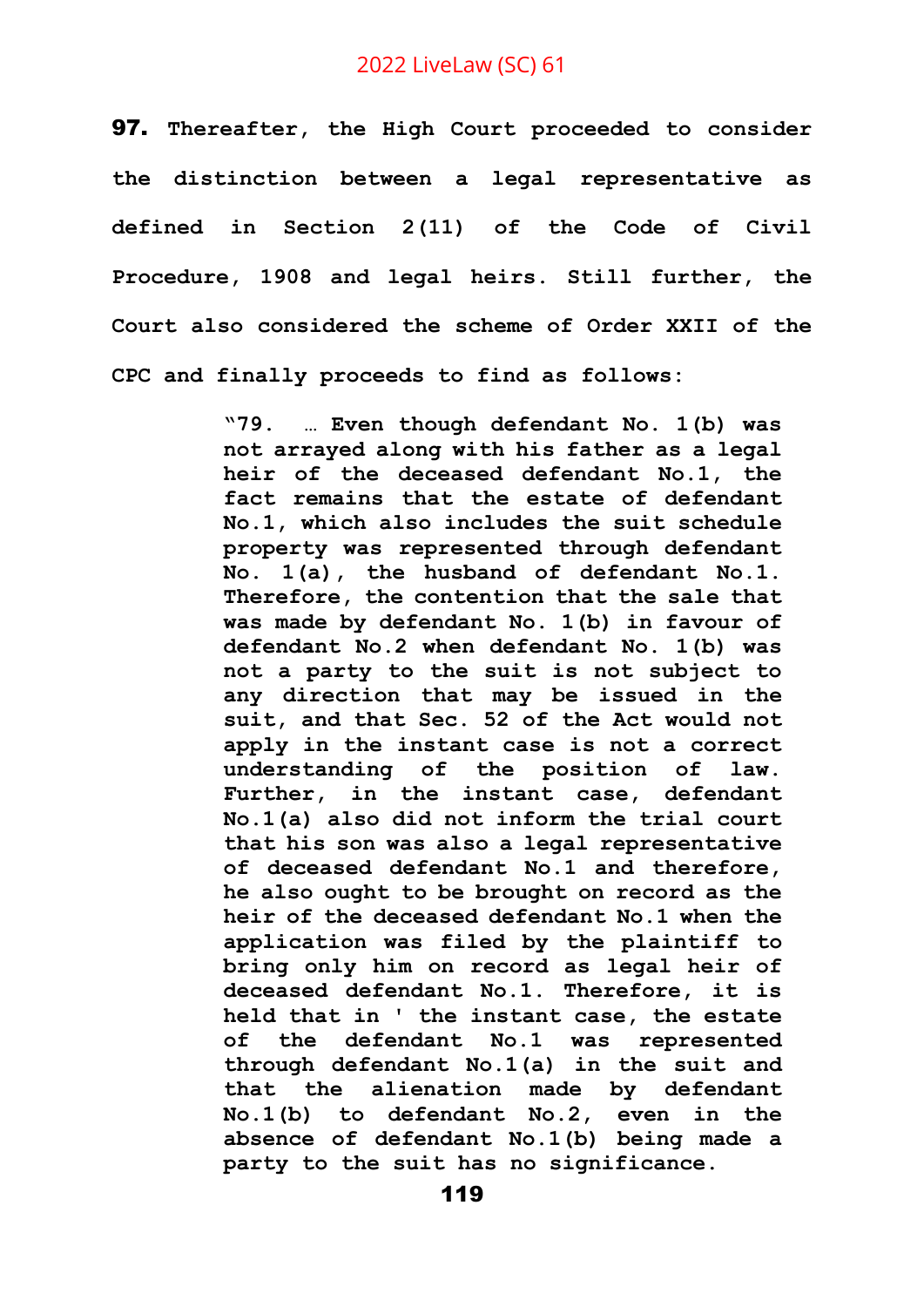**That apart, it is also noted from the evidence of defendant No.2, who has deposed as DW-1, that when the talks for the sale of the suit property took place in June, 1996, defendant No.1(a) along with defendant No.1(b) and the broker Battanna were present. The reason as to why defendant No.1(a) did not disclose about the pendency of the suit when he was by then arrayed as the legal heir of deceased defendant No.1 in the said suit is for obvious reasons. Defendant No.1(a) did not disclose about the pendency of the suit to defendant No.2 only with an intention to deprive the right of the plaintiff in the suit property i.e., by creating third party rights in the said property. Also, it cannot be believed that defendant No.1 (b ), though not arrayed as a legal representative of deceased defendant No.1 (his mother) at that point of time was totally unaware about the pendency of the suit. The legal heirs of deceased defendant No.1 namely her husband and only son resided at the same address. Therefore, constructive, if not actual, notice has to be attributed to defendant No. l(b) regarding the pendency of the suit. By selling the same to defendant No.2 would result in plaintiff's right being jeopardised. As already noted from the evidence of DW-1 and 2, talks for the sale of the suit site by defendant Nos.1 (a) and l(b) were held with defendant No. in the first week of June, 1996. In fact, at that point of time, the BDA had not yet conveyed the site in the name of the defendant No.1(b). BOA did so only on 14/06/1996. …"**

**The High Court has relied on the decision of the Madras High Court in** *Nallakumara Goundan v. Pappayi Ammal and*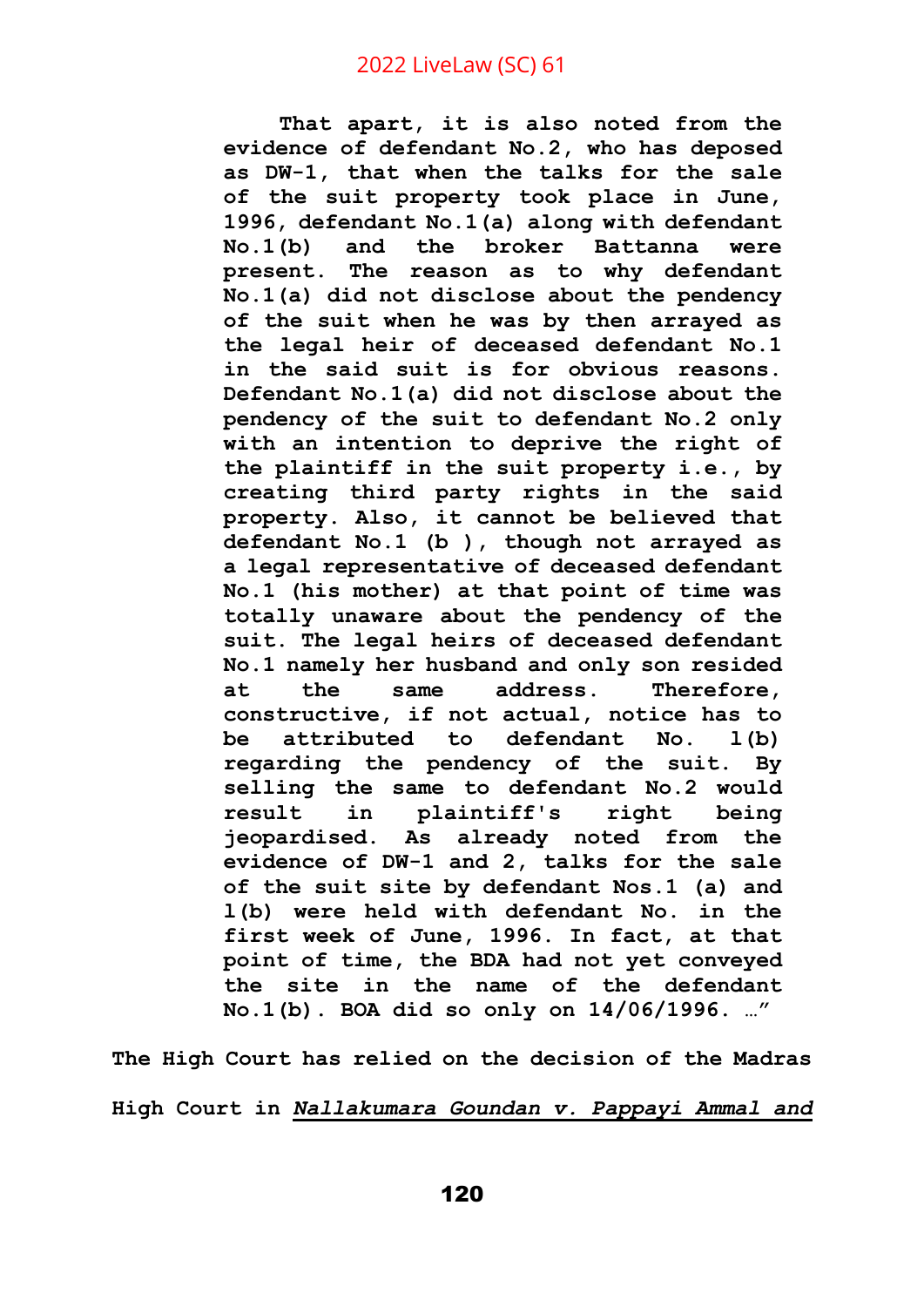*Another<sup>25</sup>.* **In the said case, after the death of the party, a legal representative disposed of the plaint schedule property within the period provided for substituting the dead person with the legal representative. It was in the said context held by the Madras High Court as under:**

> **"…The same principle should, I think, apply to a case where as here the original defendant died and the alienation was made after his death and before the filing of the application to bring his legal representative on record. The suit must be deemed to be pending against the legal persona of the deceased i.e., against his legal representative and must be deemed to continue until at least the expiration of the time limited by any law of limitation to bring him on record. Whether if an application is made long after the expiration of the time fixed for bringing the legal representative on record and an alienation is made by the legal representative and later on the plaintiff in the action seeks to set aside the abatement and to bring the legal representative on record, and that is ordered, the doctrine of lis pendens applies or not does not arise and need not be considered. There may be difficulties in such a case, but where the alienation is made within the time prescribed for bringing the legal representative on record, it is a clear case and there can be no doubt whatever that the rule does apply…"**

**<sup>25</sup> AIR 1945 Mad 219**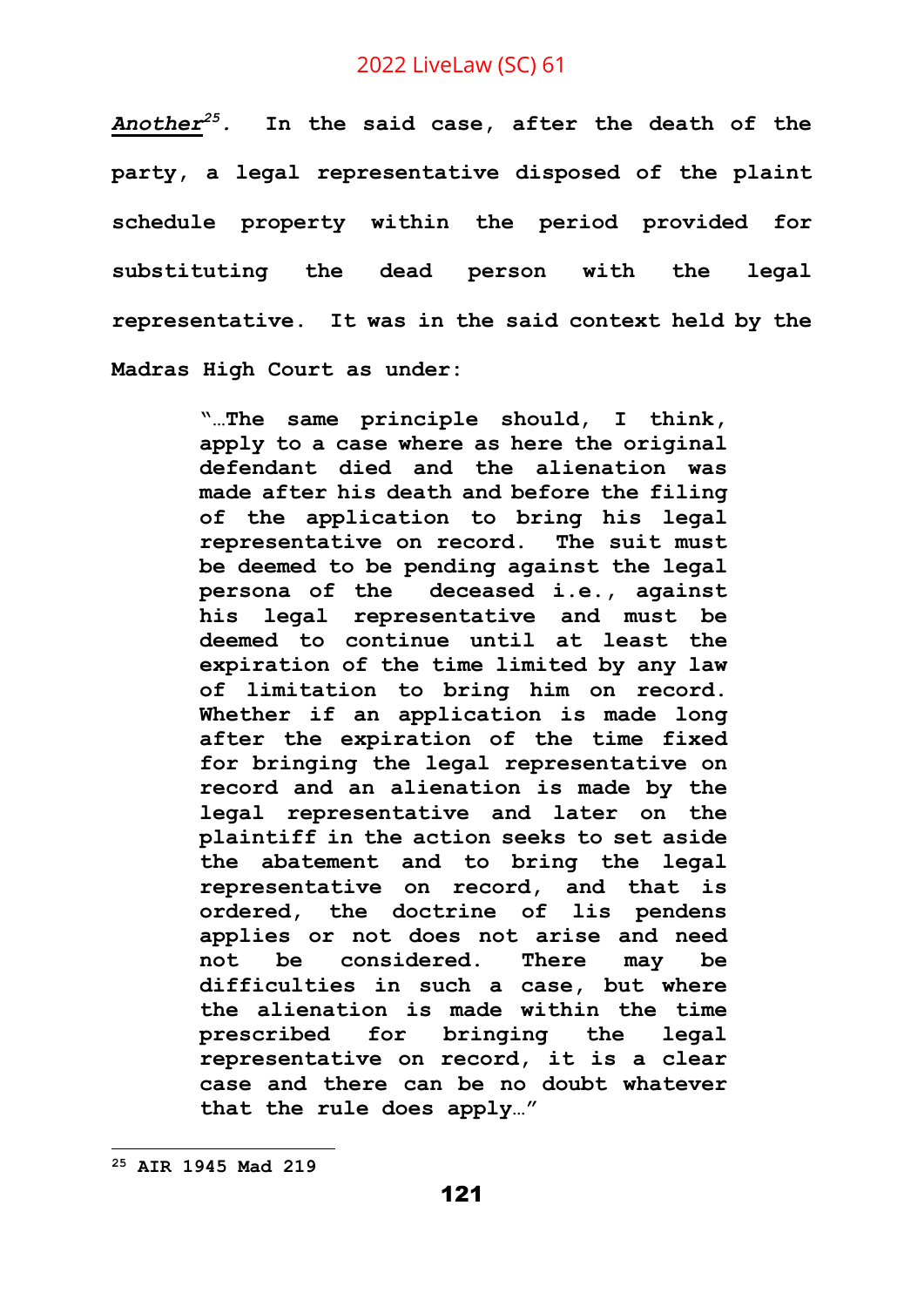98. **Thereafter, the Court concluded that in the circumstances, Section 52 of the TP Act squarely applied.** 

99. **It would appear that the High Court has, in arriving at the finding that the transfer in favour of the appellant is hit by** *lis pendens***, taken into consideration the Doctrine of Notice/Constructive Notice. We have already observed that the Doctrine of Notice and Constructive Notice would be inapposite and inapplicable. Neither the fact that the transferee had no notice nor the fact that the transferee acted bonafide, in entering into the transaction, are relevant for applying Section 52 to a transaction. This is unlike the requirement of Section 19(1)(b) of the Specific Relief Act whereunder these requirements are relevant.**

100. **The decision of the Madras High Court in**  *Nallakumara Goundan* **(supra) turned on in its own facts as indicated by the said court itself. In other words, that was a case where even within the period of limitation for substitution of the legal representative**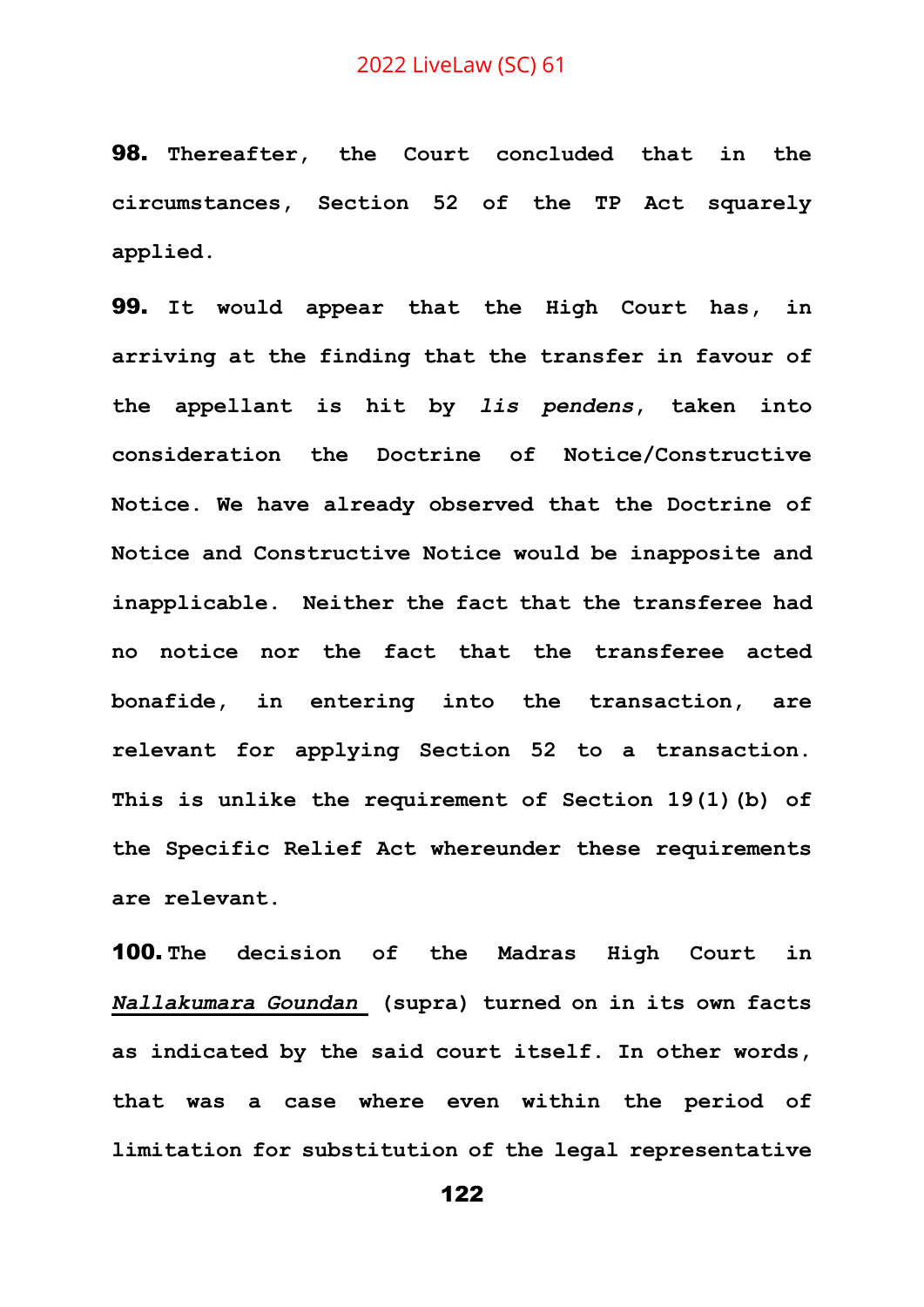**of a deceased party in a suit, the legal representative purported to deal with the property. It was in the said context that the court proceeded to hold that lis pendens would apply. In this case the transfer in favour of the second defendant took place on 16.09.1996. The vendor and the vendee namely defendant 1(b) and the second defendant were not parties on the date of the transaction. They were impleaded only almost one year thereafter. No doubt we are not oblivious to the role played by defendant 1(a) namely the husband of the first defendant who gave his 'no objection' to the assignment of the entire rights in favour of his son namely defendant 1(b) without which BDA could not have assigned the right in favour of defendant 1(b). Though not urged by the plaintiff, could it be said that as defendant 1(a) was already a party and this must be treated as a case were defendant 1(a) as 'otherwise dealt' with the property within the meaning of Section 52 without which the title would not vest in defendant 1(b). A transfer which is made lis pendens it is settled law, is not a void document. It does create rights as between the parties to the sale.**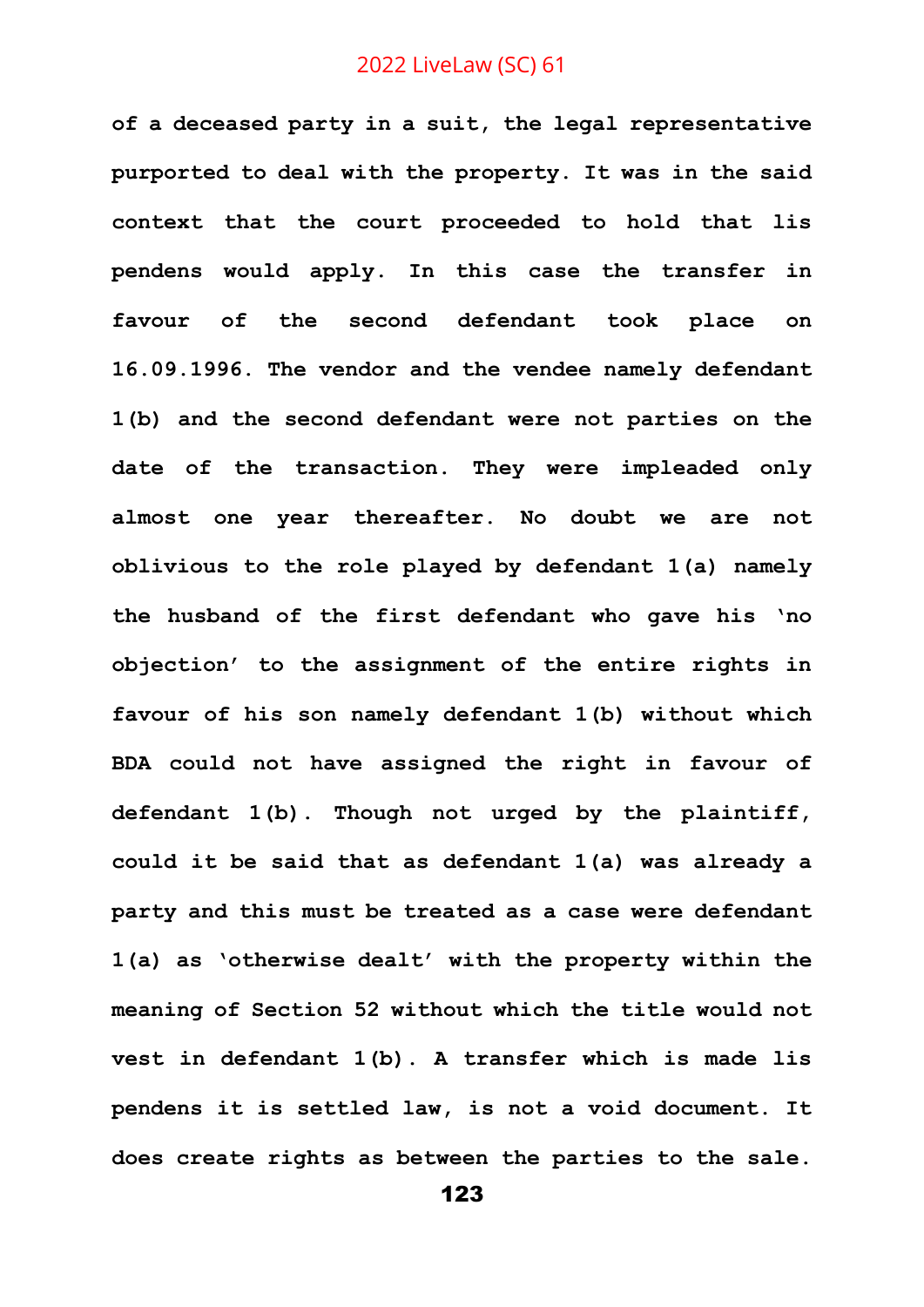**The right of the party to the suit who conveys his right by a sale is extinguished. All that Section 52 of the Transfer Property Act provides is that the transfer which is made during the pendency of the proceeding is subjected to the final result of the litigation. Even assuming for a moment that the conduct of defendant 1(a) the father of defendant 1(b), in giving a no objection and thereby enabling defendant 1(b) to derive the title exclusively to the property and which title stood conveyed to the second defendant attracted, the principle of lis pendens, it would still not invalidate the sale. At best, the plaintiff can contend that, should he be entitled for a decree of performance the sale in favour of the second defendant should be subjected to such decree. As far as the transfer is made by defendant 1(b) to the second defendant in his own right and in so far as defendant 1(b) was not a party and by the time the sale was effected the period of limitation for impleading defendant 1(b) had already clearly expired even the principle laid down in the decision of the Madras High Court would not apply and the High Court was not correct**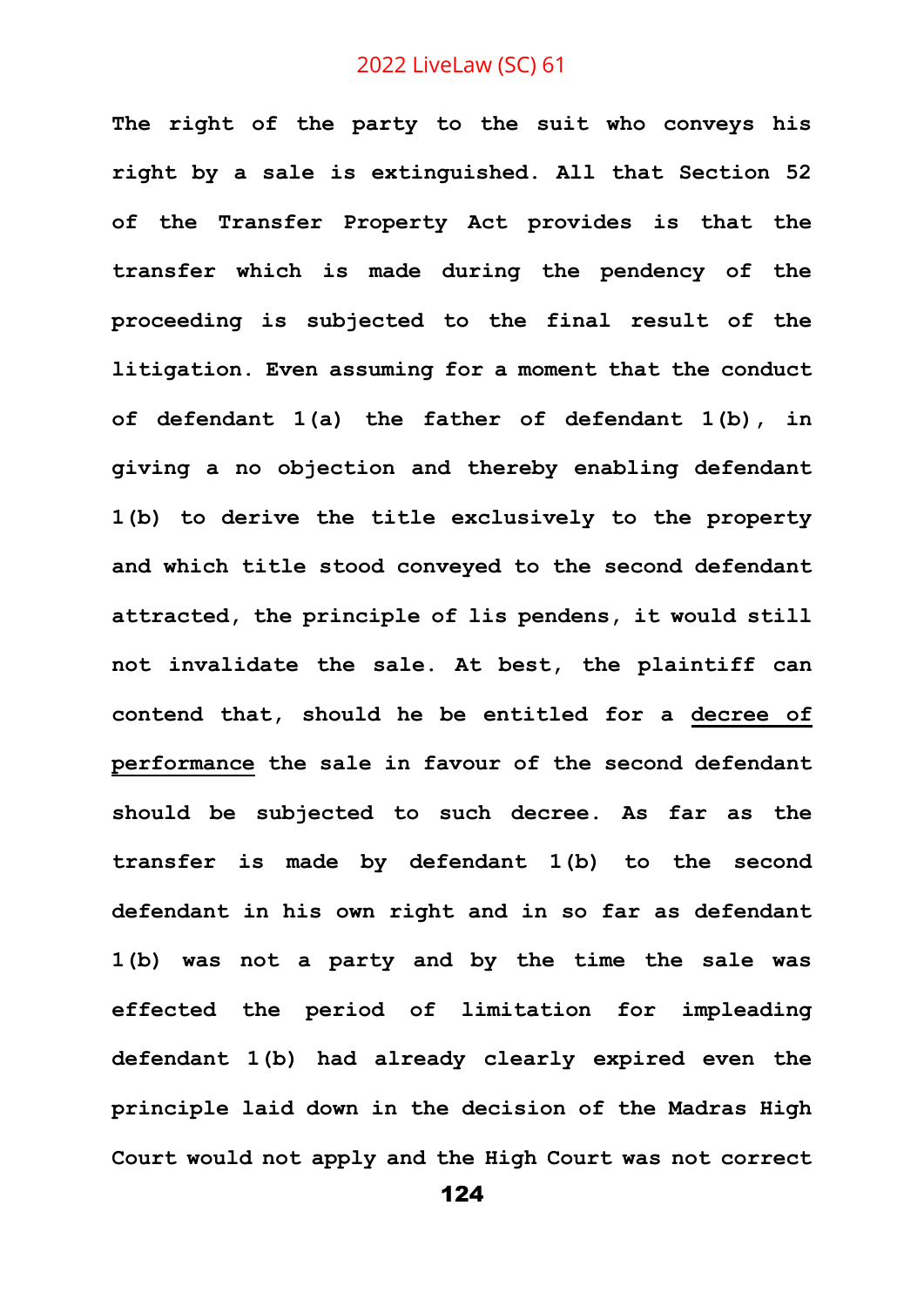**in finding that the sale by defendant 1(b) in favour of second defendant was hit by lis pendens.** 

# IS THE SECOND DEFENDANT, A BONAFIDE PURCHASER?

101. **The Trial Court has found that the second defendant is a bonafide purchaser. The High Court holds otherwise. The purchase of the Suit site is purported to be made by the second defendant on 17.09.1996. The High Court, after going through the evidence, enters the following findings.**

> **The negotiations took place first time in June, 1996 and, at that time, the Suit was pending. The BDA has not yet registered the conveyance in favour of defendant 1(b). Even before the BDA executed the sale deed in favour of defendant 1(b), he had decided to enter into the agreement. The conveyance in favour of defendant 1(b) was entered only on 14.06.1996 and he executed the sale deed in favour of the second defendant on 19.09.1996. The second defendant has deposed that he met not just DW2 along with the broker but he had also met the father of DW2,** *viz***.,**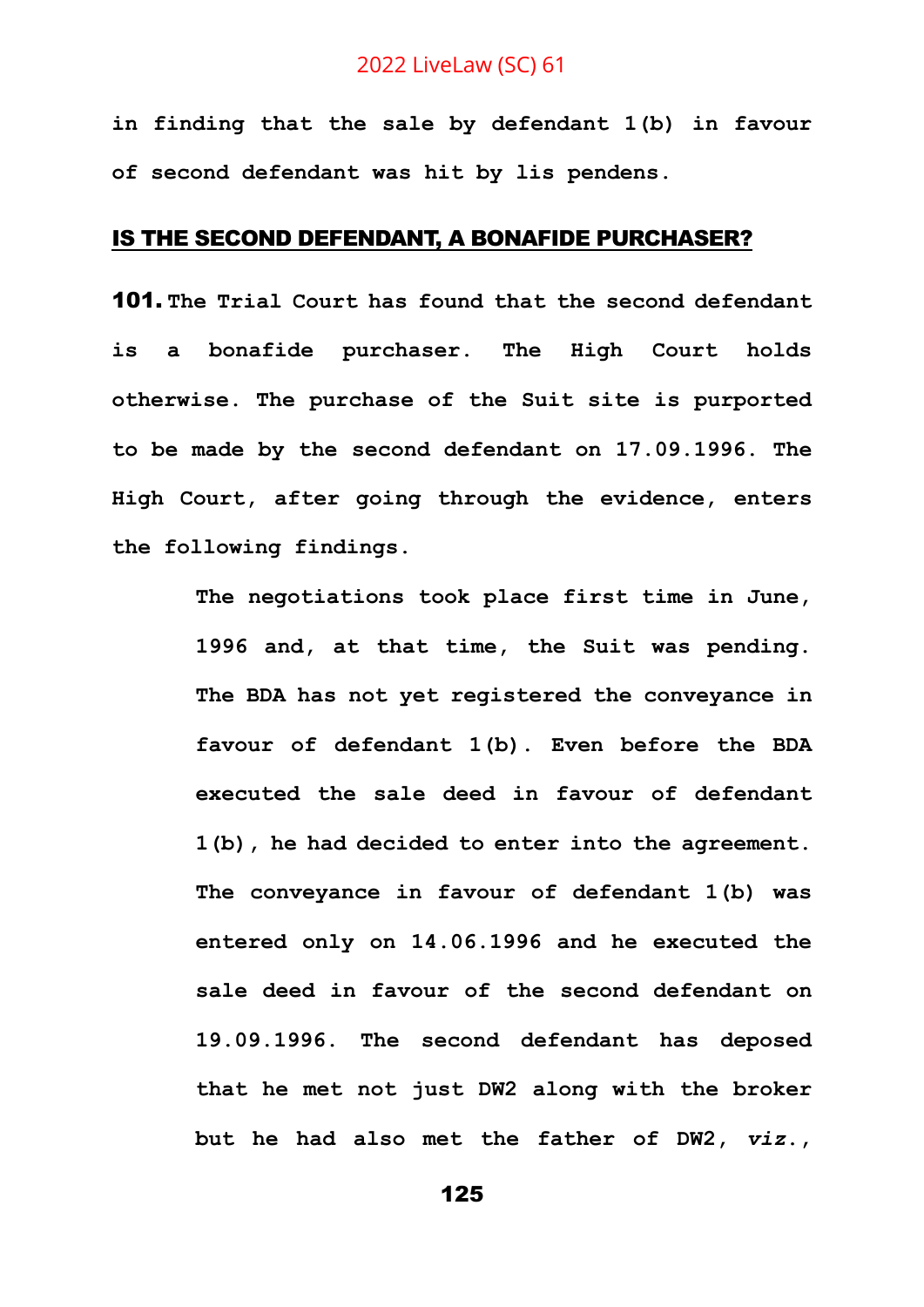**defendant 1(a), who was arrayed as the legal representative of the first defendant. Only photocopies of documents were given to the second defendant before the sale. Defendant No.2 did not make any inquiry about the original. It must be presumed that second defendant had notice of the agreement to sell the Site in respect of which the Decree for Specific Performance was sought. The Court, then, referred to Section 3 of the TP Act and brings in the concept of constructive notice. Had the second defendant made inquiries with regard to the original possession certificate, the truth would have been revealed. Much is said about no inquiry is being made about the original possession certificate. The High Court notes that the agreement to sell with the plaintiff is not registered but, again, it draws inference from absence of inquires by the second defendant about why the original possession certificate was not handed over to him. The fact that defendant 1(a) did not reveal to the second defendant about the**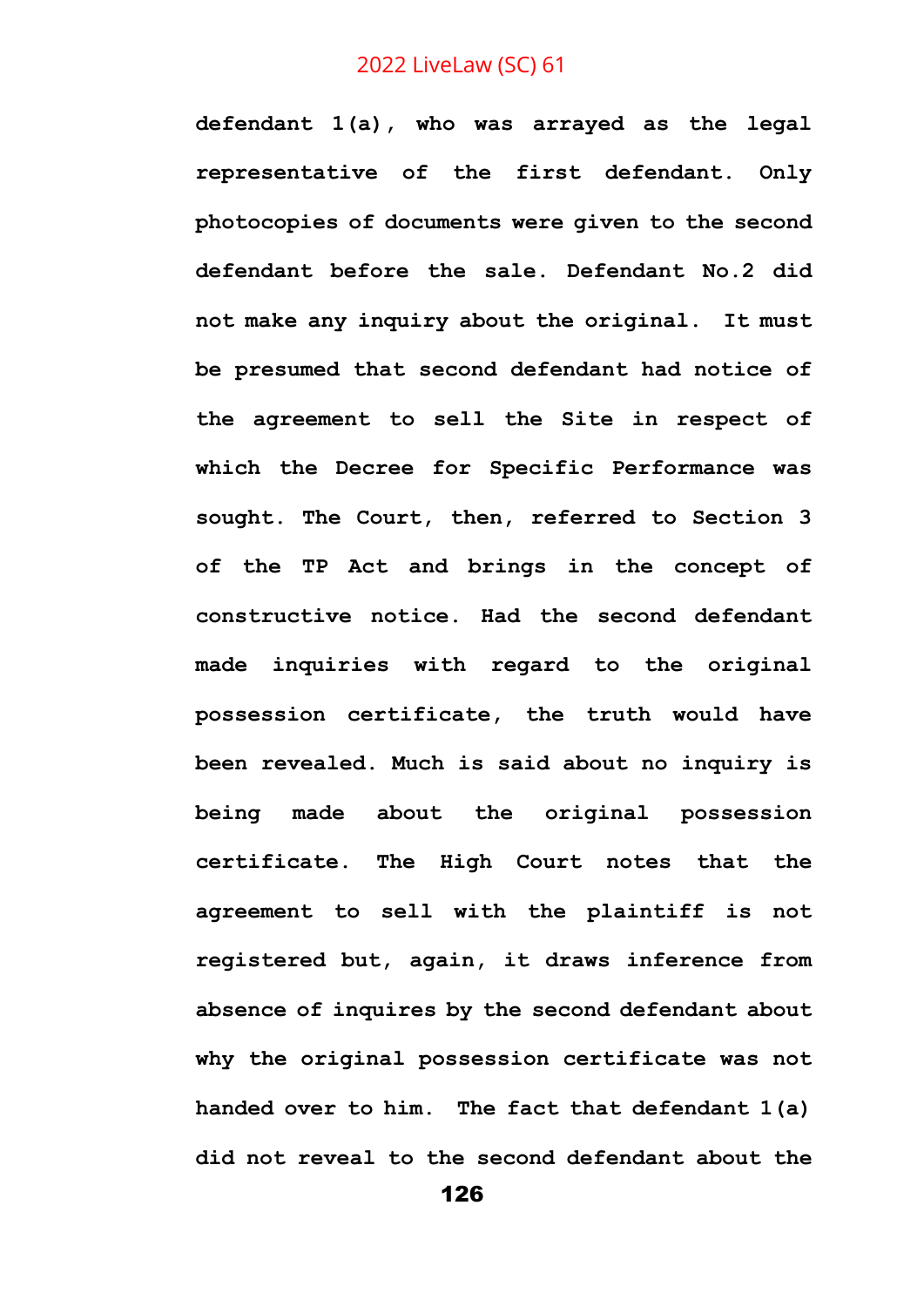**pendency of the Suit, is, on the one hand noted but the Court holds that even then, the second defendant ought to have made inquiry about pendency of any litigation. The fact that second defendant 1(b) as DW2 admitted that he had no material to support the fact that he had received Rs.4,50,000/-, was a very valuable in mid 1990s, if considered.** 

**The Court questions the idea that second defendant who was only 20 years of age and involved in agricultural operations and milk vending business, who had no intention of settling in Bangalore, would have thought of purchasing a site in Bangalore. The amount of consideration was not deposited in any bank. The Court proceeds to hold that on an overall reappreciation, it was found that he was not a bonafide purchaser for value without notice. Thereafter the High Court further proceeds to pose the question as to why the second defendant, who is the resident of Nagamangala Taluk, engaged in agricultural operation and milk vending**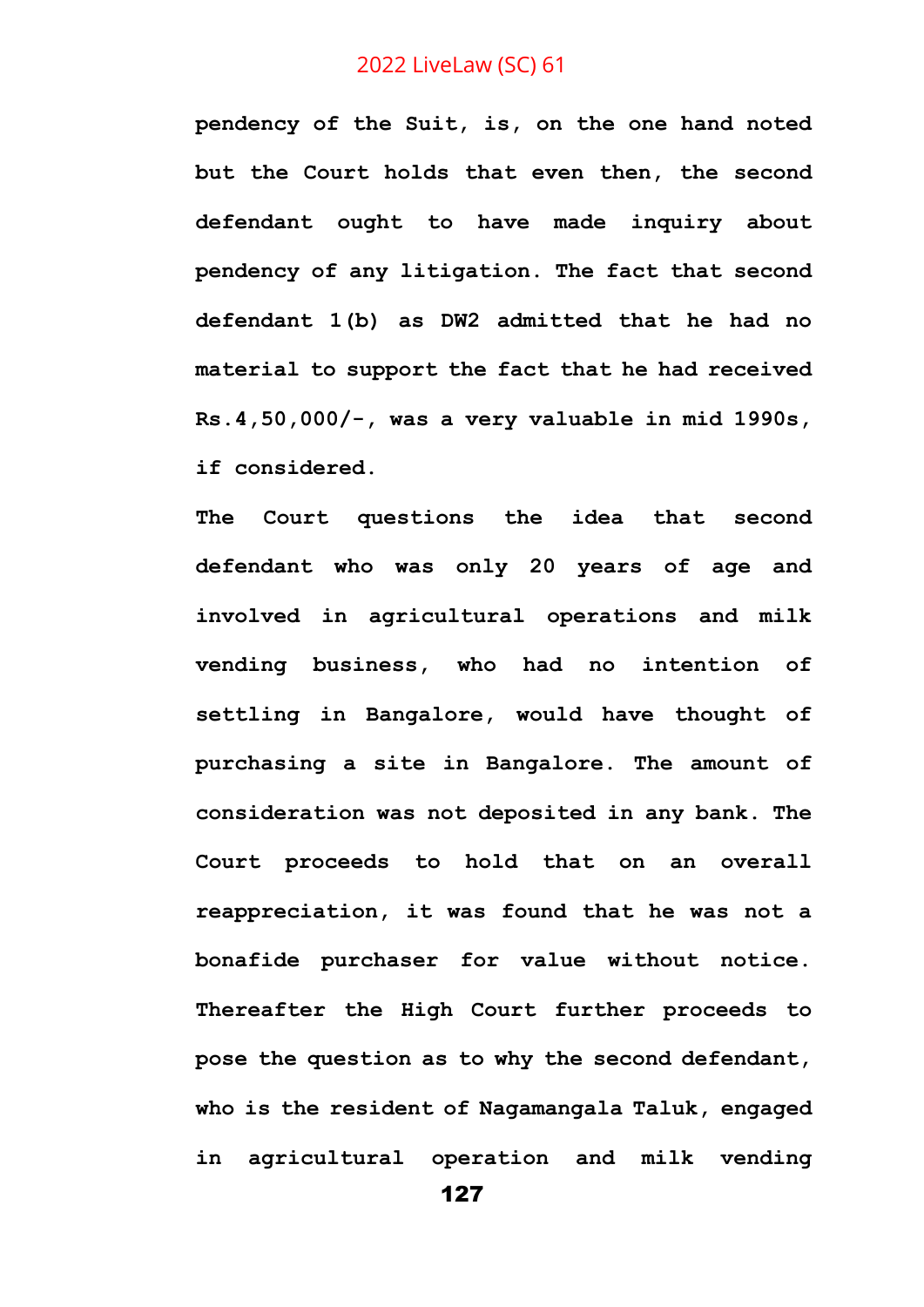**business, should enter into an agreement in Bangalore, that too, when he is 20 years old.**  *Betanna***-the alleged broker, was not examined. Thereafter, the High Court proceeds to even find that the entire transaction between defendant No. 1(b) and the second defendant is a sham transaction, made only to defeat the plaintiff. In the next paragraph, however, applying Sections 3 and 54 of the TP Act, it is again found that the second defendant is not a bonafide purchaser for value. Finally, it was found, by answering point No.2, that second defendant is not a bonafide purchaser for value without notice of the agreement to sell in favour of the plaintiff.** 

102. **We must, in the first place, notice that on a perusal of the plaint, even after the amendment, there is no case set up by the plaintiff that the sale deed executed in favour of the second defendant, is a sham transaction. A sale deed, which is a mere sham and a purchase, which is not bonafide, are two different things. In the case of sham transaction, no title is**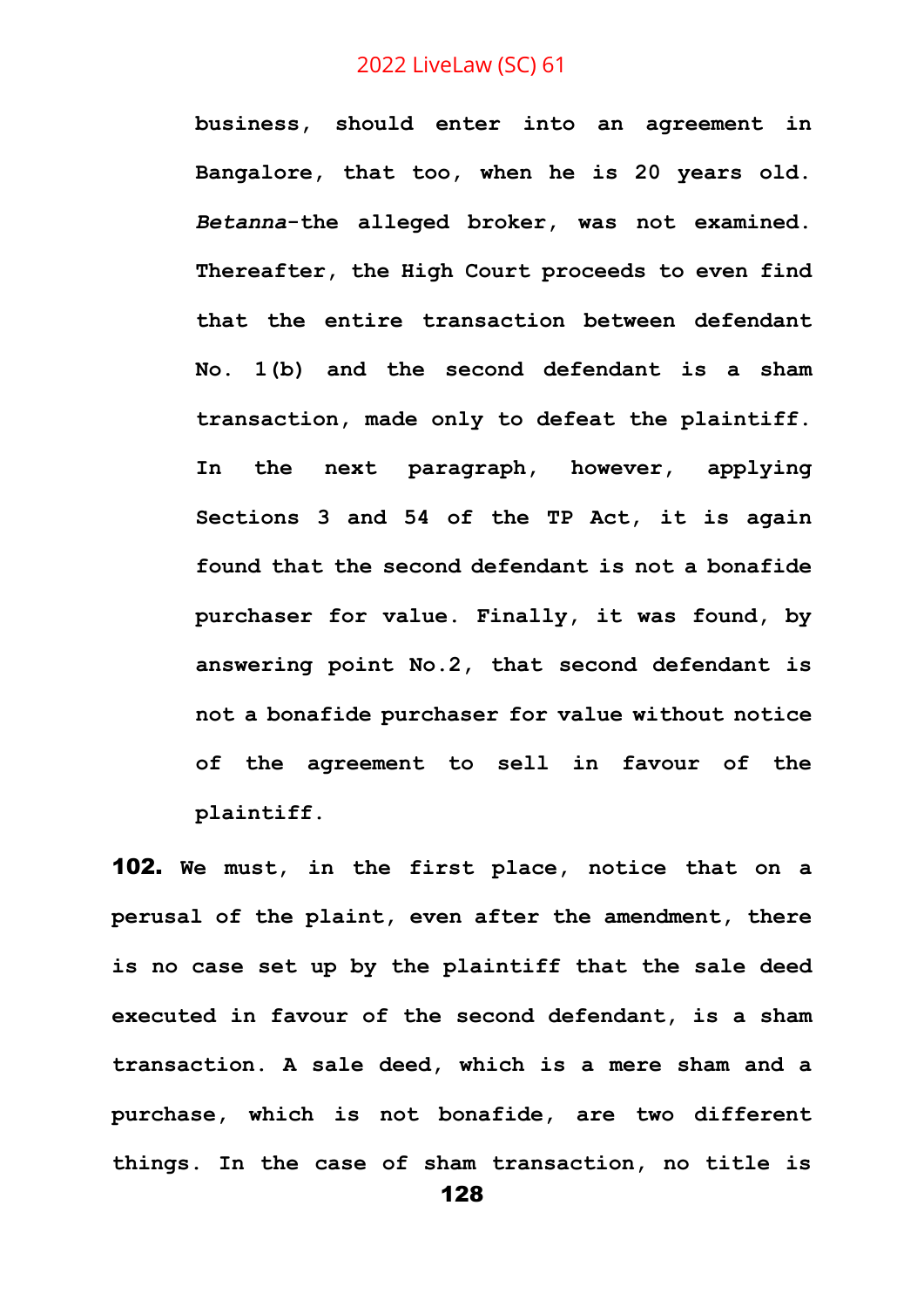**conveyed to the purchaser. In the case a sale transaction, which is not a sham, the title of the transfer is, indeed, conveyed to the transferee. A purchase may be bonafide or not bonafide. In a sale, which is not a bonafide, words "bonafide sale", is used in the context of pending Suit and from the point of view of Section 19(1)(b) of the Specific Performance Act. It is difficult to dub it as a sham transaction. A transaction cannot be a sham transaction and a sale, which is afflicted with absence of bonafides, at the same time. Even proceeding on the basis that the second defendant was not a bonafide purchaser, it is not the same thing as holding that it is a sham transaction.**

103. **In the plaint, which was amended, the plaintiff has averred,** *inter alia***, as follows:**

> **"lOC. The Plaintiff submits that taking advantage of the fact that the son was not on record, the husband accorded no objection in favour of the BDA so as to ensure that the Sale Deed was executed in favour of HK Sudarshan alone and thereafter the Second legal representative sold the Schedule Property in favour of the Second Defendant. The Plaintiff submits that the Defendants are aware of the pendency of the suit and of**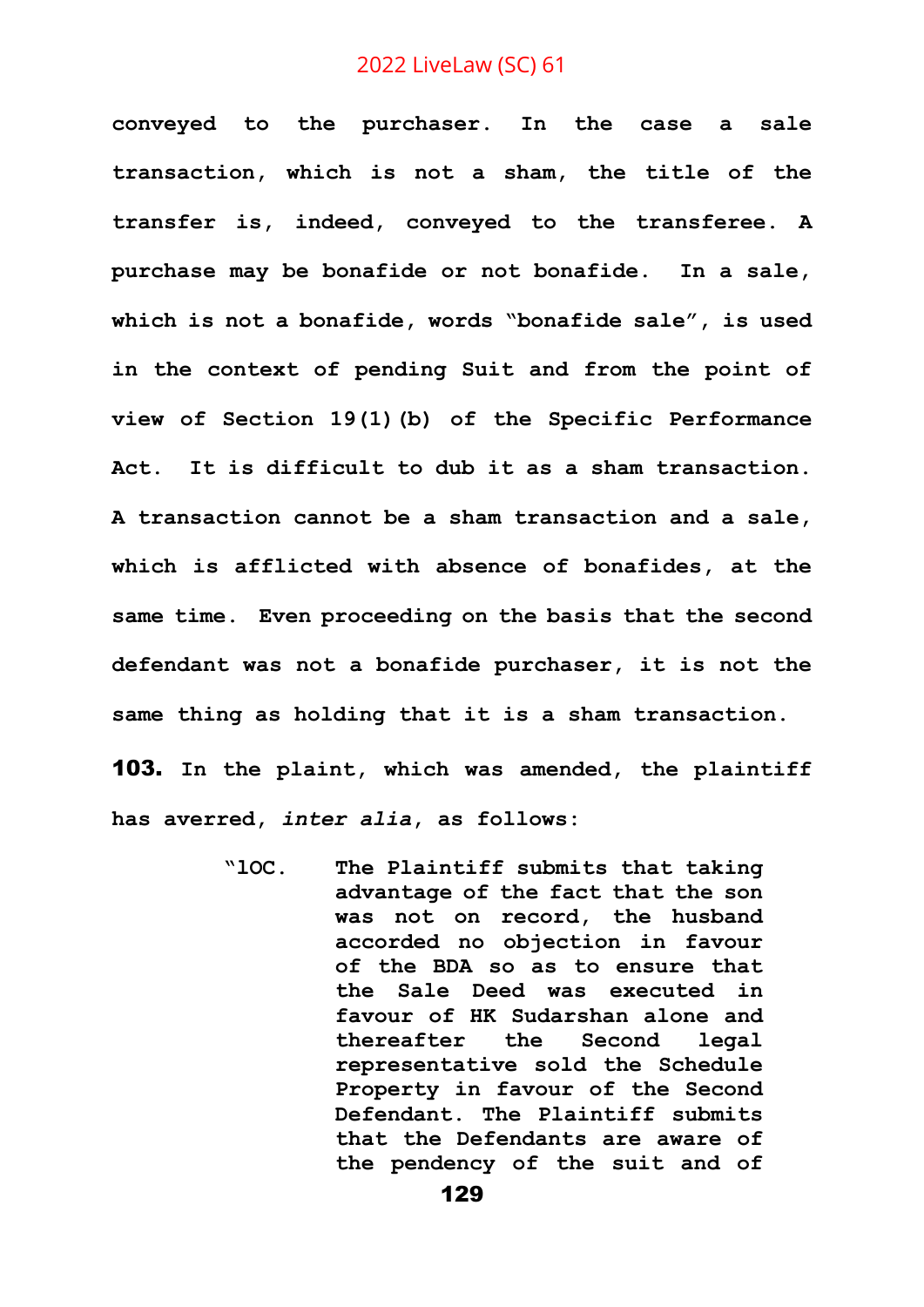**the subsistence of the Agreement of Bale in favour of the Plaintiff. The Sale Deed en executed in favour of the said person i.e., the Second Defendant is hit by the Doctrine of lis pendens and the Second Defendant's title to the Schedule Property is subject to the outcome of the present suit.**

**10D. The Plaintiff submits that the Second Defendant is not a bonafide purchaser for value. The sale in favour of the Second Defendant is with the sole intention of complicating the matters in controversy and to prejudice the case of the Plaintiff. Therefore, the Plaintiff submits that the Sale Deed executed in favour of the Second Defendant does not in any way restrict the right of the Plaintiff to seek Specific Performance of the Agreement of Sale executed in favour of the Plaintiff."**

104. **Therefore, we are inclined to hold, in the first place that the High Court erred in finding that the transaction was a sham transaction. As far the question, as to whether second defendant was not a bonafide purchaser, it is the case of the second defendant that the High Court has erred in not noticing that in the evidence, the second defendant deposed that his vendor disclosed to him that the original**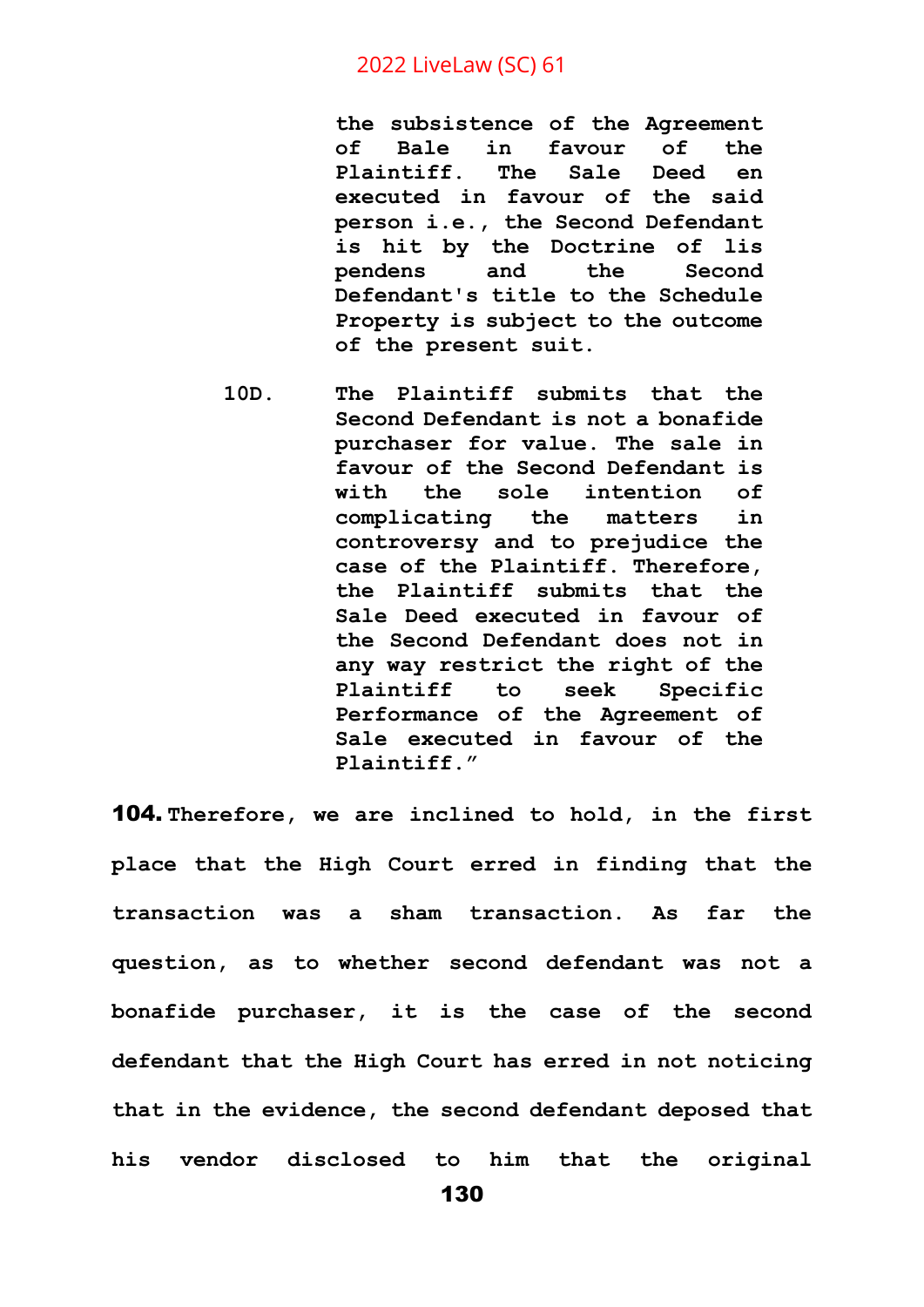**possession certificate was lost and produced duplicate possession certificate. This evidence is incongruous with the finding of the High Court that the second defendant had not made any inquiry as to why the original possession certificate was not handed over. The second defendant had deposed about inquiry being made and being informed that the original possession certificate was lost. The second defendant further complains that the High Court itself has found that the vendor of the second defendant has admitted that no information was given to the second defendant regarding the pendency of the Suit and, therefore, the High Court has erred in reversing the finding of the Trial Court, which had found that inquiry as contemplated in Section 3 of the TP Act had been made by the second defendant for purchasing the property. Second Defendant had visited the Site. The finding based on defendant being 20-years old or the husband of the vendor, being an MLA, was pointed out to be irrelevant. It is further the case of the second defendant that construction was made and he is living in the property since more than**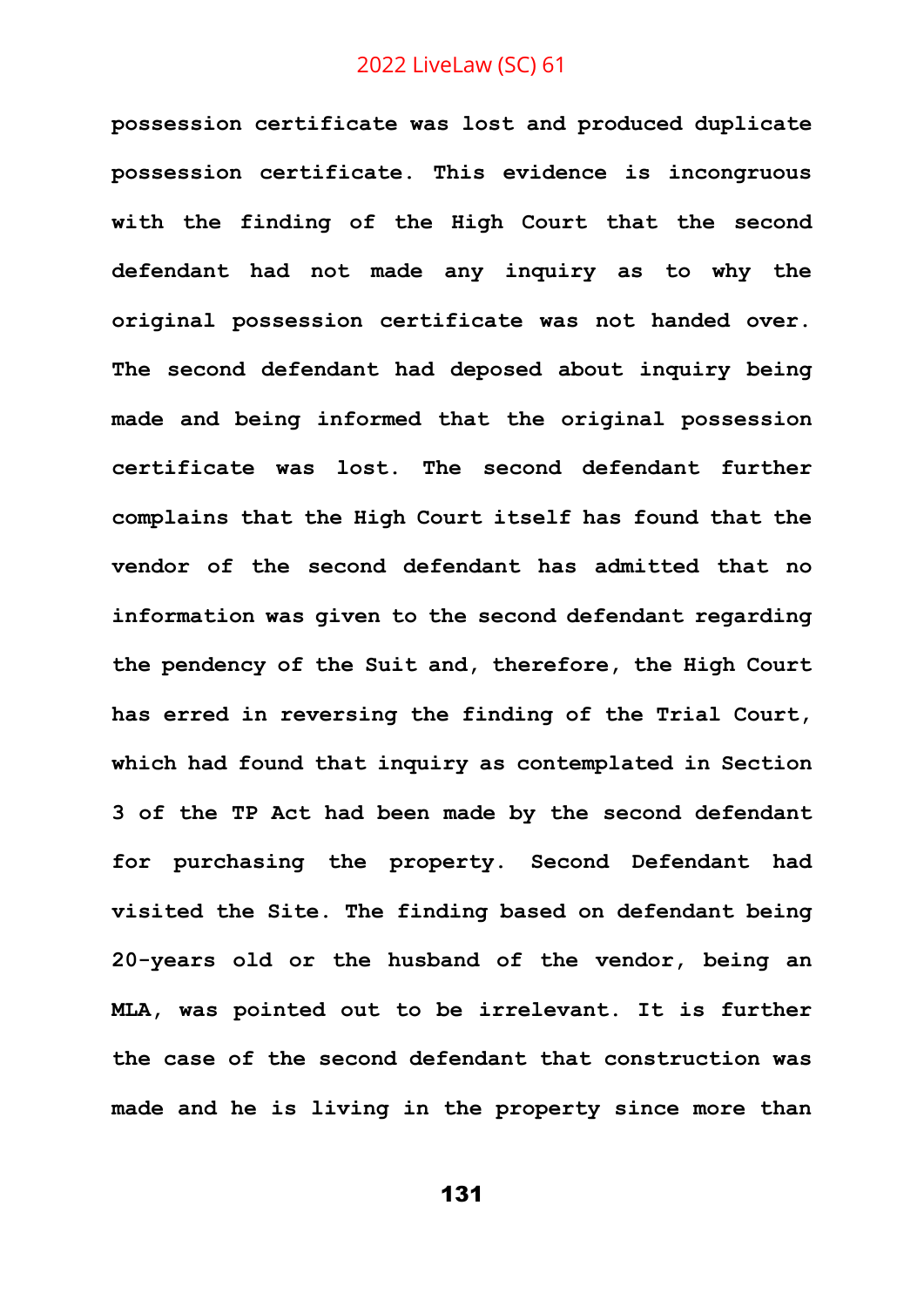**17 years. The value of the property is stated to be about 2.5 crores.** 

105. *Per contra***, the learned Senior Counsel for the plaintiff, would support the finding of the High Court. It was pointed out that the High Court is the final fact-finding Court.** 

106. **We have already found that the sale in favour of the second defendant is wrongly found to be a sham transaction, a case, which even the plaintiff did not have. If it is not a sham transaction and the issue is, as to whether the second defendant, is not a bonafide purchaser, the following aspect looms large.**

107. **We have already found that the agreement to sell dated 17.11.1982, is to be painted with the brush of illegality and pronounced unenforceable. It is undisputed that the plaintiff has paid Rs.50,000/- on the strength of the said agreement. It would appear to be true that a part of this amount was received on the date of the agreement. It may be true that further amount were received by defendant 1(a), the husband of the first defendant. The first defendant died pending**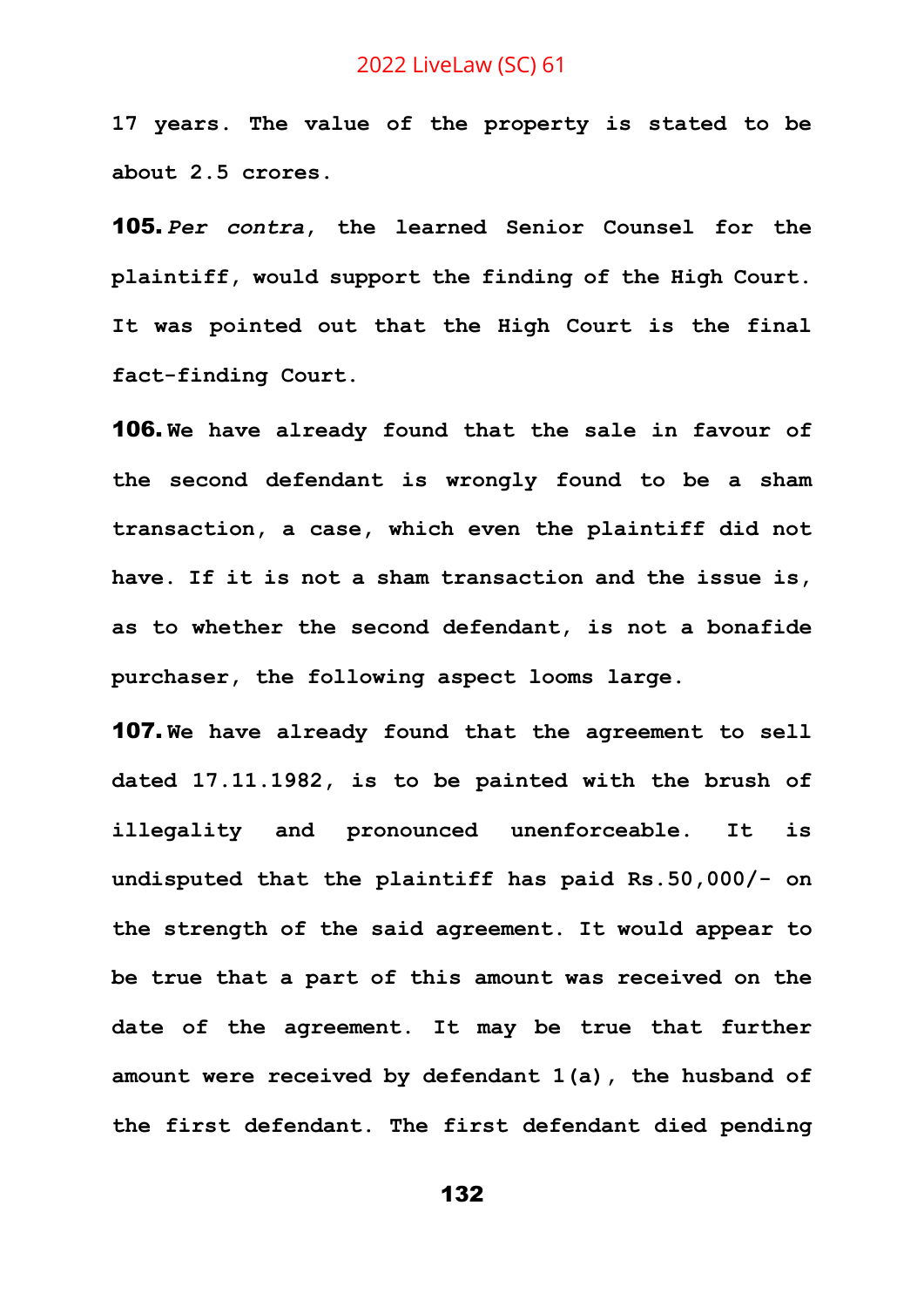**the Suit. It is while the Suit was pending that defendant 1(b), the son of the first defendant, had executed the sale deed on 16.09.1996 in favour of the second defendant. It is again undisputed that at the time when the sale deed was executed, both the second defendant and his vendor, defendant 1(b), were not parties in the Suit. We have already found that the sale deed in favour of the second defendant, cannot be treated as a sham transaction and the finding, in fact, on point No.2 by the High Court, also that the second defendant is not a bonafide purchaser. Once we come to the conclusion that the agreement, relied upon by the plaintiff, cannot be enforced, as to whether, even proceeding on the basis that the sale in favour of the second defendant was made, not in circumstances which would entitle the second defendant to set up the case that he is a bonafide purchaser, the question of granting relief to the plaintiff must first be decided. In other words, in view of the illegality involved in enforcing the agreement dated 17.11.1982, the question would arise, whether, on principles, which have been settled by this Court, the Court should assist the**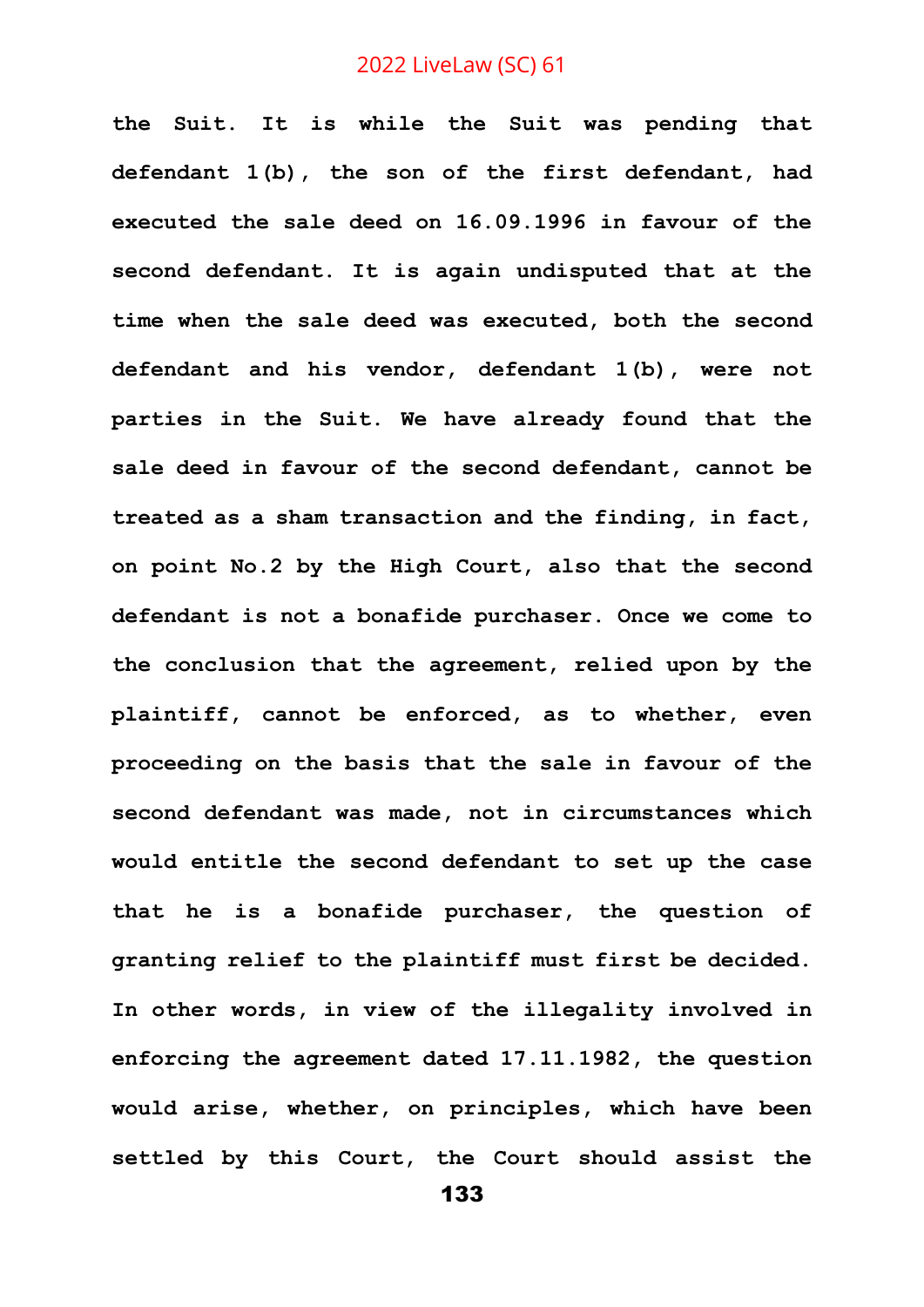**plaintiff or the defendant. We have noted the state of the evidence, in particular, as it is revealed from the deposition of PW2. We have found that the agreement, relied upon by the plaintiff, cannot be acted upon. In such circumstances, we would think that, even if we do not reverse the finding of the High Court that the second defendant is not a bonafide purchaser, it will not itself advance the case of the plaintiff. This is for the reason that his case is in the teeth of the law, as found by us, making it an unenforceable contract. The plaintiff is seeking the assistance of the Court which must be refused.**

108. **We, therefore, need not explore further the complaint of the second defendant that the High Court erred in arriving at the finding that the second defendant was not a bonafide purchaser.** 

# NOT A CASE UNDER ARTICLE 136?

109. **Is it a case which should not be allowed under Article 136? The argument of the plaintiff is that having regard to the facts as it emerges this is not a fit case for this court to exercise its jurisdiction**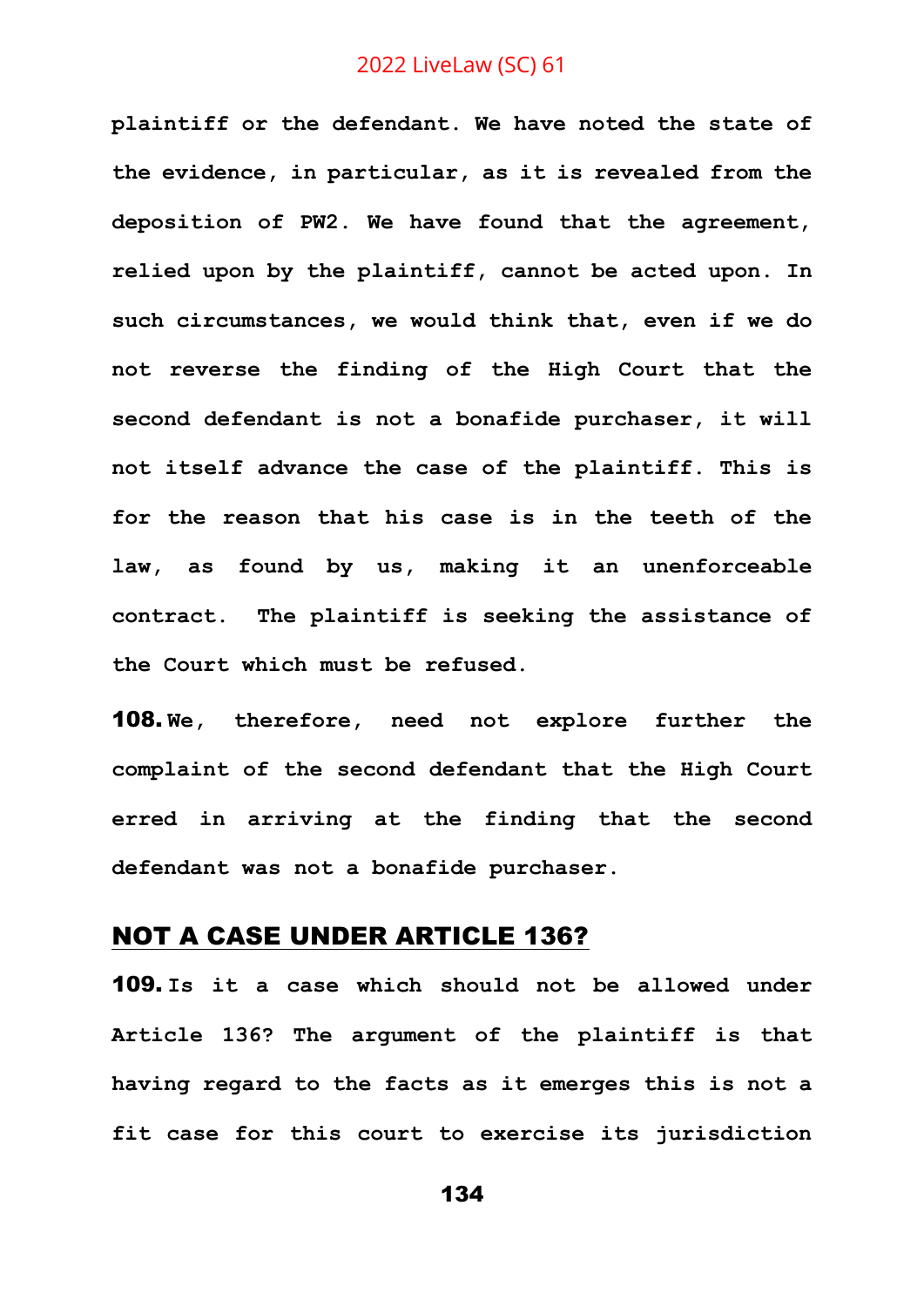**which originated from grant of special leave under Article 136. It is undoubtedly true that at both the stages namely while granting special leave and also even after special leave has been granted under Article 136 that is when the court considers an appeal the court would not be oblivious to the special nature of the jurisdiction it exercises. It is not axiomatic that on a case being made otherwise that the court would interfere. The conduct of the parties and the question as to whether interference would promote the interests of justice are not irrelevant considerations. Being the final court, it is not without reason that this court is accordingly also clothed with the extraordinary powers under Article 142 to do compete justice between the parties.** 

110. **There is another aspect which is also projected by the plaintiff which must receive our attention. The plaintiff sought to persuade us should the court find the agreement to sell unenforceable for the reason that it falls foul of Section 23 of the Contract Act, it may declare the law but not interfere with the judgment of the High Court.**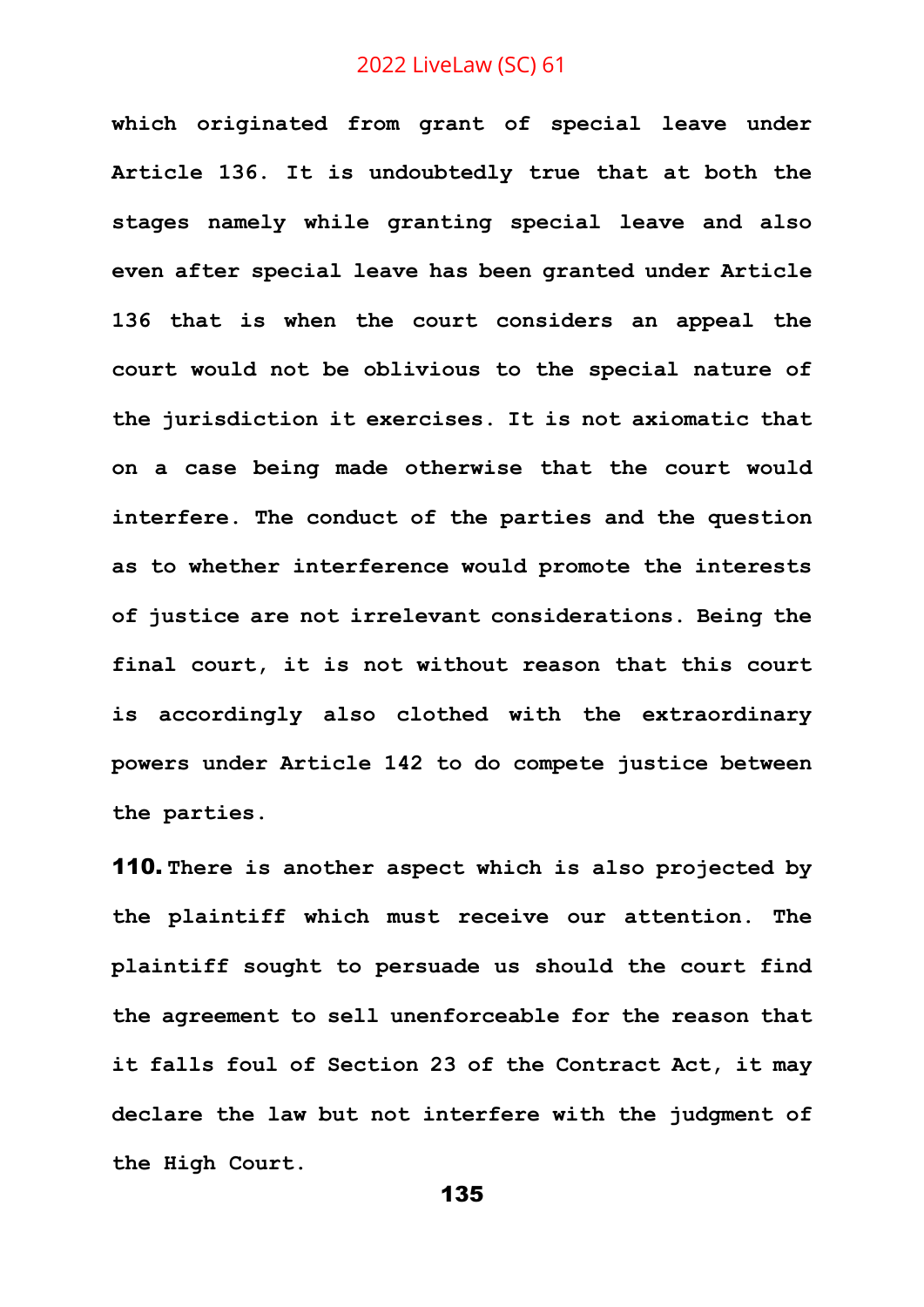111. **We are of the view that on both these grounds we are not with the plaintiff. It is not a case where the condition of the plaintiff is such that the interests of justice would overwhelm our findings that the agreement relied upon by the plaintiff constituted a clear intrusion into the requirement of the law. In fact, we would consider the contract an open and brazen instance of parties entering into a bargain with scant regard for the law. If that were not enough, the very first letter addressed to the first defendant dated 01.03.1983 betrays the real purpose of the contract. The plaintiff in no uncertain terms has declared his intention to sell the property to his nominee. It is clear as day light that the plaintiff had no intention whatsoever to make use of the site for the purpose of putting up a residential building. The communications indicate that the plaintiff was a contractor. The evidence of PW 2 his son further indicated that he has been in the business since 1960. What is even more revealing is the admission relating to the properties belonging to or in the possession of the plaintiff and his family members which we have dealt with. The final**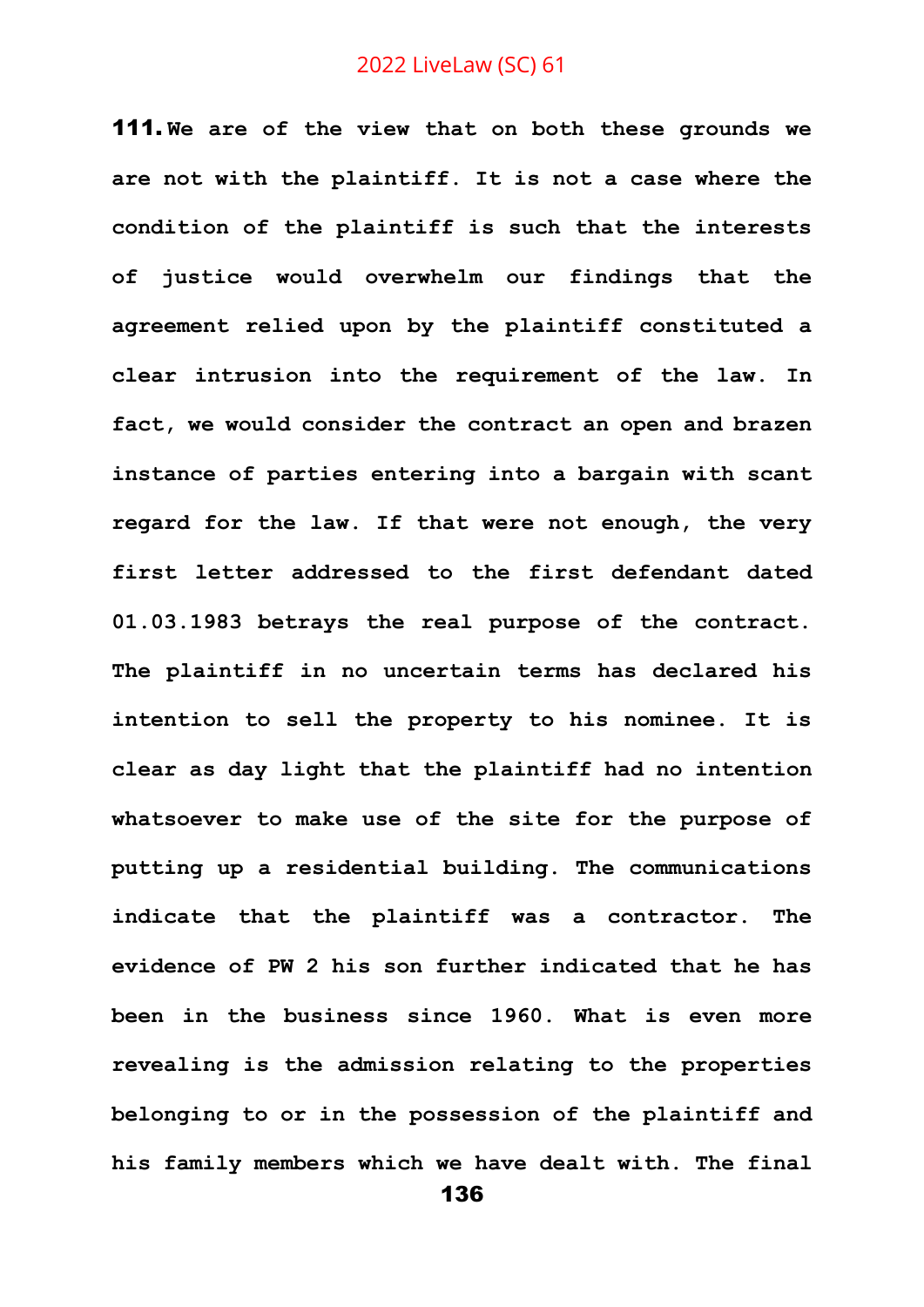**nail in the coffin, as it were, is driven home in the case by showing the case of the plaintiff in its true colours when PW 2 deposed that if the suit is dismissed it would occasion 'a monetary loss'. Thus, the bargain was to buy up precious public land which was vested with the Bangalore Development Authority by acquiring it from some person with the laudable object of housing a homeless person in Bangalore. The result of the agreement being enforced would be to clearly frustrate the object of the law and make the site the subject matter of a property deal with the object of making a profit.** 

112. **The upshot of the above discussion is, we must hold that the High Court has clearly erred in holding that the Suit was maintainable. We would find that the Suit to enforce the agreement dated 17.11.1982, should not be countenanced by the Court.**

113. **Then, the question would arise, as to the final Order to be passed in the facts. While, we are inclined to overturn the impugned Judgment by holding that the Suit itself, was not maintainable, we must notice that**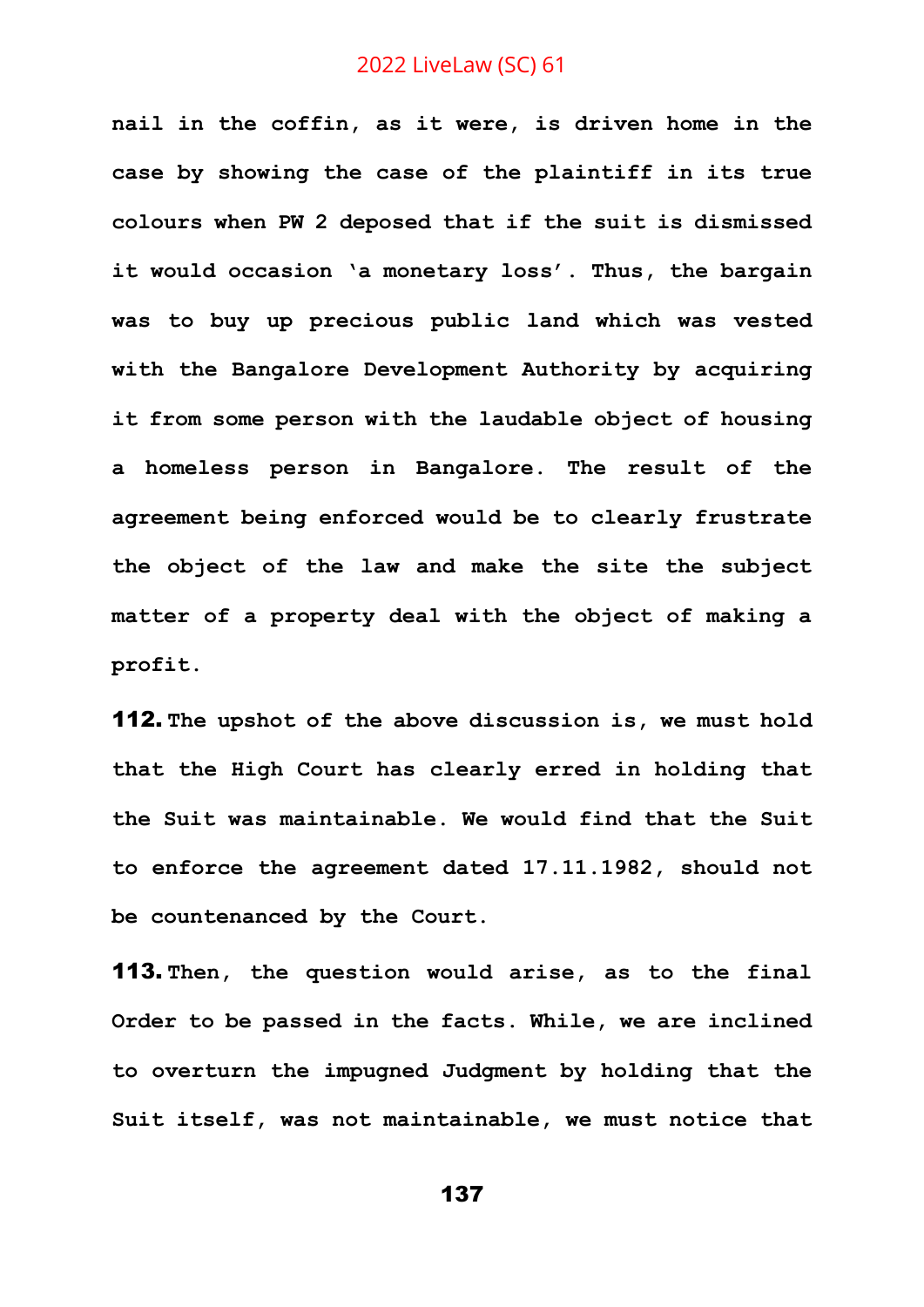**the High Court had decreed the Suit on the appeal by the plaintiff. The defendants did not challenge the Decree of the Trial Court. Therefore, the setting aside of the Judgement of the High Court would not result in dismissal of the Suit. What is more, we are of the further view that to do complete justice between the parties, while we allow the appeals, we must pass an Order, which will result in a fair amount being paid to the plaintiff***.* **Having regard to the entirety of the evidence and the conduct of the parties, noticing even the admitted stand of the second defendant that the plaint schedule property has a value of Rs.2.5 crores and the plaintiff has paid, in all, a sum of Rs.50,000/, which constituted the consideration for the agreement to sell several years ago, while we dismiss the Suit for Specific Performance, we should direct the appellants to pay a sum of Rs.20,00,000/- in place of the Decree of the Trial Court.**

114. **Accordingly, Appeals are allowed. The impugned Judgement shall stand set aside. The Suit for Specific Performance will stand dismissed. There will be a Decree, however, for payment of Rs.20,00,000/-(Rupees**